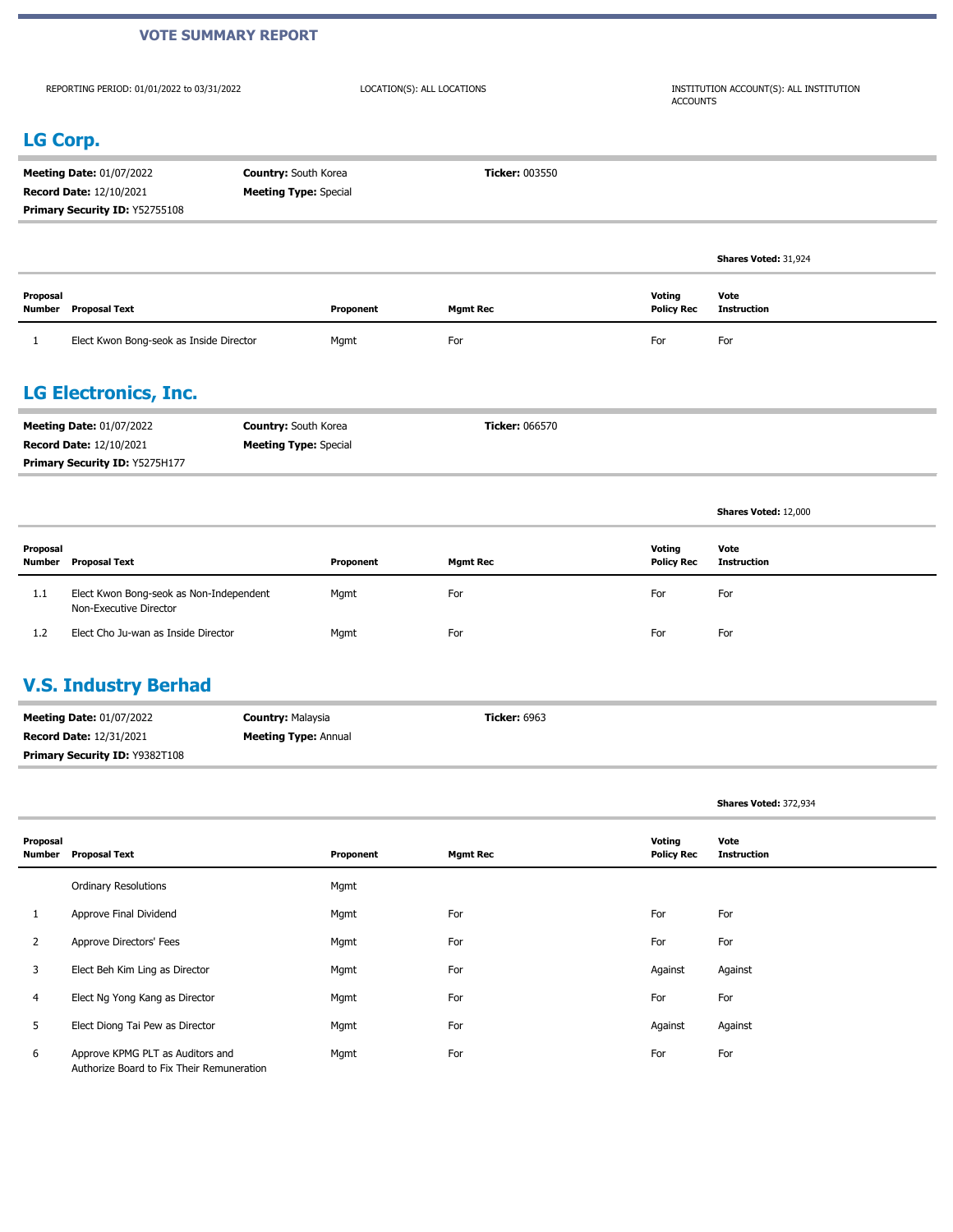# **V.S. Industry Berhad**

| Proposal<br><b>Number</b> | <b>Proposal Text</b>                                                                                                                                                     | Proponent | <b>Mgmt Rec</b> | Voting<br><b>Policy Rec</b> | Vote<br><b>Instruction</b> |
|---------------------------|--------------------------------------------------------------------------------------------------------------------------------------------------------------------------|-----------|-----------------|-----------------------------|----------------------------|
| 7                         | Approve Issuance of Equity or Equity-Linked<br>Securities without Preemptive Rights                                                                                      | Mgmt      | For             | For                         | For                        |
| 8                         | Authorize Share Repurchase Program                                                                                                                                       | Mgmt      | For             | For                         | For                        |
| 9                         | Approve Renewal of Shareholders' Mandate<br>for Recurrent Related Party Transactions<br>with V.S. International Group Limited, Its<br>Subsidiaries and Associates        | Mgmt      | For             | For                         | For                        |
| 10                        | Approve Renewal of Shareholders' Mandate<br>for Recurrent Related Party Transactions<br>with Lip Sheng International Ltd and/or Lip<br>Sheng Precision (Zhuhai) Co., Ltd | Mgmt      | For             | For                         | For                        |
| 11                        | Approve Renewal of Shareholders' Mandate<br>for Recurrent Related Party Transactions<br>with Beeantah Pte. Ltd.                                                          | Mgmt      | For             | For                         | For                        |
| 12                        | Approve Renewal of Shareholders' Mandate<br>for Recurrent Related Party Transactions<br>with Liphup Mould Sdn. Bhd.                                                      | Mgmt      | For             | For                         | For                        |
|                           | Special Resolution                                                                                                                                                       | Mgmt      |                 |                             |                            |
| 1                         | Adopt New Constitution                                                                                                                                                   | Mgmt      | For             | For                         | For                        |

#### **Centrica Plc**

| <b>Meeting Date: 01/13/2022</b>       | <b>Country: United Kingdom</b> | <b>Ticker:</b> CNA |
|---------------------------------------|--------------------------------|--------------------|
| <b>Record Date: 01/11/2022</b>        | <b>Meeting Type:</b> Special   |                    |
| <b>Primary Security ID: G2018Z143</b> |                                |                    |

|                    |                                                                                     |           |          |                             | <b>Shares Voted: 5,426,045</b> |
|--------------------|-------------------------------------------------------------------------------------|-----------|----------|-----------------------------|--------------------------------|
| Proposal<br>Number | <b>Proposal Text</b>                                                                | Proponent | Mamt Rec | Voting<br><b>Policy Rec</b> | Vote<br>Instruction            |
|                    | Approve Matters Relating to the Transaction,<br>Purchase Agreements and Amended SHA | Mgmt      | For      | Refer                       | For                            |

# **Micron Technology, Inc.**

| <b>Meeting Date: 01/13/2022</b>       | <b>Country: USA</b>         | <b>Ticker: MU</b> |
|---------------------------------------|-----------------------------|-------------------|
| <b>Record Date: 11/19/2021</b>        | <b>Meeting Type: Annual</b> |                   |
| <b>Primary Security ID: 595112103</b> |                             |                   |

**Shares Voted:** 12,040

| Proposal<br>Number | <b>Proposal Text</b>              | Proponent | <b>Mgmt Rec</b> | Voting<br><b>Policy Rec</b> | Vote<br>Instruction |
|--------------------|-----------------------------------|-----------|-----------------|-----------------------------|---------------------|
| 1a                 | Elect Director Richard M. Beyer   | Mgmt      | For             | For                         | For                 |
| 1b                 | Elect Director Lynn A. Dugle      | Mgmt      | For             | For                         | For                 |
| 1c                 | Elect Director Steven J. Gomo     | Mgmt      | For             | For                         | For                 |
| 1 <sub>d</sub>     | Elect Director Linnie Haynesworth | Mgmt      | For             | For                         | For                 |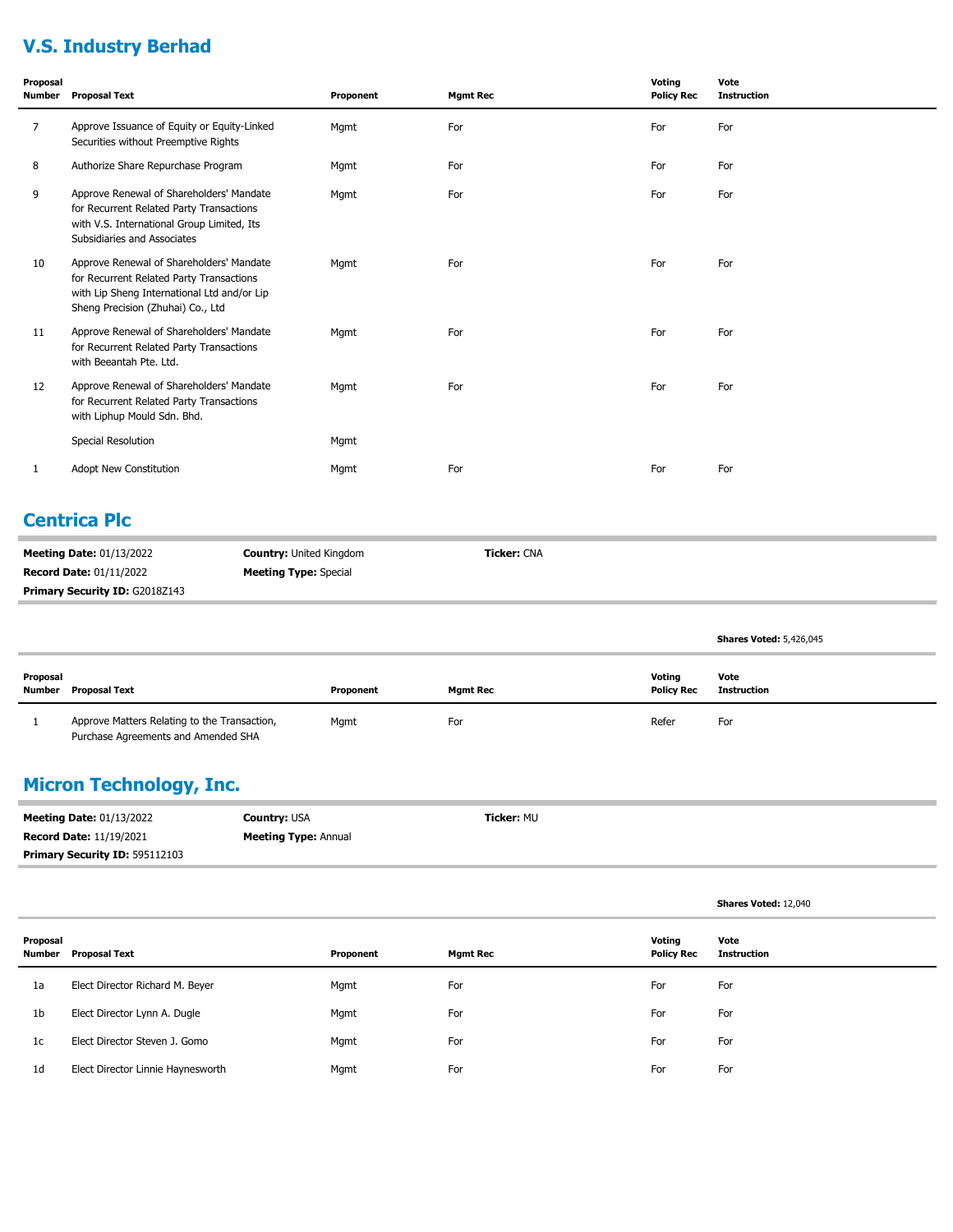# **Micron Technology, Inc.**

| Proposal<br>Number | <b>Proposal Text</b>                                              | Proponent | <b>Mgmt Rec</b> | Voting<br><b>Policy Rec</b> | Vote<br><b>Instruction</b> |
|--------------------|-------------------------------------------------------------------|-----------|-----------------|-----------------------------|----------------------------|
| 1e                 | Elect Director Mary Pat McCarthy                                  | Mgmt      | For             | For                         | For                        |
| 1f                 | Elect Director Sanjay Mehrotra                                    | Mgmt      | For             | For                         | For                        |
| 1g                 | Elect Director Robert E. Switz                                    | Mgmt      | For             | For                         | For                        |
| 1h                 | Elect Director MaryAnn Wright                                     | Mgmt      | For             | For                         | For                        |
| 2                  | Advisory Vote to Ratify Named Executive<br>Officers' Compensation | Mgmt      | For             | Against                     | Against                    |
| 3                  | Ratify PricewaterhouseCoopers LLP as<br>Auditors                  | Mgmt      | For             | Against                     | Against                    |

#### **China Longyuan Power Group Corporation Limited**

| <b>Meeting Date: 01/14/2022</b>       | <b>Country: China</b>                              | <b>Ticker: 916</b> |
|---------------------------------------|----------------------------------------------------|--------------------|
| <b>Record Date: 01/10/2022</b>        | <b>Meeting Type: Extraordinary</b><br>Shareholders |                    |
| <b>Primary Security ID: Y1501T101</b> |                                                    |                    |

**Shares Voted:** 60,620

**Shares Voted:** 39,844

| Proposal<br>Number | Proposal Text                                                                                                                                   | Proponent | Mgmt Rec | Votina<br><b>Policy Rec</b> | Vote<br><b>Instruction</b> |
|--------------------|-------------------------------------------------------------------------------------------------------------------------------------------------|-----------|----------|-----------------------------|----------------------------|
|                    | Elect Wang Yiguo as Director                                                                                                                    | Mgmt      | For      | Against                     | Against                    |
| ∠                  | Approve Da Hua Certified Public Accountants<br>(Special General Partnership) as PRC Auditor<br>and Authorize Board to Fix Their<br>Remuneration | Mgmt      | For      | For                         | For                        |

### **Yunnan Energy New Material Co., Ltd.**

| <b>Meeting Date: 01/17/2022</b>       | <b>Country: China</b>        | <b>Ticker: 002812</b> |
|---------------------------------------|------------------------------|-----------------------|
| <b>Record Date: 01/12/2022</b>        | <b>Meeting Type:</b> Special |                       |
| <b>Primary Security ID: Y9881M109</b> |                              |                       |

| Proposal<br>Number | <b>Proposal Text</b>                                             | Proponent | <b>Mgmt Rec</b> | Voting<br><b>Policy Rec</b> | Vote<br><b>Instruction</b> |
|--------------------|------------------------------------------------------------------|-----------|-----------------|-----------------------------|----------------------------|
| Τ.                 | Approve Company's Eligibility for Private<br>Placement of Shares | Mgmt      | For             | For                         | For                        |
|                    | APPROVE PRIVATE PLACEMENT OF SHARES                              | Mgmt      |                 |                             |                            |
| 2.1                | Approve Share Type and Par Value                                 | Mgmt      | For             | For                         | For                        |
| 2.2                | Approve Issue Manner and Issue Time                              | Mgmt      | For             | For                         | For                        |
| 2.3                | Approve Target Subscribers and Subscription<br>Method            | Mgmt      | For             | For                         | For                        |
| 2.4                | Approve Pricing Reference Date, Issue Price<br>and Pricing Basis | Mgmt      | For             | For                         | For                        |
| 2.5                | Approve Issue Size                                               | Mgmt      | For             | For                         | For                        |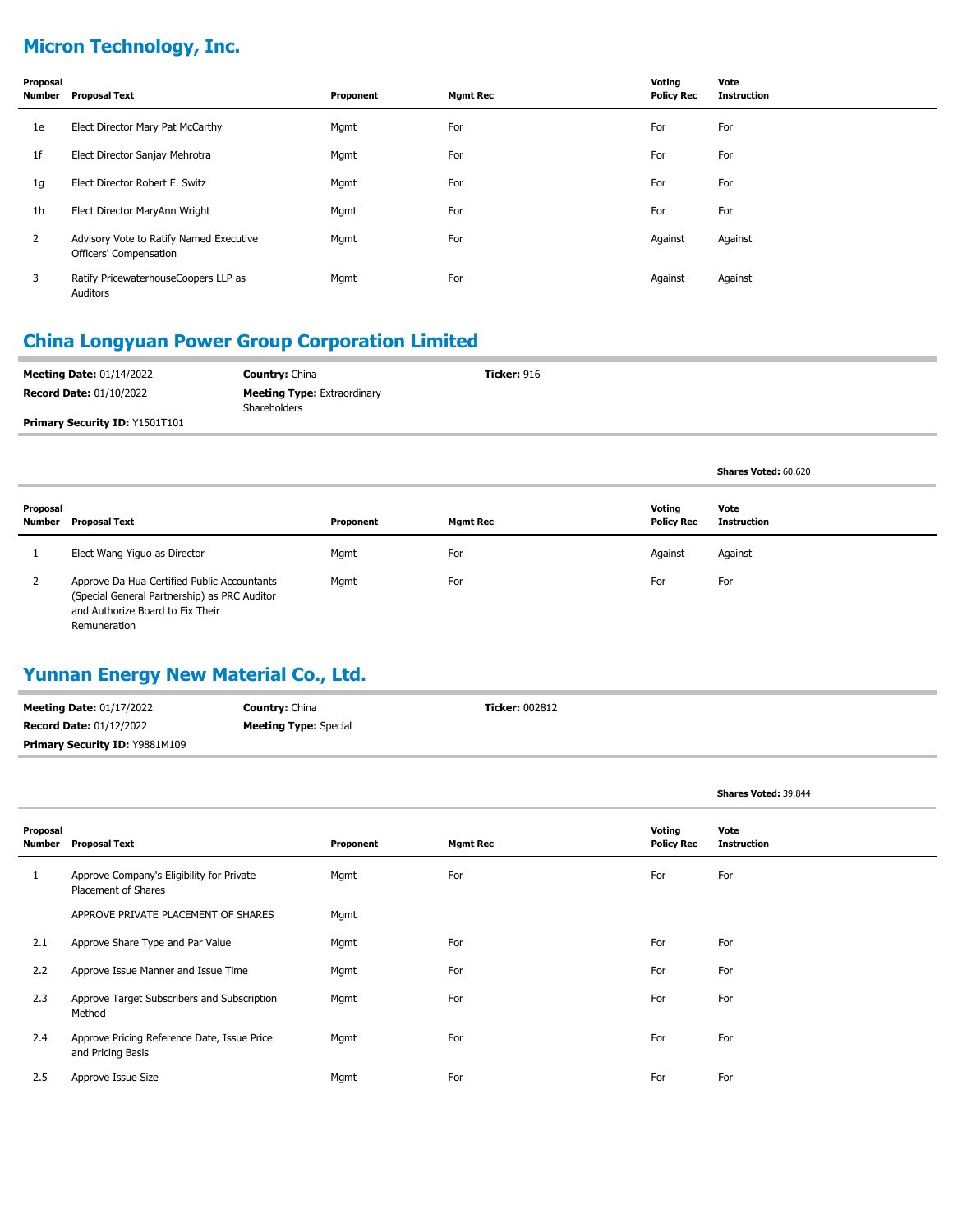# **Yunnan Energy New Material Co., Ltd.**

| Proposal<br><b>Number</b> | <b>Proposal Text</b>                                                                                                | Proponent | <b>Mgmt Rec</b> | Voting<br><b>Policy Rec</b> | Vote<br><b>Instruction</b> |
|---------------------------|---------------------------------------------------------------------------------------------------------------------|-----------|-----------------|-----------------------------|----------------------------|
| 2.6                       | Approve Lock-up Period                                                                                              | Mgmt      | For             | For                         | For                        |
| 2.7                       | Approve Distribution Arrangement of<br><b>Undistributed Earnings</b>                                                | Mgmt      | For             | For                         | For                        |
| 2.8                       | Approve Resolution Validity Period                                                                                  | Mgmt      | For             | For                         | For                        |
| 2.9                       | Approve Listing Exchange                                                                                            | Mgmt      | For             | For                         | For                        |
| 2.10                      | Approve Use of Proceeds                                                                                             | Mgmt      | For             | For                         | For                        |
| 2.11                      | Approve Implementation Subject and<br>Investment Method of Raised Funds                                             | Mgmt      | For             | For                         | For                        |
| 3                         | Approve Plan on Private Placement of Shares                                                                         | Mgmt      | For             | For                         | For                        |
| 4                         | Approve Feasibility Analysis Report on the<br>Use of Proceeds                                                       | Mgmt      | For             | For                         | For                        |
| 5                         | Approve Report on the Usage of Previously<br>Raised Funds                                                           | Mgmt      | For             | For                         | For                        |
| 6                         | Approve Counter-dilution Measures in<br>Connection to the Private Placement and<br>Commitment from Relevant Parties | Mgmt      | For             | For                         | For                        |
| $\overline{7}$            | Approve Shareholder Return Plan                                                                                     | Mgmt      | For             | For                         | For                        |
| 8                         | Approve Establishment of Special Account<br>for Raised Funds                                                        | Mgmt      | For             | For                         | For                        |
| 9                         | Approve Authorization of Board to Handle All<br><b>Related Matters</b>                                              | Mgmt      | For             | For                         | For                        |

### **Fraser and Neave, Limited**

| <b>Meeting Date: 01/18/2022</b> | <b>Country: Singapore</b>   | Ticker: F99 |
|---------------------------------|-----------------------------|-------------|
| <b>Record Date:</b>             | <b>Meeting Type: Annual</b> |             |
| Primary Security ID: Y2642C155  |                             |             |

|                    |                                                                               |           |                 |                             | Shares Voted: 957,420 |
|--------------------|-------------------------------------------------------------------------------|-----------|-----------------|-----------------------------|-----------------------|
| Proposal<br>Number | <b>Proposal Text</b>                                                          | Proponent | <b>Mgmt Rec</b> | Voting<br><b>Policy Rec</b> | Vote<br>Instruction   |
| 1                  | Adopt Financial Statements and Directors'<br>and Auditors' Reports            | Mgmt      | For             | For                         | For                   |
| 2                  | Approve Final Dividend                                                        | Mgmt      | For             | For                         | For                   |
| 3a                 | Elect Charoen Sirivadhanabhakdi as Director                                   | Mgmt      | For             | Against                     | Against               |
| 3b                 | Elect Badarudin Jamalullail as Director                                       | Mgmt      | For             | For                         | For                   |
| 3c                 | Elect Koh Poh Tiong as Director                                               | Mgmt      | For             | For                         | For                   |
| 3d                 | Elect Chotiphat Bijananda as Director                                         | Mgmt      | For             | Abstain                     | Abstain               |
| 3e                 | Elect Ng Tat Pun as Director                                                  | Mgmt      | For             | For                         | For                   |
| 4                  | Approve Directors' Fees                                                       | Mgmt      | For             | For                         | For                   |
| 5                  | Approve KPMG LLP as Auditors and<br>Authorize Board to Fix Their Remuneration | Mgmt      | For             | For                         | For                   |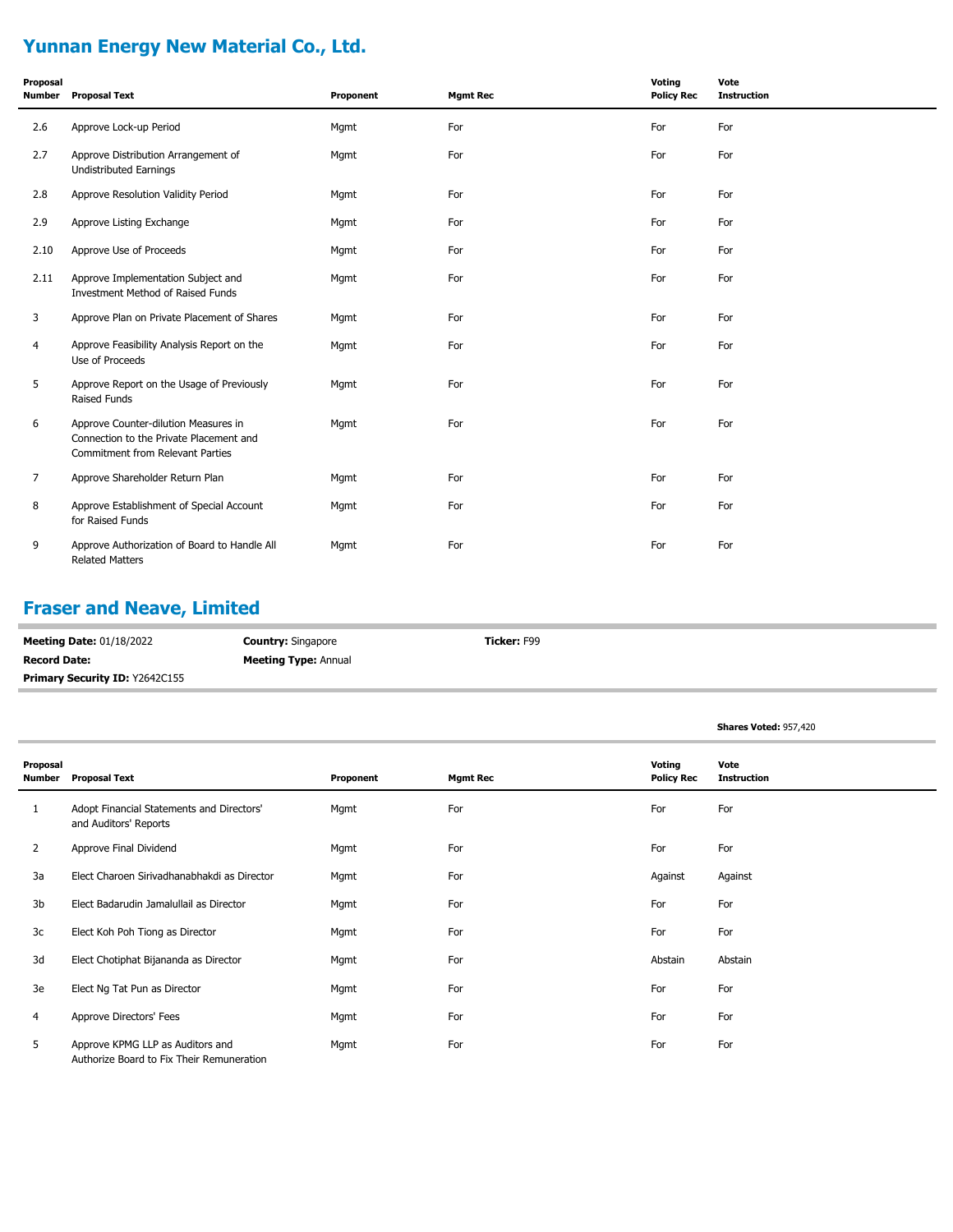# **Fraser and Neave, Limited**

| Proposal<br>Number | <b>Proposal Text</b>                                                                                       | Proponent | <b>Mgmt Rec</b> | Voting<br><b>Policy Rec</b> | Vote<br><b>Instruction</b> |
|--------------------|------------------------------------------------------------------------------------------------------------|-----------|-----------------|-----------------------------|----------------------------|
| 6                  | Approve Issuance of Equity or Equity-Linked<br>Securities with or without Preemptive Rights                | Mgmt      | For             | Against                     | Against                    |
| $\overline{7}$     | Approve Issuance of Shares Under the F&N<br>Restricted Share Plan and/or the F&N<br>Performance Share Plan | Mgmt      | For             | Against                     | Against                    |
| 8                  | Approve Grant of Awards and Issuance of<br>Shares Under the F&N Restricted Share Plan<br>2019              | Mgmt      | For             | Against                     | Against                    |
| 9                  | Approve Issuance of Shares Pursuant to the<br>Fraser and Neave, Limited Scrip Dividend<br>Scheme           | Mgmt      | For             | For                         | For                        |
| 10                 | Approve Renewal of Mandate for Interested<br>Person Transactions                                           | Mgmt      | For             | Refer                       | For                        |
| 11                 | Authorize Share Repurchase Program                                                                         | Mgmt      | For             | For                         | For                        |

### **Great Western Bancorp, Inc.**

| <b>Meeting Date: 01/19/2022</b>       | <b>Country: USA</b>          | <b>Ticker: GWB</b> |
|---------------------------------------|------------------------------|--------------------|
| <b>Record Date: 12/13/2021</b>        | <b>Meeting Type:</b> Special |                    |
| <b>Primary Security ID: 391416104</b> |                              |                    |

**Shares Voted:** 55,400

| Proposal<br>Number | Proposal Text                      | Proponent | <b>Mgmt Rec</b> | Votina<br><b>Policy Rec</b> | Vote<br>Instruction |
|--------------------|------------------------------------|-----------|-----------------|-----------------------------|---------------------|
|                    | Approve Merger Agreement           | Mgmt      | For             | Refer                       | For                 |
|                    | Advisory Vote on Golden Parachutes | Mgmt      | For             | Against                     | Against             |
|                    | Adjourn Meeting                    | Mgmt      | For             | For                         | For                 |

#### **Jumbo SA**

| <b>Meeting Date: 01/19/2022</b>       | <b>Country: Greece</b>                             | <b>Ticker: BELA</b> |
|---------------------------------------|----------------------------------------------------|---------------------|
| <b>Record Date: 01/13/2022</b>        | <b>Meeting Type: Extraordinary</b><br>Shareholders |                     |
| <b>Primary Security ID: X4114P111</b> |                                                    |                     |

|          |                             |           |                 |                             | Shares Voted: 338,074 |
|----------|-----------------------------|-----------|-----------------|-----------------------------|-----------------------|
| Proposal | <b>Number</b> Proposal Text | Proponent | <b>Mgmt Rec</b> | Voting<br><b>Policy Rec</b> | Vote<br>Instruction   |
|          | Special Meeting Agenda      | Mgmt      |                 |                             |                       |
|          | Approve Special Dividend    | Mgmt      | For             | For                         | For                   |
|          | Elect Directors (Bundled)   | Mgmt      | For             | Against                     | For                   |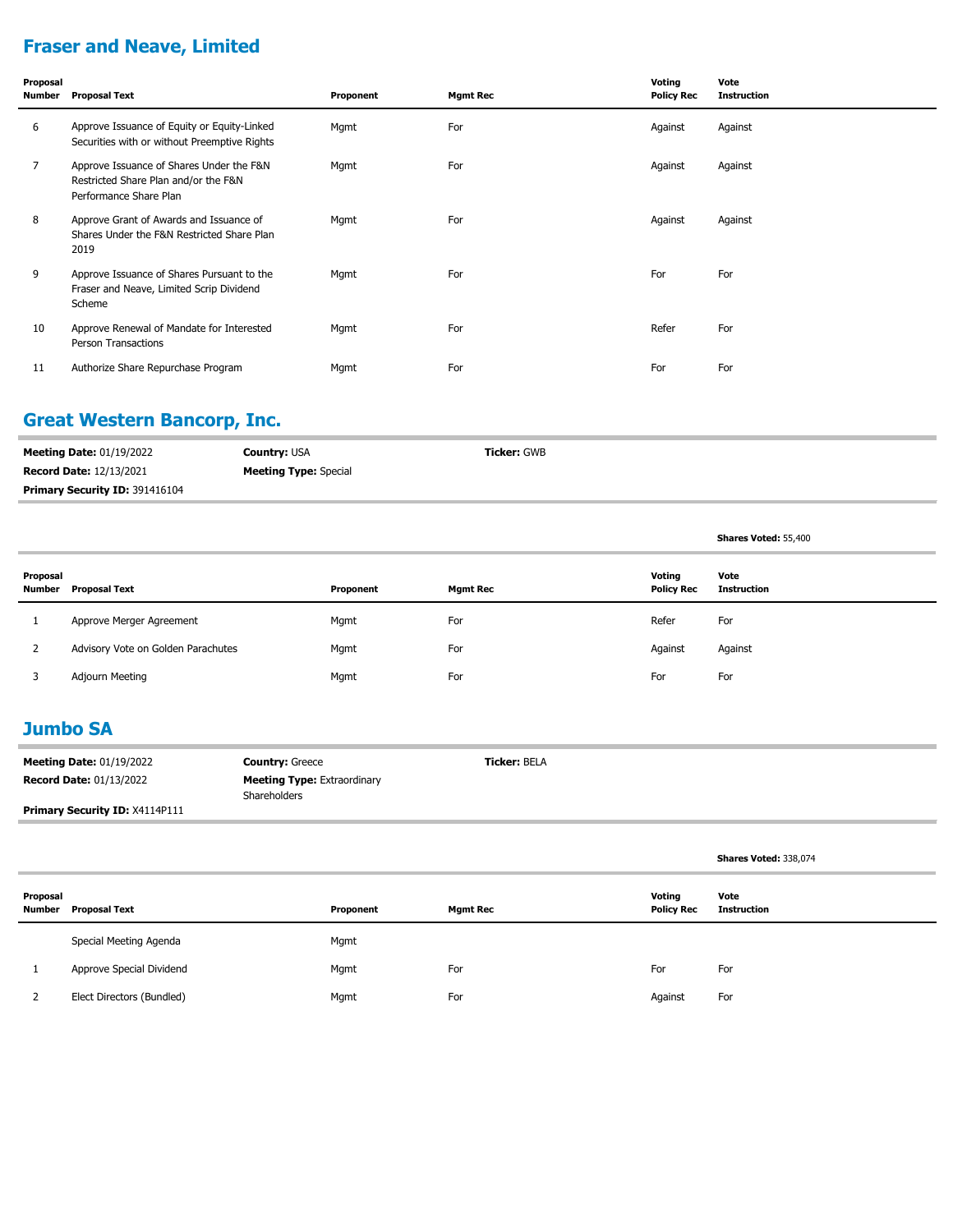# **Topps Tiles Plc**

**Meeting Date:** 01/19/2022 **Record Date:** 01/17/2022 Primary Security ID: G8923L145 **Country:** United Kingdom **Meeting Type:** Annual

**Ticker:** TPT

**Shares Voted:** 886,900

| Proposal<br><b>Number</b> | <b>Proposal Text</b>                                                                                                     | Proponent | <b>Mgmt Rec</b> | Voting<br><b>Policy Rec</b> | Vote<br><b>Instruction</b> |
|---------------------------|--------------------------------------------------------------------------------------------------------------------------|-----------|-----------------|-----------------------------|----------------------------|
| $\mathbf{1}$              | Accept Financial Statements and Statutory<br>Reports                                                                     | Mgmt      | For             | For                         | For                        |
| $\overline{2}$            | Approve Final Dividend                                                                                                   | Mgmt      | For             | For                         | For                        |
| 3                         | Approve Remuneration Report                                                                                              | Mgmt      | For             | For                         | For                        |
| 4                         | Re-elect Darren Shapland as Director                                                                                     | Mgmt      | For             | For                         | For                        |
| 5                         | Re-elect Robert Parker as Director                                                                                       | Mgmt      | For             | For                         | For                        |
| 6                         | Re-elect Stephen Hopson as Director                                                                                      | Mgmt      | For             | For                         | For                        |
| 7                         | Re-elect Keith Down as Director                                                                                          | Mgmt      | For             | For                         | For                        |
| 8                         | Elect Diana Breeze as Director                                                                                           | Mgmt      | For             | For                         | For                        |
| 9                         | Elect Kari Daniels as Director                                                                                           | Mgmt      | For             | For                         | For                        |
| 10                        | Reappoint PricewaterhouseCoopers LLP as<br>Auditors                                                                      | Mgmt      | For             | For                         | For                        |
| 11                        | Authorise Board to Fix Remuneration of<br>Auditors                                                                       | Mgmt      | For             | For                         | For                        |
| 12                        | Authorise Issue of Equity                                                                                                | Mgmt      | For             | For                         | For                        |
| 13                        | Authorise Issue of Equity without<br>Pre-emptive Rights                                                                  | Mgmt      | For             | For                         | For                        |
| 14                        | Authorise Issue of Equity without<br>Pre-emptive Rights in Connection with an<br>Acquisition or Other Capital Investment | Mgmt      | For             | For                         | For                        |
| 15                        | Authorise Market Purchase of Ordinary<br>Shares                                                                          | Mgmt      | For             | For                         | For                        |
| 16                        | Authorise the Company to Call General<br>Meeting with Two Weeks' Notice                                                  | Mgmt      | For             | For                         | For                        |

#### **WH Smith Plc**

| <b>Meeting Date: 01/19/2022</b>       | <b>Country: United Kingdom</b> | <b>Ticker: SMWH</b> |
|---------------------------------------|--------------------------------|---------------------|
| <b>Record Date: 01/17/2022</b>        | <b>Meeting Type: Annual</b>    |                     |
| <b>Primary Security ID: G8927V149</b> |                                |                     |

|                    |                                                      |           |                 |                             | Shares Voted: 78,480       |
|--------------------|------------------------------------------------------|-----------|-----------------|-----------------------------|----------------------------|
| Proposal<br>Number | <b>Proposal Text</b>                                 | Proponent | <b>Mgmt Rec</b> | Voting<br><b>Policy Rec</b> | Vote<br><b>Instruction</b> |
|                    | Accept Financial Statements and Statutory<br>Reports | Mgmt      | For             | For                         | For                        |
|                    | Approve Remuneration Report                          | Mgmt      | For             | Against                     | Against                    |
|                    | Approve Remuneration Policy                          | Mgmt      | For             | For                         | For                        |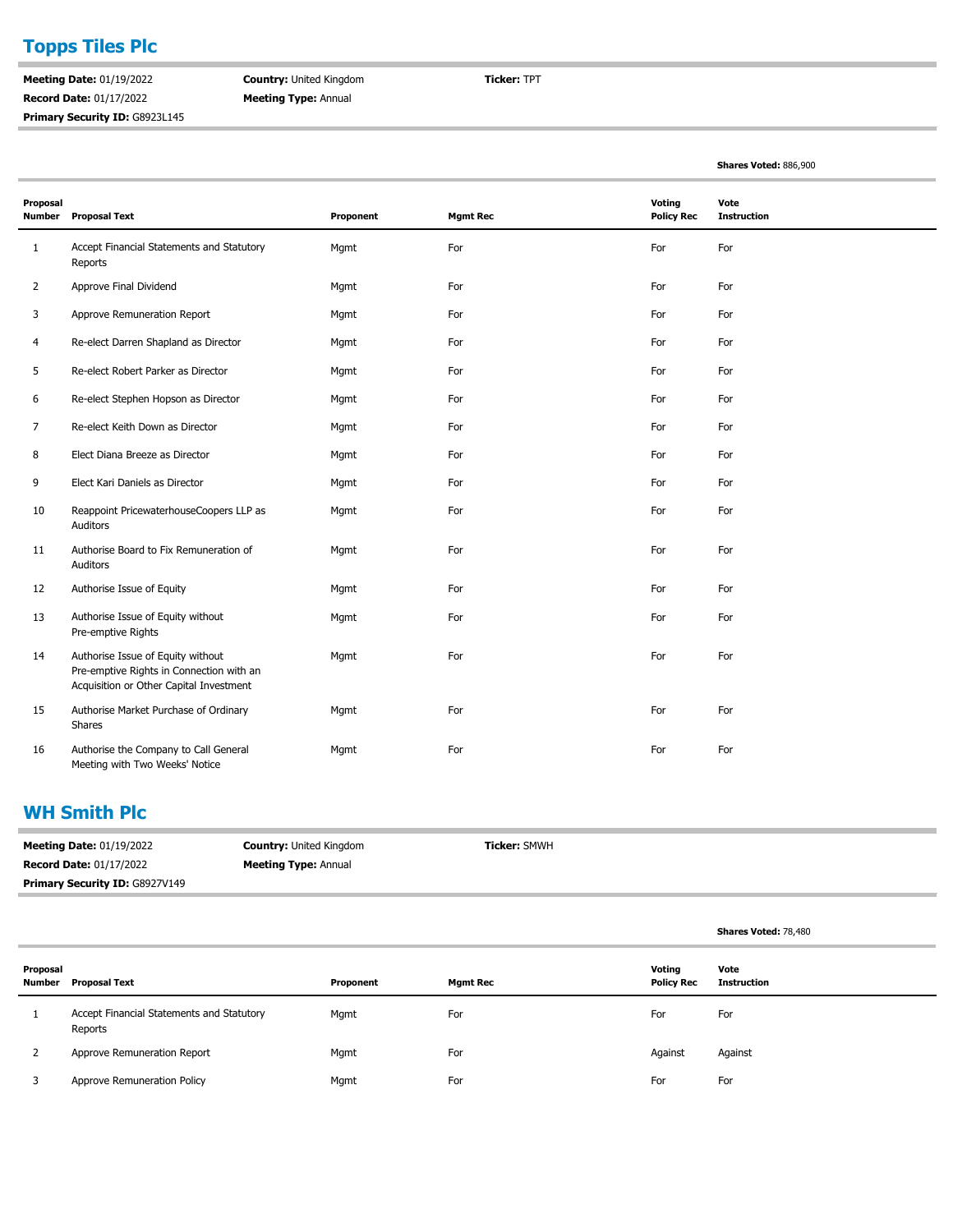## **WH Smith Plc**

| Proposal<br><b>Number</b> | <b>Proposal Text</b>                                                                                                     | Proponent | <b>Mgmt Rec</b> | Voting<br><b>Policy Rec</b> | Vote<br><b>Instruction</b> |
|---------------------------|--------------------------------------------------------------------------------------------------------------------------|-----------|-----------------|-----------------------------|----------------------------|
| $\overline{4}$            | Elect Kal Atwal as Director                                                                                              | Mgmt      | For             | For                         | For                        |
| 5                         | Re-elect Carl Cowling as Director                                                                                        | Mgmt      | For             | For                         | For                        |
| 6                         | Re-elect Nicky Dulieu as Director                                                                                        | Mgmt      | For             | For                         | For                        |
| $\overline{7}$            | Re-elect Simon Emeny as Director                                                                                         | Mgmt      | For             | For                         | For                        |
| 8                         | Re-elect Robert Moorhead as Director                                                                                     | Mgmt      | For             | For                         | For                        |
| 9                         | Re-elect Henry Staunton as Director                                                                                      | Mgmt      | For             | For                         | For                        |
| 10                        | Re-elect Maurice Thompson as Director                                                                                    | Mgmt      | For             | Abstain                     | Abstain                    |
| 11                        | Reappoint PricewaterhouseCoopers LLP as<br>Auditors                                                                      | Mgmt      | For             | For                         | For                        |
| 12                        | Authorise the Audit Committee to Fix<br>Remuneration of Auditors                                                         | Mgmt      | For             | For                         | For                        |
| 13                        | Authorise UK Political Donations and<br>Expenditure                                                                      | Mgmt      | For             | Against                     | Against                    |
| 14                        | Authorise Issue of Equity                                                                                                | Mgmt      | For             | For                         | For                        |
| 15                        | Authorise Issue of Equity without<br>Pre-emptive Rights                                                                  | Mgmt      | For             | For                         | For                        |
| 16                        | Authorise Issue of Equity without<br>Pre-emptive Rights in Connection with an<br>Acquisition or Other Capital Investment | Mgmt      | For             | For                         | For                        |
| 17                        | Authorise Market Purchase of Ordinary<br><b>Shares</b>                                                                   | Mgmt      | For             | For                         | For                        |
| 18                        | Authorise the Company to Call General<br>Meeting with Two Weeks' Notice                                                  | Mgmt      | For             | For                         | For                        |

### **BHP Group Plc**

| <b>Meeting Date: 01/20/2022</b>       | <b>Country: United Kingdom</b> | <b>Ticker: BHP</b> |
|---------------------------------------|--------------------------------|--------------------|
| <b>Record Date: 01/18/2022</b>        | <b>Meeting Type: Court</b>     |                    |
| <b>Primary Security ID: G10877127</b> |                                |                    |

|                    |                               |           |                 |                             | <b>Shares Voted: 229,107</b> |
|--------------------|-------------------------------|-----------|-----------------|-----------------------------|------------------------------|
| Proposal<br>Number | Proposal Text                 | Proponent | <b>Mgmt Rec</b> | Voting<br><b>Policy Rec</b> | Vote<br><b>Instruction</b>   |
|                    | <b>Court Meeting</b>          | Mgmt      |                 |                             |                              |
|                    | Approve Scheme of Arrangement | Mgmt      | For             | Refer                       | For                          |

# **BHP Group Plc**

| <b>Meeting Date: 01/20/2022</b>       | <b>Country: United Kingdom</b> | <b>Ticker:</b> BHP |  |
|---------------------------------------|--------------------------------|--------------------|--|
| <b>Record Date: 01/18/2022</b>        | <b>Meeting Type: Special</b>   |                    |  |
| <b>Primary Security ID: G10877127</b> |                                |                    |  |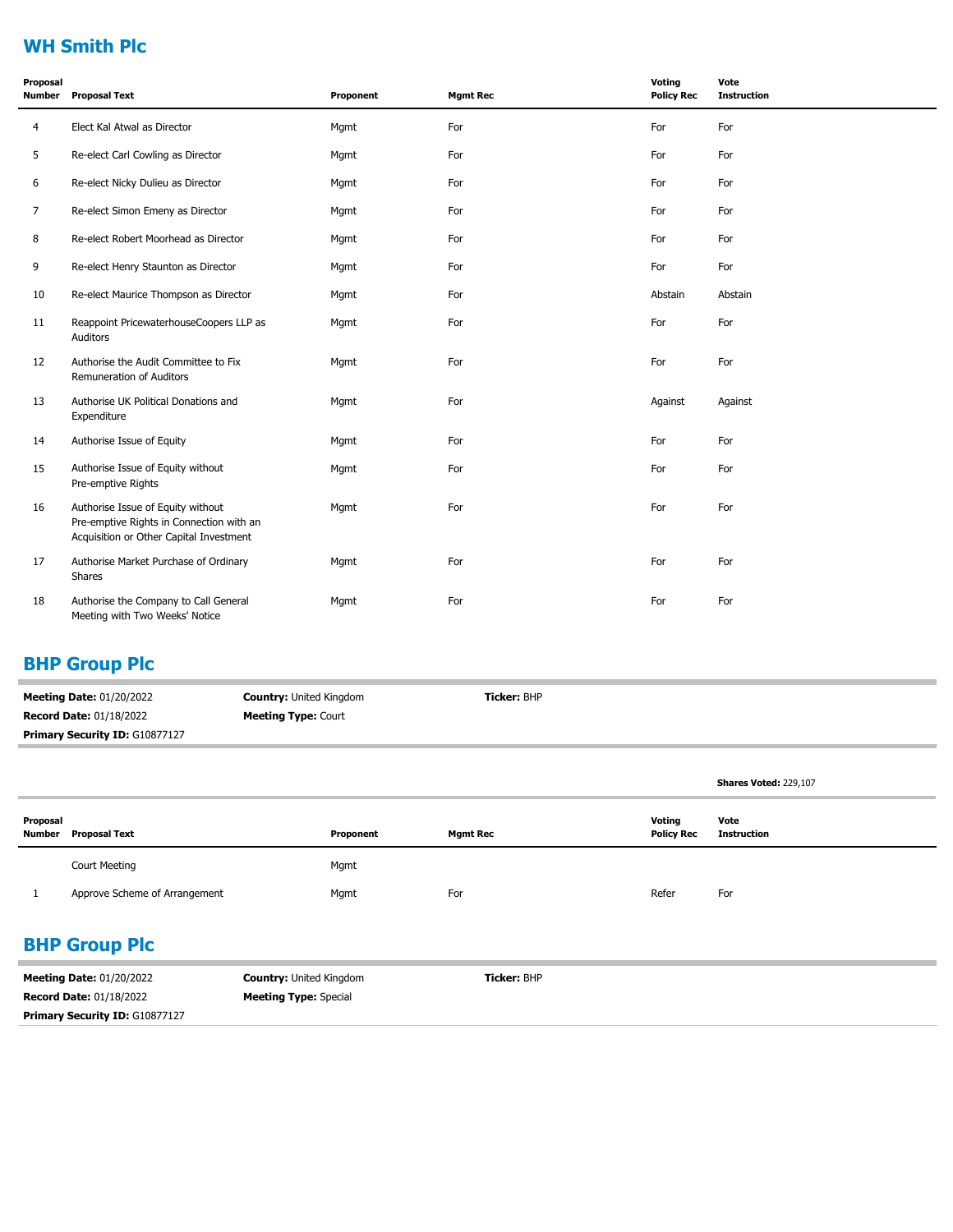# **BHP Group Plc**

#### **Shares Voted:** 229,107

**Shares Voted:** 1,000,000

| Proposal<br>Number | <b>Proposal Text</b>                                                                            | Proponent | <b>Mgmt Rec</b> | Voting<br><b>Policy Rec</b> | Vote<br><b>Instruction</b> |
|--------------------|-------------------------------------------------------------------------------------------------|-----------|-----------------|-----------------------------|----------------------------|
|                    | Approve the Scheme of Arrangement and<br>Unification                                            | Mgmt      | For             | Refer                       | For                        |
| 2                  | Approve Special Voting Share Buy-Back<br>Agreement                                              | Mgmt      | For             | Refer                       | For                        |
| 3                  | Approve Special Voting Share Buy-Back<br>Agreement (Class Rights Action)                        | Mgmt      | For             | Refer                       | For                        |
| 4                  | Adopt New Articles of Association                                                               | Mgmt      | For             | Refer                       | For                        |
| 5                  | Approve Re-registration of the Company as a<br>Private Limited Company (Class Rights<br>Action) | Mgmt      | For             | Refer                       | For                        |

# **Countryside Properties Plc**

 $\overline{a}$ 

| <b>Record Date: 01/18/2022</b><br><b>Meeting Type: Annual</b><br><b>Primary Security ID: G24556170</b> | <b>Meeting Date: 01/20/2022</b> | <b>Country: United Kingdom</b> | <b>Ticker:</b> CSP |
|--------------------------------------------------------------------------------------------------------|---------------------------------|--------------------------------|--------------------|
|                                                                                                        |                                 |                                |                    |
|                                                                                                        |                                 |                                |                    |

| Proposal<br>Number | <b>Proposal Text</b>                                                                                                     | Proponent | <b>Mgmt Rec</b> | Voting<br><b>Policy Rec</b> | Vote<br><b>Instruction</b> |
|--------------------|--------------------------------------------------------------------------------------------------------------------------|-----------|-----------------|-----------------------------|----------------------------|
| $\mathbf{1}$       | Accept Financial Statements and Statutory<br>Reports                                                                     | Mgmt      | For             | For                         | For                        |
| $\overline{2}$     | Approve Remuneration Report                                                                                              | Mgmt      | For             | For                         | For                        |
| 3                  | Elect John Martin as Director                                                                                            | Mgmt      | For             | For                         | For                        |
| 4                  | Re-elect Iain McPherson as Director                                                                                      | Mgmt      | For             | For                         | For                        |
| 5                  | Re-elect Douglas Hurt as Director                                                                                        | Mgmt      | For             | For                         | For                        |
| 6                  | Re-elect Amanda Burton as Director                                                                                       | Mgmt      | For             | For                         | For                        |
| 7                  | Re-elect Baroness Sally Morgan as Director                                                                               | Mgmt      | For             | For                         | For                        |
| 8                  | Re-elect Simon Townsend as Director                                                                                      | Mgmt      | For             | For                         | For                        |
| 9                  | Appoint Deloitte LLP as Auditors                                                                                         | Mgmt      | For             | For                         | For                        |
| 10                 | Authorise the Audit Committee to Fix<br>Remuneration of Auditors                                                         | Mgmt      | For             | For                         | For                        |
| 11                 | Authorise Issue of Equity                                                                                                | Mgmt      | For             | For                         | For                        |
| 12                 | Authorise Issue of Equity without<br>Pre-emptive Rights                                                                  | Mgmt      | For             | For                         | For                        |
| 13                 | Authorise Issue of Equity without<br>Pre-emptive Rights in Connection with an<br>Acquisition or Other Capital Investment | Mgmt      | For             | For                         | For                        |
| 14                 | Authorise Market Purchase of Ordinary<br>Shares                                                                          | Mgmt      | For             | For                         | For                        |
| 15                 | Authorise UK Political Donations and<br>Expenditure                                                                      | Mgmt      | For             | Against                     | Against                    |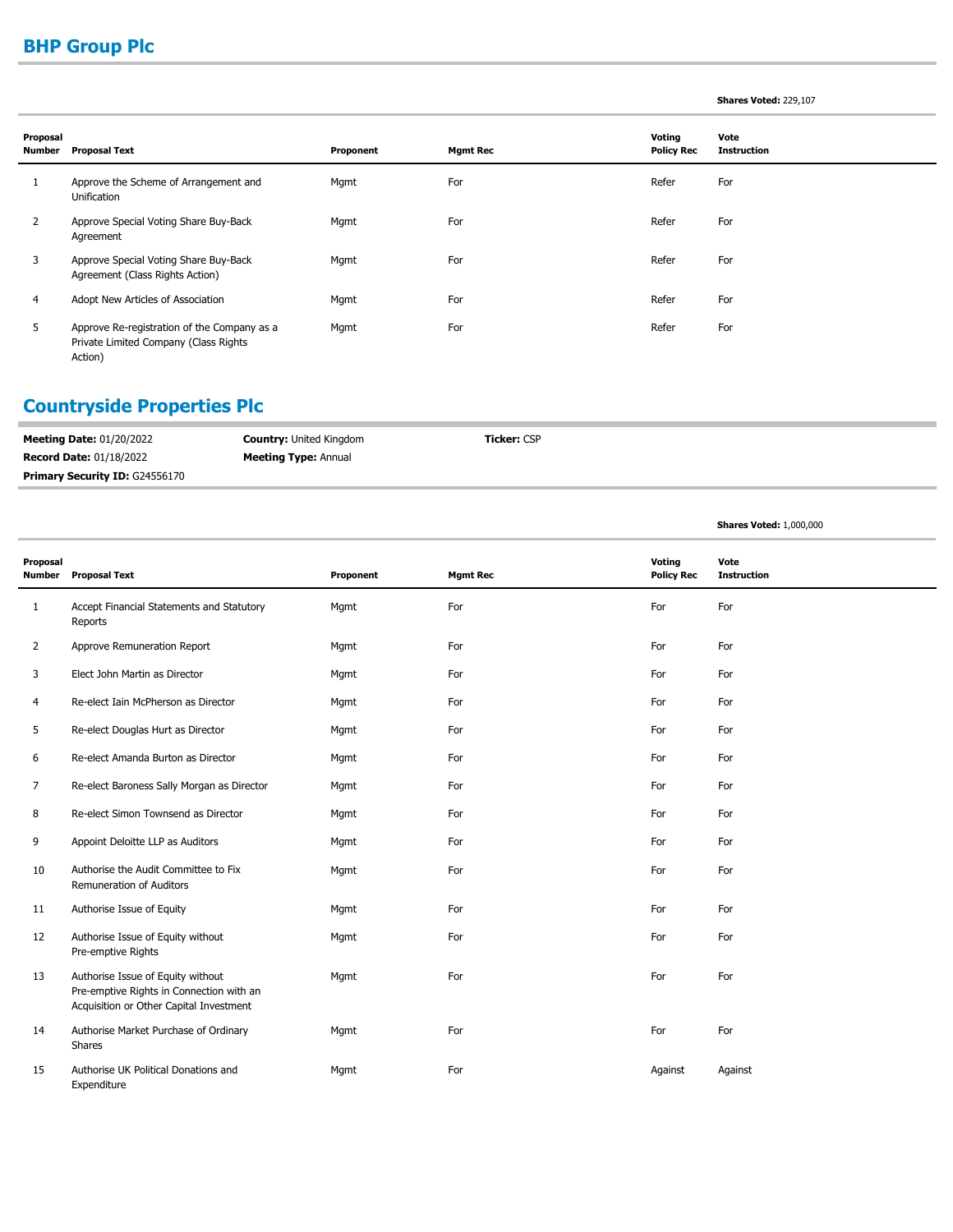## **Countryside Properties Plc**

| Proposal<br>Number | <b>Proposal Text</b>                                                    | Proponent | Mamt Rec | Votina<br><b>Policy Rec</b> | Vote<br>Instruction |
|--------------------|-------------------------------------------------------------------------|-----------|----------|-----------------------------|---------------------|
| 16                 | Approve Change of Company Name to<br>Countryside Partnership Plc        | Mgmt      | For      | For                         | For                 |
| 17                 | Authorise the Company to Call General<br>Meeting with Two Weeks' Notice | Mgmt      | For      | For                         | For                 |

#### **Smiths News Plc**

| <b>Meeting Date: 01/20/2022</b> | <b>Country: United Kingdom</b> | <b>Ticker: SNWS</b> |
|---------------------------------|--------------------------------|---------------------|
| <b>Record Date: 01/18/2022</b>  | <b>Meeting Type: Annual</b>    |                     |
| Primary Security ID: G8250W102  |                                |                     |

|                           |                                                                         |           |                 |                             | <b>Shares Voted: 1,288,100</b> |
|---------------------------|-------------------------------------------------------------------------|-----------|-----------------|-----------------------------|--------------------------------|
| Proposal<br><b>Number</b> | <b>Proposal Text</b>                                                    | Proponent | <b>Mgmt Rec</b> | Voting<br><b>Policy Rec</b> | Vote<br><b>Instruction</b>     |
| $\mathbf{1}$              | Accept Financial Statements and Statutory<br>Reports                    | Mgmt      | For             | For                         | For                            |
| $\overline{2}$            | Approve Remuneration Report                                             | Mgmt      | For             | For                         | For                            |
| 3                         | Approve Final Dividend                                                  | Mgmt      | For             | For                         | For                            |
| 4                         | Re-elect David Blackwood as Director                                    | Mgmt      | For             | For                         | For                            |
| 5                         | Re-elect Jonathan Bunting as Director                                   | Mgmt      | For             | For                         | For                            |
| 6                         | Re-elect Denise Collis as Director                                      | Mgmt      | For             | For                         | For                            |
| 7                         | Re-elect Michael Holt as Director                                       | Mgmt      | For             | For                         | For                            |
| 8                         | Re-elect Mark Whiteling as Director                                     | Mgmt      | For             | For                         | For                            |
| 9                         | Elect Paul Baker as Director                                            | Mgmt      | For             | For                         | For                            |
| 10                        | Reappoint BDO LLP as Auditors                                           | Mgmt      | For             | For                         | For                            |
| 11                        | Authorise the Audit Committee to Fix<br>Remuneration of Auditors        | Mgmt      | For             | For                         | For                            |
| 12                        | Authorise UK Political Donations and<br>Expenditure                     | Mgmt      | For             | Against                     | Against                        |
| 13                        | Authorise Issue of Equity                                               | Mqmt      | For             | For                         | For                            |
| 14                        | Authorise Issue of Equity without<br>Pre-emptive Rights                 | Mgmt      | For             | For                         | For                            |
| 15                        | Authorise Market Purchase of Ordinary<br>Shares                         | Mgmt      | For             | For                         | For                            |
| 16                        | Authorise the Company to Call General<br>Meeting with Two Weeks' Notice | Mgmt      | For             | For                         | For                            |

### **Vivo Energy Plc**

**Meeting Date:** 01/20/2022 **Record Date:** 01/18/2022 **Country:** United Kingdom **Meeting Type:** Special **Ticker:** VVO **Primary Security ID:** G9375M102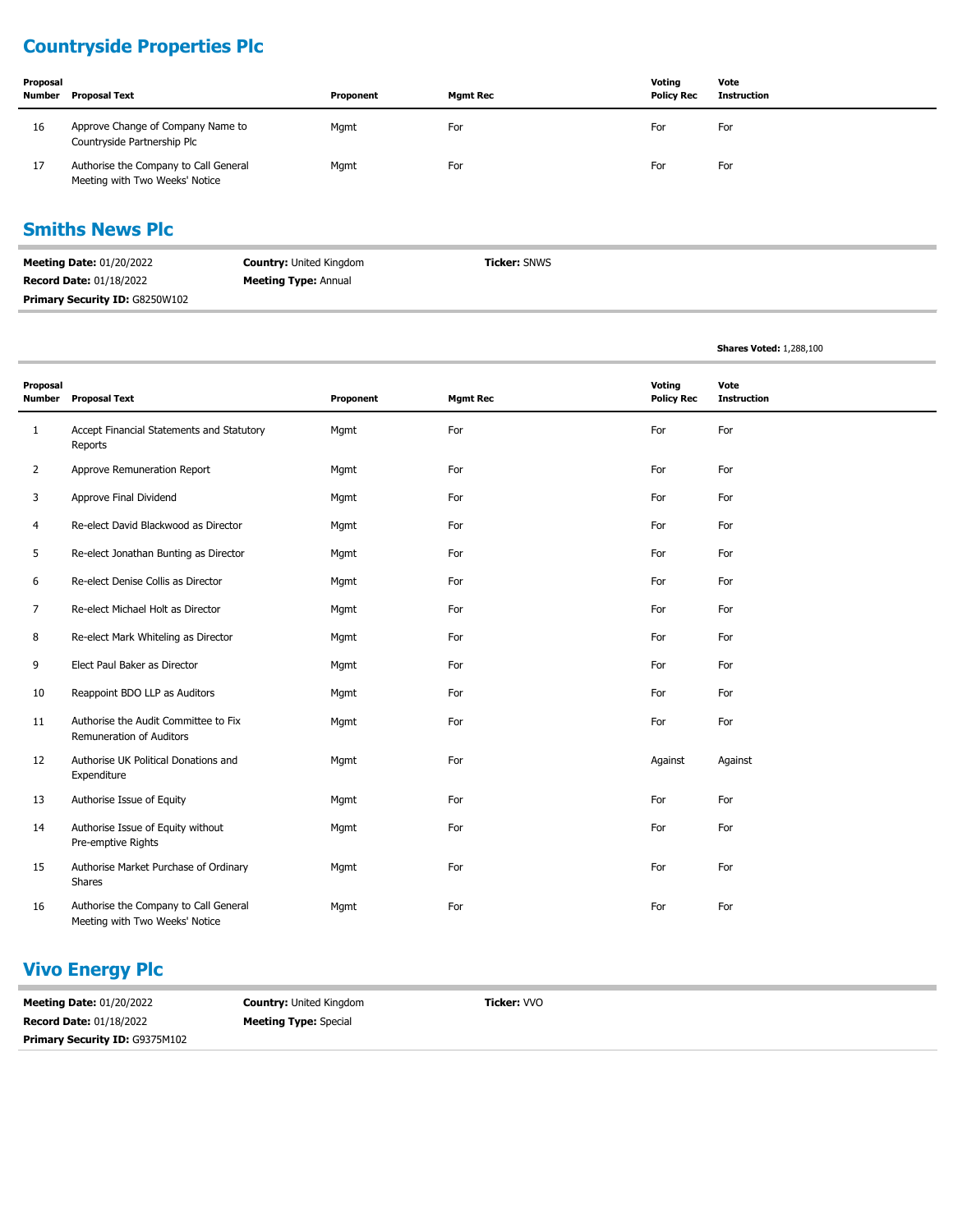### **Vivo Energy Plc**

**Shares Voted:** 8,500,000

**Shares Voted:** 29,250

| Proposal<br><b>Number</b>                                         | <b>Proposal Text</b>                                                                               |                            | Proponent   | <b>Mgmt Rec</b> |  | Voting<br><b>Policy Rec</b> | Vote<br><b>Instruction</b>     |
|-------------------------------------------------------------------|----------------------------------------------------------------------------------------------------|----------------------------|-------------|-----------------|--|-----------------------------|--------------------------------|
| 1                                                                 | Approve Matters Relating to the<br>Recommended Cash Offer for Vivo Energy<br>plc by VIP II Blue BV |                            | Mgmt        | For             |  | Refer                       | For                            |
| <b>Vivo Energy Plc</b>                                            |                                                                                                    |                            |             |                 |  |                             |                                |
| <b>Country: United Kingdom</b><br><b>Meeting Date: 01/20/2022</b> |                                                                                                    |                            | Ticker: VVO |                 |  |                             |                                |
|                                                                   | <b>Record Date: 01/18/2022</b>                                                                     | <b>Meeting Type: Court</b> |             |                 |  |                             |                                |
|                                                                   | Primary Security ID: G9375M102                                                                     |                            |             |                 |  |                             |                                |
|                                                                   |                                                                                                    |                            |             |                 |  |                             |                                |
|                                                                   |                                                                                                    |                            |             |                 |  |                             | <b>Shares Voted: 8,500,000</b> |
| Proposal<br>Number                                                | <b>Proposal Text</b>                                                                               |                            | Proponent   | <b>Mgmt Rec</b> |  | Voting<br><b>Policy Rec</b> | Vote<br><b>Instruction</b>     |
|                                                                   | Court Meeting Agenda                                                                               |                            | Mgmt        |                 |  |                             |                                |
|                                                                   | Approve Scheme of Arrangement                                                                      |                            | Mgmt        | For             |  | Refer                       | For                            |

### **A-Living Smart City Services Co., Ltd.**

| <b>Meeting Date: 01/21/2022</b>       | <b>Country: China</b>                              | <b>Ticker: 3319</b> |
|---------------------------------------|----------------------------------------------------|---------------------|
| <b>Record Date: 12/21/2021</b>        | <b>Meeting Type: Extraordinary</b><br>Shareholders |                     |
| <b>Primary Security ID: Y0038M100</b> |                                                    |                     |

| Proposal<br>Number | Proposal Text                                                                  | Proponent | <b>Mgmt Rec</b> | Votina<br><b>Policy Rec</b> | Vote<br>Instruction |
|--------------------|--------------------------------------------------------------------------------|-----------|-----------------|-----------------------------|---------------------|
|                    | Elect Weng Guoqiang as Director and<br>Authorize Board to Fix His Remuneration | <b>SH</b> | For             | Refer                       | For                 |
|                    | Approve Removal of Wang Peng as Director                                       | Mgmt      | For             | For                         | For                 |

#### **Savannah Energy Plc**

| <b>Meeting Date: 01/24/2022</b>       | <b>Country: United Kingdom</b> | <b>Ticker:</b> SAVE |
|---------------------------------------|--------------------------------|---------------------|
| <b>Record Date: 01/20/2022</b>        | <b>Meeting Type:</b> Special   |                     |
| <b>Primary Security ID: G781AA104</b> |                                |                     |

|          |                                  |           |                 |                             | <b>Shares Voted: 4,900,864</b> |
|----------|----------------------------------|-----------|-----------------|-----------------------------|--------------------------------|
| Proposal | Number Proposal Text             | Proponent | <b>Mgmt Rec</b> | Voting<br><b>Policy Rec</b> | Vote<br>Instruction            |
|          | Approve the Exxon Acquisition    | Mgmt      | For             | Refer                       | For                            |
|          | Approve the PETRONAS Acquisition | Mgmt      | For             | Refer                       | For                            |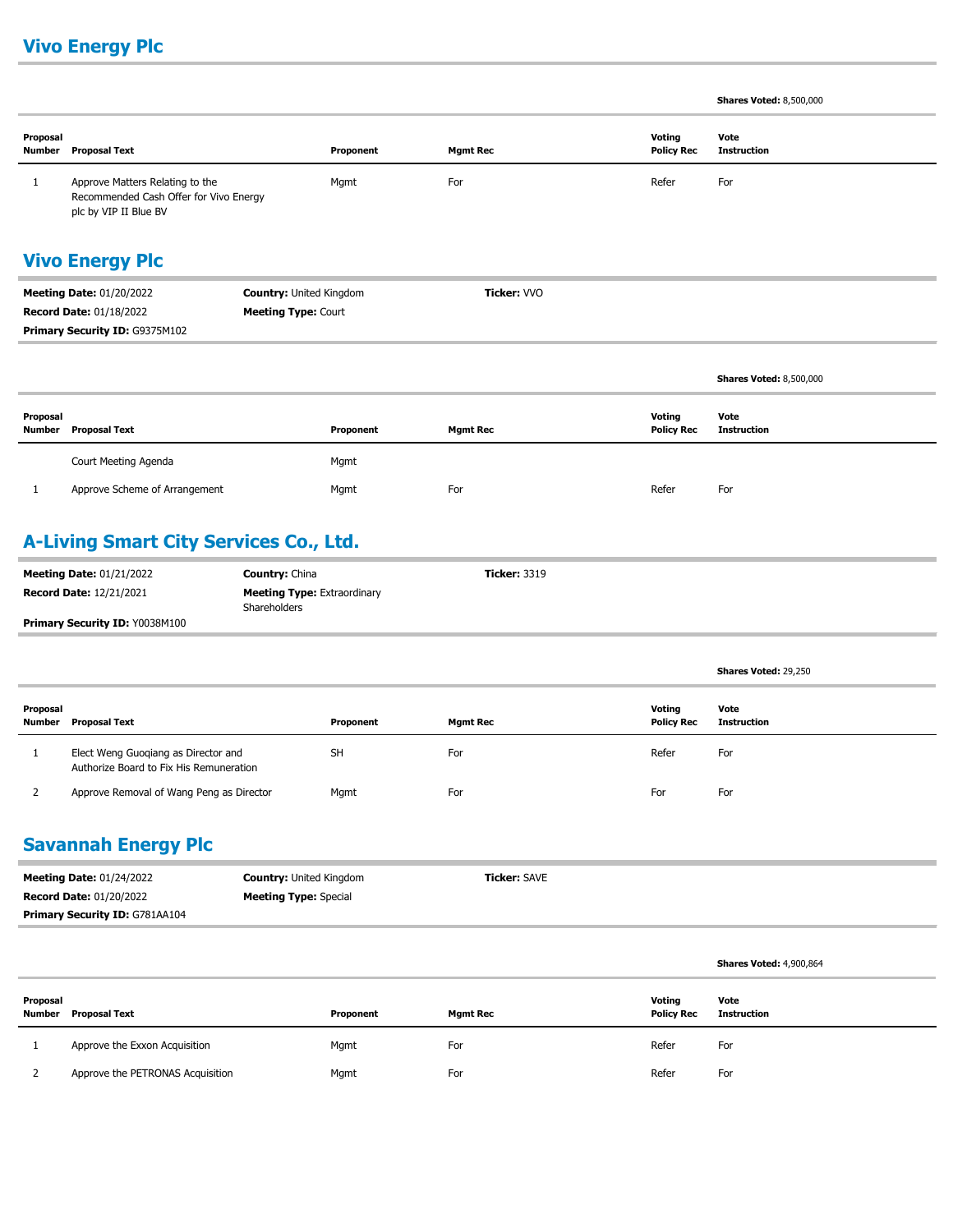# **Savannah Energy Plc**

| Proposal<br>Number | <b>Proposal Text</b>                                                                                                                            | Proponent | <b>Mgmt Rec</b> | Voting<br><b>Policy Rec</b> | Vote<br><b>Instruction</b> |
|--------------------|-------------------------------------------------------------------------------------------------------------------------------------------------|-----------|-----------------|-----------------------------|----------------------------|
| 3                  | Authorise Issue of Equity                                                                                                                       | Mgmt      | For             | For                         | For                        |
| 4                  | Authorise Issue of Equity in Connection with<br>the Allotment of the EBT Shares                                                                 | Mgmt      | For             | Against                     | Against                    |
| 5                  | Authorise Issue of Equity in Connection with<br>the Allotment of the Warrant Shares                                                             | Mgmt      | For             | For                         | For                        |
| 6                  | Authorise Issue of Equity in Connection with<br>the Awards Granted Under the Employee<br>2014/15 Replacement Plan                               | Mgmt      | For             | Against                     | Against                    |
| 7                  | Authorise Issue of Equity without<br>Pre-emptive Rights                                                                                         | Mgmt      | For             | Against                     | Against                    |
| 8                  | Authorise Issue of Equity without<br>Pre-emptive Rights in Connection with the<br>Allotment of the EBT Shares                                   | Mgmt      | For             | Against                     | Against                    |
| 9                  | Authorise Issue of Equity without<br>Pre-emptive Rights in Connection with the<br>Allotment of the Warrant Shares                               | Mqmt      | For             | For                         | For                        |
| 10                 | Authorise Issue of Equity without<br>Pre-emptive Rights in Connection with the<br>Awards Granted Under the Employee<br>2014/15 Replacement Plan | Mgmt      | For             | Against                     | Against                    |

#### **Visa Inc.**

| <b>Meeting Date: 01/25/2022</b> | <b>Country: USA</b>         | Ticker: V |
|---------------------------------|-----------------------------|-----------|
| <b>Record Date: 11/26/2021</b>  | <b>Meeting Type: Annual</b> |           |
| Primary Security ID: 92826C839  |                             |           |

**Shares Voted:** 3,215

| Proposal<br><b>Number</b> | <b>Proposal Text</b>                                              | Proponent | <b>Mgmt Rec</b> | Voting<br><b>Policy Rec</b> | Vote<br><b>Instruction</b> |
|---------------------------|-------------------------------------------------------------------|-----------|-----------------|-----------------------------|----------------------------|
| 1a                        | Elect Director Lloyd A. Carney                                    | Mgmt      | For             | For                         | For                        |
| 1 <sub>b</sub>            | Elect Director Mary B. Cranston                                   | Mgmt      | For             | For                         | For                        |
| 1 <sub>c</sub>            | Elect Director Francisco Javier<br>Fernandez-Carbajal             | Mgmt      | For             | For                         | For                        |
| 1 <sub>d</sub>            | Elect Director Alfred F. Kelly, Jr.                               | Mgmt      | For             | Against                     | Against                    |
| 1e                        | Elect Director Ramon Laguarta                                     | Mgmt      | For             | For                         | For                        |
| 1f                        | Elect Director John F. Lundgren                                   | Mgmt      | For             | For                         | For                        |
| 1g                        | Elect Director Robert W. Matschullat                              | Mgmt      | For             | For                         | For                        |
| 1 <sub>h</sub>            | Elect Director Denise M. Morrison                                 | Mgmt      | For             | For                         | For                        |
| 1 <sub>i</sub>            | Elect Director Linda J. Rendle                                    | Mgmt      | For             | For                         | For                        |
| 1j                        | Elect Director Maynard G. Webb, Jr.                               | Mgmt      | For             | For                         | For                        |
| 2                         | Advisory Vote to Ratify Named Executive<br>Officers' Compensation | Mgmt      | For             | Against                     | Against                    |
| 3                         | Ratify KPMG LLP as Auditors                                       | Mgmt      | For             | For                         | For                        |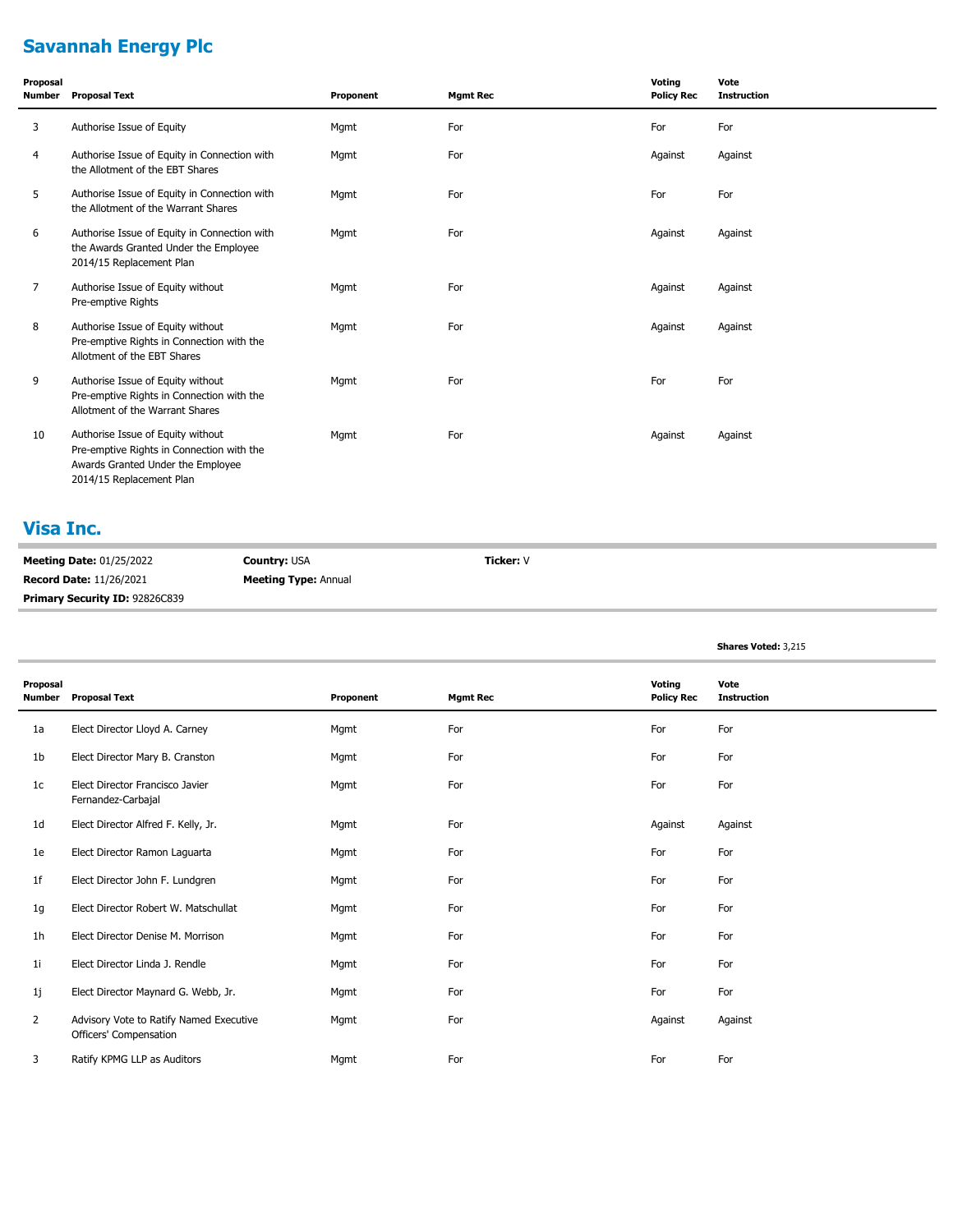#### **Accenture plc**

**Meeting Date:** 01/26/2022 **Record Date:** 11/29/2021 **Primary Security ID: G1151C101**  **Country:** Ireland **Meeting Type:** Annual **Ticker:** ACN

**Shares Voted:** 12,000

| Proposal<br><b>Number</b> | <b>Proposal Text</b>                                                          | Proponent | <b>Mgmt Rec</b> | Voting<br><b>Policy Rec</b> | Vote<br><b>Instruction</b> |
|---------------------------|-------------------------------------------------------------------------------|-----------|-----------------|-----------------------------|----------------------------|
| 1a                        | Elect Director Jaime Ardila                                                   | Mgmt      | For             | For                         | For                        |
| 1 <sub>b</sub>            | Elect Director Nancy McKinstry                                                | Mgmt      | For             | For                         | For                        |
| 1c                        | Elect Director Beth E. Mooney                                                 | Mgmt      | For             | For                         | For                        |
| 1 <sub>d</sub>            | Elect Director Gilles C. Pelisson                                             | Mgmt      | For             | For                         | For                        |
| 1e                        | Elect Director Paula A. Price                                                 | Mgmt      | For             | For                         | For                        |
| 1f                        | Elect Director Venkata (Murthy)<br>Renduchintala                              | Mgmt      | For             | For                         | For                        |
| 1g                        | Elect Director Arun Sarin                                                     | Mgmt      | For             | For                         | For                        |
| 1 <sub>h</sub>            | Elect Director Julie Sweet                                                    | Mgmt      | For             | Against                     | Against                    |
| 11                        | Elect Director Frank K. Tang                                                  | Mgmt      | For             | For                         | For                        |
| 1j                        | Elect Director Tracey T. Travis                                               | Mgmt      | For             | For                         | For                        |
| $\overline{2}$            | Advisory Vote to Ratify Named Executive<br>Officers' Compensation             | Mgmt      | For             | Against                     | Against                    |
| 3                         | Amend Omnibus Stock Plan                                                      | Mgmt      | For             | Against                     | Against                    |
| 4                         | Approve KPMG LLP as Auditors and<br>Authorize Board to Fix Their Remuneration | Mgmt      | For             | For                         | For                        |
| 5                         | Renew the Board's Authority to Issue Shares<br>Under Irish Law                | Mgmt      | For             | For                         | For                        |
| 6                         | Authorize Board to Opt-Out of Statutory<br>Pre-Emption Rights                 | Mgmt      | For             | For                         | For                        |
| $\overline{7}$            | Determine Price Range for Reissuance of<br><b>Treasury Shares</b>             | Mgmt      | For             | For                         | For                        |

#### **Clicks Group Ltd.**

| <b>Meeting Date: 01/26/2022</b>       | <b>Country: South Africa</b> | <b>Ticker: CLS</b> |
|---------------------------------------|------------------------------|--------------------|
| <b>Record Date: 01/21/2022</b>        | <b>Meeting Type: Annual</b>  |                    |
| <b>Primary Security ID: S17249111</b> |                              |                    |

|                    |                                                                                                               |           |                 |                             | Shares Voted: 10,108       |
|--------------------|---------------------------------------------------------------------------------------------------------------|-----------|-----------------|-----------------------------|----------------------------|
| Proposal<br>Number | <b>Proposal Text</b>                                                                                          | Proponent | <b>Mgmt Rec</b> | Votina<br><b>Policy Rec</b> | Vote<br><b>Instruction</b> |
|                    | Accept Financial Statements and Statutory<br>Reports for the Year Ended 31 August 2021                        | Mgmt      | For             | For                         | For                        |
| 2                  | Reappoint Ernst & Young Inc as Auditors<br>with Anthony Cadman as the Individual<br><b>Registered Auditor</b> | Mgmt      | For             | For                         | For                        |
|                    | Elect Penelope Moumakwa as Director                                                                           | Mgmt      | For             | For                         | For                        |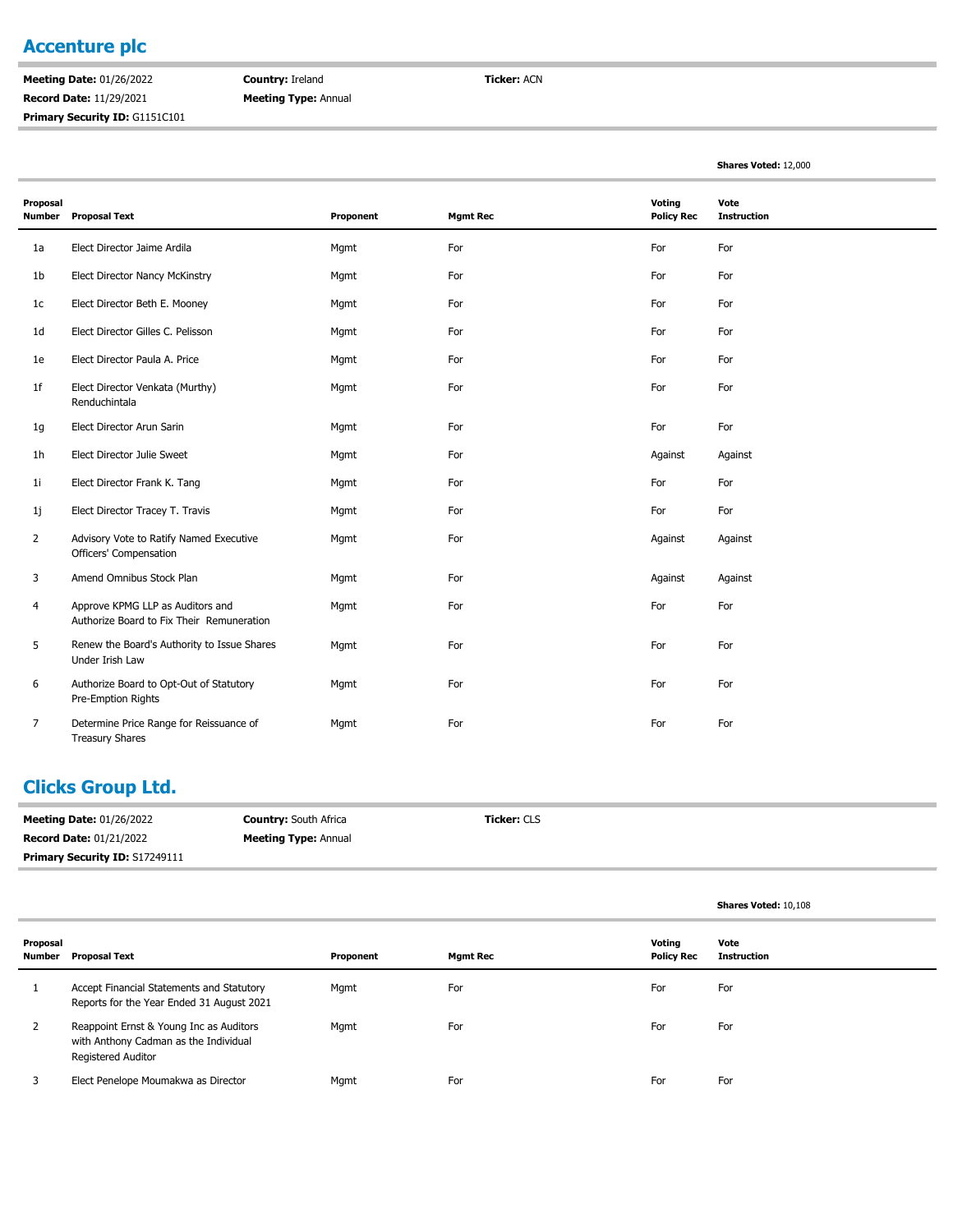# **Clicks Group Ltd.**

| Proposal<br>Number | <b>Proposal Text</b>                                                        | Proponent | <b>Mgmt Rec</b> | Voting<br><b>Policy Rec</b> | Vote<br><b>Instruction</b> |
|--------------------|-----------------------------------------------------------------------------|-----------|-----------------|-----------------------------|----------------------------|
| 4                  | Elect Sango Ntsaluba as Director                                            | Mgmt      | For             | For                         | For                        |
| 5                  | Re-elect David Nurek as Director                                            | Mgmt      | For             | Against                     | Against                    |
| 6.1                | Re-elect John Bester as Member of the Audit<br>and Risk Committee           | Mgmt      | For             | Against                     | Against                    |
| 6.2                | Re-elect Mfundiso Njeke as Member of the<br>Audit and Risk Committee        | Mgmt      | For             | For                         | For                        |
| 6.3                | Elect Sango Ntsaluba as Member of the<br>Audit and Risk Committee           | Mgmt      | For             | For                         | For                        |
| 7                  | Approve Remuneration Policy                                                 | Mgmt      | For             | For                         | For                        |
| 8                  | Approve Remuneration Implementation<br>Report                               | Mgmt      | For             | Against                     | Against                    |
| 9                  | Authorise Repurchase of Issued Share<br>Capital                             | Mgmt      | For             | For                         | For                        |
| 10                 | Approve Directors' Fees                                                     | Mgmt      | For             | For                         | For                        |
| 11                 | Approve Financial Assistance in Terms of<br>Section 45 of the Companies Act | Mgmt      | For             | Refer                       | For                        |

### **D.R. Horton, Inc.**

| <b>Meeting Date: 01/26/2022</b>       | <b>Country: USA</b>         | <b>Ticker: DHI</b> |
|---------------------------------------|-----------------------------|--------------------|
| <b>Record Date: 11/30/2021</b>        | <b>Meeting Type: Annual</b> |                    |
| <b>Primary Security ID: 23331A109</b> |                             |                    |

**Shares Voted:** 51,737

| Proposal<br>Number | <b>Proposal Text</b>                                              | Proponent | <b>Mgmt Rec</b> | Voting<br><b>Policy Rec</b> | Vote<br><b>Instruction</b> |
|--------------------|-------------------------------------------------------------------|-----------|-----------------|-----------------------------|----------------------------|
| 1a                 | Elect Director Donald R. Horton                                   | Mgmt      | For             | Against                     | Against                    |
| 1b                 | Elect Director Barbara K. Allen                                   | Mgmt      | For             | For                         | For                        |
| 1c                 | Elect Director Brad S. Anderson                                   | Mgmt      | For             | For                         | For                        |
| 1 <sub>d</sub>     | Elect Director Michael R. Buchanan                                | Mgmt      | For             | For                         | For                        |
| 1e                 | Elect Director Benjamin S. Carson, Sr.                            | Mgmt      | For             | For                         | For                        |
| 1 <sup>f</sup>     | Elect Director Michael W. Hewatt                                  | Mgmt      | For             | For                         | For                        |
| 1g                 | Elect Director Maribess L. Miller                                 | Mgmt      | For             | Against                     | Against                    |
| $\mathbf{2}$       | Advisory Vote to Ratify Named Executive<br>Officers' Compensation | Mgmt      | For             | Against                     | Against                    |
| 3                  | Ratify Ernst & Young LLP as Auditors                              | Mgmt      | For             | For                         | For                        |

#### **Greencore Group Plc**

| <b>Meeting Date: 01/27/2022</b>       | <b>Country: Ireland</b>     | <b>Ticker: GNC</b> |
|---------------------------------------|-----------------------------|--------------------|
| <b>Record Date: 01/23/2022</b>        | <b>Meeting Type: Annual</b> |                    |
| <b>Primary Security ID: G40866124</b> |                             |                    |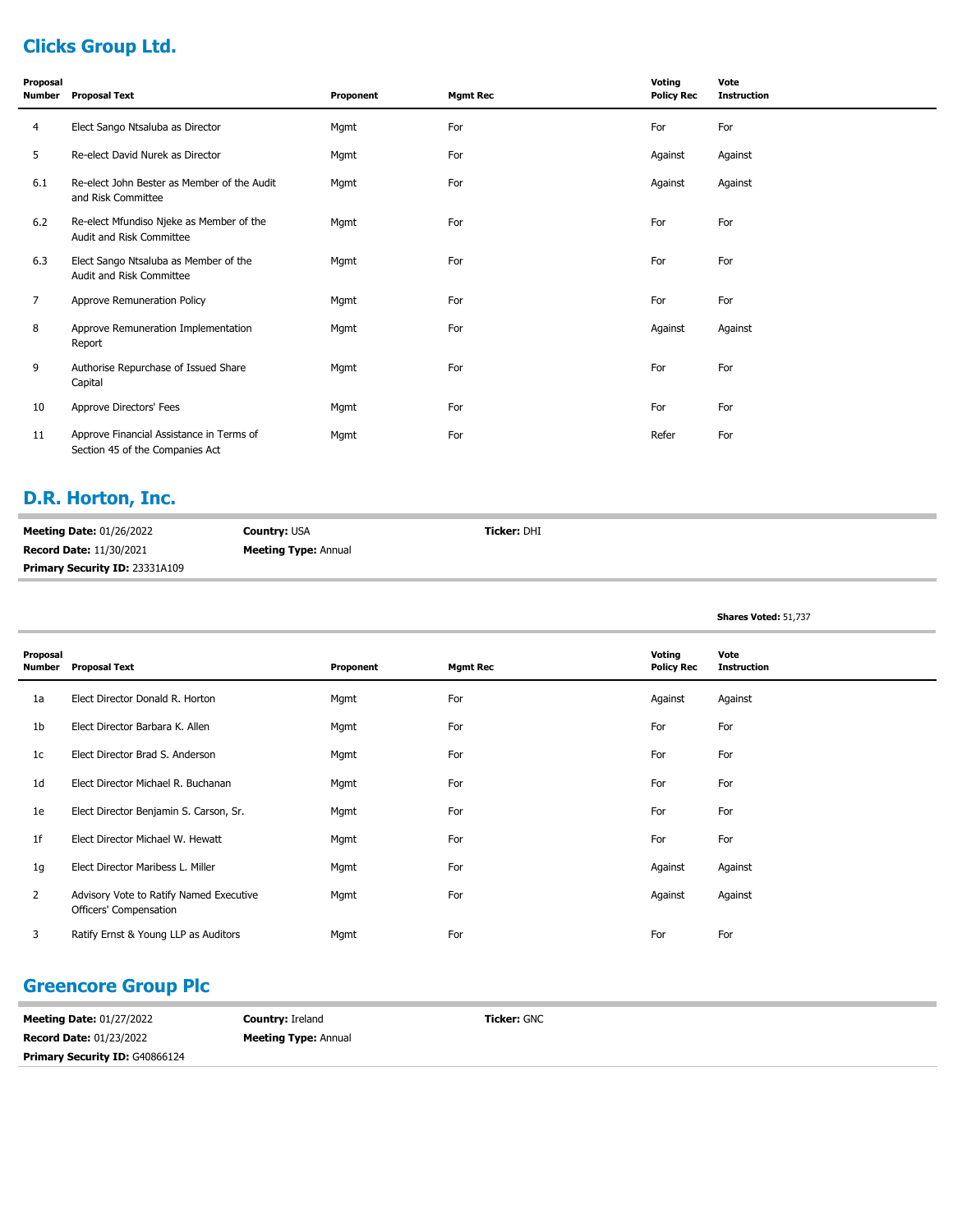# **Greencore Group Plc**

|  |  | <b>Shares Voted: 374,091</b> |
|--|--|------------------------------|
|--|--|------------------------------|

| Proposal<br>Number | <b>Proposal Text</b>                                                                  | Proponent | <b>Mgmt Rec</b> | Voting<br><b>Policy Rec</b> | Vote<br><b>Instruction</b> |  |
|--------------------|---------------------------------------------------------------------------------------|-----------|-----------------|-----------------------------|----------------------------|--|
| $\mathbf{1}$       | Accept Financial Statements and Statutory<br>Reports and Review the Company's Affairs | Mgmt      | For             | For                         | For                        |  |
| 2a                 | Re-elect Gary Kennedy as Director                                                     | Mgmt      | For             | For                         | For                        |  |
| 2 <sub>b</sub>     | Re-elect Patrick Coveney as Director                                                  | Mgmt      | For             | For                         | For                        |  |
| 2c                 | Re-elect Emma Hynes as Director                                                       | Mgmt      | For             | For                         | For                        |  |
| 2d                 | Re-elect John Amaechi as Director                                                     | Mgmt      | For             | For                         | For                        |  |
| 2e                 | Re-elect Sly Bailey as Director                                                       | Mgmt      | For             | For                         | For                        |  |
| 2f                 | Re-elect Paul Drechsler as Director                                                   | Mgmt      | For             | For                         | For                        |  |
| 2g                 | Re-elect Gordon Hardie as Director                                                    | Mgmt      | For             | For                         | For                        |  |
| 2h                 | Re-elect Linda Hickey as Director                                                     | Mgmt      | For             | For                         | For                        |  |
| 2i                 | Re-elect Anne O'Leary as Director                                                     | Mgmt      | For             | For                         | For                        |  |
| 2j                 | Re-elect Helen Rose as Director                                                       | Mgmt      | For             | For                         | For                        |  |
| 2k                 | Re-elect Helen Weir as Director                                                       | Mgmt      | For             | For                         | For                        |  |
| 3                  | Approve Remuneration Report                                                           | Mgmt      | For             | Against                     | Against                    |  |
| 4                  | Ratify Deloitte Ireland LLP as Auditors                                               | Mgmt      | For             | For                         | For                        |  |
| 5                  | Authorise Board to Fix Remuneration of<br>Auditors                                    | Mgmt      | For             | For                         | For                        |  |
| 6                  | Authorise Issue of Equity                                                             | Mgmt      | For             | For                         | For                        |  |
| 7                  | Authorise Issue of Equity without<br>Pre-emptive Rights                               | Mgmt      | For             | For                         | For                        |  |
| 8                  | Authorise Market Purchase of Shares                                                   | Mgmt      | For             | For                         | For                        |  |
| 9                  | Authorise the Re-allotment of Treasury<br><b>Shares</b>                               | Mgmt      | For             | For                         | For                        |  |

# **Hollywood Bowl Group Plc**

| <b>Meeting Date: 01/28/2022</b>       | <b>Country: United Kingdom</b> | <b>Ticker: BOWL</b> |
|---------------------------------------|--------------------------------|---------------------|
| <b>Record Date: 01/26/2022</b>        | <b>Meeting Type:</b> Annual    |                     |
| <b>Primary Security ID: G45655100</b> |                                |                     |

|                    |                                                      |           |                 |                             | <b>Shares Voted: 4,103,894</b> |
|--------------------|------------------------------------------------------|-----------|-----------------|-----------------------------|--------------------------------|
| Proposal<br>Number | <b>Proposal Text</b>                                 | Proponent | <b>Mgmt Rec</b> | Voting<br><b>Policy Rec</b> | Vote<br><b>Instruction</b>     |
|                    | Accept Financial Statements and Statutory<br>Reports | Mgmt      | For             | For                         | For                            |
| 2                  | Approve Remuneration Report                          | Mgmt      | For             | For                         | For                            |
| 3                  | Approve Remuneration Policy                          | Mgmt      | For             | For                         | For                            |
| 4                  | Elect Melanie Dickinson as Director                  | Mgmt      | For             | For                         | For                            |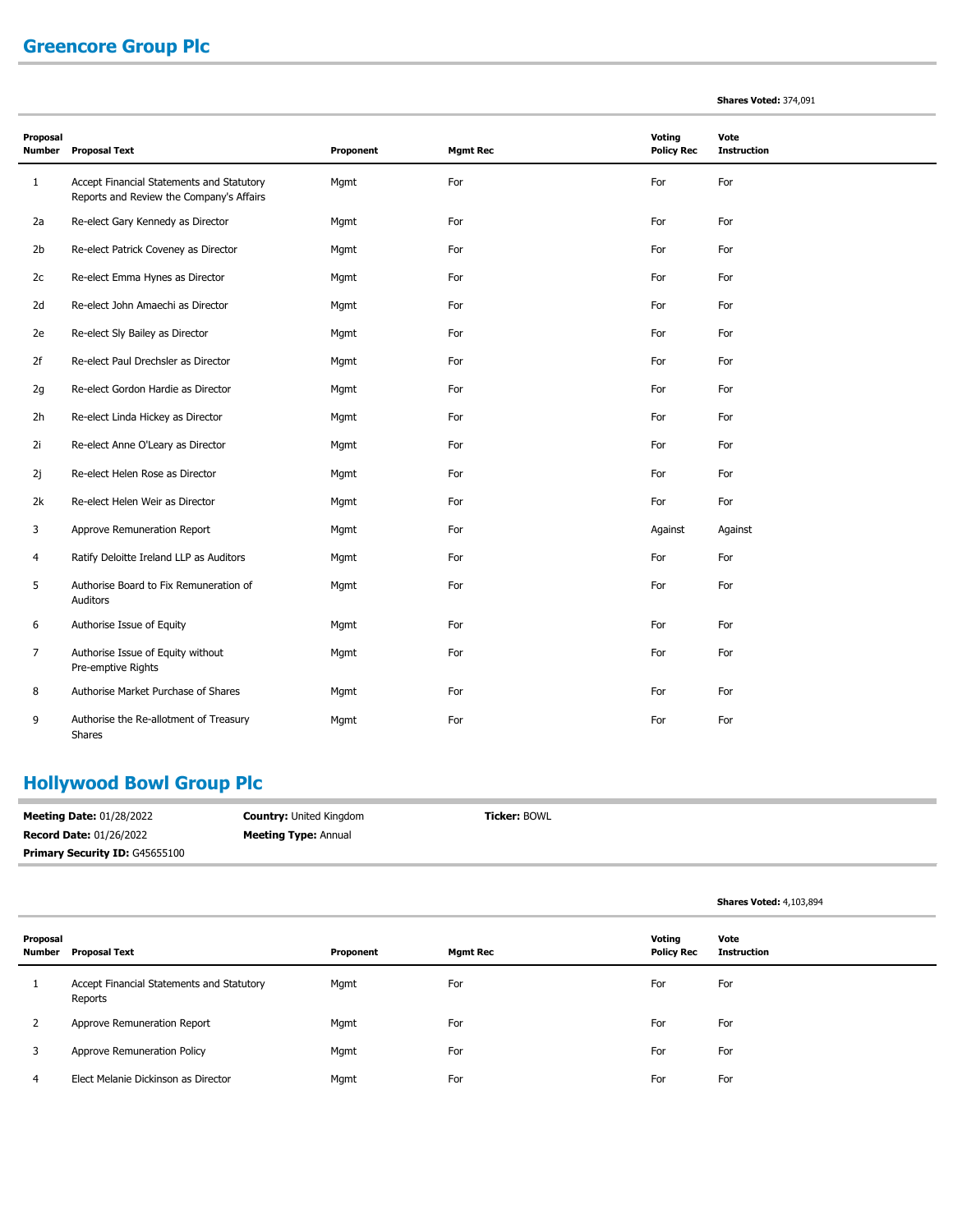# **Hollywood Bowl Group Plc**

| Proposal<br><b>Number</b> | <b>Proposal Text</b>                                                                                                     | Proponent | <b>Mgmt Rec</b> | Voting<br><b>Policy Rec</b> | Vote<br><b>Instruction</b> |
|---------------------------|--------------------------------------------------------------------------------------------------------------------------|-----------|-----------------|-----------------------------|----------------------------|
| 5                         | Re-elect Nick Backhouse as Director                                                                                      | Mgmt      | For             | For                         | For                        |
| 6                         | Re-elect Peter Boddy as Director                                                                                         | Mgmt      | For             | For                         | For                        |
| 7                         | Re-elect Stephen Burns as Director                                                                                       | Mgmt      | For             | For                         | For                        |
| 8                         | Re-elect Laurence Keen as Director                                                                                       | Mgmt      | For             | For                         | For                        |
| 9                         | Re-elect Ivan Schofield as Director                                                                                      | Mgmt      | For             | For                         | For                        |
| 10                        | Re-elect Claire Tiney as Director                                                                                        | Mgmt      | For             | For                         | For                        |
| 11                        | Reappoint KPMG LLP as Auditors                                                                                           | Mgmt      | For             | For                         | For                        |
| 12                        | Authorise the Audit Committee to Fix<br>Remuneration of Auditors                                                         | Mgmt      | For             | For                         | For                        |
| 13                        | Authorise Issue of Equity                                                                                                | Mgmt      | For             | For                         | For                        |
| 14                        | Authorise Issue of Equity without<br>Pre-emptive Rights                                                                  | Mgmt      | For             | For                         | For                        |
| 15                        | Authorise Issue of Equity without<br>Pre-emptive Rights in Connection with an<br>Acquisition or Other Capital Investment | Mgmt      | For             | For                         | For                        |
| 16                        | Authorise Market Purchase of Ordinary<br>Shares                                                                          | Mgmt      | For             | For                         | For                        |
| 17                        | Authorise the Company to Call General<br>Meeting with Two Weeks' Notice                                                  | Mgmt      | For             | For                         | For                        |

# **Prada SpA**

| <b>Meeting Date: 01/28/2022</b>       | <b>Country: Italy</b>                      | <b>Ticker: 1913</b> |
|---------------------------------------|--------------------------------------------|---------------------|
| <b>Record Date: 01/26/2022</b>        | <b>Meeting Type: Ordinary Shareholders</b> |                     |
| <b>Primary Security ID: T7733C101</b> |                                            |                     |

|                |                    |                                                                            |           |                 |                             | <b>Shares Voted: 1,561,220</b> |
|----------------|--------------------|----------------------------------------------------------------------------|-----------|-----------------|-----------------------------|--------------------------------|
|                | Proposal<br>Number | <b>Proposal Text</b>                                                       | Proponent | <b>Mgmt Rec</b> | Voting<br><b>Policy Rec</b> | Vote<br><b>Instruction</b>     |
|                |                    | <b>Ordinary Business</b>                                                   | Mgmt      |                 |                             |                                |
|                | 11                 | Approve Increase in Size of Board from 9 to                                | Mgmt      | For             | For                         | For                            |
| 2a             |                    | Elect Pamela Culpepper as Director                                         | Mgmt      | For             | For                         | For                            |
| 2 <sub>b</sub> |                    | Elect Anna Maria Rugarli as Director                                       | Mgmt      | For             | For                         | For                            |
| 3              |                    | Approve Increase in Aggregate<br><b>Compensation Ceiling for Directors</b> | Mgmt      | For             | For                         | For                            |

### **WestRock Company**

| <b>Meeting Date: 01/28/2022</b>       | <b>Country: USA</b>         | <b>Ticker: WRK</b> |
|---------------------------------------|-----------------------------|--------------------|
| <b>Record Date: 12/03/2021</b>        | <b>Meeting Type: Annual</b> |                    |
| <b>Primary Security ID: 96145D105</b> |                             |                    |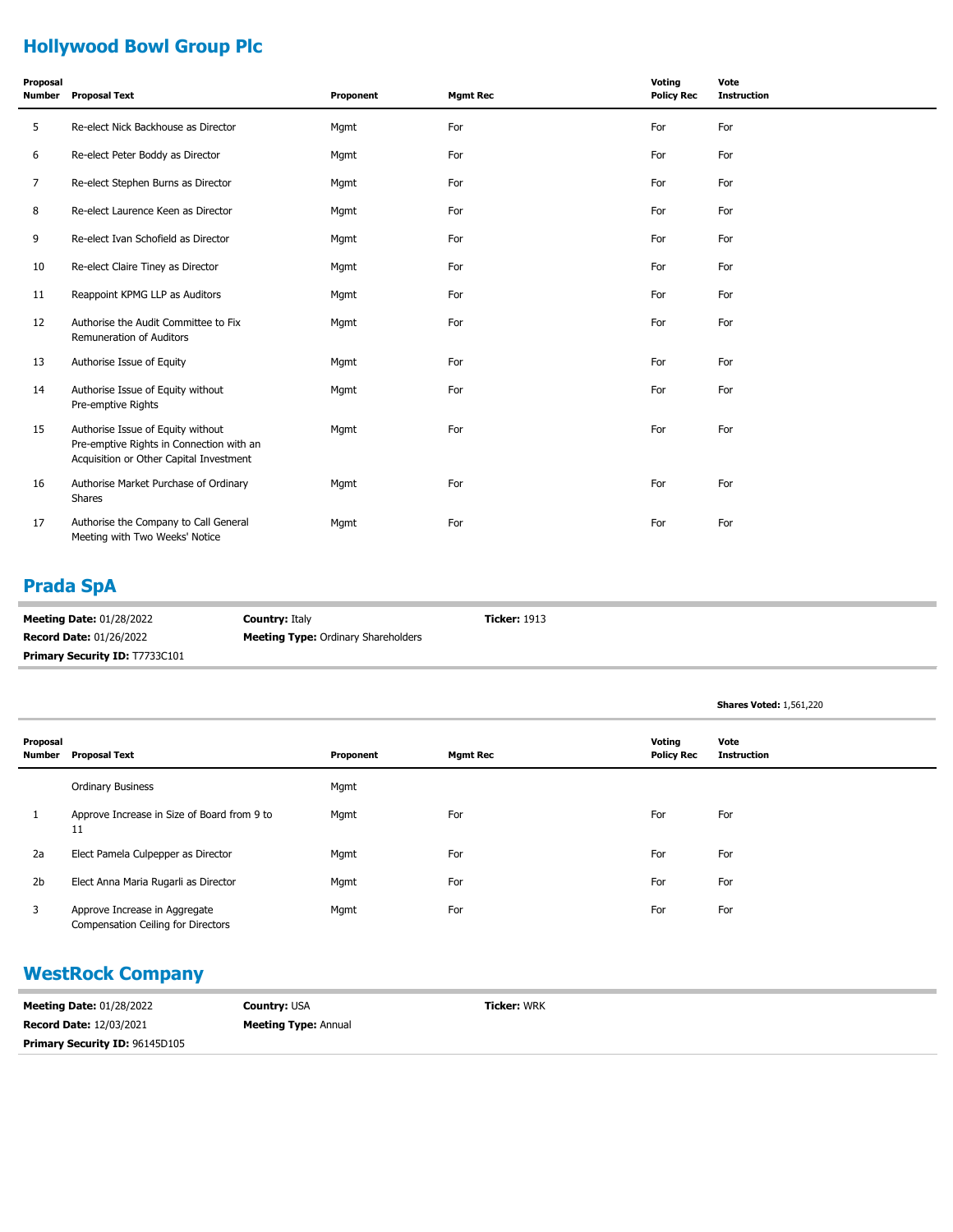### **WestRock Company**

#### **Shares Voted:** 103,444

| Proposal<br><b>Number</b> | <b>Proposal Text</b>                                              | Proponent | <b>Mgmt Rec</b> | Voting<br><b>Policy Rec</b> | Vote<br><b>Instruction</b> |
|---------------------------|-------------------------------------------------------------------|-----------|-----------------|-----------------------------|----------------------------|
| 1a                        | Elect Director Colleen F. Arnold                                  | Mgmt      | For             | For                         | For                        |
| 1 <sub>b</sub>            | Elect Director Timothy J. Bernlohr                                | Mgmt      | For             | For                         | For                        |
| 1 <sub>c</sub>            | Elect Director J. Powell Brown                                    | Mgmt      | For             | For                         | For                        |
| 1 <sub>d</sub>            | Elect Director Terrell K. Crews                                   | Mgmt      | For             | For                         | For                        |
| 1e                        | Elect Director Russell M. Currey                                  | Mgmt      | For             | For                         | For                        |
| 1f                        | Elect Director Suzan F. Harrison                                  | Mgmt      | For             | For                         | For                        |
| 1g                        | Elect Director Gracia C. Martore                                  | Mgmt      | For             | For                         | For                        |
| 1h                        | Elect Director James E. Nevels                                    | Mgmt      | For             | For                         | For                        |
| 1 <sub>i</sub>            | Elect Director David B. Sewell                                    | Mgmt      | For             | For                         | For                        |
| 1j                        | Elect Director Alan D. Wilson                                     | Mgmt      | For             | For                         | For                        |
| $\overline{2}$            | Advisory Vote to Ratify Named Executive<br>Officers' Compensation | Mgmt      | For             | Against                     | Against                    |
| 3                         | Amend Omnibus Stock Plan                                          | Mgmt      | For             | Against                     | Against                    |
| 4                         | Ratify Ernst & Young LLP as Auditors                              | Mgmt      | For             | Against                     | Against                    |

#### **Bolsa de Valores de Colombia SA**

| <b>Meeting Date: 01/31/2022</b>       | <b>Country: Colombia</b>           | <b>Ticker: BVC</b> |
|---------------------------------------|------------------------------------|--------------------|
| <b>Record Date:</b>                   | <b>Meeting Type: Extraordinary</b> |                    |
|                                       | Shareholders                       |                    |
| <b>Primary Security ID: P17326102</b> |                                    |                    |

|                    |                                                                                                                                         |           |                 |                             | <b>Shares Voted: 1,355,267</b> |
|--------------------|-----------------------------------------------------------------------------------------------------------------------------------------|-----------|-----------------|-----------------------------|--------------------------------|
| Proposal<br>Number | <b>Proposal Text</b>                                                                                                                    | Proponent | <b>Mgmt Rec</b> | Voting<br><b>Policy Rec</b> | Vote<br><b>Instruction</b>     |
| 1                  | Verify Quorum                                                                                                                           | Mgmt      |                 |                             |                                |
| $\overline{2}$     | Elect Chairman and Secretary of Meeting                                                                                                 | Mgmt      | For             | For                         | For                            |
| 3                  | Approve Meeting Agenda                                                                                                                  | Mgmt      | For             | For                         | For                            |
| 4                  | Elect Meeting Approval Committee                                                                                                        | Mgmt      | For             | For                         | For                            |
| 5                  | Present Integration Project of Grupo BVL<br>SAA (BVL), Bolsa de Comercio de Santiago<br>(BCS) and Bolsa de Valores de Colombia<br>(bvc) | Mgmt      | For             | Refer                       | For                            |
| 6                  | Approve Integration Project of Grupo BVL<br>SAA (BVL), Bolsa de Comercio de Santiago<br>(BCS) and Bolsa de Valores de Colombia<br>(bvc) | Mgmt      | For             | Refer                       | For                            |
| $\overline{7}$     | Amend Article 7                                                                                                                         | Mgmt      | For             | Against                     | Against                        |
| 8                  | Authorize Board to Ratify and Execute<br>Approved Resolutions                                                                           | Mgmt      | For             | For                         | For                            |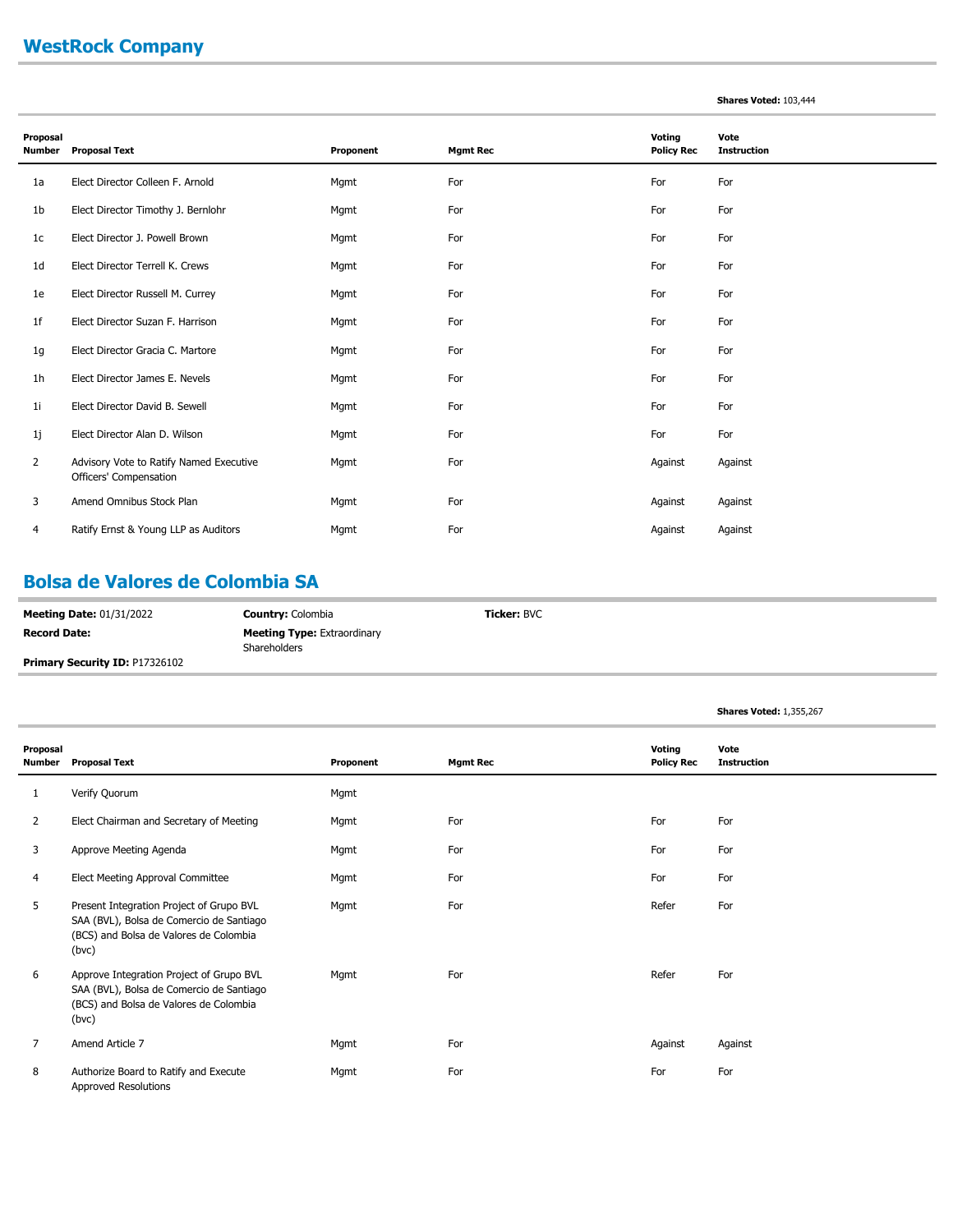### **Imperial Brands Plc**

**Meeting Date:** 02/02/2022 **Record Date:** 01/31/2022 Primary Security ID: G4720C107 **Country:** United Kingdom **Meeting Type:** Annual

**Ticker:** IMB

**Shares Voted:** 236,233

| Proposal<br><b>Number</b> | <b>Proposal Text</b>                                                    | Proponent | <b>Mgmt Rec</b> | <b>Voting</b><br><b>Policy Rec</b> | Vote<br><b>Instruction</b> |
|---------------------------|-------------------------------------------------------------------------|-----------|-----------------|------------------------------------|----------------------------|
| $\mathbf{1}$              | Accept Financial Statements and Statutory<br>Reports                    | Mgmt      | For             | For                                | For                        |
| $\overline{2}$            | Approve Remuneration Report                                             | Mgmt      | For             | For                                | For                        |
| 3                         | Approve Final Dividend                                                  | Mgmt      | For             | For                                | For                        |
| 4                         | Re-elect Stefan Bomhard as Director                                     | Mgmt      | For             | For                                | For                        |
| 5                         | Re-elect Susan Clark as Director                                        | Mgmt      | For             | For                                | For                        |
| 6                         | Elect Ngozi Edozien as Director                                         | Mgmt      | For             | For                                | For                        |
| 7                         | Re-elect Therese Esperdy as Director                                    | Mgmt      | For             | For                                | For                        |
| 8                         | Re-elect Alan Johnson as Director                                       | Mgmt      | For             | For                                | For                        |
| 9                         | Re-elect Robert Kunze-Concewitz as Director                             | Mgmt      | For             | For                                | For                        |
| 10                        | Re-elect Simon Langelier as Director                                    | Mgmt      | For             | For                                | For                        |
| 11                        | Elect Lukas Paravicini as Director                                      | Mgmt      | For             | For                                | For                        |
| 12                        | Elect Diane de Saint Victor as Director                                 | Mgmt      | For             | For                                | For                        |
| 13                        | Re-elect Jonathan Stanton as Director                                   | Mgmt      | For             | For                                | For                        |
| 14                        | Reappoint Ernst & Young LLP as Auditors                                 | Mgmt      | For             | For                                | For                        |
| 15                        | Authorise the Audit Committee to Fix<br>Remuneration of Auditors        | Mgmt      | For             | For                                | For                        |
| 16                        | Authorise UK Political Donations and<br>Expenditure                     | Mgmt      | For             | Against                            | Against                    |
| 17                        | Authorise Issue of Equity                                               | Mgmt      | For             | For                                | For                        |
| 18                        | Authorise Issue of Equity without<br>Pre-emptive Rights                 | Mgmt      | For             | For                                | For                        |
| 19                        | Authorise Market Purchase of Ordinary<br><b>Shares</b>                  | Mgmt      | For             | For                                | For                        |
| 20                        | Authorise the Company to Call General<br>Meeting with Two Weeks' Notice | Mgmt      | For             | For                                | For                        |

#### **Premier Miton Group Plc**

| <b>Meeting Date: 02/02/2022</b>       | <b>Country: United Kingdom</b> | Ticker: PMI |
|---------------------------------------|--------------------------------|-------------|
| <b>Record Date: 01/31/2022</b>        | <b>Meeting Type: Annual</b>    |             |
| <b>Primary Security ID: G7220Z104</b> |                                |             |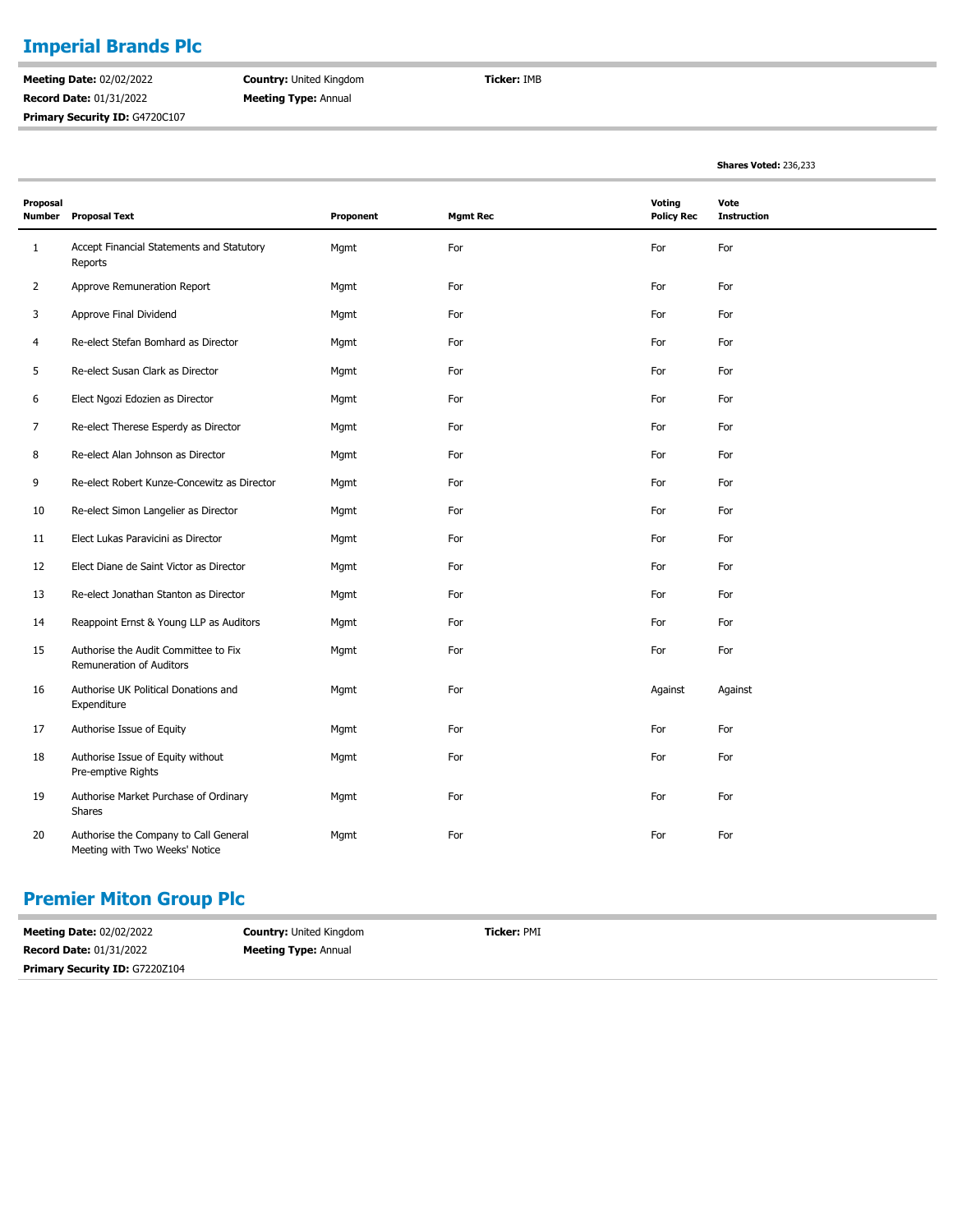# **Premier Miton Group Plc**

#### **Shares Voted:** 4,627,241

| Proposal<br><b>Number</b> | <b>Proposal Text</b>                                    | Proponent | <b>Mgmt Rec</b> | Voting<br><b>Policy Rec</b> | Vote<br><b>Instruction</b> |
|---------------------------|---------------------------------------------------------|-----------|-----------------|-----------------------------|----------------------------|
| 1                         | Accept Financial Statements and Statutory<br>Reports    | Mgmt      | For             | For                         | For                        |
| $\overline{2}$            | Reappoint KPMG LLP as Auditors                          | Mgmt      | For             | For                         | For                        |
| 3                         | Authorise Board to Fix Remuneration of<br>Auditors      | Mgmt      | For             | For                         | For                        |
| 4                         | Approve Final Dividend                                  | Mgmt      | For             | For                         | For                        |
| 5                         | Approve Remuneration Report                             | Mgmt      | For             | For                         | For                        |
| 6                         | Elect Sarah Mussenden as Director                       | Mgmt      | For             | For                         | For                        |
| 7                         | Elect Sarah Walton as Director                          | Mgmt      | For             | For                         | For                        |
| 8                         | Re-elect Robert Colthorpe as Director                   | Mgmt      | For             | For                         | For                        |
| 9                         | Re-elect Piers Harrison as Director                     | Mgmt      | For             | For                         | For                        |
| 10                        | Authorise Issue of Equity                               | Mgmt      | For             | For                         | For                        |
| 11                        | Authorise Issue of Equity without<br>Pre-emptive Rights | Mgmt      | For             | For                         | For                        |
| 12                        | Authorise Market Purchase of Ordinary<br>Shares         | Mgmt      | For             | For                         | For                        |

# **Compass Group Plc**

| <b>Meeting Date: 02/03/2022</b>       | <b>Country: United Kingdom</b> | <b>Ticker: CPG</b> |
|---------------------------------------|--------------------------------|--------------------|
| <b>Record Date: 02/01/2022</b>        | <b>Meeting Type: Annual</b>    |                    |
| <b>Primary Security ID: G23296208</b> |                                |                    |

|                           |                                                      |           |                 |                             | Shares Voted: 221,920      |
|---------------------------|------------------------------------------------------|-----------|-----------------|-----------------------------|----------------------------|
| Proposal<br><b>Number</b> | <b>Proposal Text</b>                                 | Proponent | <b>Mgmt Rec</b> | Voting<br><b>Policy Rec</b> | Vote<br><b>Instruction</b> |
| 1                         | Accept Financial Statements and Statutory<br>Reports | Mgmt      | For             | For                         | For                        |
| 2                         | Approve Remuneration Policy                          | Mgmt      | For             | Against                     | Against                    |
| 3                         | Approve Remuneration Report                          | Mgmt      | For             | For                         | For                        |
| 4                         | Approve Final Dividend                               | Mgmt      | For             | For                         | For                        |
| 5                         | Elect Palmer Brown as Director                       | Mgmt      | For             | For                         | For                        |
| 6                         | Elect Arlene Isaacs-Lowe as Director                 | Mgmt      | For             | For                         | For                        |
| $\overline{7}$            | Elect Sundar Raman as Director                       | Mgmt      | For             | For                         | For                        |
| 8                         | Re-elect Ian Meakins as Director                     | Mgmt      | For             | For                         | For                        |
| 9                         | Re-elect Dominic Blakemore as Director               | Mgmt      | For             | For                         | For                        |
| 10                        | Re-elect Gary Green as Director                      | Mgmt      | For             | For                         | For                        |
| 11                        | Re-elect Carol Arrowsmith as Director                | Mgmt      | For             | For                         | For                        |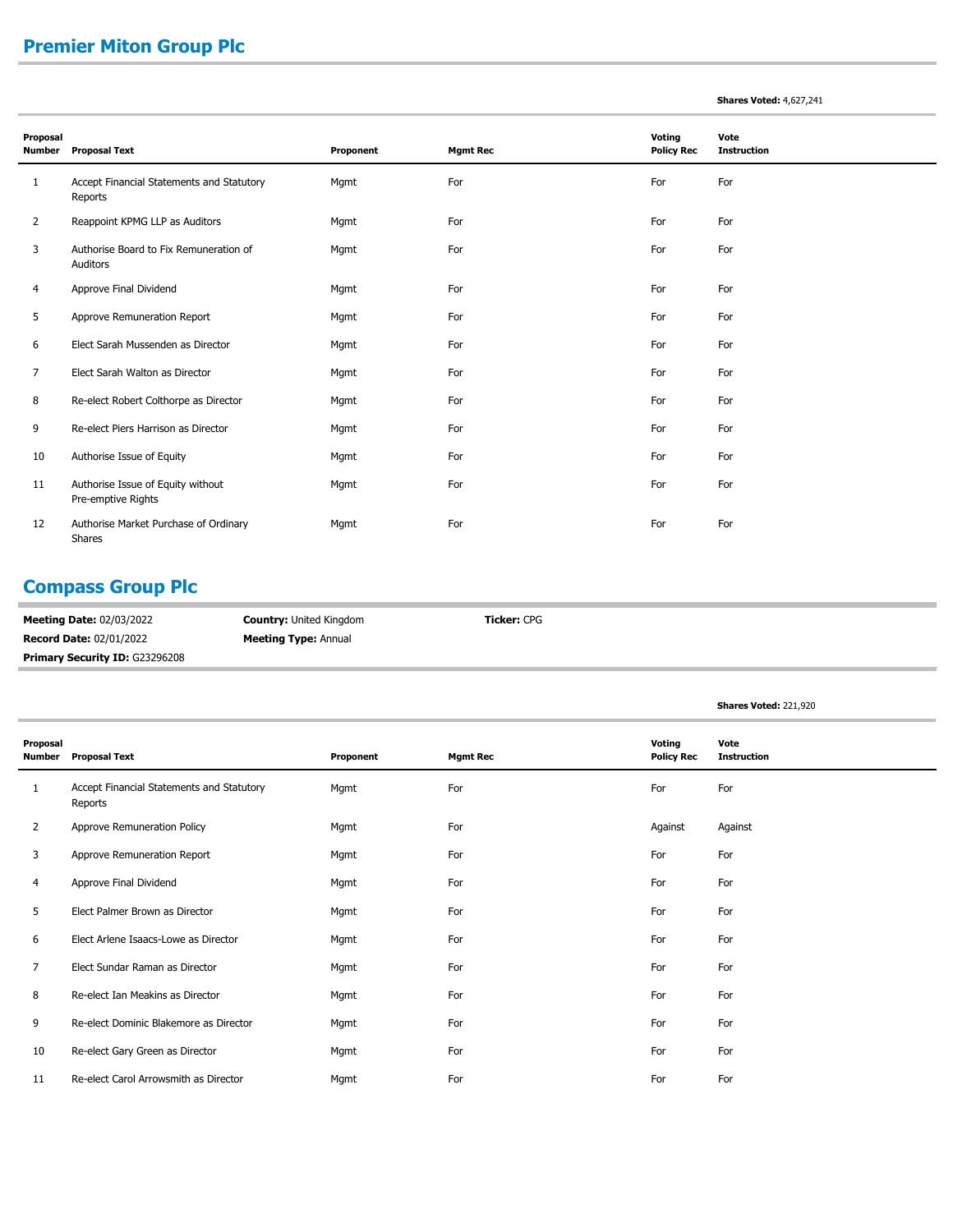# **Compass Group Plc**

| Proposal<br><b>Number</b> | <b>Proposal Text</b>                                                                                                     | Proponent | <b>Mgmt Rec</b> | Voting<br><b>Policy Rec</b> | Vote<br><b>Instruction</b> |
|---------------------------|--------------------------------------------------------------------------------------------------------------------------|-----------|-----------------|-----------------------------|----------------------------|
| 12                        | Re-elect Stefan Bomhard as Director                                                                                      | Mgmt      | For             | For                         | For                        |
| 13                        | Re-elect John Bryant as Director                                                                                         | Mgmt      | For             | For                         | For                        |
| 14                        | Re-elect Anne-Francoise Nesmes as Director                                                                               | Mgmt      | For             | For                         | For                        |
| 15                        | Re-elect Nelson Silva as Director                                                                                        | Mgmt      | For             | For                         | For                        |
| 16                        | Re-elect Ireena Vittal as Director                                                                                       | Mgmt      | For             | For                         | For                        |
| 17                        | Reappoint KPMG LLP as Auditors                                                                                           | Mgmt      | For             | For                         | For                        |
| 18                        | Authorise the Audit Committee to Fix<br>Remuneration of Auditors                                                         | Mgmt      | For             | For                         | For                        |
| 19                        | Authorise UK Political Donations and<br>Expenditure                                                                      | Mgmt      | For             | Against                     | Against                    |
| 20                        | Authorise Issue of Equity                                                                                                | Mgmt      | For             | For                         | For                        |
| 21                        | Authorise Issue of Equity without<br>Pre-emptive Rights                                                                  | Mgmt      | For             | For                         | For                        |
| 22                        | Authorise Issue of Equity without<br>Pre-emptive Rights in Connection with an<br>Acquisition or Other Capital Investment | Mgmt      | For             | For                         | For                        |
| 23                        | Authorise Market Purchase of Ordinary<br>Shares                                                                          | Mgmt      | For             | For                         | For                        |
| 24                        | Authorise the Company to Call General<br>Meeting with 14 Clear Days' Notice                                              | Mgmt      | For             | For                         | For                        |

#### **Future Plc**

| <b>Meeting Date: 02/03/2022</b>       | <b>Country: United Kingdom</b> | <b>Ticker: FUTR</b> |
|---------------------------------------|--------------------------------|---------------------|
| <b>Record Date: 02/01/2022</b>        | <b>Meeting Type: Annual</b>    |                     |
| <b>Primary Security ID: G37005132</b> |                                |                     |

|                           |                                                      |           |                 |                             | Shares Voted: 320,000      |
|---------------------------|------------------------------------------------------|-----------|-----------------|-----------------------------|----------------------------|
| Proposal<br><b>Number</b> | <b>Proposal Text</b>                                 | Proponent | <b>Mgmt Rec</b> | Voting<br><b>Policy Rec</b> | Vote<br><b>Instruction</b> |
| 1                         | Accept Financial Statements and Statutory<br>Reports | Mgmt      | For             | For                         | For                        |
| $\overline{2}$            | Approve Final Dividend                               | Mgmt      | For             | For                         | For                        |
| 3                         | Approve Remuneration Report                          | Mgmt      | For             | Against                     | For                        |
| 4                         | Re-elect Richard Huntingford as Director             | Mgmt      | For             | For                         | For                        |
| 5                         | Re-elect Zillah Byng-Thorne as Director              | Mgmt      | For             | For                         | For                        |
| 6                         | Re-elect Meredith Amdur as Director                  | Mgmt      | For             | For                         | For                        |
| 7                         | Re-elect Mark Brooker as Director                    | Mgmt      | For             | Against                     | For                        |
| 8                         | Re-elect Hugo Drayton as Director                    | Mgmt      | For             | For                         | For                        |
| 9                         | Re-elect Rob Hattrell as Director                    | Mgmt      | For             | Against                     | For                        |
| 10                        | Elect Penny Ladkin-Brand as Director                 | Mgmt      | For             | For                         | For                        |
| 11                        | Re-elect Alan Newman as Director                     | Mgmt      | For             | For                         | For                        |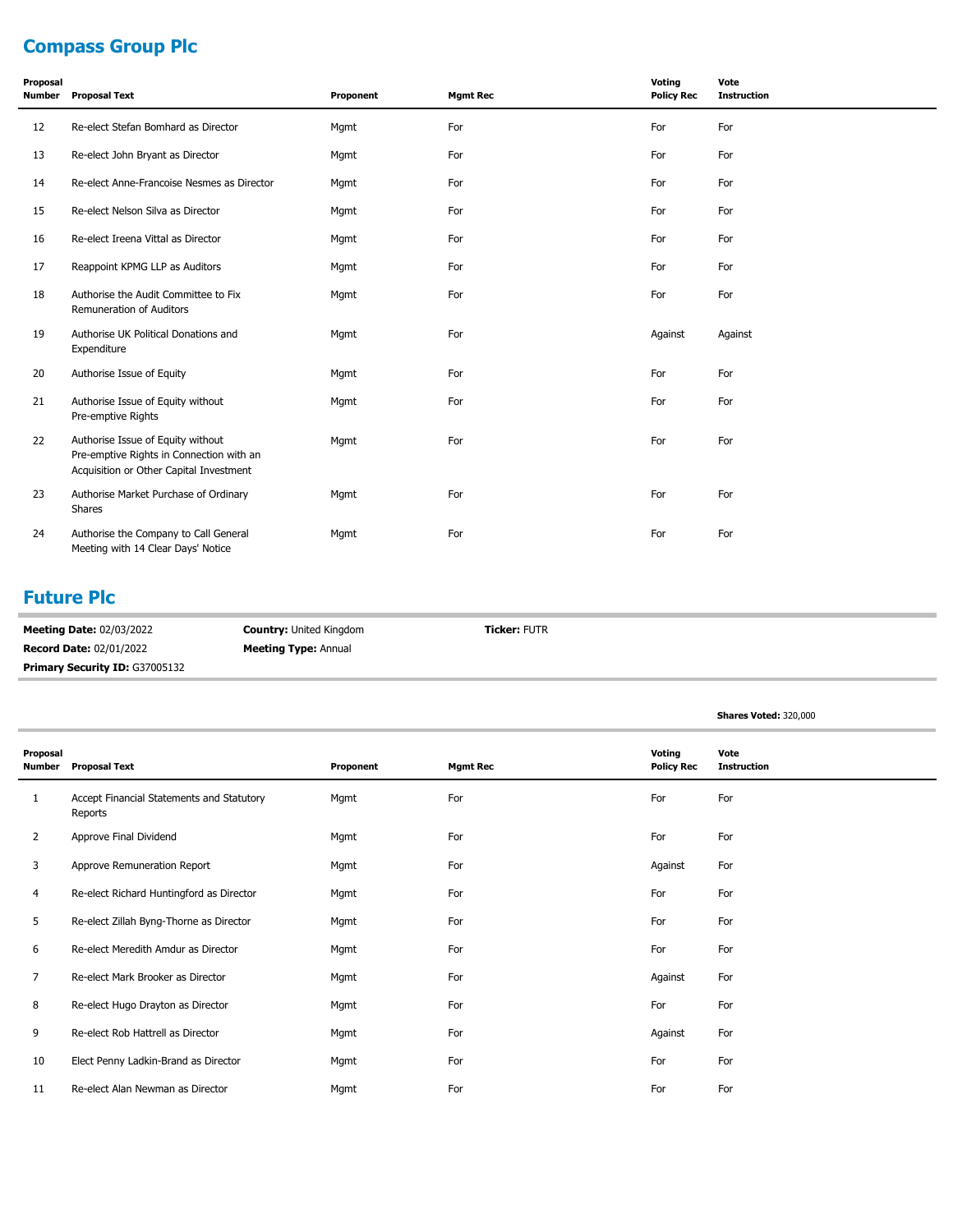## **Future Plc**

| Proposal<br>Number | <b>Proposal Text</b>                                                                                                     | Proponent | <b>Mgmt Rec</b> | Voting<br><b>Policy Rec</b> | Vote<br><b>Instruction</b> |
|--------------------|--------------------------------------------------------------------------------------------------------------------------|-----------|-----------------|-----------------------------|----------------------------|
| 12                 | Elect Anglea Seymour-Jackson as Director                                                                                 | Mgmt      | For             | For                         | For                        |
| 13                 | Reappoint Deloitte LLP as Auditors                                                                                       | Mgmt      | For             | For                         | For                        |
| 14                 | Authorise the Audit and Risk Committee to<br>Fix Remuneration of Auditors                                                | Mgmt      | For             | For                         | For                        |
| 15                 | Authorise Issue of Equity                                                                                                | Mgmt      | For             | For                         | For                        |
| 16                 | Authorise UK Political Donations and<br>Expenditure                                                                      | Mgmt      | For             | Against                     | Against                    |
| 17                 | Authorise Issue of Equity without<br>Pre-emptive Rights                                                                  | Mgmt      | For             | For                         | For                        |
| 18                 | Authorise Issue of Equity without<br>Pre-emptive Rights in Connection with an<br>Acquisition or Other Capital Investment | Mgmt      | For             | For                         | For                        |
| 19                 | Authorise the Company to Call General<br>Meeting with Two Weeks' Notice                                                  | Mgmt      | For             | For                         | For                        |

# **Hyve Group Plc**

| <b>Meeting Date: 02/03/2022</b>       | <b>Country:</b> United Kingdom | <b>Ticker: HYVE</b> |
|---------------------------------------|--------------------------------|---------------------|
| <b>Record Date: 02/01/2022</b>        | <b>Meeting Type: Annual</b>    |                     |
| <b>Primary Security ID: G4690X123</b> |                                |                     |

**Shares Voted:** 1,917,951

| Proposal<br><b>Number</b> | <b>Proposal Text</b>                                                                                                     | Proponent | <b>Mgmt Rec</b> | Voting<br><b>Policy Rec</b> | Vote<br><b>Instruction</b> |
|---------------------------|--------------------------------------------------------------------------------------------------------------------------|-----------|-----------------|-----------------------------|----------------------------|
| $\mathbf{1}$              | Accept Financial Statements and Statutory<br>Reports                                                                     | Mgmt      | For             | For                         | For                        |
| $\overline{2}$            | Re-elect Richard Last as Director                                                                                        | Mgmt      | For             | For                         | For                        |
| 3                         | Re-elect Nicholas Backhouse as Director                                                                                  | Mgmt      | For             | For                         | For                        |
| 4                         | Re-elect Sharon Baylay as Director                                                                                       | Mgmt      | For             | For                         | For                        |
| 5                         | Re-elect John Gulliver as Director                                                                                       | Mgmt      | For             | For                         | For                        |
| 6                         | Re-elect Mark Shashoua as Director                                                                                       | Mgmt      | For             | For                         | For                        |
| $\overline{7}$            | Reappoint BDO LLP as Auditors                                                                                            | Mgmt      | For             | For                         | For                        |
| 8                         | Authorise Board to Fix Remuneration of<br>Auditors                                                                       | Mgmt      | For             | For                         | For                        |
| 9                         | Approve Remuneration Report                                                                                              | Mgmt      | For             | For                         | For                        |
| 10                        | Authorise Issue of Equity                                                                                                | Mgmt      | For             | For                         | For                        |
| 11                        | Authorise Issue of Equity without<br>Pre-emptive Rights                                                                  | Mgmt      | For             | For                         | For                        |
| 12                        | Authorise Issue of Equity without<br>Pre-emptive Rights in Connection with an<br>Acquisition or Other Capital Investment | Mgmt      | For             | For                         | For                        |
| 13                        | Authorise Market Purchase of Ordinary<br>Shares                                                                          | Mgmt      | For             | For                         | For                        |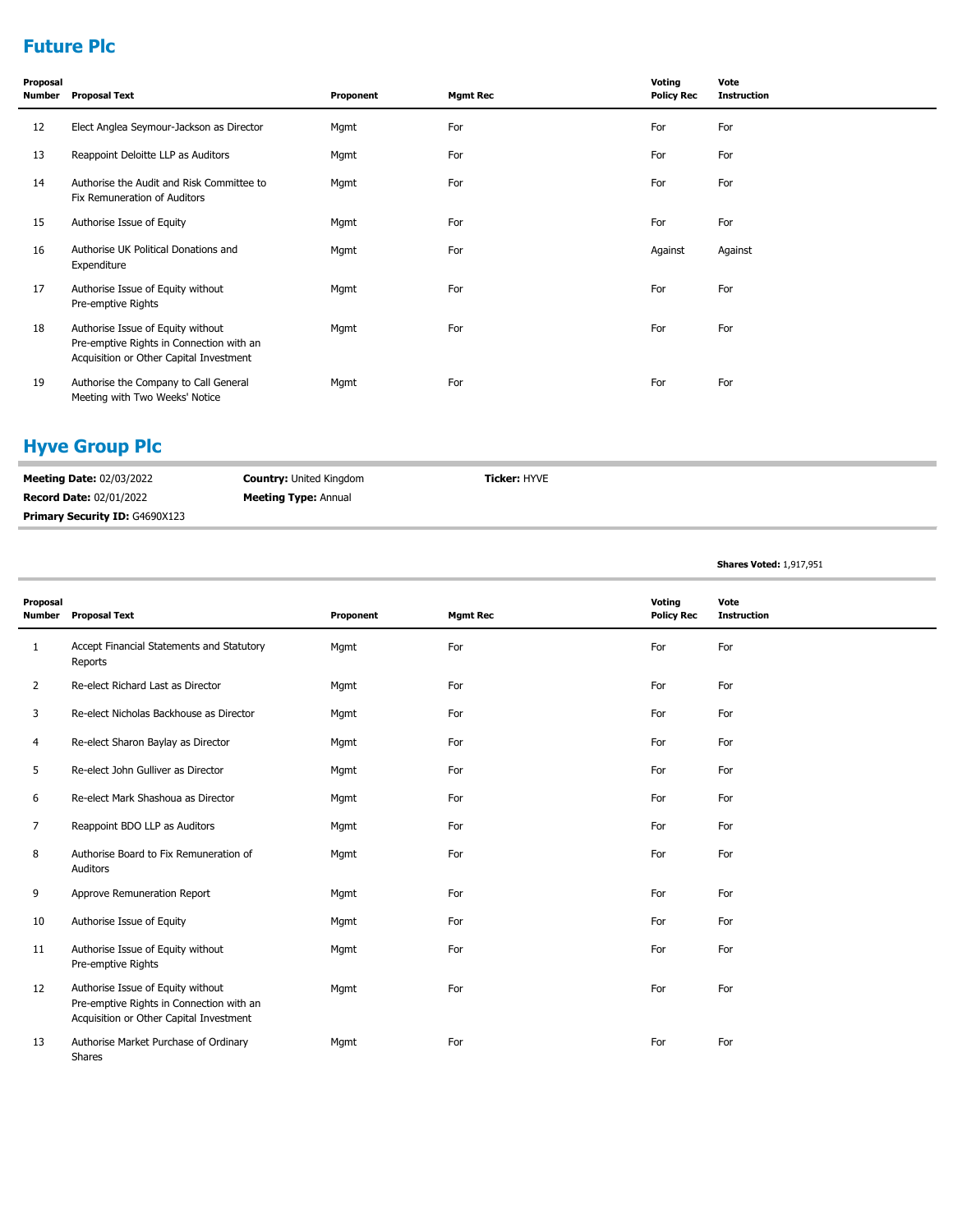# **Hyve Group Plc**

| Proposal<br>Number | Proposal Text                                                           | Proponent | <b>Mamt Rec</b> | Voting<br><b>Policy Rec</b> | Vote<br>Instruction |
|--------------------|-------------------------------------------------------------------------|-----------|-----------------|-----------------------------|---------------------|
| 14                 | Authorise the Company to Call General<br>Meeting with Two Weeks' Notice | Mgmt      | For             | For                         | For                 |

# **Ten Lifestyle Group Plc**

| <b>Meeting Date: 02/03/2022</b>       | <b>Country:</b> United Kingdom | <b>Ticker:</b> TENG |
|---------------------------------------|--------------------------------|---------------------|
| <b>Record Date: 02/01/2022</b>        | <b>Meeting Type: Annual</b>    |                     |
| <b>Primary Security ID: G87597103</b> |                                |                     |

|                           |                                                                                                                          |           |                 |                             | <b>Shares Voted: 2,343,524</b> |
|---------------------------|--------------------------------------------------------------------------------------------------------------------------|-----------|-----------------|-----------------------------|--------------------------------|
| Proposal<br><b>Number</b> | <b>Proposal Text</b>                                                                                                     | Proponent | <b>Mgmt Rec</b> | Voting<br><b>Policy Rec</b> | Vote<br><b>Instruction</b>     |
| $\mathbf{1}$              | Accept Financial Statements and Statutory<br>Reports                                                                     | Mgmt      | For             | For                         | For                            |
| 2                         | Re-elect Bruce Weatherill as Director                                                                                    | Mgmt      | For             | For                         | For                            |
| 3                         | Re-elect Julian Pancholi as Director                                                                                     | Mgmt      | For             | For                         | For                            |
| 4                         | Re-elect Gillian Davies as Director                                                                                      | Mgmt      | For             | For                         | For                            |
| 5                         | Re-elect Alex Cheatle as Director                                                                                        | Mgmt      | For             | For                         | For                            |
| 6                         | Re-elect Alan Donald as Director                                                                                         | Mgmt      | For             | For                         | For                            |
| 7                         | Re-elect Andrew Long as Director                                                                                         | Mgmt      | For             | For                         | For                            |
| 8                         | Re-elect Sarah Hornbuckle as Director                                                                                    | Mgmt      | For             | For                         | For                            |
| 9                         | Reappoint BDO LLP as Auditors                                                                                            | Mgmt      | For             | For                         | For                            |
| 10                        | Authorise Board to Fix Remuneration of<br>Auditors                                                                       | Mgmt      | For             | For                         | For                            |
| 11                        | Authorise Issue of Equity                                                                                                | Mgmt      | For             | For                         | For                            |
| 12                        | Authorise Issue of Equity without<br>Pre-emptive Rights                                                                  | Mgmt      | For             | For                         | For                            |
| 13                        | Authorise Issue of Equity without<br>Pre-emptive Rights in Connection with an<br>Acquisition or Other Capital Investment | Mgmt      | For             | For                         | For                            |
| 14                        | Authorise Market Purchase of Ordinary<br>Shares                                                                          | Mgmt      | For             | For                         | For                            |

# **The Sage Group Plc**

| <b>Meeting Date: 02/03/2022</b>       | <b>Country: United Kingdom</b> | <b>Ticker: SGE</b> |
|---------------------------------------|--------------------------------|--------------------|
| <b>Record Date: 02/01/2022</b>        | <b>Meeting Type: Annual</b>    |                    |
| <b>Primary Security ID: G7771K142</b> |                                |                    |

|          |                                                      |           |          |                             | <b>Shares Voted: 513,490</b> |
|----------|------------------------------------------------------|-----------|----------|-----------------------------|------------------------------|
| Proposal | <b>Number</b> Proposal Text                          | Proponent | Mgmt Rec | Voting<br><b>Policy Rec</b> | Vote<br><b>Instruction</b>   |
|          | Accept Financial Statements and Statutory<br>Reports | Mgmt      | For      | For                         | For                          |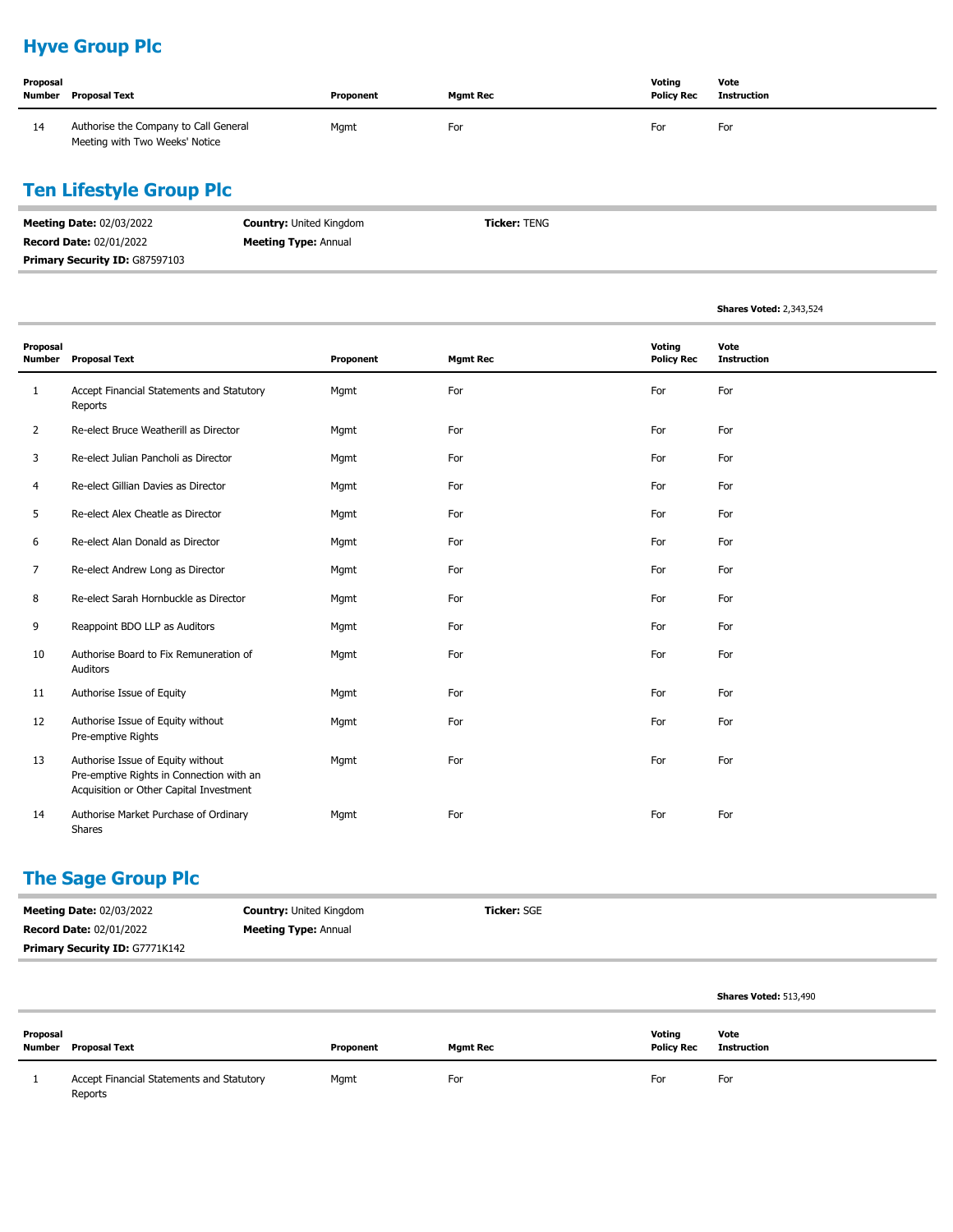# **The Sage Group Plc**

| Proposal<br><b>Number</b> | <b>Proposal Text</b>                                                                                                     | Proponent | <b>Mgmt Rec</b> | <b>Voting</b><br><b>Policy Rec</b> | Vote<br><b>Instruction</b> |
|---------------------------|--------------------------------------------------------------------------------------------------------------------------|-----------|-----------------|------------------------------------|----------------------------|
| $\overline{2}$            | Approve Remuneration Report                                                                                              | Mgmt      | For             | For                                | For                        |
| 3                         | Approve Remuneration Policy                                                                                              | Mgmt      | For             | For                                | For                        |
| 4                         | Approve Final Dividend                                                                                                   | Mgmt      | For             | For                                | For                        |
| 5                         | Elect Andrew Duff as Director                                                                                            | Mgmt      | For             | For                                | For                        |
| 6                         | Elect Derek Harding as Director                                                                                          | Mgmt      | For             | For                                | For                        |
| 7                         | Re-elect Sangeeta Anand as Director                                                                                      | Mgmt      | For             | For                                | For                        |
| 8                         | Re-elect Dr John Bates as Director                                                                                       | Mgmt      | For             | For                                | For                        |
| 9                         | Re-elect Jonathan Bewes as Director                                                                                      | Mgmt      | For             | For                                | For                        |
| 10                        | Re-elect Annette Court as Director                                                                                       | Mgmt      | For             | For                                | For                        |
| 11                        | Re-elect Drummond Hall as Director                                                                                       | Mgmt      | For             | For                                | For                        |
| 12                        | Re-elect Steve Hare as Director                                                                                          | Mgmt      | For             | For                                | For                        |
| 13                        | Re-elect Jonathan Howell as Director                                                                                     | Mgmt      | For             | For                                | For                        |
| 14                        | Re-elect Irana Wasti as Director                                                                                         | Mgmt      | For             | For                                | For                        |
| 15                        | Reappoint Ernst & Young LLP as Auditors                                                                                  | Mgmt      | For             | For                                | For                        |
| 16                        | Authorise the Audit and Risk Committee to<br>Fix Remuneration of Auditors                                                | Mgmt      | For             | For                                | For                        |
| 17                        | Authorise UK Political Donations and<br>Expenditure                                                                      | Mgmt      | For             | Against                            | Against                    |
| 18                        | Authorise Issue of Equity                                                                                                | Mgmt      | For             | For                                | For                        |
| 19                        | Authorise Issue of Equity without<br>Pre-emptive Rights                                                                  | Mgmt      | For             | For                                | For                        |
| 20                        | Authorise Issue of Equity without<br>Pre-emptive Rights in Connection with an<br>Acquisition or Other Capital Investment | Mgmt      | For             | For                                | For                        |
| 21                        | Authorise Market Purchase of Ordinary<br><b>Shares</b>                                                                   | Mgmt      | For             | For                                | For                        |
| 22                        | Authorise the Company to Call General<br>Meeting with Two Weeks' Notice                                                  | Mgmt      | For             | For                                | For                        |

# **Brewin Dolphin Holdings Plc**

| <b>Meeting Date: 02/04/2022</b>       | <b>Country: United Kingdom</b> | <b>Ticker: BRW</b> |
|---------------------------------------|--------------------------------|--------------------|
| <b>Record Date: 02/02/2022</b>        | <b>Meeting Type: Annual</b>    |                    |
| <b>Primary Security ID: G1338M113</b> |                                |                    |

|                    |                                                      |           |                 |                             | <b>Shares Voted: 239,752</b> |
|--------------------|------------------------------------------------------|-----------|-----------------|-----------------------------|------------------------------|
| Proposal<br>Number | <b>Proposal Text</b>                                 | Proponent | <b>Mgmt Rec</b> | Votina<br><b>Policy Rec</b> | Vote<br><b>Instruction</b>   |
|                    | Accept Financial Statements and Statutory<br>Reports | Mgmt      | For             | For                         | For                          |
|                    | Reappoint Ernst & Young LLP as Auditors              | Mgmt      | For             | For                         | For                          |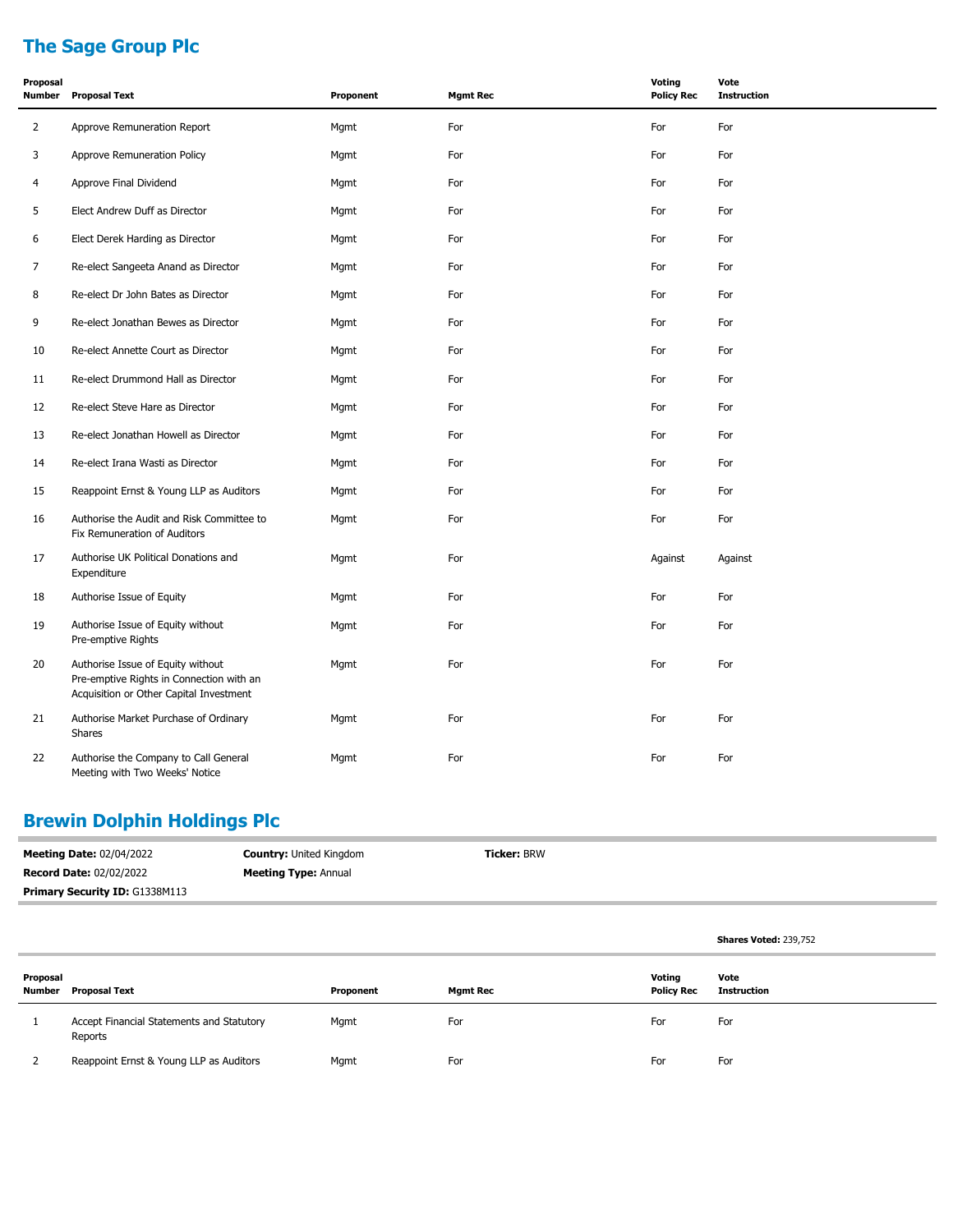# **Brewin Dolphin Holdings Plc**

| Proposal<br><b>Number</b> | <b>Proposal Text</b>                                                                                                     | Proponent | <b>Mgmt Rec</b> | Voting<br><b>Policy Rec</b> | Vote<br><b>Instruction</b> |
|---------------------------|--------------------------------------------------------------------------------------------------------------------------|-----------|-----------------|-----------------------------|----------------------------|
| 3                         | Authorise Board to Fix Remuneration of<br>Auditors                                                                       | Mgmt      | For             | For                         | For                        |
| 4                         | Approve Remuneration Report                                                                                              | Mgmt      | For             | For                         | For                        |
| 5                         | Re-elect Toby Strauss as Director                                                                                        | Mgmt      | For             | For                         | For                        |
| 6                         | Re-elect Robin Beer as Director                                                                                          | Mgmt      | For             | For                         | For                        |
| 7                         | Re-elect Siobhan Boylan as Director                                                                                      | Mgmt      | For             | For                         | For                        |
| 8                         | Re-elect Charles Ferry as Director                                                                                       | Mgmt      | For             | For                         | For                        |
| 9                         | Re-elect Ian Dewar as Director                                                                                           | Mgmt      | For             | For                         | For                        |
| 10                        | Re-elect Phillip Monks as Director                                                                                       | Mgmt      | For             | For                         | For                        |
| 11                        | Re-elect Caroline Taylor as Director                                                                                     | Mgmt      | For             | For                         | For                        |
| 12                        | Re-elect Michael Kellard as Director                                                                                     | Mgmt      | For             | For                         | For                        |
| 13                        | Elect Pars Purewal as Director                                                                                           | Mgmt      | For             | For                         | For                        |
| 14                        | Elect Joanna Hall as Director                                                                                            | Mgmt      | For             | For                         | For                        |
| 15                        | Approve Final Dividend                                                                                                   | Mgmt      | For             | For                         | For                        |
| 16                        | Authorise UK Political Donations and<br>Expenditure                                                                      | Mgmt      | For             | Against                     | Against                    |
| 17                        | Authorise Issue of Equity                                                                                                | Mgmt      | For             | For                         | For                        |
| 18                        | Authorise Issue of Equity without<br>Pre-emptive Rights                                                                  | Mgmt      | For             | For                         | For                        |
| 19                        | Authorise Issue of Equity without<br>Pre-emptive Rights in Connection with an<br>Acquisition or Other Capital Investment | Mgmt      | For             | For                         | For                        |
| 20                        | Authorise Market Purchase of Ordinary<br>Shares                                                                          | Mgmt      | For             | For                         | For                        |
| 21                        | Authorise the Company to Call General<br>Meeting with Two Weeks' Notice                                                  | Mgmt      | For             | For                         | For                        |

# **Shaftesbury Plc**

| <b>Meeting Date: 02/04/2022</b>       | <b>Country: United Kingdom</b> | <b>Ticker: SHB</b> |
|---------------------------------------|--------------------------------|--------------------|
| <b>Record Date: 02/02/2022</b>        | <b>Meeting Type: Annual</b>    |                    |
| <b>Primary Security ID: G80603106</b> |                                |                    |

| Proposal | Number Proposal Text                                 | Proponent | Mgmt Rec | Voting<br><b>Policy Rec</b> | Vote<br>Instruction |
|----------|------------------------------------------------------|-----------|----------|-----------------------------|---------------------|
| 1        | Accept Financial Statements and Statutory<br>Reports | Mgmt      | For      | For                         | For                 |

**Shares Voted:** 237,039

| 1 | Accept Financial Statements and Statutory<br>Reports | Mgmt | For | For | For |
|---|------------------------------------------------------|------|-----|-----|-----|
| 2 | Approve Remuneration Policy                          | Mgmt | For | For | For |
| 3 | Approve Remuneration Report                          | Mgmt | For | For | For |
| 4 | Amend 2016 Long-Term Incentive Plan                  | Mgmt | For | For | For |
|   | Approve Final Dividend                               | Mgmt | For | For | For |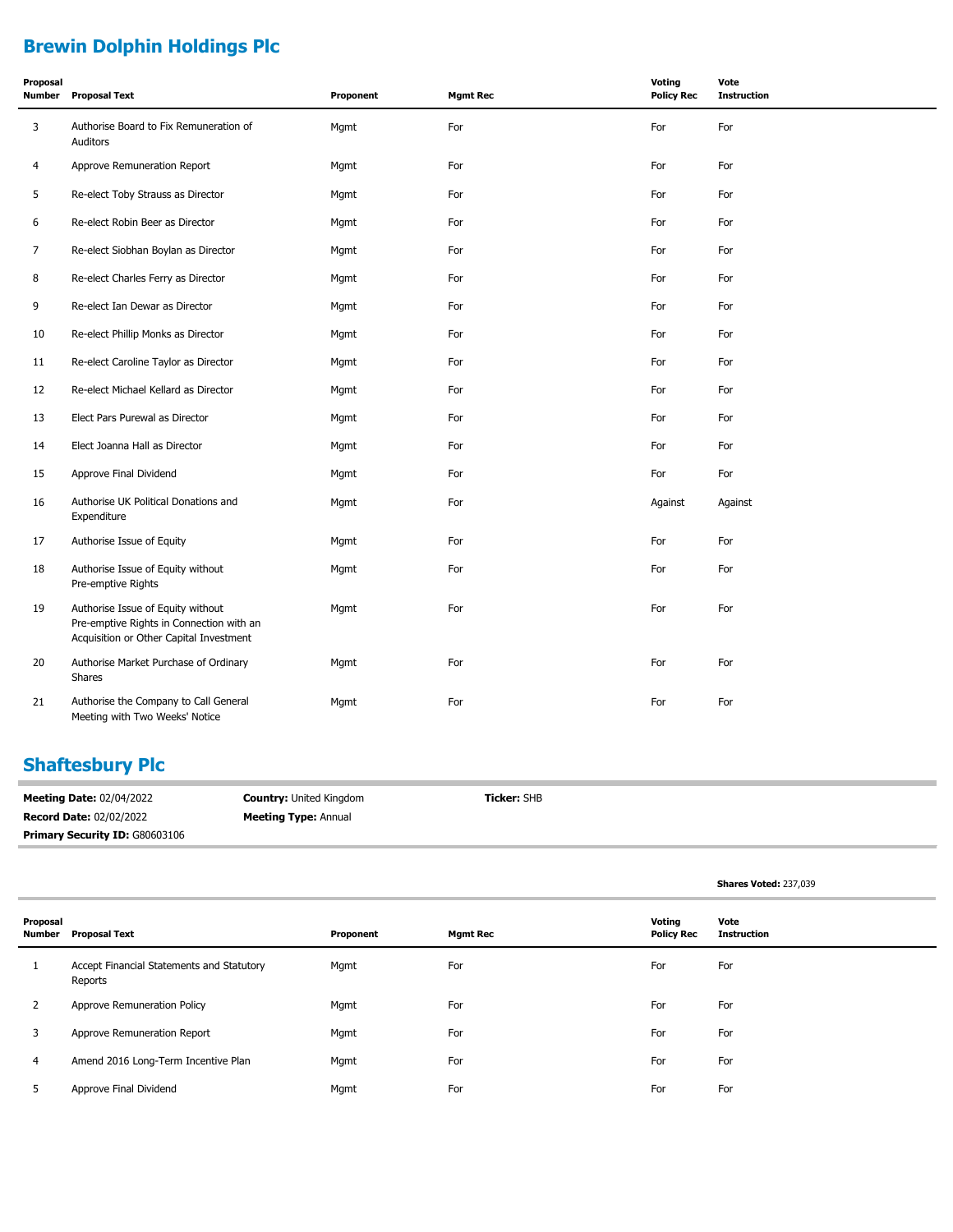# **Shaftesbury Plc**

| Proposal<br><b>Number</b> | <b>Proposal Text</b>                                                                                                     | Proponent | <b>Mgmt Rec</b> | Voting<br><b>Policy Rec</b> | Vote<br><b>Instruction</b> |
|---------------------------|--------------------------------------------------------------------------------------------------------------------------|-----------|-----------------|-----------------------------|----------------------------|
| 6                         | Elect Helena Coles as Director                                                                                           | Mgmt      | For             | For                         | For                        |
| 7                         | Re-elect Jonathan Nicholls as Director                                                                                   | Mgmt      | For             | For                         | For                        |
| 8                         | Re-elect Brian Bickell as Director                                                                                       | Mgmt      | For             | For                         | For                        |
| 9                         | Re-elect Simon Quayle as Director                                                                                        | Mgmt      | For             | For                         | For                        |
| 10                        | Re-elect Christopher Ward as Director                                                                                    | Mgmt      | For             | For                         | For                        |
| 11                        | Re-elect Thomas Welton as Director                                                                                       | Mgmt      | For             | For                         | For                        |
| 12                        | Re-elect Richard Akers as Director                                                                                       | Mgmt      | For             | For                         | For                        |
| 13                        | Re-elect Ruth Anderson as Director                                                                                       | Mgmt      | For             | For                         | For                        |
| 14                        | Re-elect Jennelle Tilling as Director                                                                                    | Mgmt      | For             | For                         | For                        |
| 15                        | Reappoint Ernst & Young LLP as Auditors                                                                                  | Mgmt      | For             | Against                     | Against                    |
| 16                        | Authorise Board to Fix Remuneration of<br>Auditors                                                                       | Mgmt      | For             | Against                     | Against                    |
| 17                        | Authorise Issue of Equity                                                                                                | Mgmt      | For             | For                         | For                        |
| 18                        | Authorise Issue of Equity without<br>Pre-emptive Rights                                                                  | Mgmt      | For             | For                         | For                        |
| 19                        | Authorise Issue of Equity without<br>Pre-emptive Rights in Connection with an<br>Acquisition or Other Capital Investment | Mgmt      | For             | For                         | For                        |
| 20                        | Authorise Market Purchase of Shares                                                                                      | Mgmt      | For             | For                         | For                        |
| 21                        | Authorise the Company to Call General<br>Meeting with Two Weeks' Notice                                                  | Mgmt      | For             | For                         | For                        |

#### **SSP Group Plc**

**Meeting Date:** 02/04/2022 **Record Date:** 02/02/2022 **Country:** United Kingdom **Meeting Type:** Annual **Ticker:** SSPG Primary Security ID: G8402N125

|                    |                                                      |           |                 |                             | Shares Voted: 618,810      |
|--------------------|------------------------------------------------------|-----------|-----------------|-----------------------------|----------------------------|
| Proposal<br>Number | <b>Proposal Text</b>                                 | Proponent | <b>Mgmt Rec</b> | Voting<br><b>Policy Rec</b> | Vote<br><b>Instruction</b> |
| 1                  | Accept Financial Statements and Statutory<br>Reports | Mgmt      | For             | For                         | For                        |
| 2                  | Approve Remuneration Report                          | Mgmt      | For             | Against                     | Against                    |
| 3                  | Re-elect Mike Clasper as Director                    | Mgmt      | For             | For                         | For                        |
| 4                  | Re-elect Jonathan Davies as Director                 | Mgmt      | For             | Against                     | Against                    |
| 5                  | Re-elect Carolyn Bradley as Director                 | Mgmt      | For             | For                         | For                        |
| 6                  | Re-elect Tim Lodge as Director                       | Mgmt      | For             | For                         | For                        |
| 7                  | Re-elect Judy Vezmar as Director                     | Mgmt      | For             | For                         | For                        |
| 8                  | Elect Apurvi Sheth as Director                       | Mgmt      | For             | For                         | For                        |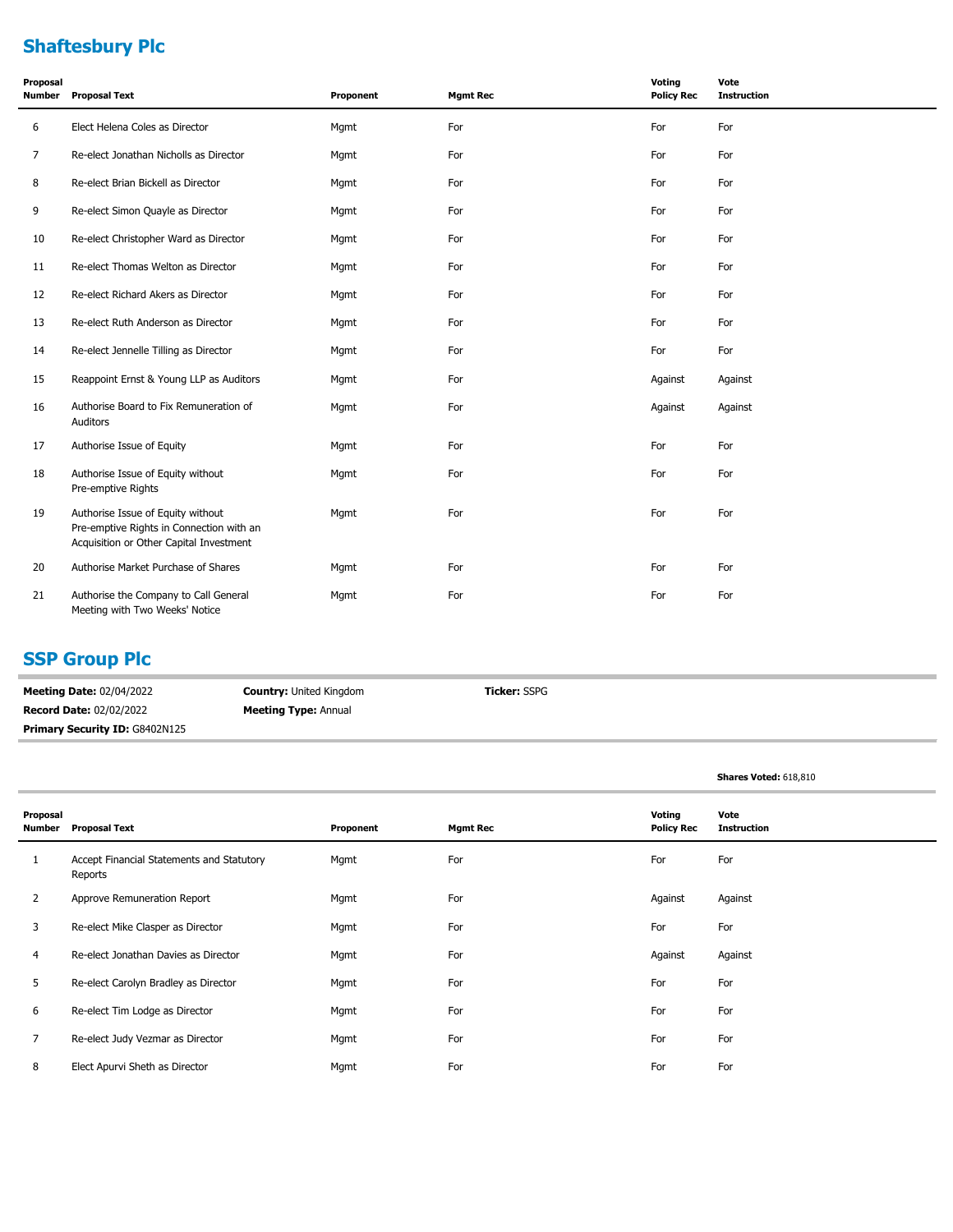# **SSP Group Plc**

| Proposal<br>Number | <b>Proposal Text</b>                                                                                                     | Proponent | <b>Mgmt Rec</b> | Voting<br><b>Policy Rec</b> | Vote<br><b>Instruction</b> |
|--------------------|--------------------------------------------------------------------------------------------------------------------------|-----------|-----------------|-----------------------------|----------------------------|
| 9                  | Elect Kelly Kuhn as Director                                                                                             | Mgmt      | For             | For                         | For                        |
| 10                 | Reappoint KPMG LLP as Auditors                                                                                           | Mgmt      | For             | For                         | For                        |
| 11                 | Authorise Board to Fix Remuneration of<br>Auditors                                                                       | Mgmt      | For             | For                         | For                        |
| 12                 | Authorise UK Political Donations and<br>Expenditure                                                                      | Mgmt      | For             | Against                     | Against                    |
| 13                 | Authorise Issue of Equity                                                                                                | Mgmt      | For             | For                         | For                        |
| 14                 | Authorise Issue of Equity without<br>Pre-emptive Rights                                                                  | Mgmt      | For             | For                         | For                        |
| 15                 | Authorise Issue of Equity without<br>Pre-emptive Rights in Connection with an<br>Acquisition or Other Capital Investment | Mgmt      | For             | For                         | For                        |
| 16                 | Authorise Market Purchase of Ordinary<br>Shares                                                                          | Mgmt      | For             | For                         | For                        |
| 17                 | Authorise the Company to Call General<br>Meeting with Two Weeks' Notice                                                  | Mgmt      | For             | For                         | For                        |

# **thyssenkrupp AG**

| <b>Meeting Date: 02/04/2022</b>       | <b>Country: Germany</b>     | Ticker: TKA |  |
|---------------------------------------|-----------------------------|-------------|--|
| <b>Record Date: 01/13/2022</b>        | <b>Meeting Type: Annual</b> |             |  |
| <b>Primary Security ID: D8398Q119</b> |                             |             |  |

|                           |                                                                                                                                                                                                                                                                            |           |                 |                             | Shares Voted: 311,034      |
|---------------------------|----------------------------------------------------------------------------------------------------------------------------------------------------------------------------------------------------------------------------------------------------------------------------|-----------|-----------------|-----------------------------|----------------------------|
| Proposal<br><b>Number</b> | <b>Proposal Text</b>                                                                                                                                                                                                                                                       | Proponent | <b>Mgmt Rec</b> | Voting<br><b>Policy Rec</b> | Vote<br><b>Instruction</b> |
| 1                         | Receive Financial Statements and Statutory<br>Reports for Fiscal Year 2020/21<br>(Non-Voting)                                                                                                                                                                              | Mgmt      |                 |                             |                            |
| $\overline{2}$            | Approve Discharge of Management Board for<br>Fiscal Year 2020/21                                                                                                                                                                                                           | Mgmt      | For             | For                         | For                        |
| 3                         | Approve Discharge of Supervisory Board for<br>Fiscal Year 2020/21                                                                                                                                                                                                          | Mgmt      | For             | For                         | For                        |
| 4                         | Ratify PricewaterhouseCoopers GmbH as<br>Auditor for Fiscal Year 2021/22 and KPMG<br>AG as Auditor for the Review of the Interim<br>Financial Statements and Reports for Fiscal<br>Year 2022/23                                                                            | Mgmt      | For             | For                         | For                        |
| 5                         | Approve Remuneration Report                                                                                                                                                                                                                                                | Mgmt      | For             | Against                     | Against                    |
| 6                         | Approve Creation of EUR 300 Million Pool of<br>Capital with Partial Exclusion of Preemptive<br>Rights                                                                                                                                                                      | Mgmt      | For             | For                         | For                        |
| $\overline{7}$            | Approve Issuance of Warrants/Bonds with<br>Warrants Attached/Convertible Bonds with<br>Partial Exclusion of Preemptive Rights up to<br>Aggregate Nominal Amount of EUR 2 Billion;<br>Approve Creation of EUR 250 Million Pool of<br>Capital to Guarantee Conversion Rights | Mgmt      | For             | For                         | For                        |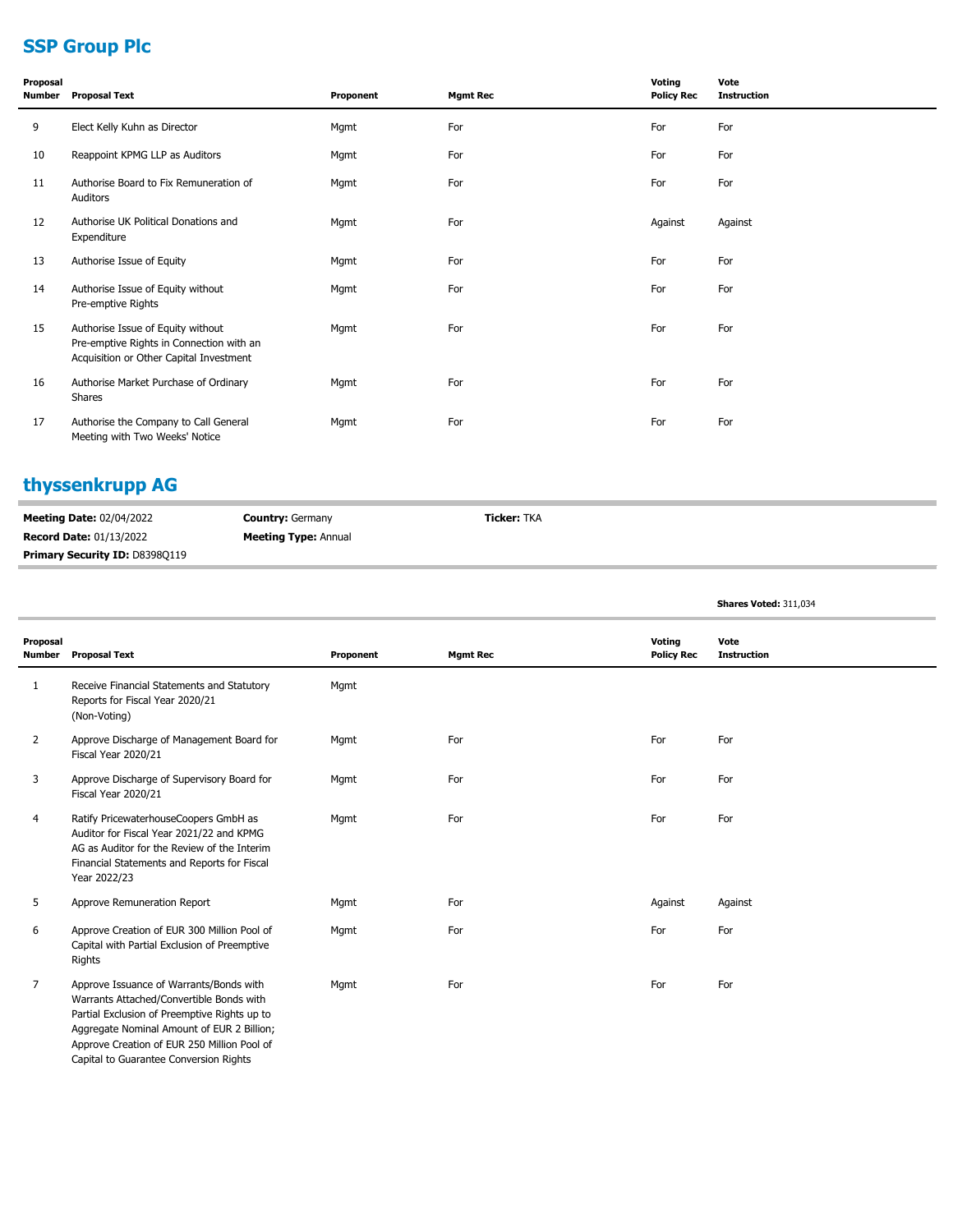# **thyssenkrupp AG**

| Proposal<br>Number | <b>Proposal Text</b>                                                                          | Proponent | <b>Mamt Rec</b> | Votina<br><b>Policy Rec</b> | Vote<br><b>Instruction</b> |
|--------------------|-----------------------------------------------------------------------------------------------|-----------|-----------------|-----------------------------|----------------------------|
| 8                  | Authorize Share Repurchase Program and<br>Reissuance or Cancellation of Repurchased<br>Shares | Mgmt      | For             | For                         | For                        |
| 9                  | Authorize Use of Financial Derivatives when<br>Repurchasing Shares                            | Mgmt      | For             | For                         | For                        |
| 10                 | Approve Affiliation Agreement with<br>thyssenkrupp Holding Germany GmbH                       | Mgmt      | For             | Refer                       | For                        |

#### **Almawave SRL**

| <b>Meeting Date: 02/07/2022</b>       | <b>Country: Italy</b>                              | <b>Ticker: AIW</b> |
|---------------------------------------|----------------------------------------------------|--------------------|
| <b>Record Date: 01/27/2022</b>        | <b>Meeting Type: Extraordinary</b><br>Shareholders |                    |
| <b>Primary Security ID: TOR83Z102</b> |                                                    |                    |

|                    |                                                                                                                             |           |                 |                             | <b>Shares Voted: 394,030</b> |
|--------------------|-----------------------------------------------------------------------------------------------------------------------------|-----------|-----------------|-----------------------------|------------------------------|
| Proposal<br>Number | <b>Proposal Text</b>                                                                                                        | Proponent | <b>Mgmt Rec</b> | Voting<br><b>Policy Rec</b> | Vote<br><b>Instruction</b>   |
|                    | <b>Extraordinary Business</b>                                                                                               | Mgmt      |                 |                             |                              |
|                    | Approve Issuance of Shares without<br>Preemptive Rights in Connection with<br>Acquisition of The Data Appeal Company<br>SpA | Mgmt      | For             | Refer                       | Against                      |

#### **CECONOMY AG**

| <b>Meeting Date: 02/09/2022</b>       | <b>Country: Germany</b>     | <b>Ticker: CEC</b> |
|---------------------------------------|-----------------------------|--------------------|
| <b>Record Date: 01/18/2022</b>        | <b>Meeting Type: Annual</b> |                    |
| <b>Primary Security ID: D1497L107</b> |                             |                    |

|                    |                                                                                                                                                                                                                                                    |           |                 |                             | Shares Voted: 553,189      |
|--------------------|----------------------------------------------------------------------------------------------------------------------------------------------------------------------------------------------------------------------------------------------------|-----------|-----------------|-----------------------------|----------------------------|
| Proposal<br>Number | <b>Proposal Text</b>                                                                                                                                                                                                                               | Proponent | <b>Mgmt Rec</b> | Voting<br><b>Policy Rec</b> | Vote<br><b>Instruction</b> |
| 1                  | Receive Financial Statements and Statutory<br>Reports for Fiscal Year 2020/21<br>(Non-Voting)                                                                                                                                                      | Mgmt      |                 |                             |                            |
| 2                  | Approve Allocation of Income and Dividends<br>of EUR 0.17 per Preferred Share for Fiscal<br>Years 2017/18, 2018/19 and 2019/20;<br>Approve Dividends of EUR 0.23 per<br>Preferred Share and EUR 0.17 per Ordinary<br>Share for Fiscal Year 2020/21 | Mgmt      | For             | For                         | For                        |
| 3                  | Approve Discharge of Management Board for<br>Fiscal Year 2020/21                                                                                                                                                                                   | Mgmt      | For             | For                         | For                        |
| 4                  | Approve Discharge of Supervisory Board for<br>Fiscal Year 2020/21                                                                                                                                                                                  | Mgmt      | For             | For                         | For                        |
| 5                  | Ratify KPMG AG as Auditors for Fiscal Year<br>2021/22                                                                                                                                                                                              | Mgmt      | For             | For                         | For                        |
| 6.1                | Elect Katrin Adt to the Supervisory Board                                                                                                                                                                                                          | Mgmt      | For             | For                         | For                        |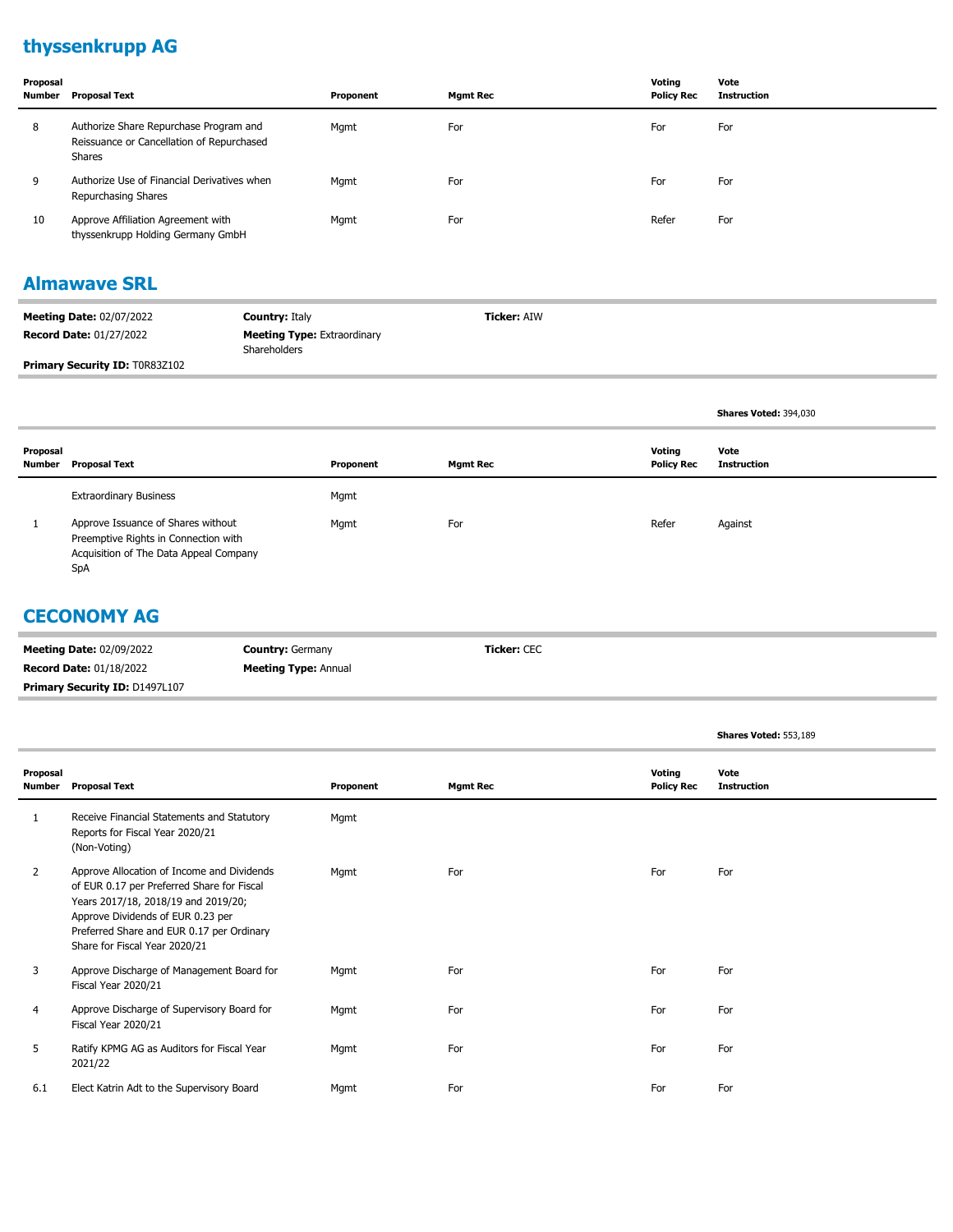## **CECONOMY AG**

| Proposal<br>Number | <b>Proposal Text</b>                                 | Proponent | <b>Mgmt Rec</b> | Voting<br><b>Policy Rec</b> | Vote<br><b>Instruction</b> |
|--------------------|------------------------------------------------------|-----------|-----------------|-----------------------------|----------------------------|
| 6.2                | Elect Florian Funck to the Supervisory Board         | Mgmt      | For             | Against                     | Against                    |
| 6.3                | Elect Doreen Huber to the Supervisory Board          | Mgmt      | For             | For                         | For                        |
| 6.4                | Elect Juergen Kellerhals to the Supervisory<br>Board | Mgmt      | For             | Against                     | Against                    |
| 6.5                | Elect Fredy Raas to the Supervisory Board            | Mgmt      | For             | For                         | For                        |
| 7                  | Approve Remuneration Policy                          | Mgmt      | For             | Against                     | Against                    |

# **Euromoney Institutional Investor Plc**

| <b>Meeting Date: 02/09/2022</b>       | <b>Country: United Kingdom</b> | <b>Ticker: ERM</b> |  |
|---------------------------------------|--------------------------------|--------------------|--|
| <b>Record Date: 02/07/2022</b>        | <b>Meeting Type: Annual</b>    |                    |  |
| <b>Primary Security ID: G31556122</b> |                                |                    |  |

|                    |                                                                                                                          |           |                 |                             | <b>Shares Voted: 9,400</b> |
|--------------------|--------------------------------------------------------------------------------------------------------------------------|-----------|-----------------|-----------------------------|----------------------------|
| Proposal<br>Number | <b>Proposal Text</b>                                                                                                     | Proponent | <b>Mgmt Rec</b> | Voting<br><b>Policy Rec</b> | Vote<br><b>Instruction</b> |
| $\mathbf{1}$       | Accept Financial Statements and Statutory<br>Reports                                                                     | Mgmt      | For             | For                         | For                        |
| 2                  | Approve Remuneration Report                                                                                              | Mgmt      | For             | For                         | For                        |
| 3                  | Approve Final Dividend                                                                                                   | Mgmt      | For             | For                         | For                        |
| 4                  | Elect India Gary-Martin as Director                                                                                      | Mgmt      | For             | For                         | For                        |
| 5                  | Re-elect Jan Babiak as Director                                                                                          | Mgmt      | For             | For                         | For                        |
| 6                  | Re-elect Colin Day as Director                                                                                           | Mgmt      | For             | For                         | For                        |
| 7                  | Re-elect Imogen Joss as Director                                                                                         | Mgmt      | For             | For                         | For                        |
| 8                  | Re-elect Wendy Pallot as Director                                                                                        | Mgmt      | For             | For                         | For                        |
| 9                  | Re-elect Tim Pennington as Director                                                                                      | Mgmt      | For             | For                         | For                        |
| 10                 | Re-elect Andrew Rashbass as Director                                                                                     | Mgmt      | For             | For                         | For                        |
| 11                 | Re-elect Leslie Van de Walle as Director                                                                                 | Mgmt      | For             | For                         | For                        |
| 12                 | Reappoint PricewaterhouseCoopers LLP as<br>Auditors                                                                      | Mgmt      | For             | For                         | For                        |
| 13                 | Authorise Board to Fix Remuneration of<br>Auditors                                                                       | Mgmt      | For             | For                         | For                        |
| 14                 | Authorise Issue of Equity                                                                                                | Mgmt      | For             | For                         | For                        |
| 15                 | Authorise Issue of Equity without<br>Pre-emptive Rights                                                                  | Mgmt      | For             | For                         | For                        |
| 16                 | Authorise Issue of Equity without<br>Pre-emptive Rights in Connection with an<br>Acquisition or Other Capital Investment | Mgmt      | For             | For                         | For                        |
| 17                 | Authorise Market Purchase of Ordinary<br>Shares                                                                          | Mgmt      | For             | For                         | For                        |
| 18                 | Amend Articles of Association                                                                                            | Mgmt      | For             | For                         | For                        |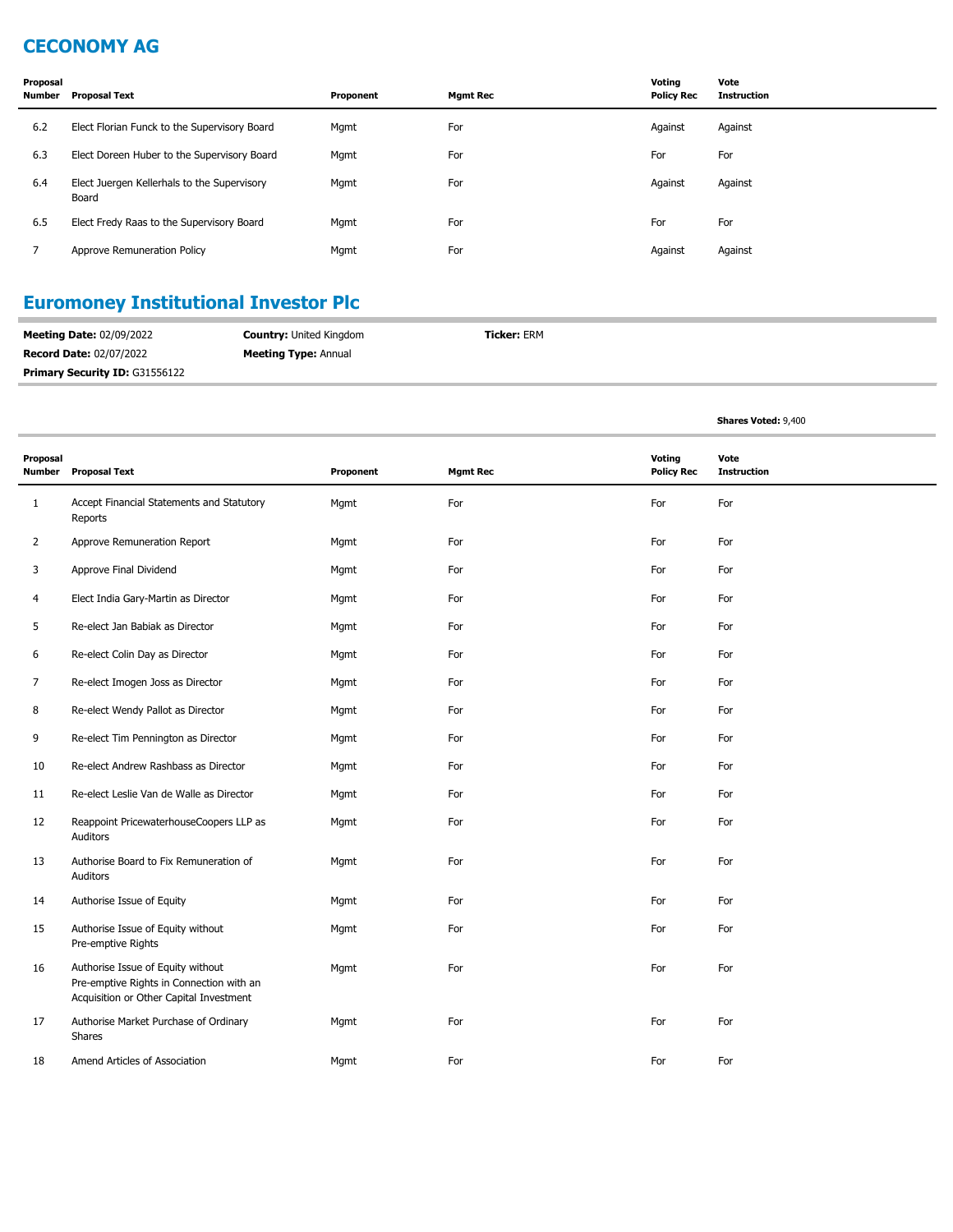# **Euromoney Institutional Investor Plc**

| Proposal<br>Number | Proposal Text                                                           | Proponent | <b>Mgmt Rec</b> | Votina<br><b>Policy Rec</b> | Vote<br>Instruction |
|--------------------|-------------------------------------------------------------------------|-----------|-----------------|-----------------------------|---------------------|
| 19                 | Authorise the Company to Call General<br>Meeting with Two Weeks' Notice | Mgmt      | For             | For                         | For                 |

### **Grainger Plc**

| <b>Meeting Date: 02/09/2022</b> | <b>Country: United Kingdom</b> | <b>Ticker: GRI</b> |
|---------------------------------|--------------------------------|--------------------|
| <b>Record Date: 02/07/2022</b>  | <b>Meeting Type: Annual</b>    |                    |
| Primary Security ID: G40432117  |                                |                    |

|                           |                                                                                                                          |           |                 |                             | Shares Voted: 292,007      |
|---------------------------|--------------------------------------------------------------------------------------------------------------------------|-----------|-----------------|-----------------------------|----------------------------|
| Proposal<br><b>Number</b> | <b>Proposal Text</b>                                                                                                     | Proponent | <b>Mgmt Rec</b> | Voting<br><b>Policy Rec</b> | Vote<br><b>Instruction</b> |
| $\mathbf{1}$              | Accept Financial Statements and Statutory<br>Reports                                                                     | Mgmt      | For             | For                         | For                        |
| $\overline{2}$            | Approve Remuneration Report                                                                                              | Mgmt      | For             | For                         | For                        |
| 3                         | Approve Final Dividend                                                                                                   | Mgmt      | For             | For                         | For                        |
| 4                         | Re-elect Mark Clare as Director                                                                                          | Mgmt      | For             | For                         | For                        |
| 5                         | Re-elect Helen Gordon as Director                                                                                        | Mgmt      | For             | For                         | For                        |
| 6                         | Elect Robert Hudson as Director                                                                                          | Mgmt      | For             | For                         | For                        |
| 7                         | Re-elect Rob Wilkinson as Director                                                                                       | Mgmt      | For             | For                         | For                        |
| 8                         | Re-elect Justin Read as Director                                                                                         | Mgmt      | For             | For                         | For                        |
| 9                         | Re-elect Janette Bell as Director                                                                                        | Mgmt      | For             | For                         | For                        |
| 10                        | Elect Carol Hui as Director                                                                                              | Mgmt      | For             | For                         | For                        |
| 11                        | Reappoint KPMG LLP as Auditors                                                                                           | Mgmt      | For             | For                         | For                        |
| 12                        | Authorise Board to Fix Remuneration of<br>Auditors                                                                       | Mgmt      | For             | For                         | For                        |
| 13                        | Authorise Issue of Equity                                                                                                | Mgmt      | For             | For                         | For                        |
| 14                        | Authorise Issue of Equity without<br>Pre-emptive Rights                                                                  | Mgmt      | For             | For                         | For                        |
| 15                        | Authorise Issue of Equity without<br>Pre-emptive Rights in Connection with an<br>Acquisition or Other Capital Investment | Mgmt      | For             | For                         | For                        |
| 16                        | Authorise Market Purchase of Ordinary<br>Shares                                                                          | Mgmt      | For             | For                         | For                        |
| 17                        | Authorise the Company to Call General<br>Meeting with Two Weeks' Notice                                                  | Mgmt      | For             | For                         | For                        |
| 18                        | Authorise UK Political Donations and<br>Expenditure                                                                      | Mgmt      | For             | Against                     | Against                    |

### **Benchmark Holdings Plc**

| <b>Meeting Date: 02/10/2022</b>       | <b>Country: United Kingdom</b> | <b>Ticker: BMK</b> |
|---------------------------------------|--------------------------------|--------------------|
| <b>Record Date: 02/08/2022</b>        | <b>Meeting Type: Annual</b>    |                    |
| <b>Primary Security ID: G09830103</b> |                                |                    |
|                                       |                                |                    |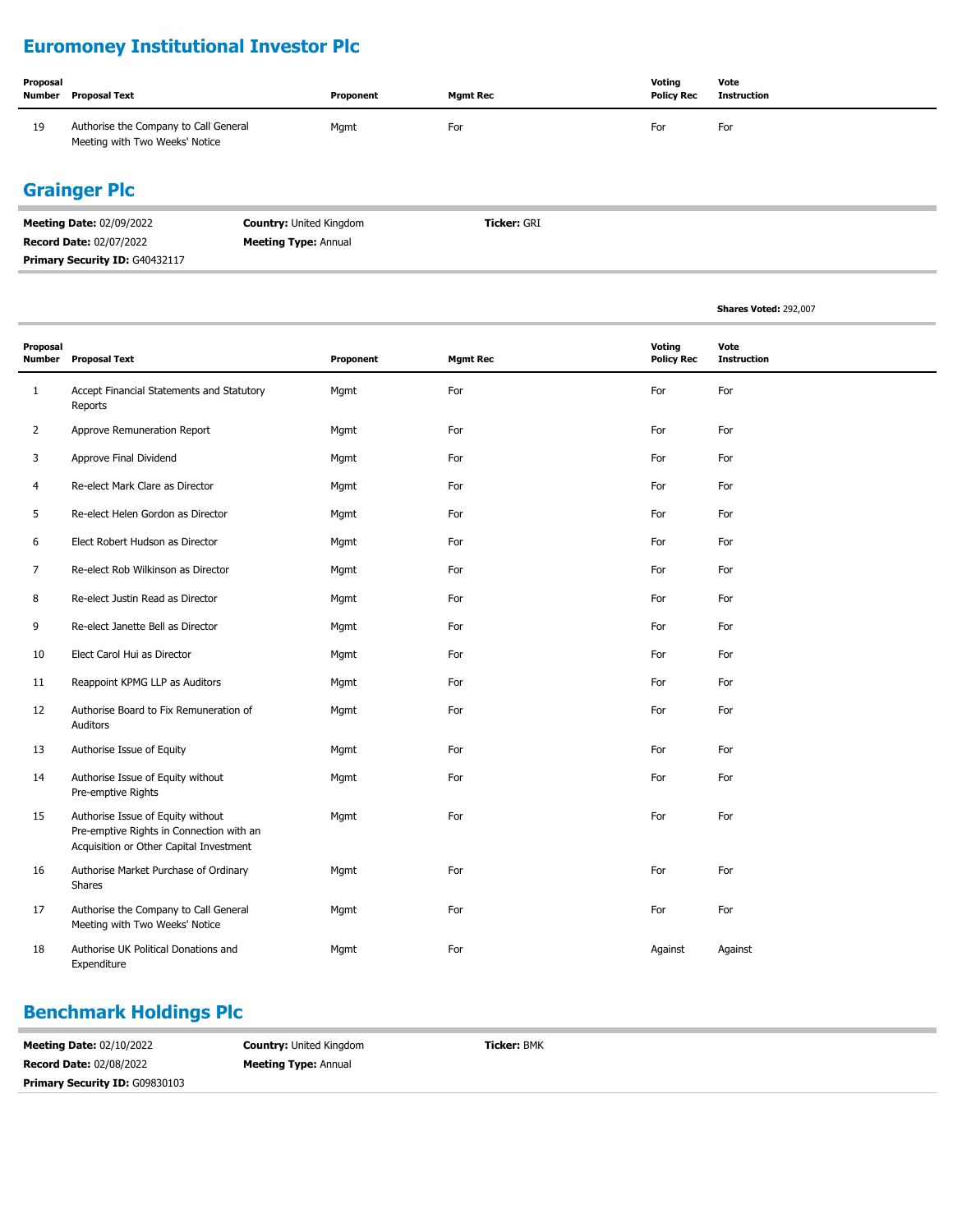# **Benchmark Holdings Plc**

|  |  | <b>Shares Voted: 1,020,300</b> |
|--|--|--------------------------------|
|--|--|--------------------------------|

| Proposal<br><b>Number</b> | <b>Proposal Text</b>                                                                                                     | Proponent | <b>Mgmt Rec</b> | Voting<br><b>Policy Rec</b> | Vote<br><b>Instruction</b> |
|---------------------------|--------------------------------------------------------------------------------------------------------------------------|-----------|-----------------|-----------------------------|----------------------------|
| $\mathbf{1}$              | Accept Financial Statements and Statutory<br>Reports                                                                     | Mgmt      | For             | For                         | For                        |
| 2                         | Approve Remuneration Report                                                                                              | Mgmt      | For             | For                         | For                        |
| 3                         | Reappoint KPMG LLP as Auditors                                                                                           | Mgmt      | For             | For                         | For                        |
| 4                         | Authorise Board to Fix Remuneration of<br>Auditors                                                                       | Mgmt      | For             | For                         | For                        |
| 5                         | Re-elect Trond Williksen as Director                                                                                     | Mgmt      | For             | For                         | For                        |
| 6                         | Re-elect Kristian Eikre as Director                                                                                      | Mgmt      | For             | For                         | For                        |
| 7                         | Re-elect Septima Maguire as Director                                                                                     | Mgmt      | For             | For                         | For                        |
| 8                         | Re-elect Peter George as Director                                                                                        | Mgmt      | For             | For                         | For                        |
| 9                         | Re-elect Kevin Quinn as Director                                                                                         | Mgmt      | For             | For                         | For                        |
| 10                        | Re-elect Susan Searle as Director                                                                                        | Mgmt      | For             | For                         | For                        |
| 11                        | Re-elect Yngve Myhre as Director                                                                                         | Mgmt      | For             | For                         | For                        |
| 12                        | Elect Atle Eide as Director                                                                                              | Mgmt      | For             | For                         | For                        |
| 13                        | Authorise Issue of Equity                                                                                                | Mgmt      | For             | For                         | For                        |
| 14                        | Authorise Issue of Equity without<br>Pre-emptive Rights                                                                  | Mgmt      | For             | For                         | For                        |
| 15                        | Authorise Issue of Equity without<br>Pre-emptive Rights in Connection with an<br>Acquisition or Other Capital Investment | Mgmt      | For             | For                         | For                        |
| 16                        | Authorise Market Purchase of Ordinary<br>Shares                                                                          | Mgmt      | For             | For                         | For                        |

#### **easyJet Plc**

**Meeting Date:** 02/10/2022 **Record Date:** 02/08/2022 **Country:** United Kingdom **Meeting Type:** Annual **Ticker:** EZJ Primary Security ID: G3030S109

**Shares Voted:** 390,272

| Proposal<br>Number | <b>Proposal Text</b>                                 | Proponent | <b>Mgmt Rec</b> | Voting<br><b>Policy Rec</b> | Vote<br><b>Instruction</b> |
|--------------------|------------------------------------------------------|-----------|-----------------|-----------------------------|----------------------------|
| 1                  | Accept Financial Statements and Statutory<br>Reports | Mgmt      | For             | For                         | For                        |
| $\overline{2}$     | Approve Remuneration Policy                          | Mgmt      | For             | For                         | For                        |
| 3                  | Approve Remuneration Report                          | Mgmt      | For             | For                         | For                        |
| 4                  | Re-elect Johan Lundgren as Director                  | Mgmt      | For             | For                         | For                        |
| 5                  | Elect Kenton Jarvis as Director                      | Mgmt      | For             | For                         | For                        |
| 6                  | Elect Stephen Hester as Director                     | Mgmt      | For             | For                         | For                        |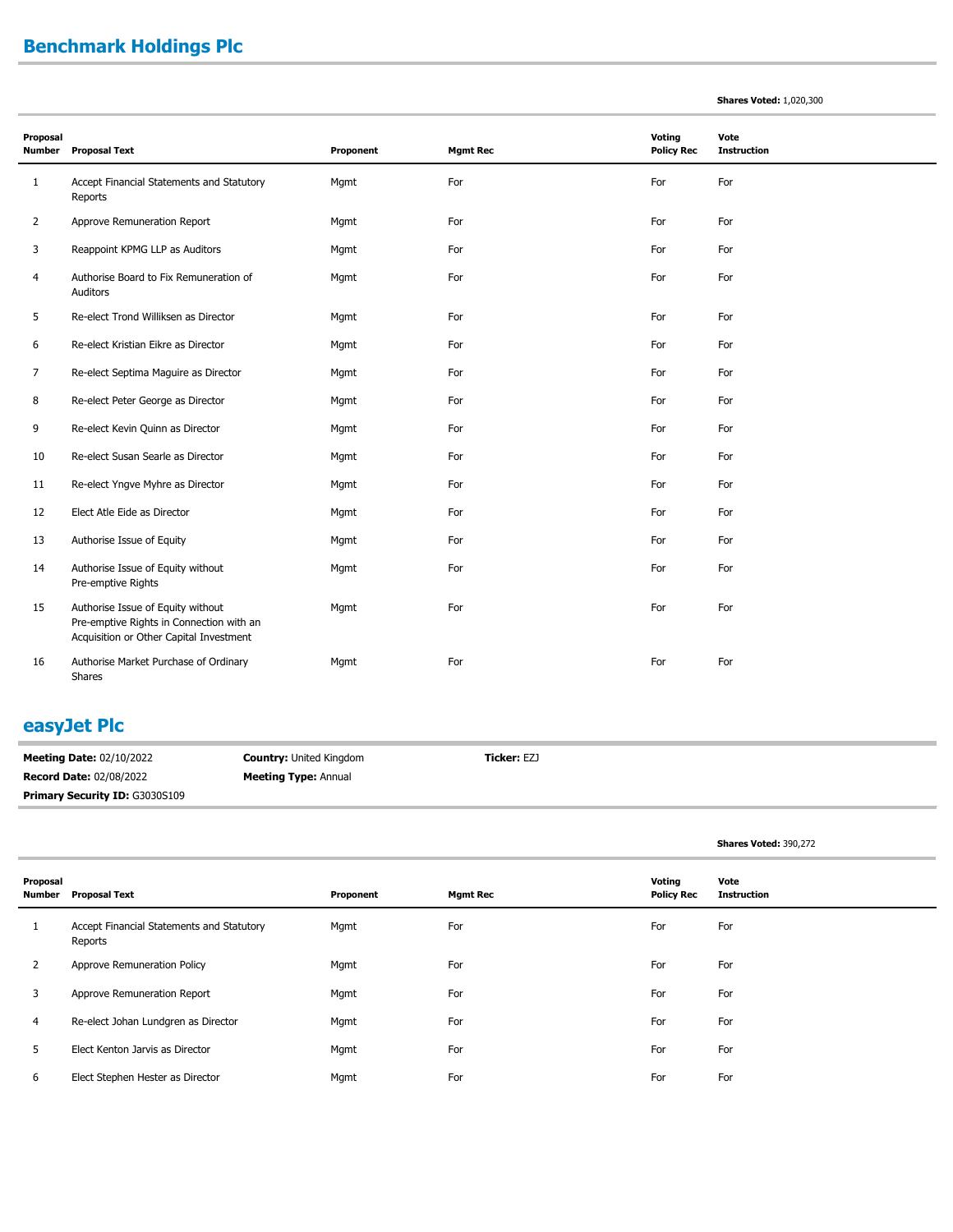#### **easyJet Plc**

| Proposal<br><b>Number</b> | <b>Proposal Text</b>                                                    | Proponent | <b>Mgmt Rec</b> | Voting<br><b>Policy Rec</b> | Vote<br><b>Instruction</b> |
|---------------------------|-------------------------------------------------------------------------|-----------|-----------------|-----------------------------|----------------------------|
| 7                         | Re-elect Dr Andreas Bierwirth as Director                               | Mgmt      | For             | For                         | For                        |
| 8                         | Re-elect Catherine Bradley as Director                                  | Mgmt      | For             | For                         | For                        |
| 9                         | Re-elect Nick Leeder as Director                                        | Mgmt      | For             | For                         | For                        |
| 10                        | Re-elect Julie Southern as Director                                     | Mgmt      | For             | For                         | For                        |
| 11                        | Re-elect Sheikh Mansurah Tal-At Mannings<br>as Director                 | Mgmt      | For             | For                         | For                        |
| 12                        | Re-elect David Robbie as Director                                       | Mgmt      | For             | For                         | For                        |
| 13                        | Reappoint PricewaterhouseCoopers LLP as<br>Auditors                     | Mgmt      | For             | Against                     | Against                    |
| 14                        | Authorise the Audit Committee to Fix<br>Remuneration of Auditors        | Mgmt      | For             | Against                     | Against                    |
| 15                        | Authorise UK Political Donations and<br>Expenditure                     | Mgmt      | For             | Against                     | Against                    |
| 16                        | Authorise Issue of Equity                                               | Mgmt      | For             | For                         | For                        |
| 17                        | Approve Restricted Share Plan                                           | Mgmt      | For             | For                         | For                        |
| 18                        | Authorise Issue of Equity without<br>Pre-emptive Rights                 | Mgmt      | For             | For                         | For                        |
| 19                        | Authorise Market Purchase of Ordinary<br>Shares                         | Mgmt      | For             | For                         | For                        |
| 20                        | Authorise the Company to Call General<br>Meeting with Two Weeks' Notice | Mgmt      | For             | For                         | For                        |

# **Foxtons Group Plc**

| <b>Meeting Date: 02/10/2022</b>       | <b>Country: United Kingdom</b> | <b>Ticker: FOXT</b> |  |  |  |
|---------------------------------------|--------------------------------|---------------------|--|--|--|
| <b>Record Date: 02/08/2022</b>        | <b>Meeting Type: Special</b>   |                     |  |  |  |
| <b>Primary Security ID: G3654P100</b> |                                |                     |  |  |  |
|                                       |                                |                     |  |  |  |

| Proposal | Number Proposal Text                 | Proponent | <b>Mgmt Rec</b> | <b>Voting</b><br><b>Policy Rec</b> | Vote<br>Instruction |
|----------|--------------------------------------|-----------|-----------------|------------------------------------|---------------------|
|          | Approve JE Related Party Transaction | Mgmt      | For             | For                                | For                 |

**Shares Voted:** 2,144,864

### **Shenzhen Mindray Bio-Medical Electronics Co., Ltd.**

| <b>Meeting Date: 02/10/2022</b>     | <b>Country: China</b>        | <b>Ticker: 300760</b> |                             |                      |
|-------------------------------------|------------------------------|-----------------------|-----------------------------|----------------------|
| <b>Record Date: 01/27/2022</b>      | <b>Meeting Type: Special</b> |                       |                             |                      |
| Primary Security ID: Y774E3101      |                              |                       |                             |                      |
|                                     |                              |                       |                             |                      |
|                                     |                              |                       |                             | Shares Voted: 33,500 |
| Proposal<br>Number<br>Proposal Text | Proponent                    | Mgmt Rec              | Voting<br><b>Policy Rec</b> | Vote<br>Instruction  |
|                                     |                              |                       |                             |                      |

APPROVE REPURCHASE OF THE COMPANY'S SHARES Mgmt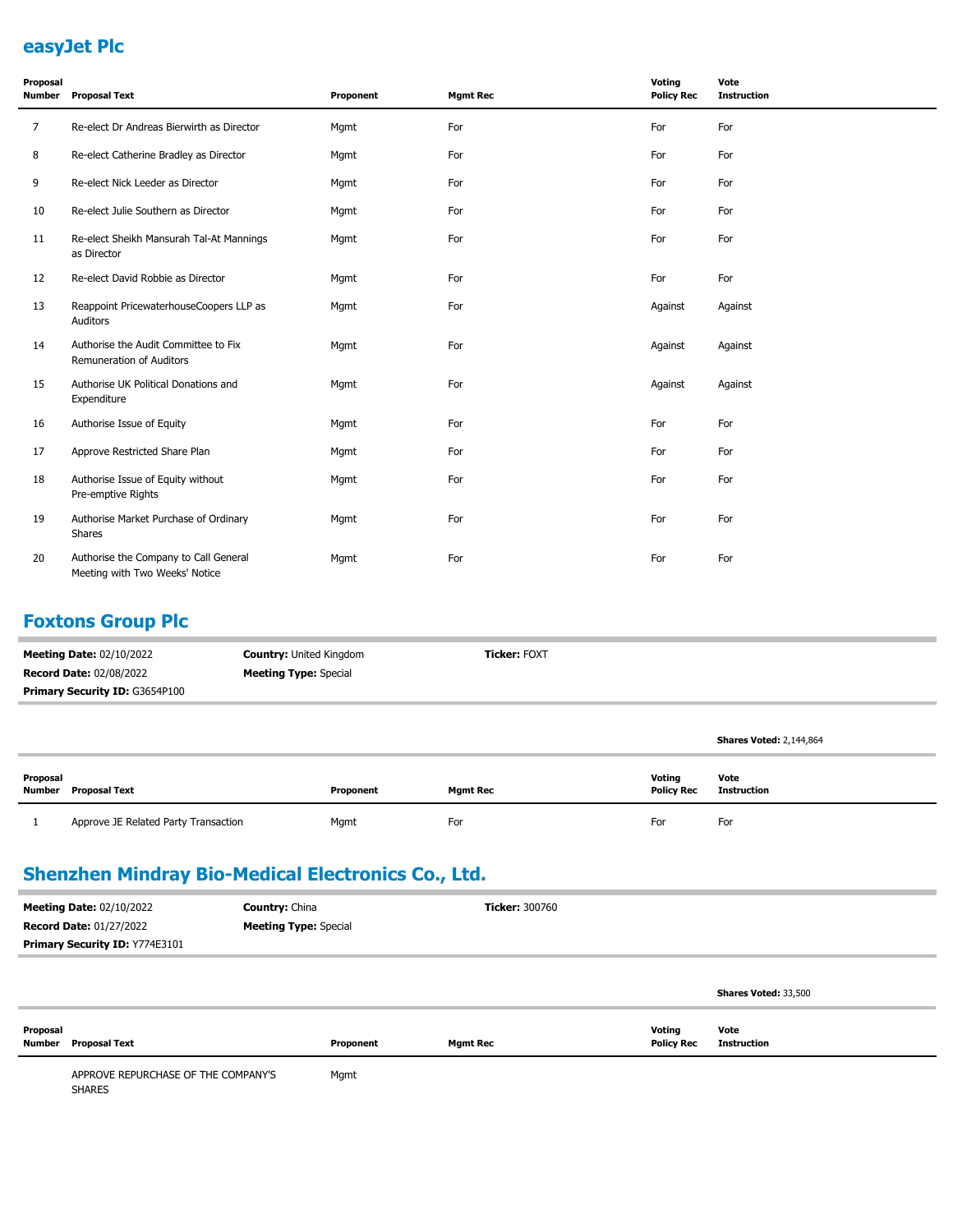# **Shenzhen Mindray Bio-Medical Electronics Co., Ltd.**

| Proposal<br>Number | <b>Proposal Text</b>                                                               | Proponent | <b>Mgmt Rec</b> | Voting<br><b>Policy Rec</b> | Vote<br><b>Instruction</b> |
|--------------------|------------------------------------------------------------------------------------|-----------|-----------------|-----------------------------|----------------------------|
| 1.1                | Approve Purpose of Share Repurchase                                                | Mgmt      | For             | For                         | For                        |
| 1.2                | Approve Company's Eligibility for Share<br>Repurchase                              | Mgmt      | For             | For                         | For                        |
| 1.3                | Approve Manner and Price Range of Share<br>Repurchase                              | Mgmt      | For             | For                         | For                        |
| 1.4                | Approve Type, Use, Total Capital, Number<br>and Proportion of the Share Repurchase | Mqmt      | For             | For                         | For                        |
| 1.5                | Approve Capital Source Used for the Share<br>Repurchase                            | Mgmt      | For             | For                         | For                        |
| 1.6                | Approve Implementation Period for Share<br>Repurchase                              | Mgmt      | For             | For                         | For                        |
| $\overline{2}$     | Approve Authorization of Board to Handle All<br><b>Related Matters</b>             | Mgmt      | For             | For                         | For                        |
| 3                  | Approve Draft and Summary of Employee<br>Share Purchase Plan                       | Mgmt      | For             | Against                     | Against                    |
| 4                  | Approve Management Method of Employee<br>Share Purchase Plan                       | Mgmt      | For             | Against                     | Against                    |
| 5                  | Approve Authorization of the Board to<br>Handle All Related Matters                | Mgmt      | For             | Against                     | Against                    |

## **Siemens AG**

| <b>Meeting Date: 02/10/2022</b> | <b>Country: Germany</b>     | <b>Ticker: SIE</b> |
|---------------------------------|-----------------------------|--------------------|
| <b>Record Date:</b>             | <b>Meeting Type: Annual</b> |                    |
| Primary Security ID: D69671218  |                             |                    |

|                           |                                                                                                                  |           |                 |                             | Shares Voted: 91,724       |  |
|---------------------------|------------------------------------------------------------------------------------------------------------------|-----------|-----------------|-----------------------------|----------------------------|--|
| Proposal<br><b>Number</b> | <b>Proposal Text</b>                                                                                             | Proponent | <b>Mgmt Rec</b> | Voting<br><b>Policy Rec</b> | Vote<br><b>Instruction</b> |  |
| 1                         | Receive Financial Statements and Statutory<br>Reports for Fiscal Year 2020/21<br>(Non-Voting)                    | Mgmt      |                 |                             |                            |  |
| $\overline{2}$            | Approve Allocation of Income and Dividends<br>of EUR 4.00 per Share                                              | Mgmt      | For             | For                         | For                        |  |
| 3.1                       | Approve Discharge of Management Board<br>Member Roland Busch for Fiscal Year<br>2020/21                          | Mgmt      | For             | For                         | For                        |  |
| 3.2                       | Approve Discharge of Management Board<br>Member Klaus Helmrich (until March 31,<br>2021) for Fiscal Year 2020/21 | Mgmt      | For             | For                         | For                        |  |
| 3.3                       | Approve Discharge of Management Board<br>Member Joe Kaeser (until Feb. 3, 2021) for<br>Fiscal Year 2020/21       | Mgmt      | For             | For                         | For                        |  |
| 3.4                       | Approve Discharge of Management Board<br>Member Cedrik Neike for Fiscal Year<br>2020/21                          | Mgmt      | For             | For                         | For                        |  |
| 3.5                       | Approve Discharge of Management Board<br>Member Matthias Rebellius for Fiscal Year<br>2020/21                    | Mgmt      | For             | For                         | For                        |  |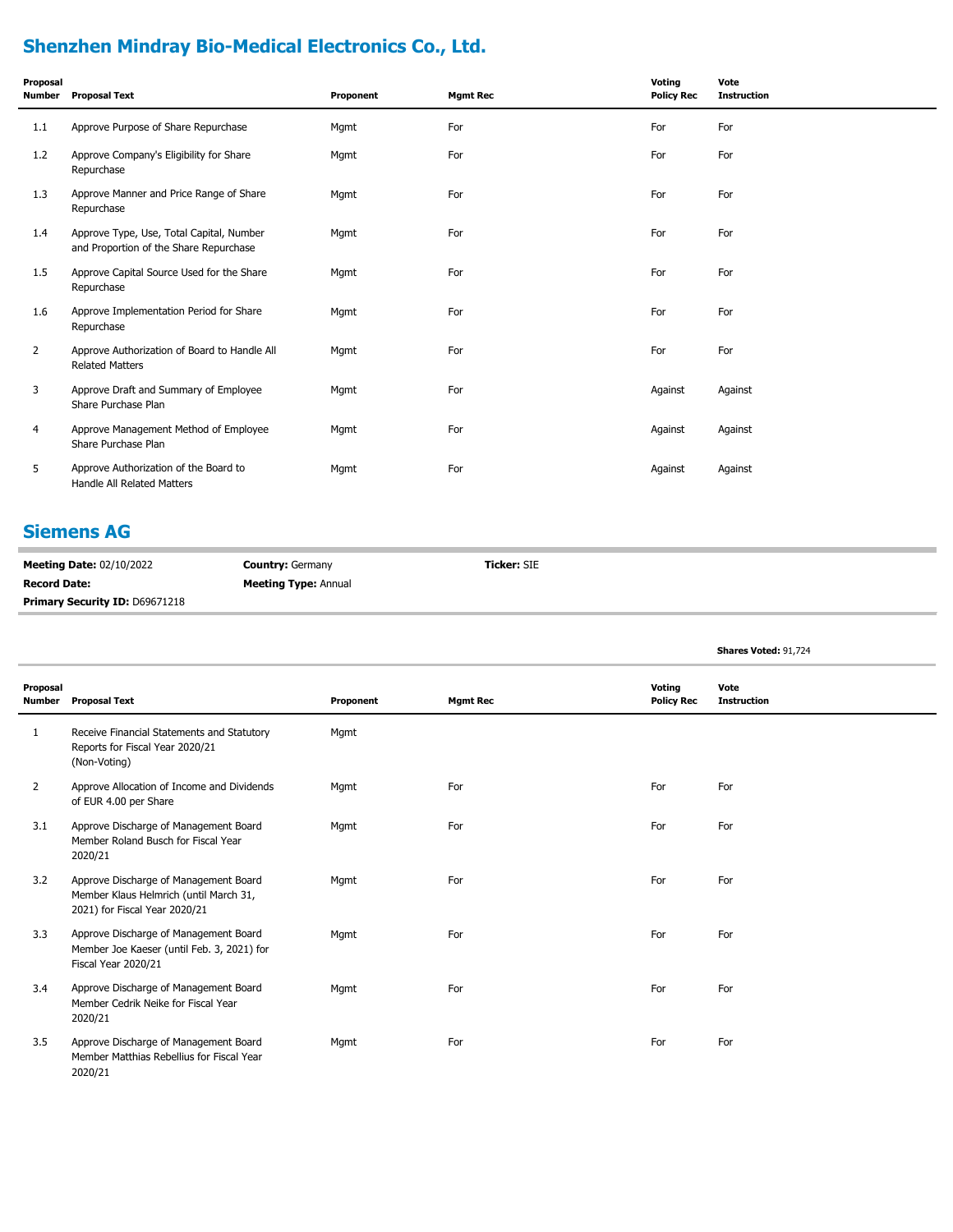## **Siemens AG**

| Proposal<br>Number | <b>Proposal Text</b>                                                                                                         | Proponent | <b>Mgmt Rec</b> | <b>Voting</b><br><b>Policy Rec</b> | Vote<br><b>Instruction</b> |
|--------------------|------------------------------------------------------------------------------------------------------------------------------|-----------|-----------------|------------------------------------|----------------------------|
| 3.6                | Approve Discharge of Management Board<br>Member Ralf Thomas for Fiscal Year<br>2020/21                                       | Mgmt      | For             | For                                | For                        |
| 3.7                | Approve Discharge of Management Board<br>Member Judith Wiese for Fiscal Year<br>2020/21                                      | Mgmt      | For             | For                                | For                        |
| 4.1                | Approve Discharge of Supervisory Board<br>Member Jim Snabe for Fiscal Year 2020/21                                           | Mgmt      | For             | For                                | For                        |
| 4.2                | Approve Discharge of Supervisory Board<br>Member Birgit Steinborn for Fiscal Year<br>2020/21                                 | Mgmt      | For             | For                                | For                        |
| 4.3                | Approve Discharge of Supervisory Board<br>Member Werner Brandt for Fiscal Year<br>2020/21                                    | Mgmt      | For             | For                                | For                        |
| 4.4                | Approve Discharge of Supervisory Board<br>Member Tobias Baeumler (from Oct. 16,<br>2020) for Fiscal Year 2020/21             | Mgmt      | For             | For                                | For                        |
| 4.5                | Approve Discharge of Supervisory Board<br>Member Michael Diekmann for Fiscal Year<br>2020/21                                 | Mgmt      | For             | For                                | For                        |
| 4.6                | Approve Discharge of Supervisory Board<br>Member Andrea Fehrmann for Fiscal Year<br>2020/21                                  | Mgmt      | For             | For                                | For                        |
| 4.7                | Approve Discharge of Supervisory Board<br>Member Bettina Haller for Fiscal Year<br>2020/21                                   | Mgmt      | For             | For                                | For                        |
| 4.8                | Approve Discharge of Supervisory Board<br>Member Harald Kern for Fiscal Year 2020/21                                         | Mgmt      | For             | For                                | For                        |
| 4.9                | Approve Discharge of Supervisory Board<br>Member Juergen Kerner for Fiscal Year<br>2020/21                                   | Mgmt      | For             | For                                | For                        |
| 4.10               | Approve Discharge of Supervisory Board<br>Member Nicola Leibinger-Kammueller (until<br>Feb. 3, 2021) for Fiscal Year 2020/21 | Mgmt      | For             | For                                | For                        |
| 4.11               | Approve Discharge of Supervisory Board<br>Member Benoit Potier for Fiscal Year<br>2020/21                                    | Mgmt      | For             | For                                | For                        |
| 4.12               | Approve Discharge of Supervisory Board<br>Member Hagen Reimer for Fiscal Year<br>2020/21                                     | Mgmt      | For             | For                                | For                        |
| 4.13               | Approve Discharge of Supervisory Board<br>Member Norbert Reithofer for Fiscal Year<br>2020/21                                | Mgmt      | For             | For                                | For                        |
| 4.14               | Approve Discharge of Supervisory Board<br>Member Kasper Roersted for Fiscal Year<br>2020/21                                  | Mgmt      | For             | For                                | For                        |
| 4.15               | Approve Discharge of Supervisory Board<br>Member Nemat Shafik for Fiscal Year<br>2020/21                                     | Mgmt      | For             | For                                | For                        |
| 4.16               | Approve Discharge of Supervisory Board<br>Member Nathalie von Siemens for Fiscal<br>Year 2020/21                             | Mgmt      | For             | For                                | For                        |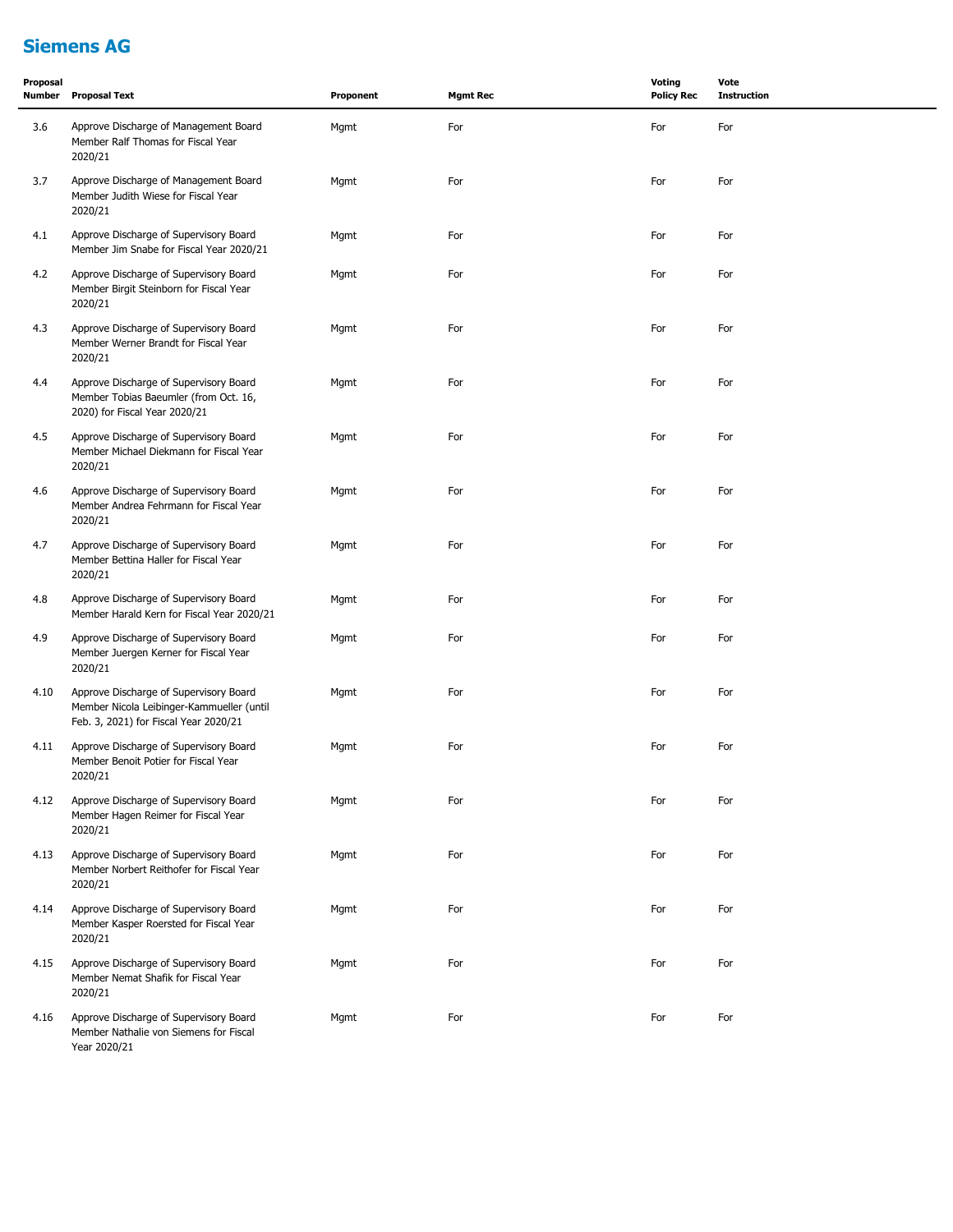## **Siemens AG**

| Proposal<br>Number | <b>Proposal Text</b>                                                                                             | Proponent | <b>Mgmt Rec</b> | Voting<br><b>Policy Rec</b> | Vote<br><b>Instruction</b> |
|--------------------|------------------------------------------------------------------------------------------------------------------|-----------|-----------------|-----------------------------|----------------------------|
| 4.17               | Approve Discharge of Supervisory Board<br>Member Michael Sigmund for Fiscal Year<br>2020/21                      | Mgmt      | For             | For                         | For                        |
| 4.18               | Approve Discharge of Supervisory Board<br>Member Dorothea Simon for Fiscal Year<br>2020/21                       | Mgmt      | For             | For                         | For                        |
| 4.19               | Approve Discharge of Supervisory Board<br>Member Grazia Vittadini (from Feb. 3, 2021)<br>for Fiscal Year 2020/21 | Mgmt      | For             | For                         | For                        |
| 4.20               | Approve Discharge of Supervisory Board<br>Member Werner Wenning (until Feb. 3,<br>2021) for Fiscal Year 2020/21  | Mgmt      | For             | For                         | For                        |
| 4.21               | Approve Discharge of Supervisory Board<br>Member Matthias Zachert for Fiscal Year<br>2020/21                     | Mgmt      | For             | For                         | For                        |
| 4.22               | Approve Discharge of Supervisory Board<br>Member Gunnar Zukunft for Fiscal Year<br>2020/21                       | Mgmt      | For             | For                         | For                        |
| 5                  | Ratify Ernst & Young GmbH as Auditors for<br>Fiscal Year 2021/22                                                 | Mgmt      | For             | For                         | For                        |
| 6                  | Approve Remuneration Report                                                                                      | Mgmt      | For             | For                         | For                        |

## **Victrex Plc**

| <b>Meeting Date: 02/11/2022</b>       | <b>Country:</b> United Kingdom | <b>Ticker: VCT</b> |
|---------------------------------------|--------------------------------|--------------------|
| <b>Record Date: 02/09/2022</b>        | <b>Meeting Type: Annual</b>    |                    |
| <b>Primary Security ID: G9358Y107</b> |                                |                    |

|                           |                                                      |           |                 |                             | Shares Voted: 29,060       |
|---------------------------|------------------------------------------------------|-----------|-----------------|-----------------------------|----------------------------|
| Proposal<br><b>Number</b> | <b>Proposal Text</b>                                 | Proponent | <b>Mgmt Rec</b> | Voting<br><b>Policy Rec</b> | Vote<br><b>Instruction</b> |
| 1                         | Accept Financial Statements and Statutory<br>Reports | Mgmt      | For             | For                         | For                        |
| $\overline{2}$            | Approve Remuneration Report                          | Mgmt      | For             | For                         | For                        |
| 3                         | Approve Final Dividend                               | Mgmt      | For             | For                         | For                        |
| 4                         | Approve Special Dividend                             | Mgmt      | For             | For                         | For                        |
| 5                         | Elect Vivienne Cox as Director                       | Mgmt      | For             | For                         | For                        |
| 6                         | Re-elect Jane Toogood as Director                    | Mgmt      | For             | For                         | For                        |
| $\overline{7}$            | Re-elect Janet Ashdown as Director                   | Mgmt      | For             | For                         | For                        |
| 8                         | Re-elect Brendan Connolly as Director                | Mgmt      | For             | For                         | For                        |
| 9                         | Re-elect David Thomas as Director                    | Mgmt      | For             | For                         | For                        |
| 10                        | Re-elect Ros Rivaz as Director                       | Mgmt      | For             | For                         | For                        |
| 11                        | Re-elect Jakob Sigurdsson as Director                | Mgmt      | For             | For                         | For                        |
| 12                        | Re-elect Martin Court as Director                    | Mgmt      | For             | For                         | For                        |
| 13                        | Re-elect Richard Armitage as Director                | Mgmt      | For             | For                         | For                        |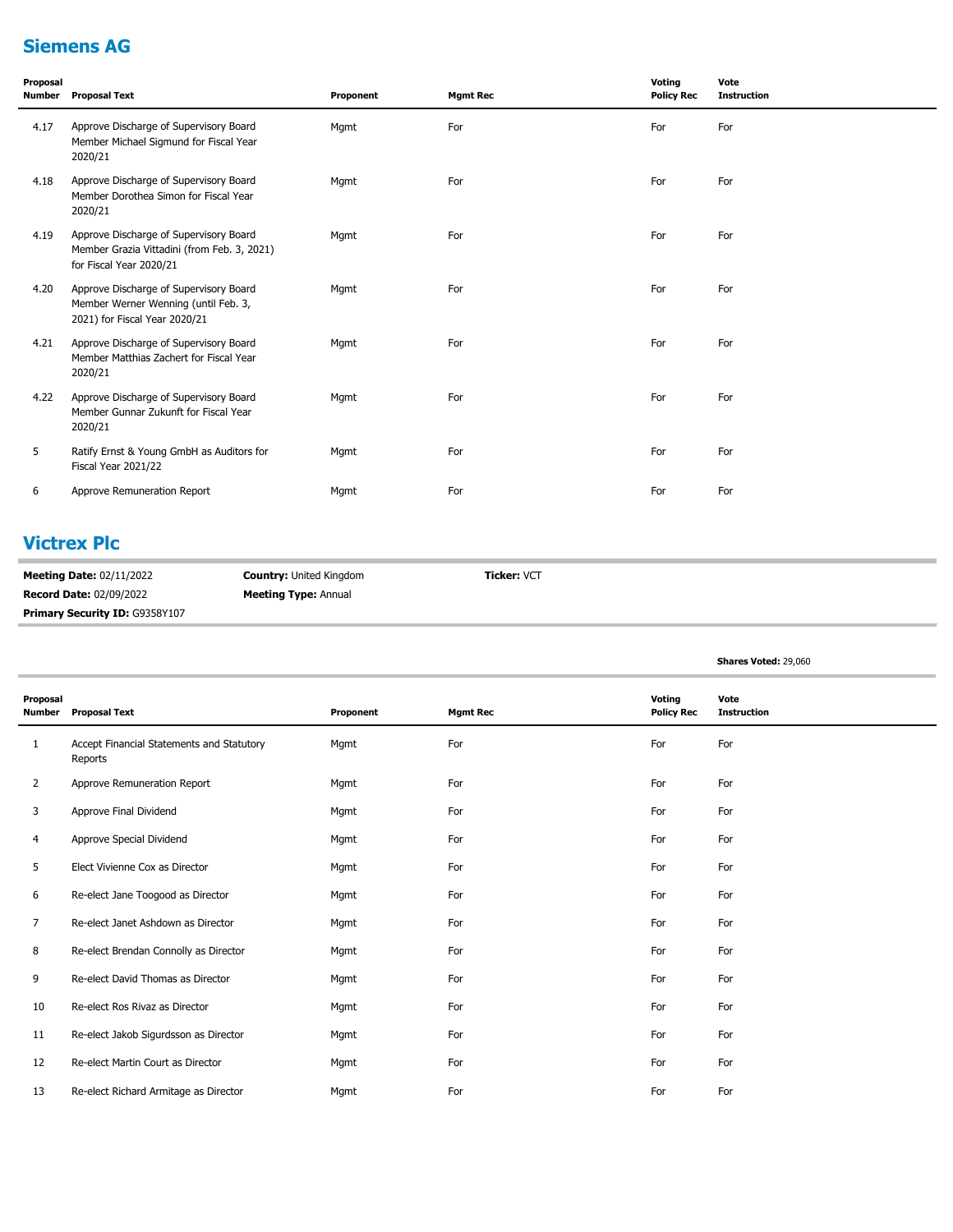## **Victrex Plc**

| Proposal<br>Number | <b>Proposal Text</b>                                                                                                     | Proponent | <b>Mgmt Rec</b> | Voting<br><b>Policy Rec</b> | Vote<br><b>Instruction</b> |
|--------------------|--------------------------------------------------------------------------------------------------------------------------|-----------|-----------------|-----------------------------|----------------------------|
| 14                 | Approve Increase in Limit on the Aggregate<br>Amount of Fees Payable to Directors                                        | Mgmt      | For             | For                         | For                        |
| 15                 | Reappoint PricewaterhouseCoopers LLP as<br>Auditors                                                                      | Mgmt      | For             | For                         | For                        |
| 16                 | Authorise the Audit Committee to Fix<br><b>Remuneration of Auditors</b>                                                  | Mgmt      | For             | For                         | For                        |
| 17                 | Authorise UK Political Donations and<br>Expenditure                                                                      | Mgmt      | For             | Against                     | Against                    |
| 18                 | Authorise Issue of Equity                                                                                                | Mgmt      | For             | For                         | For                        |
| 19                 | Authorise Issue of Equity without<br>Pre-emptive Rights                                                                  | Mgmt      | For             | For                         | For                        |
| 20                 | Authorise Issue of Equity without<br>Pre-emptive Rights in Connection with an<br>Acquisition or Other Capital Investment | Mgmt      | For             | For                         | For                        |
| 21                 | Authorise Market Purchase of Ordinary<br>Shares                                                                          | Mgmt      | For             | For                         | For                        |
| 22                 | Authorise the Company to Call General<br>Meeting with Two Weeks' Notice                                                  | Mgmt      | For             | For                         | For                        |

# **Yunnan Energy New Material Co., Ltd.**

| <b>Meeting Date: 02/14/2022</b> | <b>Country: China</b>        | <b>Ticker: 002812</b> |
|---------------------------------|------------------------------|-----------------------|
| <b>Record Date: 02/09/2022</b>  | <b>Meeting Type:</b> Special |                       |
| Primary Security ID: Y9881M109  |                              |                       |

|                    |                                                                                        |           |                 |                             | Shares Voted: 39,844       |
|--------------------|----------------------------------------------------------------------------------------|-----------|-----------------|-----------------------------|----------------------------|
| Proposal<br>Number | <b>Proposal Text</b>                                                                   | Proponent | <b>Mgmt Rec</b> | Voting<br><b>Policy Rec</b> | Vote<br><b>Instruction</b> |
|                    | Approve Daily Related Party Transactions                                               | Mgmt      | For             | For                         | For                        |
| $\overline{2}$     | Approve Draft and Summary of Stock Option<br>Plan and Performance Share Incentive Plan | Mgmt      | For             | Against                     | Against                    |
| 3                  | Approve to Formulate Methods to Assess the<br>Performance of Plan Participants         | Mgmt      | For             | Against                     | Against                    |
| 4                  | Approve Authorization of the Board to<br>Handle All Related Matters                    | Mgmt      | For             | Against                     | Against                    |

### **Liontrust Asset Management Plc**

| <b>Meeting Date: 02/16/2022</b>       | <b>Country: United Kingdom</b> | <b>Ticker: LIO</b> |
|---------------------------------------|--------------------------------|--------------------|
| <b>Record Date: 02/14/2022</b>        | <b>Meeting Type:</b> Special   |                    |
| <b>Primary Security ID: G5498A108</b> |                                |                    |

|          |                             |           |                 |                             | Shares Voted: 700,609      |
|----------|-----------------------------|-----------|-----------------|-----------------------------|----------------------------|
| Proposal | <b>Number</b> Proposal Text | Proponent | <b>Mgmt Rec</b> | Voting<br><b>Policy Rec</b> | Vote<br><b>Instruction</b> |
|          | Approve Remuneration Policy | Mgmt      | For             | Against                     | For                        |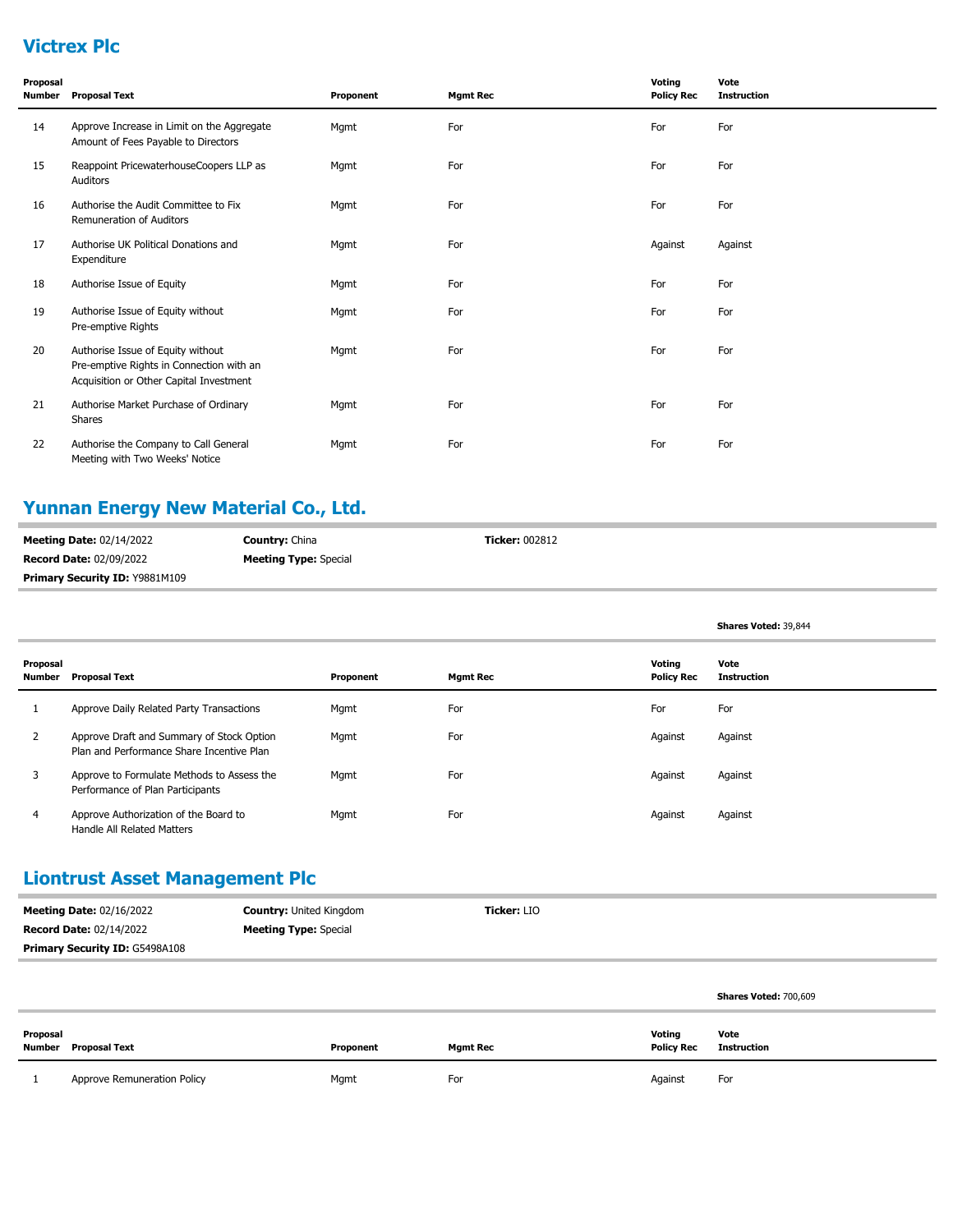# **Liontrust Asset Management Plc**

| Proposal<br>Number | Proposal Text                    | Proponent | Mgmt Rec | Voting<br><b>Policy Rec</b> | Vote<br>Instruction |
|--------------------|----------------------------------|-----------|----------|-----------------------------|---------------------|
|                    | Approve Long-Term Incentive Plan | Mgmt      | For      | Against                     | For                 |

## **PT Bukalapak.com Tbk**

| <b>Meeting Date: 02/16/2022</b><br><b>Record Date: 01/24/2022</b> | <b>Country: Indonesia</b><br><b>Meeting Type: Extraordinary</b><br>Shareholders | <b>Ticker: BUKA</b> |                                 |
|-------------------------------------------------------------------|---------------------------------------------------------------------------------|---------------------|---------------------------------|
| Primary Security ID: Y1R0GP109                                    |                                                                                 |                     |                                 |
|                                                                   |                                                                                 |                     |                                 |
|                                                                   |                                                                                 |                     | <b>Shares Voted: 18,250,000</b> |
|                                                                   |                                                                                 |                     |                                 |

| Proposal<br>Number | Proposal Text                             | Proponent | Mgmt Rec | Voting<br><b>Policy Rec</b> | Vote<br>Instruction |
|--------------------|-------------------------------------------|-----------|----------|-----------------------------|---------------------|
|                    | Approve Changes in the Board of Directors | Mgmt      | For      | For                         | For                 |

#### **Bank of China Limited**

| <b>Meeting Date: 02/17/2022</b>       | <b>Country: China</b>                              | <b>Ticker: 3988</b> |
|---------------------------------------|----------------------------------------------------|---------------------|
| <b>Record Date: 01/17/2022</b>        | <b>Meeting Type: Extraordinary</b><br>Shareholders |                     |
| <b>Primary Security ID: Y0698A107</b> |                                                    |                     |

**Shares Voted:** 2,556,000

| Proposal<br><b>Number</b> | <b>Proposal Text</b>                                                                                               | Proponent | <b>Mgmt Rec</b> | Voting<br><b>Policy Rec</b> | Vote<br><b>Instruction</b> |
|---------------------------|--------------------------------------------------------------------------------------------------------------------|-----------|-----------------|-----------------------------|----------------------------|
|                           | EGM BALLOT FOR HOLDERS OF H SHARES                                                                                 | Mgmt      |                 |                             |                            |
| 1                         | Elect Huang Binghua as Director                                                                                    | Mgmt      | For             | Against                     | Against                    |
| 2                         | Elect E Weinan as Director                                                                                         | Mgmt      | For             | For                         | For                        |
| 3                         | Elect Jean-Louis Ekra as Director                                                                                  | Mgmt      | For             | For                         | For                        |
| 4                         | Elect Giovanni Tria as Director                                                                                    | Mgmt      | For             | For                         | For                        |
| 5                         | Elect Hui Ping as Supervisor                                                                                       | Mgmt      | For             | For                         | For                        |
| 6                         | Approve Application for Special External<br>Donation Limit for Targeted Support                                    | Mgmt      | For             | For                         | For                        |
| 7                         | Approve Remuneration Distribution Plan for<br>Chairman of the Board of Directors and<br><b>Executive Directors</b> | Mgmt      | For             | For                         | For                        |
| 8                         | Approve Remuneration Distribution Plan for<br>Chairman of the Board of Supervisors                                 | Mgmt      | For             | For                         | For                        |
| 9                         | Approve Capital Management Plan of Bank of<br>China for the 14th Five-year Plan Period                             | Mgmt      | For             | For                         | For                        |
| 10                        | Amend Rules and Procedures Regarding<br>Meetings of Board of Supervisors                                           | Mgmt      | For             | For                         | For                        |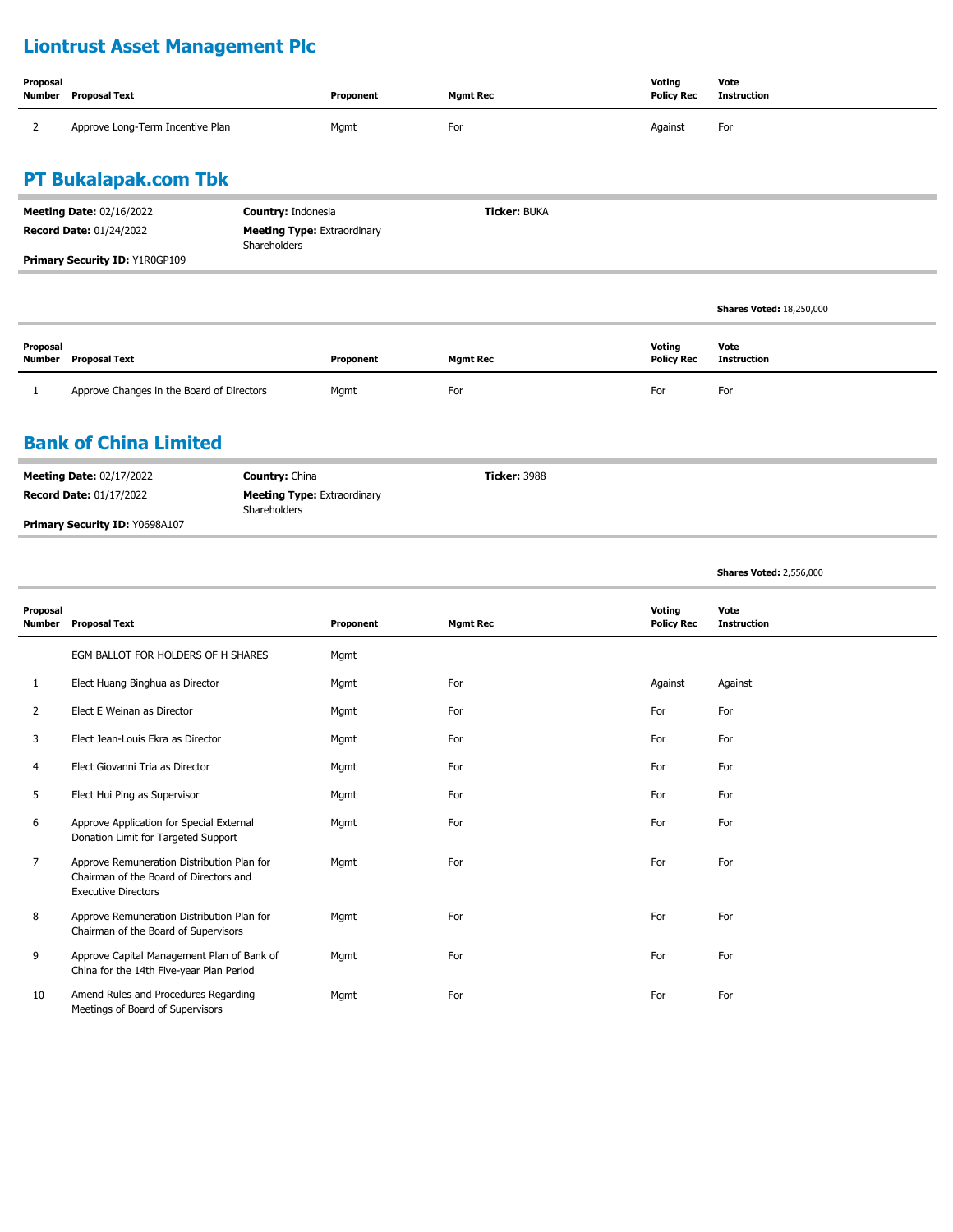# **Infineon Technologies AG**

**Meeting Date:** 02/17/2022 **Record Date:**  Primary Security ID: D35415104 **Country:** Germany **Meeting Type:** Annual **Ticker:** IFX

**Shares Voted:** 110,499

| Proposal<br><b>Number</b> | <b>Proposal Text</b>                                                                                                | Proponent | <b>Mgmt Rec</b> | <b>Voting</b><br><b>Policy Rec</b> | Vote<br><b>Instruction</b> |  |
|---------------------------|---------------------------------------------------------------------------------------------------------------------|-----------|-----------------|------------------------------------|----------------------------|--|
| $\mathbf{1}$              | Receive Financial Statements and Statutory<br>Reports for Fiscal Year 2021 (Non-Voting)                             | Mgmt      |                 |                                    |                            |  |
| 2                         | Approve Allocation of Income and Dividends<br>of EUR 0.27 per Share                                                 | Mgmt      | For             | For                                | For                        |  |
| 3.1                       | Approve Discharge of Management Board<br>Member Reinhard Ploss for Fiscal Year 2021                                 | Mgmt      | For             | For                                | For                        |  |
| 3.2                       | Approve Discharge of Management Board<br>Member Helmut Gassel for Fiscal Year 2021                                  | Mgmt      | For             | For                                | For                        |  |
| 3.3                       | Approve Discharge of Management Board<br>Member Jochen Hanebeck for Fiscal Year<br>2021                             | Mgmt      | For             | For                                | For                        |  |
| 3.4                       | Approve Discharge of Management Board<br>Member Constanze Hufenbecher (from April<br>15, 2021) for Fiscal Year 2021 | Mgmt      | For             | For                                | For                        |  |
| 3.5                       | Approve Discharge of Management Board<br>Member Sven Schneider for Fiscal Year 2021                                 | Mgmt      | For             | For                                | For                        |  |
| 4.1                       | Approve Discharge of Supervisory Board<br>Member Wolfgang Eder for Fiscal Year 2021                                 | Mgmt      | For             | For                                | For                        |  |
| 4.2                       | Approve Discharge of Supervisory Board<br>Member Xiaoqun Clever for Fiscal Year 2021                                | Mgmt      | For             | For                                | For                        |  |
| 4.3                       | Approve Discharge of Supervisory Board<br>Member Johann Dechant for Fiscal Year<br>2021                             | Mgmt      | For             | For                                | For                        |  |
| 4.4                       | Approve Discharge of Supervisory Board<br>Member Friedrich Eichiner for Fiscal Year<br>2021                         | Mgmt      | For             | For                                | For                        |  |
| 4.5                       | Approve Discharge of Supervisory Board<br>Member Annette Engelfried for Fiscal Year<br>2021                         | Mgmt      | For             | For                                | For                        |  |
| 4.6                       | Approve Discharge of Supervisory Board<br>Member Peter Gruber for Fiscal Year 2021                                  | Mgmt      | For             | For                                | For                        |  |
| 4.7                       | Approve Discharge of Supervisory Board<br>Member Hans-Ulrich Holdenried for Fiscal<br><b>Year 2021</b>              | Mgmt      | For             | For                                | For                        |  |
| 4.8                       | Approve Discharge of Supervisory Board<br>Member Susanne Lachenmann for Fiscal<br><b>Year 2021</b>                  | Mgmt      | For             | For                                | For                        |  |
| 4.9                       | Approve Discharge of Supervisory Board<br>Member Geraldine Picaud for Fiscal Year<br>2021                           | Mgmt      | For             | For                                | For                        |  |
| 4.10                      | Approve Discharge of Supervisory Board<br>Member Manfred Puffer for Fiscal Year 2021                                | Mgmt      | For             | For                                | For                        |  |
| 4.11                      | Approve Discharge of Supervisory Board<br>Member Melanie Riedl for Fiscal Year 2021                                 | Mgmt      | For             | For                                | For                        |  |
| 4.12                      | Approve Discharge of Supervisory Board<br>Member Juergen Scholz for Fiscal Year 2021                                | Mgmt      | For             | For                                | For                        |  |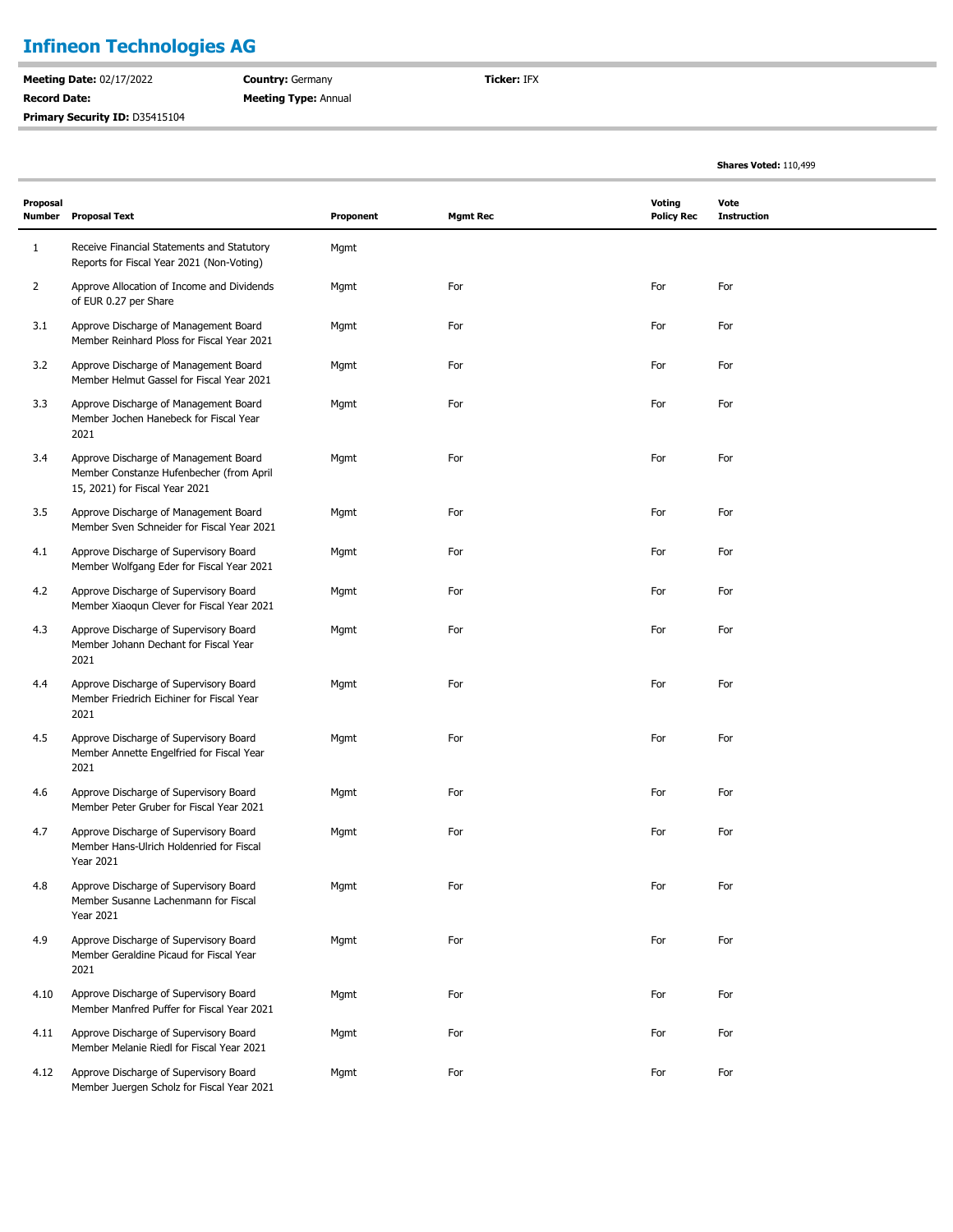# **Infineon Technologies AG**

| Proposal | Number Proposal Text                                                                          | Proponent | <b>Mgmt Rec</b> | Voting<br><b>Policy Rec</b> | Vote<br><b>Instruction</b> |
|----------|-----------------------------------------------------------------------------------------------|-----------|-----------------|-----------------------------|----------------------------|
| 4.13     | Approve Discharge of Supervisory Board<br>Member Kerstin Schulzendorf for Fiscal Year<br>2021 | Mgmt      | For             | For                         | For                        |
| 4.14     | Approve Discharge of Supervisory Board<br>Member Ulrich Spiesshofer for Fiscal Year<br>2021   | Mgmt      | For             | For                         | For                        |
| 4.15     | Approve Discharge of Supervisory Board<br>Member Margret Suckale for Fiscal Year<br>2021      | Mgmt      | For             | For                         | For                        |
| 4.16     | Approve Discharge of Supervisory Board<br>Member Diana Vitale for Fiscal Year 2021            | Mgmt      | For             | For                         | For                        |
| 5        | Ratify KPMG AG as Auditors for Fiscal Year<br>2022                                            | Mgmt      | For             | Against                     | Against                    |
| 6        | Elect Geraldine Picaud to the Supervisory<br>Board                                            | Mgmt      | For             | For                         | For                        |

# **Virgin Money UK Plc**

| <b>Meeting Date: 02/17/2022</b>       | <b>Country: United Kingdom</b> | <b>Ticker:</b> VMUK |
|---------------------------------------|--------------------------------|---------------------|
| <b>Record Date: 01/15/2022</b>        | <b>Meeting Type: Annual</b>    |                     |
| <b>Primary Security ID: G9413V106</b> |                                |                     |

**Shares Voted:** 812,562

| Proposal       | Voting<br>Vote                                                   |           |                 |                   |                    |
|----------------|------------------------------------------------------------------|-----------|-----------------|-------------------|--------------------|
| Number         | <b>Proposal Text</b>                                             | Proponent | <b>Mgmt Rec</b> | <b>Policy Rec</b> | <b>Instruction</b> |
| $\mathbf{1}$   | Accept Financial Statements and Statutory<br>Reports             | Mgmt      | For             | For               | For                |
| $\overline{2}$ | Approve Remuneration Report                                      | Mgmt      | For             | For               | For                |
| 3              | Approve Final Dividend                                           | Mgmt      | For             | For               | For                |
| 4              | Elect Clifford Abrahams as Director                              | Mgmt      | For             | For               | For                |
| 5              | Re-elect David Bennett as Director                               | Mgmt      | For             | For               | For                |
| 6              | Re-elect Paul Coby as Director                                   | Mgmt      | For             | For               | For                |
| 7              | Re-elect David Duffy as Director                                 | Mgmt      | For             | For               | For                |
| 8              | Re-elect Geeta Gopalan as Director                               | Mgmt      | For             | For               | For                |
| 9              | Elect Elena Novokreshchenova as Director                         | Mgmt      | For             | For               | For                |
| 10             | Re-elect Darren Pope as Director                                 | Mgmt      | For             | For               | For                |
| 11             | Re-elect Amy Stirling as Director                                | Mgmt      | For             | For               | For                |
| 12             | Re-elect Tim Wade as Director                                    | Mgmt      | For             | For               | For                |
| 13             | Reappoint Ernst & Young LLP as Auditors                          | Mgmt      | For             | For               | For                |
| 14             | Authorise the Audit Committee to Fix<br>Remuneration of Auditors | Mgmt      | For             | For               | For                |
| 15             | Authorise Issue of Equity                                        | Mgmt      | For             | For               | For                |
| 16             | Authorise Issue of Equity without<br>Pre-emptive Rights          | Mqmt      | For             | For               | For                |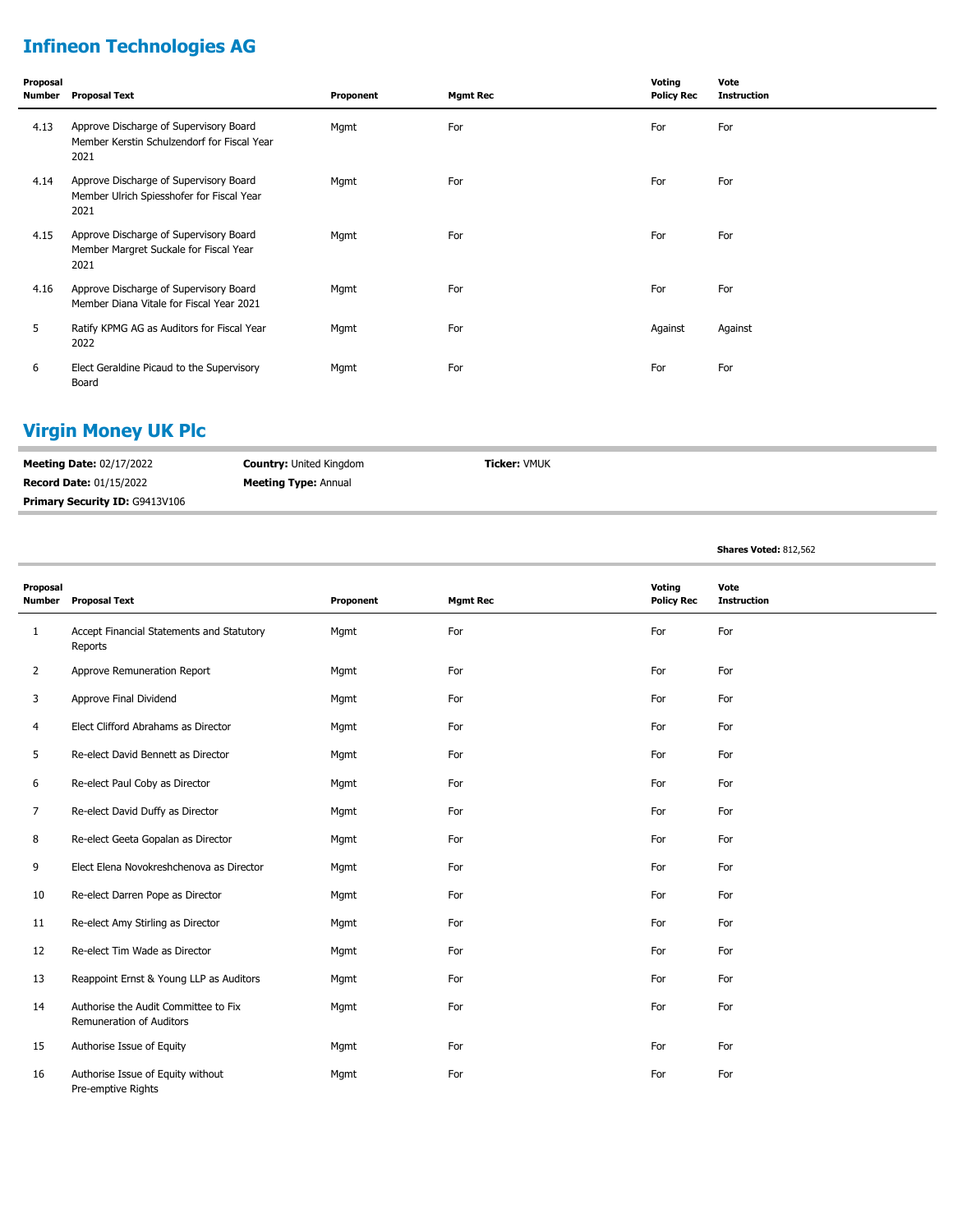# **Virgin Money UK Plc**

| Proposal<br>Number | <b>Proposal Text</b>                                                                                                     | Proponent | <b>Mgmt Rec</b> | Voting<br><b>Policy Rec</b> | Vote<br><b>Instruction</b> |
|--------------------|--------------------------------------------------------------------------------------------------------------------------|-----------|-----------------|-----------------------------|----------------------------|
| 17                 | Authorise Issue of Equity without<br>Pre-emptive Rights in Connection with an<br>Acquisition or Other Capital Investment | Mgmt      | For             | For                         | For                        |
| 18                 | Authorise Issue of Equity in Connection with<br><b>AT1 Securities</b>                                                    | Mgmt      | For             | Refer                       | For                        |
| 19                 | Authorise Issue of Equity without<br>Pre-emptive Rights in Connection with AT1<br>Securities                             | Mgmt      | For             | Refer                       | For                        |
| 20                 | Authorise Market Purchase of Ordinary<br>Shares                                                                          | Mgmt      | For             | For                         | For                        |
| 21                 | Authorise Off-Market Purchase of Ordinary<br>Shares                                                                      | Mgmt      | For             | For                         | For                        |
| 22                 | Authorise UK Political Donations and<br>Expenditure                                                                      | Mgmt      | For             | Against                     | Against                    |

#### **Watkin Jones Plc**

| <b>Meeting Date: 02/17/2022</b>       | <b>Country: United Kingdom</b> | <b>Ticker:</b> WJG |
|---------------------------------------|--------------------------------|--------------------|
| <b>Record Date: 02/15/2022</b>        | <b>Meeting Type: Annual</b>    |                    |
| <b>Primary Security ID: G94793109</b> |                                |                    |

**Shares Voted:** 4,150,000

| Proposal<br><b>Number</b> | <b>Proposal Text</b>                                                                                                     | Proponent | <b>Mgmt Rec</b> | Voting<br><b>Policy Rec</b> | Vote<br><b>Instruction</b> |
|---------------------------|--------------------------------------------------------------------------------------------------------------------------|-----------|-----------------|-----------------------------|----------------------------|
| $\mathbf{1}$              | Accept Financial Statements and Statutory<br>Reports                                                                     | Mgmt      | For             | For                         | For                        |
| $\overline{2}$            | Approve Final Dividend                                                                                                   | Mgmt      | For             | For                         | For                        |
| 3                         | Approve Remuneration Report                                                                                              | Mgmt      | For             | For                         | For                        |
| 4                         | Elect Alan Giddins as Director                                                                                           | Mgmt      | For             | For                         | For                        |
| 5                         | Re-elect Richard Simpson as Director                                                                                     | Mgmt      | For             | For                         | For                        |
| 6                         | Elect Sarah Sergeant as Director                                                                                         | Mgmt      | For             | For                         | For                        |
| 7                         | Re-elect Simon Laffin as Director                                                                                        | Mgmt      | For             | For                         | For                        |
| 8                         | Re-elect Liz Reilly as Director                                                                                          | Mgmt      | For             | For                         | For                        |
| 9                         | Appoint Deloitte LLP as Auditors                                                                                         | Mgmt      | For             | For                         | For                        |
| 10                        | Authorise Board to Fix Remuneration of<br>Auditors                                                                       | Mgmt      | For             | For                         | For                        |
| 11                        | Authorise Issue of Equity                                                                                                | Mgmt      | For             | For                         | For                        |
| 12                        | Authorise Issue of Equity without<br>Pre-emptive Rights                                                                  | Mgmt      | For             | For                         | For                        |
| 13                        | Authorise Issue of Equity without<br>Pre-emptive Rights in Connection with an<br>Acquisition or Other Capital Investment | Mgmt      | For             | For                         | For                        |
| 14                        | Authorise Market Purchase of Ordinary<br>Shares                                                                          | Mgmt      | For             | For                         | For                        |
| 15                        | Approve Sharesave Plan                                                                                                   | Mgmt      | For             | For                         | For                        |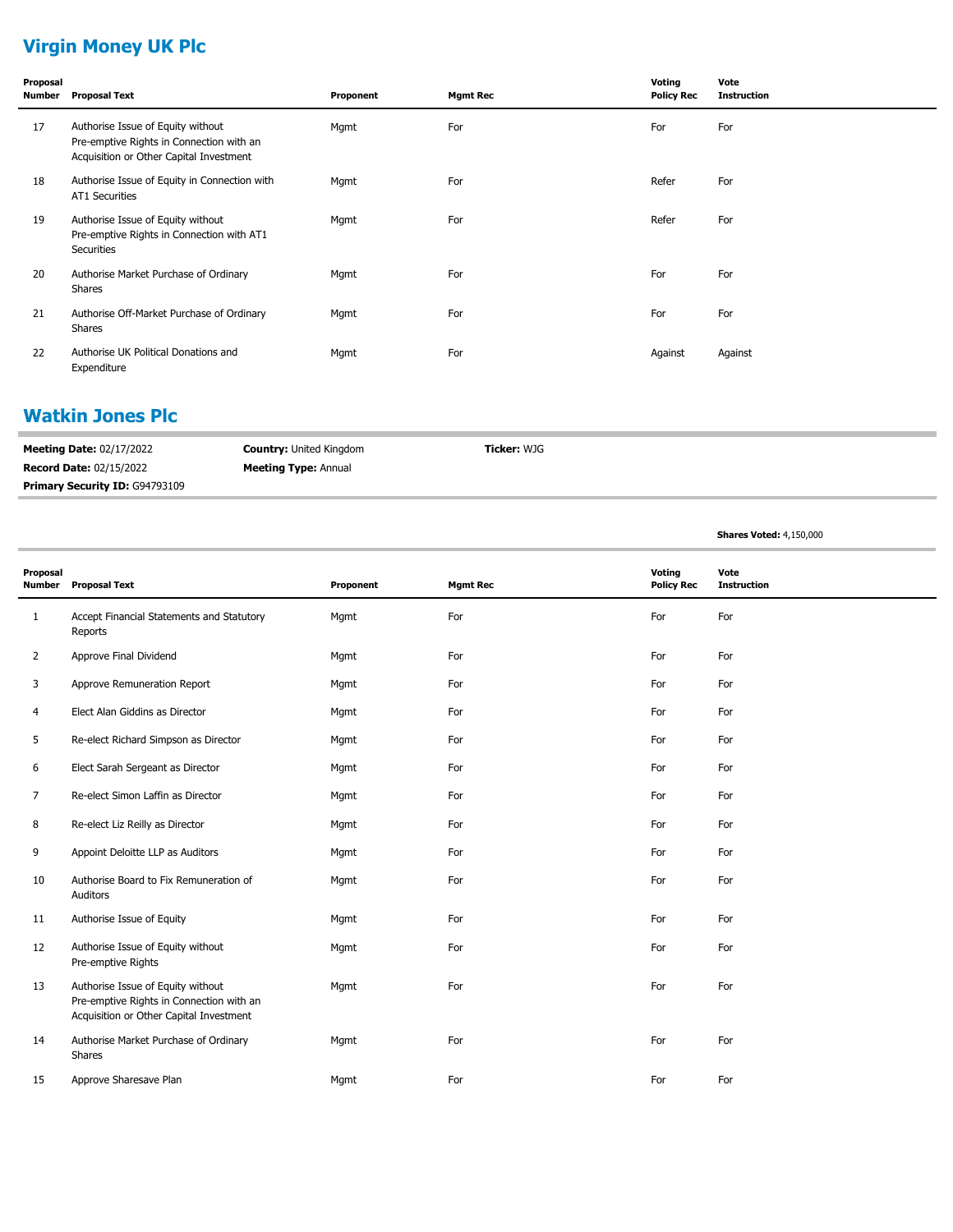## **Watkin Jones Plc**

| Proposal<br>Number | <b>Proposal Text</b>                                                    | Proponent | <b>Mgmt Rec</b> | Voting<br><b>Policy Rec</b> | Vote<br>Instruction |
|--------------------|-------------------------------------------------------------------------|-----------|-----------------|-----------------------------|---------------------|
| 16                 | Adopt New Articles of Association                                       | Mgmt      | For             | For                         | For                 |
| 17                 | Authorise the Company to Call General<br>Meeting with Two Weeks' Notice | Mgmt      | For             | For                         | For                 |

# **CTOS Digital Bhd.**

| <b>Meeting Date: 02/21/2022</b>       | <b>Country: Malaysia</b>                           | <b>Ticker: 5301</b> |
|---------------------------------------|----------------------------------------------------|---------------------|
| <b>Record Date: 02/14/2022</b>        | <b>Meeting Type: Extraordinary</b><br>Shareholders |                     |
| <b>Primary Security ID: Y1826P107</b> |                                                    |                     |

|                    |                                                                                                                          |           |                 |                             | <b>Shares Voted: 1,740,000</b> |
|--------------------|--------------------------------------------------------------------------------------------------------------------------|-----------|-----------------|-----------------------------|--------------------------------|
| Proposal<br>Number | Proposal Text                                                                                                            | Proponent | <b>Mgmt Rec</b> | Voting<br><b>Policy Rec</b> | Vote<br>Instruction            |
|                    | Approve Acquisition of 49 Percent Equity<br>Interest in Juris Technologies Sdn Bhd                                       | Mgmt      | For             | Refer                       | For                            |
| $\overline{2}$     | Approve Acquisition of an Additional 2.25<br>Percent Equity Interest in Business Online<br><b>Public Company Limited</b> | Mgmt      | For             | Refer                       | For                            |
| 3                  | Approve Issuance of Equity or Equity-Linked<br>Securities without Preemptive Rights                                      | Mgmt      | For             | For                         | For                            |

# **Grupo de Inversiones Suramericana SA**

| <b>Meeting Date: 02/22/2022</b>       | <b>Country: Colombia</b>                           | <b>Ticker: GRUPOSURA</b> |
|---------------------------------------|----------------------------------------------------|--------------------------|
| <b>Record Date:</b>                   | <b>Meeting Type: Extraordinary</b><br>Shareholders |                          |
| <b>Primary Security ID: P4950L132</b> |                                                    |                          |

**Shares Voted:** 501,598

| Proposal<br>Number | <b>Proposal Text</b>                                                                                                                                        | Proponent | <b>Mgmt Rec</b> | Voting<br><b>Policy Rec</b> | Vote<br><b>Instruction</b> |
|--------------------|-------------------------------------------------------------------------------------------------------------------------------------------------------------|-----------|-----------------|-----------------------------|----------------------------|
|                    | Verify Quorum                                                                                                                                               | Mgmt      |                 |                             |                            |
| 2                  | Approve Meeting Agenda                                                                                                                                      | Mgmt      | For             | For                         | For                        |
| 3                  | Elect Meeting Approval Committee                                                                                                                            | Mgmt      | For             | For                         | For                        |
| 4                  | Evaluate and Decide on Potential Conflicts of<br>Interest of Board Members in the Context of<br>the Second Takeover Bid of Grupo Nutresa<br>SA by Nugil SAS | Mgmt      | For             | For                         | For                        |

#### **RWS Holdings Plc**

| <b>Meeting Date: 02/23/2022</b>       | <b>Country: United Kingdom</b> | <b>Ticker:</b> RWS |
|---------------------------------------|--------------------------------|--------------------|
| <b>Record Date: 02/21/2022</b>        | <b>Meeting Type: Annual</b>    |                    |
| <b>Primary Security ID: G7734E126</b> |                                |                    |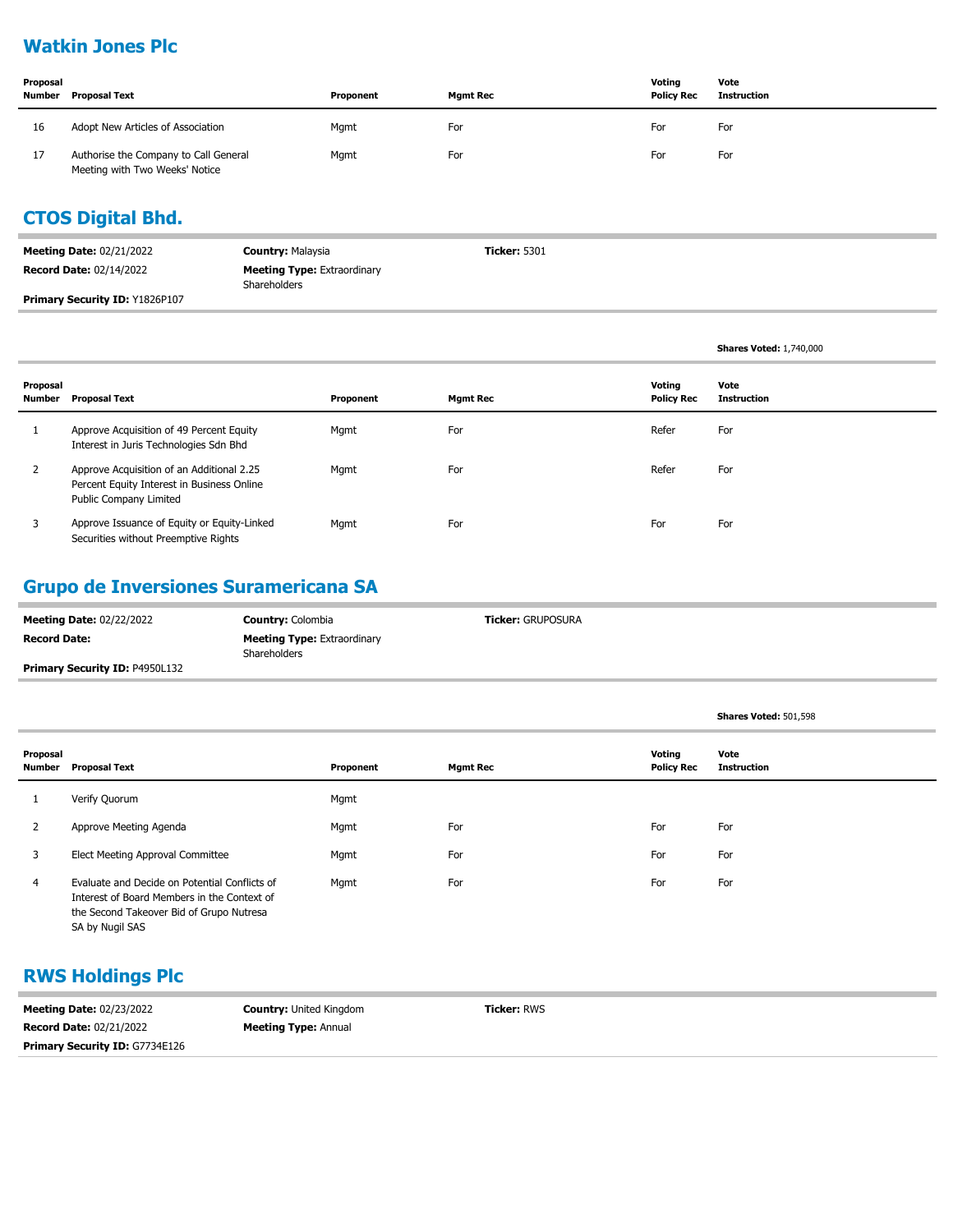# **RWS Holdings Plc**

|  |  | Shares Voted: 999,552 |
|--|--|-----------------------|
|--|--|-----------------------|

| Proposal<br><b>Number</b> | <b>Proposal Text</b>                                                                                                     | Proponent | <b>Mgmt Rec</b> | Voting<br><b>Policy Rec</b> | Vote<br><b>Instruction</b> |
|---------------------------|--------------------------------------------------------------------------------------------------------------------------|-----------|-----------------|-----------------------------|----------------------------|
| 1                         | Accept Financial Statements and Statutory<br>Reports                                                                     | Mgmt      | For             | For                         | For                        |
| 2                         | Approve Remuneration Report                                                                                              | Mgmt      | For             | For                         | For                        |
| 3                         | Approve Final Dividend                                                                                                   | Mgmt      | For             | For                         | For                        |
| 4                         | Re-elect Andrew Brode as Director                                                                                        | Mgmt      | For             | For                         | For                        |
| 5                         | Re-elect Desmond Glass as Director                                                                                       | Mgmt      | For             | For                         | For                        |
| 6                         | Re-elect Lara Boro as Director                                                                                           | Mgmt      | For             | For                         | For                        |
| 7                         | Re-elect Frances Earl as Director                                                                                        | Mgmt      | For             | For                         | For                        |
| 8                         | Re-elect David Clayton as Director                                                                                       | Mgmt      | For             | For                         | For                        |
| 9                         | Re-elect Gordon Stuart as Director                                                                                       | Mgmt      | For             | For                         | For                        |
| 10                        | Elect Ian El-Mokadem as Director                                                                                         | Mgmt      | For             | For                         | For                        |
| 11                        | Appoint Ernst & Young LLP as Auditors                                                                                    | Mgmt      | For             | For                         | For                        |
| 12                        | Authorise Board to Fix Remuneration of<br>Auditors                                                                       | Mgmt      | For             | For                         | For                        |
| 13                        | Authorise Issue of Equity                                                                                                | Mgmt      | For             | For                         | For                        |
| 14                        | Authorise Issue of Equity without<br>Pre-emptive Rights                                                                  | Mgmt      | For             | For                         | For                        |
| 15                        | Authorise Issue of Equity without<br>Pre-emptive Rights in Connection with an<br>Acquisition or Other Capital Investment | Mgmt      | For             | For                         | For                        |
| 16                        | Authorise Market Purchase of Ordinary<br>Shares                                                                          | Mgmt      | For             | For                         | For                        |

#### **Siemens Energy AG**

**Meeting Date:** 02/24/2022 **Record Date: Country:** Germany **Meeting Type:** Annual **Ticker:** ENR **Primary Security ID: D6T47E106** 

|                    |                                                                                               |           |                 |                             | <b>Shares Voted: 110,979</b> |
|--------------------|-----------------------------------------------------------------------------------------------|-----------|-----------------|-----------------------------|------------------------------|
| Proposal<br>Number | <b>Proposal Text</b>                                                                          | Proponent | <b>Mgmt Rec</b> | Voting<br><b>Policy Rec</b> | Vote<br><b>Instruction</b>   |
|                    | Receive Financial Statements and Statutory<br>Reports for Fiscal Year 2020/21<br>(Non-Voting) | Mgmt      |                 |                             |                              |
| 2                  | Approve Allocation of Income and Dividends<br>of EUR 0.10 per Share                           | Mgmt      | For             | For                         | For                          |
| 3.1                | Approve Discharge of Management Board<br>Member Christian Bruch for Fiscal Year<br>2020/21    | Mgmt      | For             | For                         | For                          |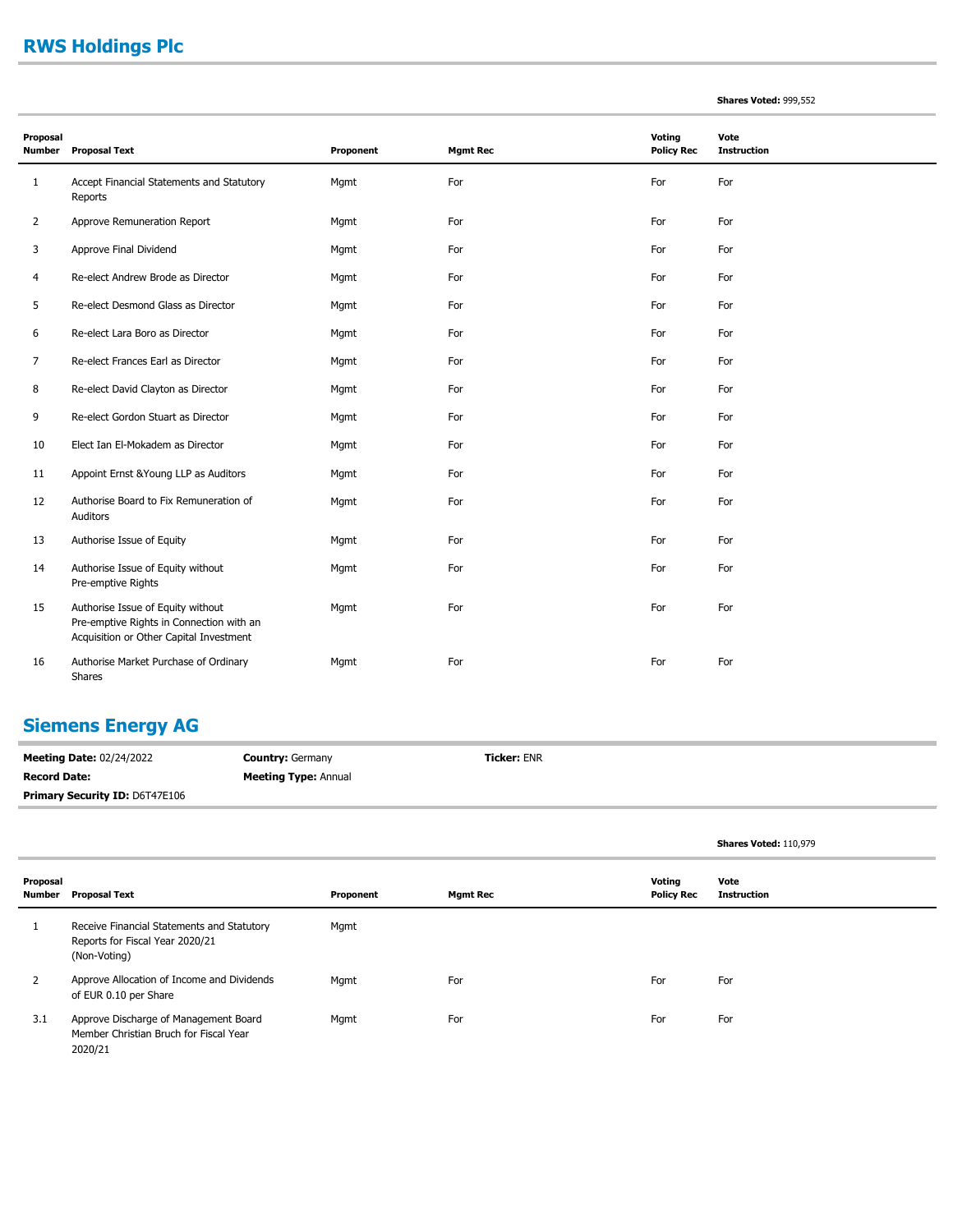# **Siemens Energy AG**

| Proposal<br><b>Number</b> | <b>Proposal Text</b>                                                                                | Proponent | <b>Mgmt Rec</b> | Voting<br><b>Policy Rec</b> | Vote<br><b>Instruction</b> |
|---------------------------|-----------------------------------------------------------------------------------------------------|-----------|-----------------|-----------------------------|----------------------------|
| 3.2                       | Approve Discharge of Management Board<br>Member Maria Ferraro for Fiscal Year<br>2020/21            | Mgmt      | For             | For                         | For                        |
| 3.3                       | Approve Discharge of Management Board<br>Member Jochen Eickholt for Fiscal Year<br>2020/21          | Mgmt      | For             | For                         | For                        |
| 3.4                       | Approve Discharge of Management Board<br>Member Tim Holt for Fiscal Year 2020/21                    | Mgmt      | For             | For                         | For                        |
| 4.1                       | Approve Discharge of Supervisory Board<br>Member Joe Kaeser for Fiscal Year 2020/21                 | Mgmt      | For             | For                         | For                        |
| 4.2                       | Approve Discharge of Supervisory Board<br>Member Robert Kensbock for Fiscal Year<br>2020/21         | Mgmt      | For             | For                         | For                        |
| 4.3                       | Approve Discharge of Supervisory Board<br>Member Hubert Lienhard for Fiscal Year<br>2020/21         | Mgmt      | For             | For                         | For                        |
| 4.4                       | Approve Discharge of Supervisory Board<br>Member Guenter Augustat for Fiscal Year<br>2020/21        | Mgmt      | For             | For                         | For                        |
| 4.5                       | Approve Discharge of Supervisory Board<br>Member Manfred Baereis for Fiscal Year<br>2020/21         | Mgmt      | For             | For                         | For                        |
| 4.6                       | Approve Discharge of Supervisory Board<br>Member Christine Bortenlaenger for Fiscal<br>Year 2020/21 | Mgmt      | For             | For                         | For                        |
| 4.7                       | Approve Discharge of Supervisory Board<br>Member Andrea Fehrmann for Fiscal Year<br>2020/21         | Mgmt      | For             | For                         | For                        |
| 4.8                       | Approve Discharge of Supervisory Board<br>Member Andreas Feldmueller for Fiscal Year<br>2020/21     | Mgmt      | For             | For                         | For                        |
| 4.9                       | Approve Discharge of Supervisory Board<br>Member Nadine Florian for Fiscal Year<br>2020/21          | Mgmt      | For             | For                         | For                        |
| 4.10                      | Approve Discharge of Supervisory Board<br>Member Sigmar Gabriel for Fiscal Year<br>2020/21          | Mgmt      | For             | For                         | For                        |
| 4.11                      | Approve Discharge of Supervisory Board<br>Member Ruediger Gross for Fiscal Year<br>2020/21          | Mgmt      | For             | For                         | For                        |
| 4.12                      | Approve Discharge of Supervisory Board<br>Member Horst Hakelberg for Fiscal Year<br>2020/21         | Mgmt      | For             | For                         | For                        |
| 4.13                      | Approve Discharge of Supervisory Board<br>Member Juergen Kerner for Fiscal Year<br>2020/21          | Mgmt      | For             | For                         | For                        |
| 4.14                      | Approve Discharge of Supervisory Board<br>Member Hildegard Mueller for Fiscal Year<br>2020/21       | Mgmt      | For             | For                         | For                        |
| 4.15                      | Approve Discharge of Supervisory Board<br>Member Laurence Mulliez for Fiscal Year<br>2020/21        | Mgmt      | For             | For                         | For                        |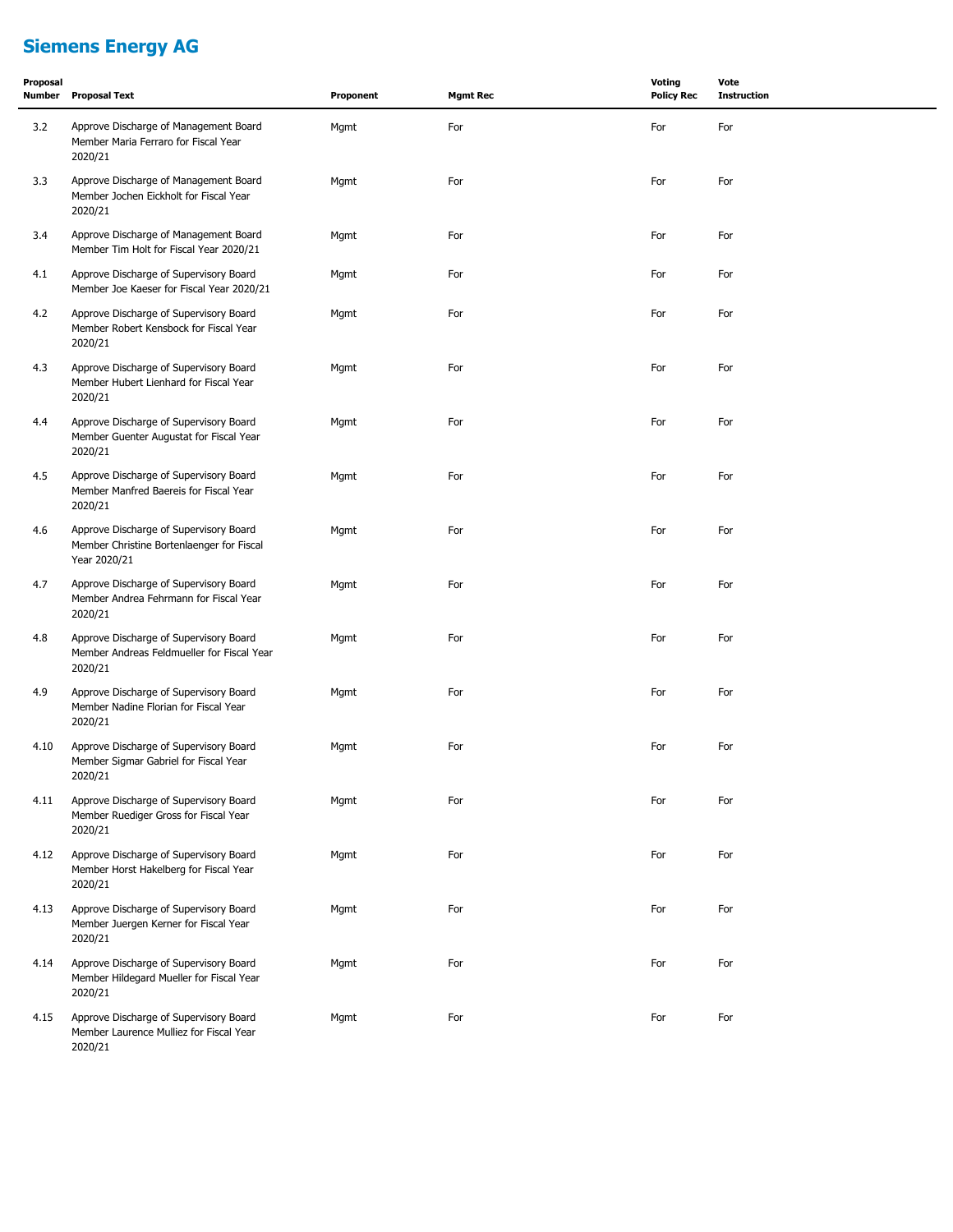# **Siemens Energy AG**

| Proposal<br>Number | <b>Proposal Text</b>                                                                           | Proponent | <b>Mgmt Rec</b> | Voting<br><b>Policy Rec</b> | Vote<br><b>Instruction</b> |
|--------------------|------------------------------------------------------------------------------------------------|-----------|-----------------|-----------------------------|----------------------------|
| 4.16               | Approve Discharge of Supervisory Board<br>Member Matthias Rebellius for Fiscal Year<br>2020/21 | Mgmt      | For             | For                         | For                        |
| 4.17               | Approve Discharge of Supervisory Board<br>Member Hagen Reimer for Fiscal Year<br>2020/21       | Mgmt      | For             | For                         | For                        |
| 4.18               | Approve Discharge of Supervisory Board<br>Member Ralf Thomas for Fiscal Year<br>2020/21        | Mgmt      | For             | For                         | For                        |
| 4.19               | Approve Discharge of Supervisory Board<br>Member Geisha Williams for Fiscal Year<br>2020/21    | Mgmt      | For             | For                         | For                        |
| 4.20               | Approve Discharge of Supervisory Board<br>Member Randy Zwirn for Fiscal Year<br>2020/21        | Mgmt      | For             | For                         | For                        |
| 5                  | Ratify Ernst & Young GmbH as Auditors for<br>Fiscal Year 2021/22                               | Mgmt      | For             | For                         | For                        |
| 6                  | Approve Remuneration Report                                                                    | Mgmt      | For             | Against                     | Against                    |

# **Victorian Plumbing Group Plc**

| <b>Meeting Date: 02/24/2022</b> | <b>Country: United Kingdom</b> | <b>Ticker: VIC</b> |
|---------------------------------|--------------------------------|--------------------|
| <b>Record Date: 02/22/2022</b>  | <b>Meeting Type: Annual</b>    |                    |
| Primary Security ID: G9345Z100  |                                |                    |

#### **Shares Voted:** 376,000

| Proposal<br><b>Number</b> | <b>Proposal Text</b>                                                                                                     | Proponent | <b>Mgmt Rec</b> | Voting<br><b>Policy Rec</b> | Vote<br><b>Instruction</b> |
|---------------------------|--------------------------------------------------------------------------------------------------------------------------|-----------|-----------------|-----------------------------|----------------------------|
| $\mathbf{1}$              | Accept Financial Statements and Statutory<br>Reports                                                                     | Mgmt      | For             | For                         | For                        |
| $\overline{2}$            | Appoint Ernst & Young LLP as Auditors                                                                                    | Mgmt      | For             | For                         | For                        |
| 3                         | Authorise Board to Fix Remuneration of<br>Auditors                                                                       | Mgmt      | For             | For                         | For                        |
| 4                         | Approve Remuneration Report                                                                                              | Mgmt      | For             | For                         | For                        |
| 5                         | Approve Remuneration Policy                                                                                              | Mgmt      | For             | For                         | For                        |
| 6                         | Elect Philip Bowcock as Director                                                                                         | Mgmt      | For             | For                         | For                        |
| 7                         | Elect Mark Radcliffe as Director                                                                                         | Mgmt      | For             | For                         | For                        |
| 8                         | Elect Paul Meehan as Director                                                                                            | Mgmt      | For             | For                         | For                        |
| 9                         | Elect Damian Sanders as Director                                                                                         | Mgmt      | For             | For                         | For                        |
| 10                        | Elect Kath Smith as Director                                                                                             | Mgmt      | For             | For                         | For                        |
| 11                        | Authorise Issue of Equity                                                                                                | Mgmt      | For             | For                         | For                        |
| 12                        | Authorise Issue of Equity without<br>Pre-emptive Rights                                                                  | Mgmt      | For             | For                         | For                        |
| 13                        | Authorise Issue of Equity without<br>Pre-emptive Rights in Connection with an<br>Acquisition or Other Capital Investment | Mgmt      | For             | For                         | For                        |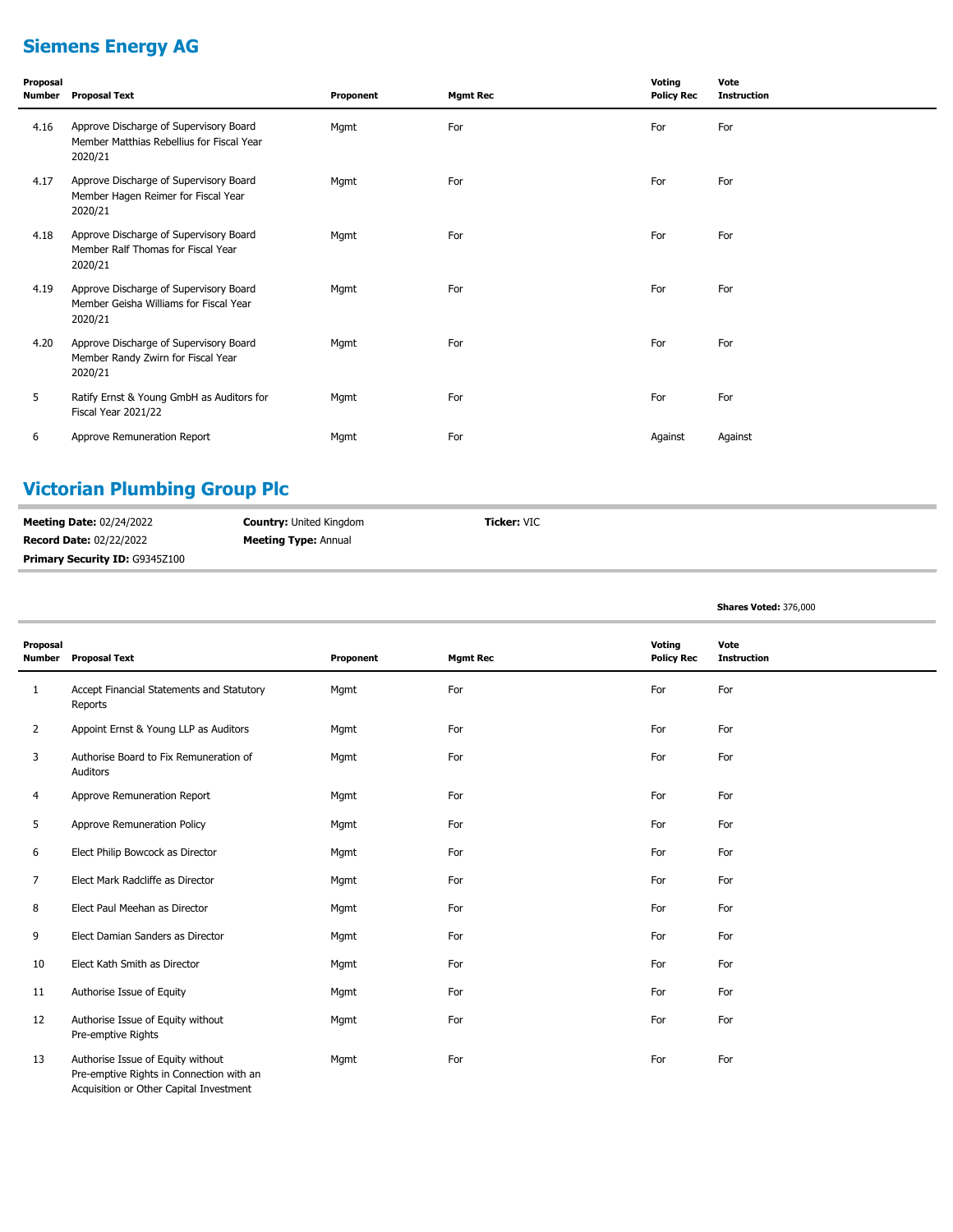# **Victorian Plumbing Group Plc**

| Proposal<br>Number | Proposal Text                                          | Proponent | <b>Mgmt Rec</b> | Votina<br><b>Policy Rec</b> | Vote<br><b>Instruction</b> |
|--------------------|--------------------------------------------------------|-----------|-----------------|-----------------------------|----------------------------|
| 14                 | Authorise Market Purchase of Ordinary<br><b>Shares</b> | Mgmt      | For             | For                         | For                        |

# **On The Beach Group Plc**

| <b>Meeting Date: 02/25/2022</b> | <b>Country: United Kingdom</b> | <b>Ticker: OTB</b> |
|---------------------------------|--------------------------------|--------------------|
| <b>Record Date: 02/23/2022</b>  | <b>Meeting Type:</b> Annual    |                    |
| Primary Security ID: G6754C101  |                                |                    |

|                           |                                                                                                                          |           |                 |                             | <b>Shares Voted: 2,954,530</b> |
|---------------------------|--------------------------------------------------------------------------------------------------------------------------|-----------|-----------------|-----------------------------|--------------------------------|
| Proposal<br><b>Number</b> | <b>Proposal Text</b>                                                                                                     | Proponent | <b>Mgmt Rec</b> | Voting<br><b>Policy Rec</b> | Vote<br><b>Instruction</b>     |
| $\mathbf{1}$              | Accept Financial Statements and Statutory<br>Reports                                                                     | Mgmt      | For             | For                         | For                            |
| 2                         | Approve Remuneration Policy                                                                                              | Mgmt      | For             | For                         | For                            |
| 3                         | Approve Remuneration Report                                                                                              | Mgmt      | For             | For                         | For                            |
| 4                         | Re-elect Richard Pennycook as Director                                                                                   | Mgmt      | For             | For                         | For                            |
| 5                         | Re-elect Simon Cooper as Director                                                                                        | Mgmt      | For             | For                         | For                            |
| 6                         | Re-elect Shaun Morton as Director                                                                                        | Mgmt      | For             | For                         | For                            |
| 7                         | Re-elect David Kelly as Director                                                                                         | Mgmt      | For             | For                         | For                            |
| 8                         | Re-elect Elaine O'Donnell as Director                                                                                    | Mgmt      | For             | For                         | For                            |
| 9                         | Elect Justine Greening as Director                                                                                       | Mgmt      | For             | For                         | For                            |
| 10                        | Reappoint Ernst & Young LLP as Auditors                                                                                  | Mgmt      | For             | For                         | For                            |
| 11                        | Authorise Board to Fix Remuneration of<br>Auditors                                                                       | Mgmt      | For             | For                         | For                            |
| 12                        | Authorise Issue of Equity                                                                                                | Mgmt      | For             | For                         | For                            |
| 13                        | Authorise UK Political Donations and<br>Expenditure                                                                      | Mgmt      | For             | Against                     | Against                        |
| 14                        | Authorise Issue of Equity without<br>Pre-emptive Rights                                                                  | Mgmt      | For             | For                         | For                            |
| 15                        | Authorise Issue of Equity without<br>Pre-emptive Rights in Connection with an<br>Acquisition or Other Capital Investment | Mgmt      | For             | For                         | For                            |
| 16                        | Authorise Market Purchase of Ordinary<br>Shares                                                                          | Mgmt      | For             | For                         | For                            |
| 17                        | Authorise the Company to Call General<br>Meeting with Two Weeks' Notice                                                  | Mgmt      | For             | For                         | For                            |

## **Tosei Corp.**

| <b>Meeting Date: 02/25/2022</b>       | <b>Country: Japan</b>       | <b>Ticker: 8923</b> |
|---------------------------------------|-----------------------------|---------------------|
| <b>Record Date: 11/30/2021</b>        | <b>Meeting Type: Annual</b> |                     |
| <b>Primary Security ID: J8963D109</b> |                             |                     |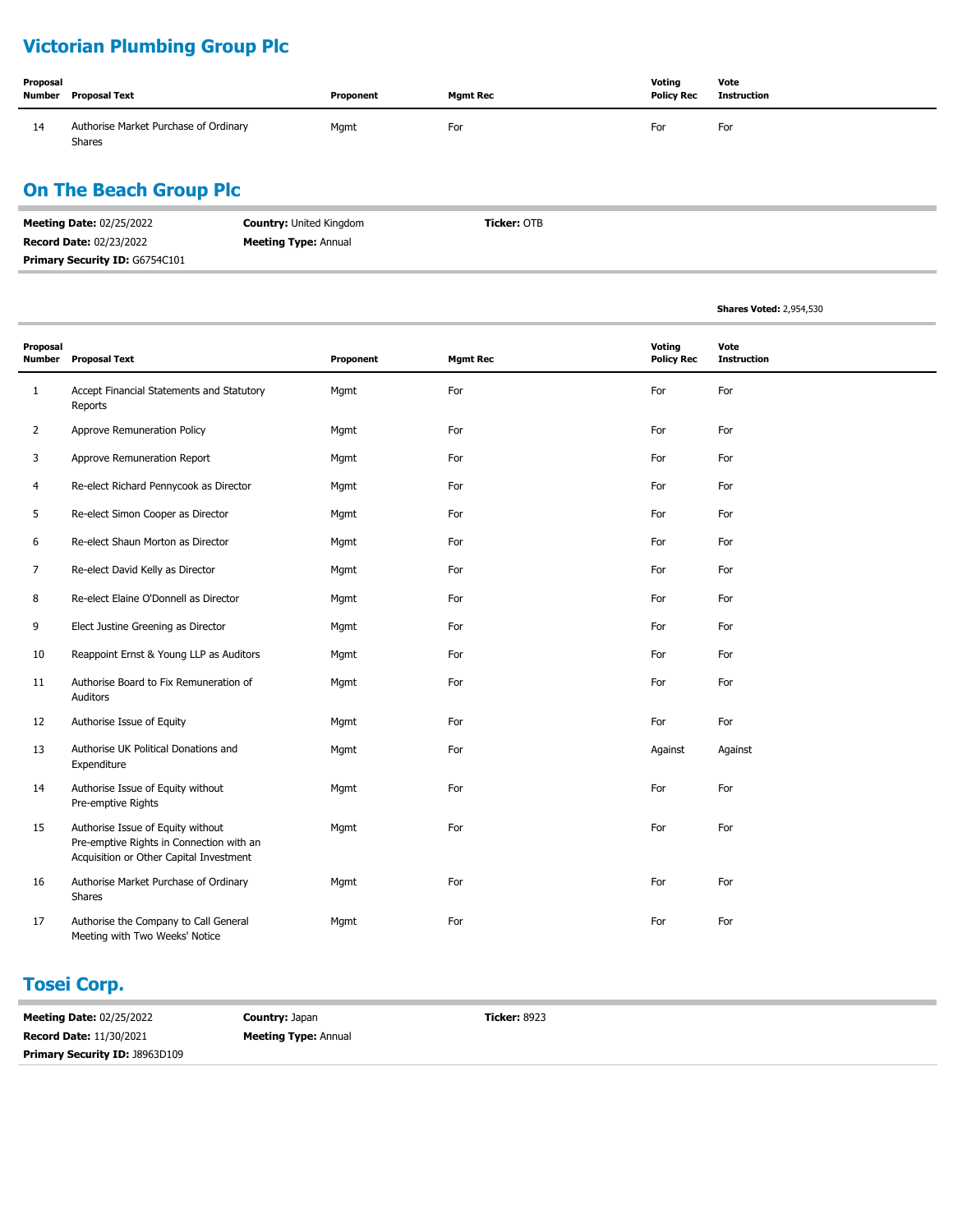# **Tosei Corp.**

#### **Shares Voted:** 415,152

**Shares Voted:** 3,050,230

| Proposal<br><b>Number</b> | <b>Proposal Text</b>                                             | Proponent | <b>Mgmt Rec</b> | Voting<br><b>Policy Rec</b> | Vote<br><b>Instruction</b> |
|---------------------------|------------------------------------------------------------------|-----------|-----------------|-----------------------------|----------------------------|
| 1                         | Approve Allocation of Income, with a Final<br>Dividend of JPY 38 | Mgmt      | For             | For                         | For                        |
| 2.1                       | Elect Director Yamaguchi, Seiichiro                              | Mgmt      | For             | Against                     | Against                    |
| 2.2                       | Elect Director Hirano, Noboru                                    | Mgmt      | For             | Against                     | Against                    |
| 2.3                       | Elect Director Nakanishi, Hideki                                 | Mgmt      | For             | Against                     | Against                    |
| 2.4                       | Elect Director Watanabe, Masaaki                                 | Mgmt      | For             | Against                     | Against                    |
| 2.5                       | Elect Director Yamaguchi, Shunsuke                               | Mgmt      | For             | Against                     | Against                    |
| 2.6                       | Elect Director Oshima, Hitoshi                                   | Mgmt      | For             | Against                     | Against                    |
| 2.7                       | Elect Director Shotoku, Kenichi                                  | Mgmt      | For             | For                         | For                        |
| 2.8                       | Elect Director Kobayashi, Hiroyuki                               | Mgmt      | For             | Against                     | Against                    |
| 2.9                       | Elect Director Yamanaka, Masao                                   | Mgmt      | For             | For                         | For                        |

# **River & Mercantile UK Micro Cap Investment Co. Ltd.**

| <b>Meeting Date: 03/02/2022</b>       | <b>Country: Guernsey</b>    | <b>Ticker: RMMC</b> |
|---------------------------------------|-----------------------------|---------------------|
| <b>Record Date: 02/28/2022</b>        | <b>Meeting Type:</b> Annual |                     |
| <b>Primary Security ID: G7550P155</b> |                             |                     |

| Proposal<br>Number | <b>Proposal Text</b>                                                                 | Proponent | <b>Mgmt Rec</b> | Voting<br><b>Policy Rec</b> | Vote<br><b>Instruction</b> |
|--------------------|--------------------------------------------------------------------------------------|-----------|-----------------|-----------------------------|----------------------------|
| 1                  | Accept Financial Statements and Statutory<br>Reports                                 | Mgmt      | For             | For                         | For                        |
| 2                  | Approve Remuneration Report                                                          | Mgmt      | For             | For                         | For                        |
| 3                  | Re-elect Andrew Chapman as Director                                                  | Mgmt      | For             | For                         | For                        |
| 4                  | Re-elect Trudi Clark as Director                                                     | Mgmt      | For             | For                         | For                        |
| 5                  | Re-elect Stephen Coe as Director                                                     | Mgmt      | For             | For                         | For                        |
| 6                  | Re-elect Mark Hodgson as Director                                                    | Mgmt      | For             | For                         | For                        |
| 7                  | Ratify PricewaterhouseCoopers CI LLP as<br>Auditors and Authorise Their Remuneration | Mgmt      | For             | For                         | For                        |
| 8                  | Approve Company's Dividend Policy                                                    | Mgmt      | For             | For                         | For                        |
| 9                  | Authorise Market Purchase of Ordinary<br>Shares                                      | Mgmt      | For             | For                         | For                        |
| 10                 | Authorise Issue of Equity without<br>Pre-emptive Rights                              | Mgmt      | For             | For                         | For                        |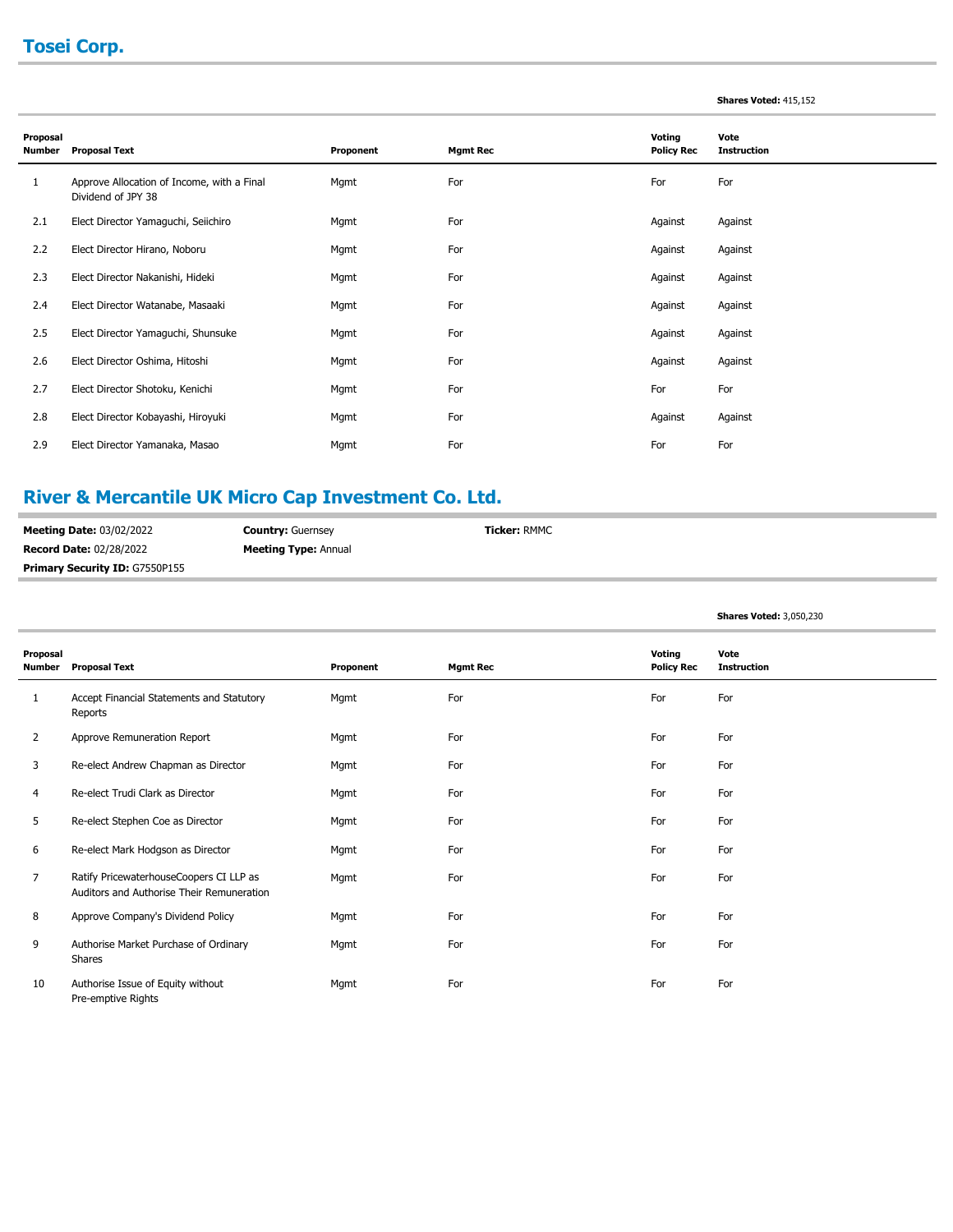## **Aberforth Smaller Companies Trust PLC**

**Meeting Date:** 03/03/2022 **Record Date:** 02/28/2022 Primary Security ID: G8198E107 **Country:** United Kingdom **Meeting Type:** Annual

**Ticker:** ASL

|                           |                                                                         |           |                 |                             | Shares Voted: 65,500       |
|---------------------------|-------------------------------------------------------------------------|-----------|-----------------|-----------------------------|----------------------------|
| Proposal<br><b>Number</b> | <b>Proposal Text</b>                                                    | Proponent | <b>Mgmt Rec</b> | Voting<br><b>Policy Rec</b> | Vote<br><b>Instruction</b> |
| 1                         | Accept Financial Statements and Statutory<br>Reports                    | Mgmt      | For             | Against                     | Against                    |
| 2                         | Approve Remuneration Report                                             | Mgmt      | For             | For                         | For                        |
| 3                         | Approve Final Dividend                                                  | Mgmt      | For             | For                         | For                        |
| 4                         | Re-elect Richard Davidson as Director                                   | Mgmt      | For             | For                         | For                        |
| 5                         | Re-elect Julia Le Blan as Director                                      | Mgmt      | For             | For                         | For                        |
| 6                         | Re-elect Victoria Stewart as Director                                   | Mgmt      | For             | For                         | For                        |
| 7                         | Re-elect Martin Warner as Director                                      | Mgmt      | For             | For                         | For                        |
| 8                         | Appoint Johnston Carmichael LLP as Auditors                             | Mgmt      | For             | For                         | For                        |
| 9                         | Authorise the Audit Committee to Fix<br><b>Remuneration of Auditors</b> | Mgmt      | For             | For                         | For                        |
| 10                        | Authorise Market Purchase of Ordinary<br><b>Shares</b>                  | Mgmt      | For             | For                         | For                        |

## **Chemring Group Plc**

| <b>Meeting Date: 03/03/2022</b>       | <b>Country: United Kingdom</b> | <b>Ticker:</b> CHG |
|---------------------------------------|--------------------------------|--------------------|
| <b>Record Date: 03/01/2022</b>        | <b>Meeting Type: Annual</b>    |                    |
| <b>Primary Security ID: G20860139</b> |                                |                    |

|                           |                                                      |           |                 |                             | <b>Shares Voted: 4,732,336</b> |
|---------------------------|------------------------------------------------------|-----------|-----------------|-----------------------------|--------------------------------|
| Proposal<br><b>Number</b> | <b>Proposal Text</b>                                 | Proponent | <b>Mgmt Rec</b> | Voting<br><b>Policy Rec</b> | Vote<br><b>Instruction</b>     |
| 1                         | Accept Financial Statements and Statutory<br>Reports | Mgmt      | For             | For                         | For                            |
| $\overline{2}$            | Approve Remuneration Policy                          | Mgmt      | For             | For                         | For                            |
| 3                         | Approve Remuneration Report                          | Mgmt      | For             | For                         | For                            |
| 4                         | Approve Final Dividend                               | Mgmt      | For             | For                         | For                            |
| 5                         | Re-elect Carl-Peter Forster as Director              | Mgmt      | For             | For                         | For                            |
| 6                         | Re-elect Laurie Bowen as Director                    | Mgmt      | For             | For                         | For                            |
| $\overline{7}$            | Re-elect Andrew Davies as Director                   | Mgmt      | For             | For                         | For                            |
| 8                         | Re-elect Sarah Ellard as Director                    | Mgmt      | For             | For                         | For                            |
| 9                         | Re-elect Stephen King as Director                    | Mgmt      | For             | For                         | For                            |
| 10                        | Re-elect Andrew Lewis as Director                    | Mgmt      | For             | For                         | For                            |
| 11                        | Re-elect Fiona MacAulay as Director                  | Mgmt      | For             | For                         | For                            |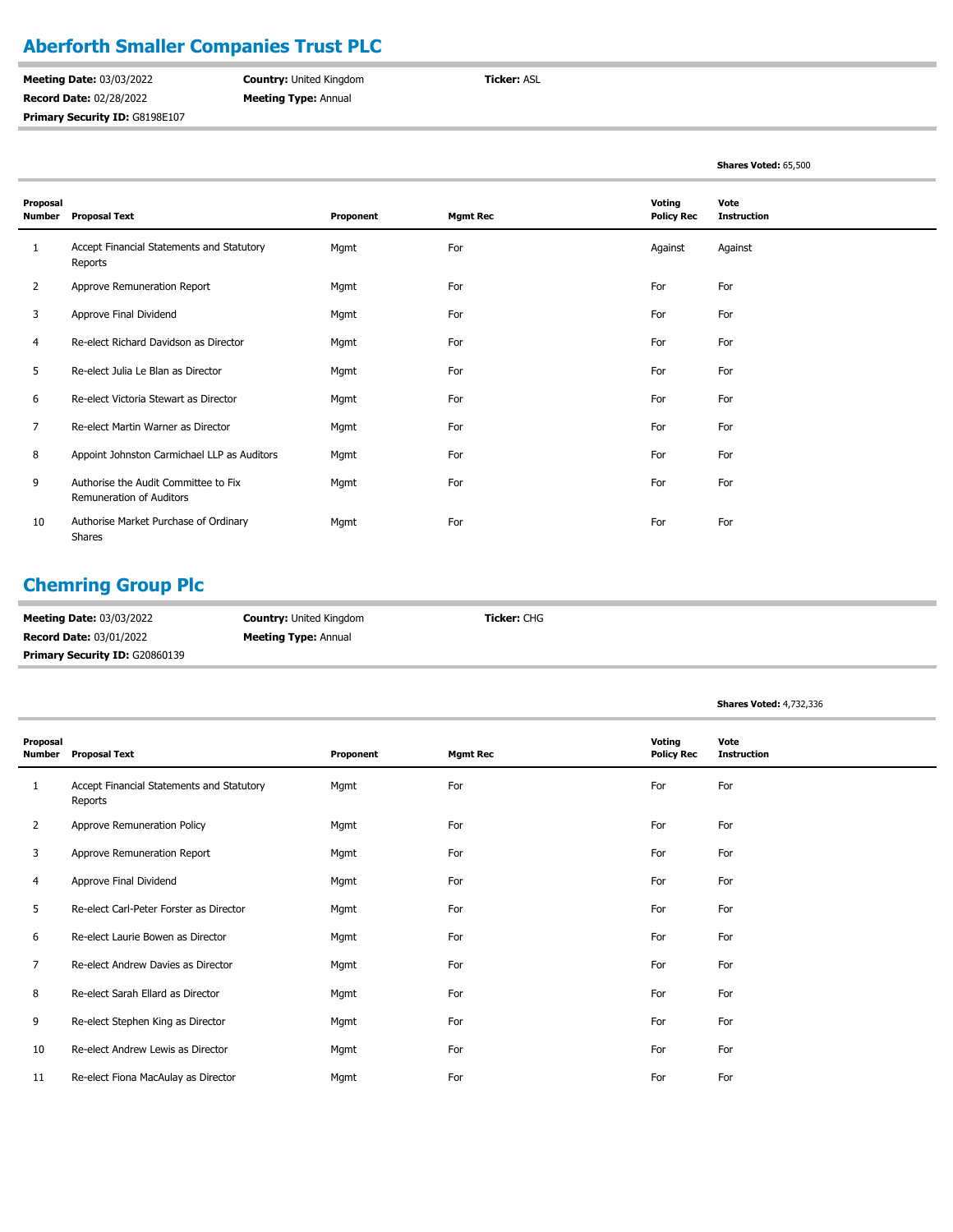# **Chemring Group Plc**

| Proposal<br>Number | <b>Proposal Text</b>                                                                                                     | Proponent | <b>Mgmt Rec</b> | Voting<br><b>Policy Rec</b> | Vote<br><b>Instruction</b> |
|--------------------|--------------------------------------------------------------------------------------------------------------------------|-----------|-----------------|-----------------------------|----------------------------|
| 12                 | Re-elect Michael Ord as Director                                                                                         | Mgmt      | For             | For                         | For                        |
| 13                 | Reappoint KPMG LLP as Auditors                                                                                           | Mgmt      | For             | For                         | For                        |
| 14                 | Authorise Board to Fix Remuneration of<br>Auditors                                                                       | Mgmt      | For             | For                         | For                        |
| 15                 | Authorise Issue of Equity                                                                                                | Mgmt      | For             | For                         | For                        |
| 16                 | Authorise Issue of Equity without<br>Pre-emptive Rights                                                                  | Mgmt      | For             | For                         | For                        |
| 17                 | Authorise Issue of Equity without<br>Pre-emptive Rights in Connection with an<br>Acquisition or Other Capital Investment | Mgmt      | For             | For                         | For                        |
| 18                 | Authorise Market Purchase of Ordinary<br>Shares                                                                          | Mgmt      | For             | For                         | For                        |
| 19                 | Authorise the Company to Call General<br>Meeting with Two Weeks' Notice                                                  | Mgmt      | For             | For                         | For                        |

#### **Apple Inc.**

**Meeting Date:** 03/04/2022 **Record Date:** 01/03/2022 **Country:** USA **Meeting Type:** Annual **Ticker:** AAPL **Primary Security ID:** 037833100

**Shares Voted:** 36,710

| Proposal<br><b>Number</b> | <b>Proposal Text</b>                                                      | Proponent | <b>Mgmt Rec</b> | Voting<br><b>Policy Rec</b> | Vote<br><b>Instruction</b> |
|---------------------------|---------------------------------------------------------------------------|-----------|-----------------|-----------------------------|----------------------------|
| 1a                        | Elect Director James Bell                                                 | Mgmt      | For             | For                         | For                        |
| 1 <sub>b</sub>            | Elect Director Tim Cook                                                   | Mgmt      | For             | For                         | For                        |
| 1 <sub>c</sub>            | Elect Director Al Gore                                                    | Mgmt      | For             | For                         | For                        |
| 1 <sub>d</sub>            | Elect Director Alex Gorsky                                                | Mgmt      | For             | For                         | For                        |
| 1e                        | Elect Director Andrea Jung                                                | Mgmt      | For             | For                         | For                        |
| 1f                        | Elect Director Art Levinson                                               | Mgmt      | For             | For                         | For                        |
| 1g                        | Elect Director Monica Lozano                                              | Mgmt      | For             | For                         | For                        |
| 1 <sub>h</sub>            | Elect Director Ron Sugar                                                  | Mgmt      | For             | For                         | For                        |
| 1 <sub>i</sub>            | Elect Director Sue Wagner                                                 | Mgmt      | For             | For                         | For                        |
| $\overline{2}$            | Ratify Ernst & Young LLP as Auditors                                      | Mgmt      | For             | For                         | For                        |
| 3                         | Advisory Vote to Ratify Named Executive<br>Officers' Compensation         | Mgmt      | For             | Against                     | Against                    |
| 4                         | Approve Omnibus Stock Plan                                                | Mgmt      | For             | Against                     | Against                    |
| 5                         | Amend Articles of Incorporation to become a<br>Social Purpose Corporation | <b>SH</b> | Against         | Refer                       | Against                    |
| 6                         | Approve Revision of Transparency Reports                                  | <b>SH</b> | Against         | Refer                       | For                        |
| $\overline{7}$            | Report on Forced Labor                                                    | <b>SH</b> | Against         | Refer                       | For                        |
| 8                         | Report on Median Gender/Racial Pay Gap                                    | SH        | Against         | Refer                       | For                        |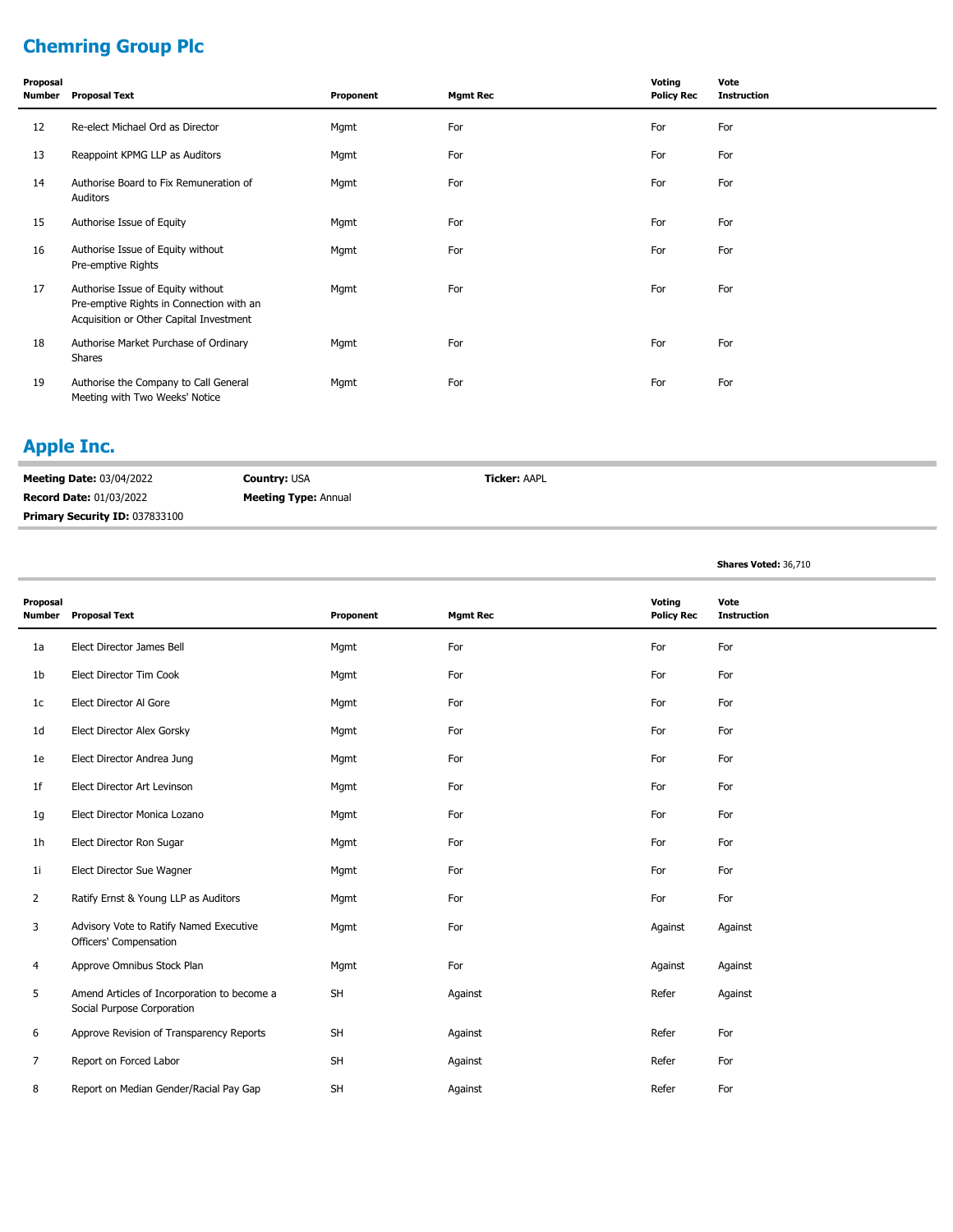# **Apple Inc.**

| Proposal<br><b>Number</b> | Proposal Text                 | Proponent | <b>Mgmt Rec</b> | Voting<br><b>Policy Rec</b> | Vote<br>Instruction |
|---------------------------|-------------------------------|-----------|-----------------|-----------------------------|---------------------|
| Q                         | Report on Civil Rights Audit  | <b>SH</b> | Against         | Refer                       | For                 |
| 10                        | Report on Concealment Clauses | <b>SH</b> | Against         | Refer                       | For                 |

| <b>Shares Voted: 4,929</b> |  |
|----------------------------|--|
|                            |  |

**Shares Voted:** 27,500

| Proposal<br><b>Number</b> | <b>Proposal Text</b>                                                      | Proponent | <b>Mgmt Rec</b> | Voting<br><b>Policy Rec</b> | Vote<br><b>Instruction</b> |
|---------------------------|---------------------------------------------------------------------------|-----------|-----------------|-----------------------------|----------------------------|
| 1a                        | Elect Director James Bell                                                 | Mgmt      | For             | For                         | For                        |
| 1b                        | Elect Director Tim Cook                                                   | Mgmt      | For             | For                         | For                        |
| 1 <sup>c</sup>            | Elect Director Al Gore                                                    | Mgmt      | For             | For                         | For                        |
| 1 <sub>d</sub>            | Elect Director Alex Gorsky                                                | Mgmt      | For             | For                         | For                        |
| 1e                        | Elect Director Andrea Jung                                                | Mgmt      | For             | For                         | For                        |
| 1f                        | Elect Director Art Levinson                                               | Mgmt      | For             | For                         | For                        |
| 1g                        | Elect Director Monica Lozano                                              | Mgmt      | For             | For                         | For                        |
| 1h                        | Elect Director Ron Sugar                                                  | Mgmt      | For             | For                         | For                        |
| 1 <sub>i</sub>            | Elect Director Sue Wagner                                                 | Mgmt      | For             | For                         | For                        |
| $\overline{2}$            | Ratify Ernst & Young LLP as Auditors                                      | Mgmt      | For             | For                         | For                        |
| 3                         | Advisory Vote to Ratify Named Executive<br>Officers' Compensation         | Mgmt      | For             | Against                     | Against                    |
| 4                         | Approve Omnibus Stock Plan                                                | Mgmt      | For             | Against                     | For                        |
| 5                         | Amend Articles of Incorporation to become a<br>Social Purpose Corporation | SH        | Against         | Refer                       | Against                    |
| 6                         | Approve Revision of Transparency Reports                                  | <b>SH</b> | Against         | Refer                       | For                        |
| 7                         | Report on Forced Labor                                                    | SH        | Against         | Refer                       | For                        |
| 8                         | Report on Median Gender/Racial Pay Gap                                    | SH        | Against         | Refer                       | For                        |
| 9                         | Report on Civil Rights Audit                                              | SH        | Against         | Refer                       | For                        |
| 10                        | Report on Concealment Clauses                                             | SH        | Against         | Refer                       | For                        |

# **JPMorgan Russian Securities Plc**

| <b>Meeting Date: 03/04/2022</b>       | <b>Country: United Kingdom</b> | <b>Ticker:</b> JRS |
|---------------------------------------|--------------------------------|--------------------|
| <b>Record Date: 03/02/2022</b>        | <b>Meeting Type: Annual</b>    |                    |
| <b>Primary Security ID: G5217G105</b> |                                |                    |

| Proposal<br>Number | <b>Proposal Text</b>                                 | Proponent | <b>Mgmt Rec</b> | Voting<br><b>Policy Rec</b> | Vote<br><b>Instruction</b> |
|--------------------|------------------------------------------------------|-----------|-----------------|-----------------------------|----------------------------|
|                    | Accept Financial Statements and Statutory<br>Reports | Mgmt      | For             | Against                     | Against                    |
|                    | Approve Remuneration Report                          | Mgmt      | For             | For                         | For                        |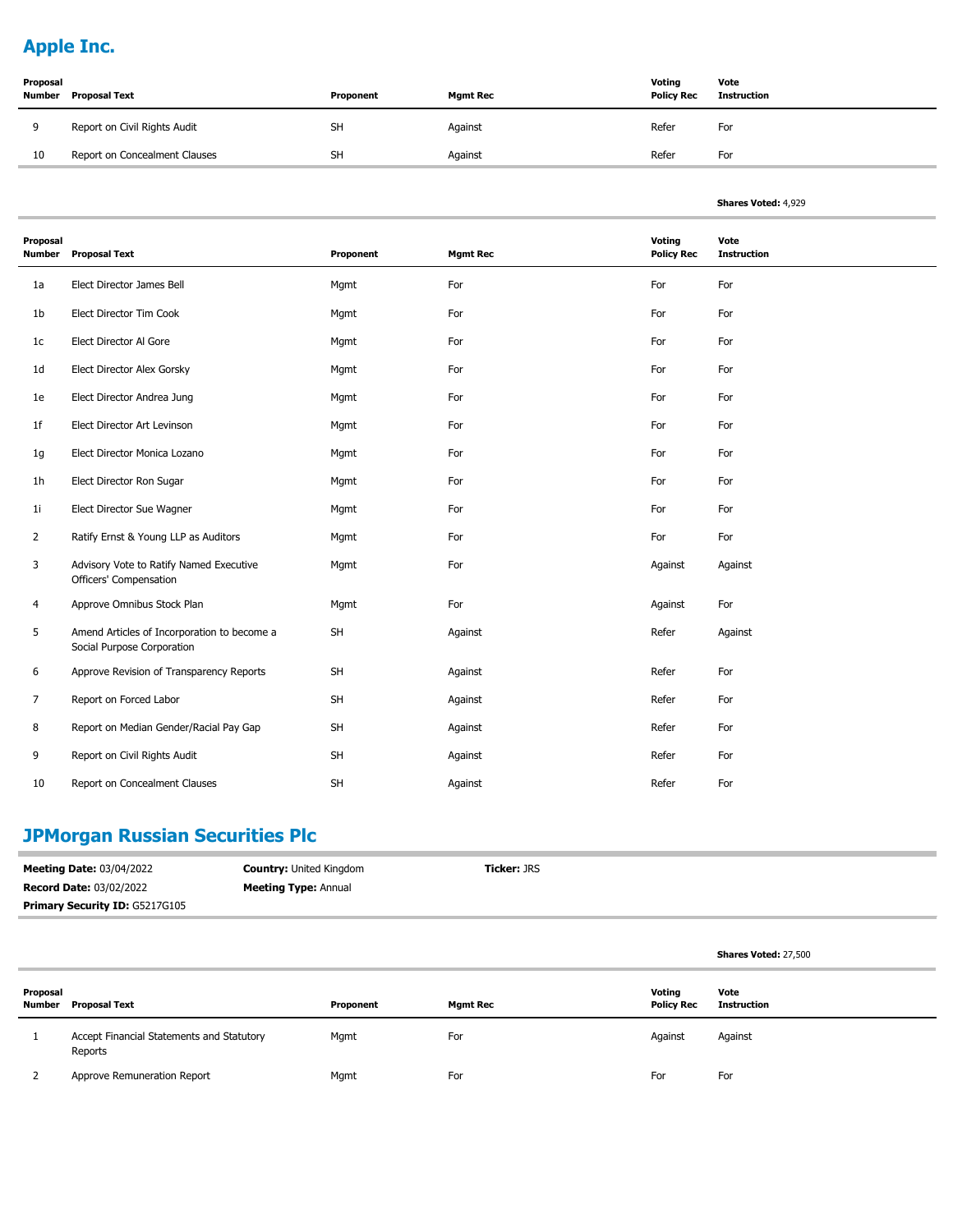# **JPMorgan Russian Securities Plc**

| Proposal<br>Number | <b>Proposal Text</b>                                          | Proponent | <b>Mgmt Rec</b> | Voting<br><b>Policy Rec</b> | Vote<br><b>Instruction</b> |
|--------------------|---------------------------------------------------------------|-----------|-----------------|-----------------------------|----------------------------|
| 3                  | Approve Final Dividend                                        | Mgmt      | For             | For                         | For                        |
| 4                  | Re-elect Eric Sanderson as Director                           | Mgmt      | For             | For                         | For                        |
| 5                  | Re-elect Ashley Dunster as Director                           | Mgmt      | For             | For                         | For                        |
| 6                  | Re-elect Nicholas Pink as Director                            | Mgmt      | For             | For                         | For                        |
| 7                  | Re-elect Tamara Sakovska as Director                          | Mgmt      | For             | For                         | For                        |
| 8                  | Elect Dan Burgess as Director                                 | Mgmt      | For             | For                         | For                        |
| 9                  | Reappoint BDO as Auditors                                     | Mgmt      | For             | For                         | For                        |
| 10                 | Authorise Board to Fix Remuneration of<br>Auditors            | Mgmt      | For             | For                         | For                        |
| 11                 | Authorise Issue of Equity                                     | Mgmt      | For             | For                         | For                        |
| 12                 | Authorise Issue of Equity without<br>Pre-emptive Rights       | Mgmt      | For             | For                         | For                        |
| 13                 | Authorise Market Purchase of Ordinary<br>Shares               | Mgmt      | For             | For                         | For                        |
| 14                 | Approve Continuation of Company as<br><b>Investment Trust</b> | Mgmt      | For             | For                         | For                        |

## **Shriram Transport Finance Company Limited**

| <b>Meeting Date: 03/06/2022</b>       | <b>Country: India</b>        | <b>Ticker: 511218</b> |
|---------------------------------------|------------------------------|-----------------------|
| <b>Record Date: 02/01/2022</b>        | <b>Meeting Type:</b> Special |                       |
| <b>Primary Security ID: Y7758E119</b> |                              |                       |

|                    |                                                                                                                         |           |                 |                             | Shares Voted: 74,600       |
|--------------------|-------------------------------------------------------------------------------------------------------------------------|-----------|-----------------|-----------------------------|----------------------------|
| Proposal<br>Number | <b>Proposal Text</b>                                                                                                    | Proponent | <b>Mgmt Rec</b> | Voting<br><b>Policy Rec</b> | Vote<br><b>Instruction</b> |
|                    | Postal Ballot                                                                                                           | Mgmt      |                 |                             |                            |
|                    | Approve Cancellation of Equity Shares Not<br>Taken or Agreed to be Taken by Any Person<br>from the Issued Share Capital | Mgmt      | For             | For                         | For                        |
|                    | Approve Renewal of Limit to Issue<br>Debentures on Private Placement Basis                                              | Mgmt      | For             | For                         | For                        |

# **CareTech Holdings Plc**

| <b>Meeting Date: 03/08/2022</b>       | <b>Country: United Kingdom</b> | <b>Ticker: CTH</b> |
|---------------------------------------|--------------------------------|--------------------|
| <b>Record Date: 03/04/2022</b>        | <b>Meeting Type: Annual</b>    |                    |
| <b>Primary Security ID: G19848103</b> |                                |                    |

|          |                                                      |           |                 |                             | Shares Voted: 700,000 |
|----------|------------------------------------------------------|-----------|-----------------|-----------------------------|-----------------------|
| Proposal | <b>Number</b> Proposal Text                          | Proponent | <b>Mgmt Rec</b> | Voting<br><b>Policy Rec</b> | Vote<br>Instruction   |
|          | Accept Financial Statements and Statutory<br>Reports | Mgmt      | For             | For                         | For                   |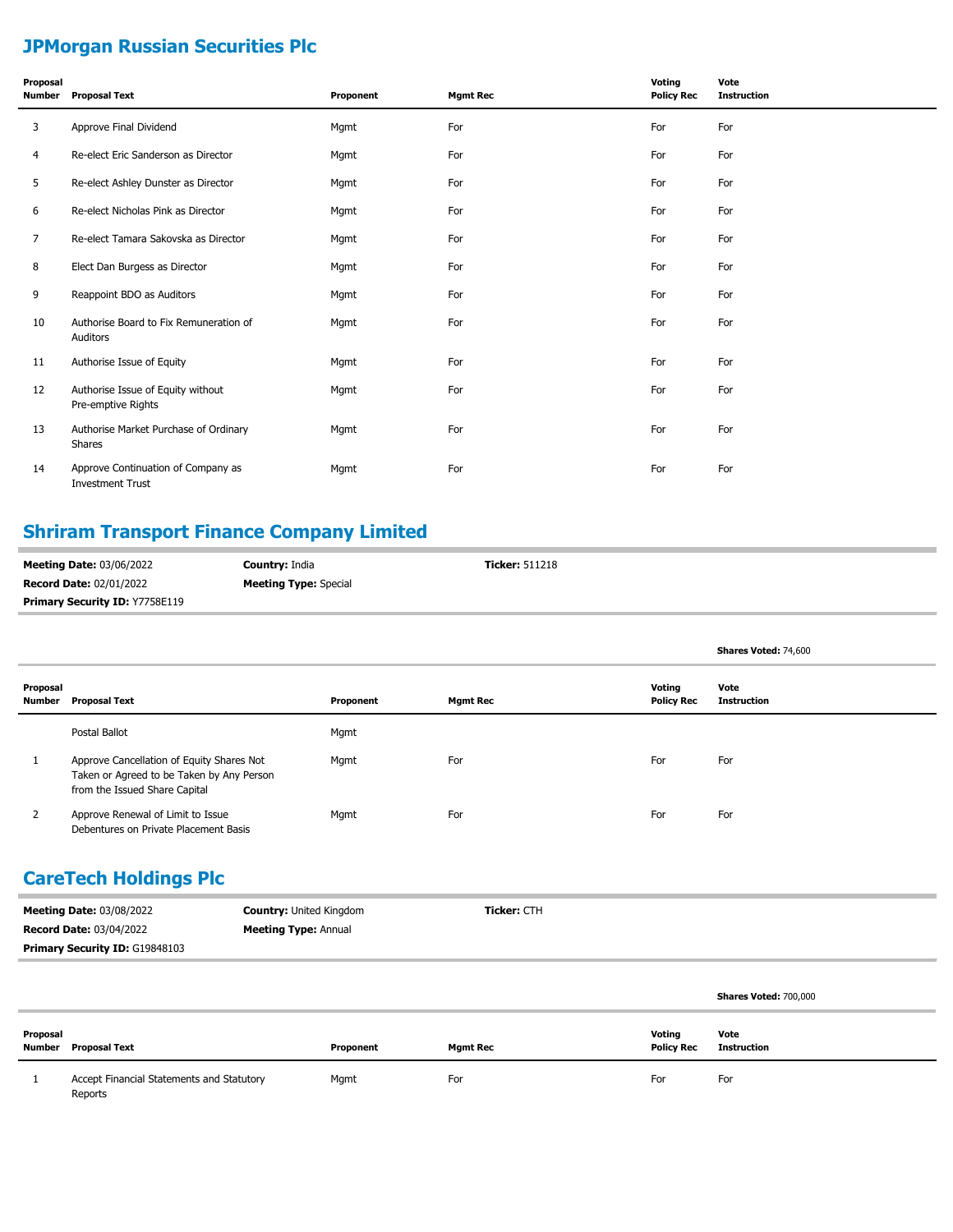# **CareTech Holdings Plc**

| Proposal<br>Number | <b>Proposal Text</b>                                                                                                     | Proponent | <b>Mgmt Rec</b> | Voting<br><b>Policy Rec</b> | Vote<br><b>Instruction</b> |
|--------------------|--------------------------------------------------------------------------------------------------------------------------|-----------|-----------------|-----------------------------|----------------------------|
| $\overline{2}$     | Approve Remuneration Report                                                                                              | Mgmt      | For             | For                         | For                        |
| 3                  | Approve Final Dividend                                                                                                   | Mgmt      | For             | For                         | For                        |
| 4                  | Re-elect Jamie Cumming as Director                                                                                       | Mgmt      | For             | For                         | For                        |
| 5                  | Re-elect Christopher Dickinson as Director                                                                               | Mgmt      | For             | For                         | For                        |
| 6                  | Elect Adrian Stone as Director                                                                                           | Mgmt      | For             | For                         | For                        |
| 7                  | Reappoint Grant Thornton UK LLP as<br>Auditors                                                                           | Mgmt      | For             | For                         | For                        |
| 8                  | Authorise Board to Fix Remuneration of<br>Auditors                                                                       | Mgmt      | For             | For                         | For                        |
| 9                  | Authorise Issue of Equity                                                                                                | Mgmt      | For             | For                         | For                        |
| 10                 | Authorise Issue of Equity without<br>Pre-emptive Rights                                                                  | Mgmt      | For             | For                         | For                        |
| 11                 | Authorise Issue of Equity without<br>Pre-emptive Rights in Connection with an<br>Acquisition or Other Capital Investment | Mgmt      | For             | For                         | For                        |
| 12                 | Authorise Market Purchase of Ordinary<br><b>Shares</b>                                                                   | Mgmt      | For             | For                         | For                        |

## **Driver Group Plc**

| <b>Meeting Date: 03/08/2022</b>       | <b>Country:</b> United Kingdom | <b>Ticker: DRV</b> |
|---------------------------------------|--------------------------------|--------------------|
| <b>Record Date: 03/04/2022</b>        | <b>Meeting Type: Annual</b>    |                    |
| <b>Primary Security ID: G2920R106</b> |                                |                    |

|                    |                                                         |           |                 |                             | Shares Voted: 228,894      |
|--------------------|---------------------------------------------------------|-----------|-----------------|-----------------------------|----------------------------|
| Proposal<br>Number | <b>Proposal Text</b>                                    | Proponent | <b>Mgmt Rec</b> | Voting<br><b>Policy Rec</b> | Vote<br><b>Instruction</b> |
| 1                  | Accept Financial Statements and Statutory<br>Reports    | Mgmt      | For             | For                         | For                        |
| 2                  | Approve Final Dividend                                  | Mgmt      | For             | For                         | For                        |
| 3                  | Reappoint BDO LLP as Auditors                           | Mgmt      | For             | Against                     | Against                    |
| 4                  | Authorise Board to Fix Remuneration of<br>Auditors      | Mgmt      | For             | For                         | For                        |
| 5                  | Re-elect Steven Norris as Director                      | Mgmt      | For             | For                         | For                        |
| 6                  | Re-elect Elizabeth Filkin as Director                   | Mgmt      | For             | For                         | For                        |
| 7                  | Authorise Issue of Equity                               | Mgmt      | For             | For                         | For                        |
| 8                  | Authorise Issue of Equity without<br>Pre-emptive Rights | Mgmt      | For             | For                         | For                        |
| 9                  | Authorise Market Purchase of Ordinary<br>Shares         | Mgmt      | For             | For                         | For                        |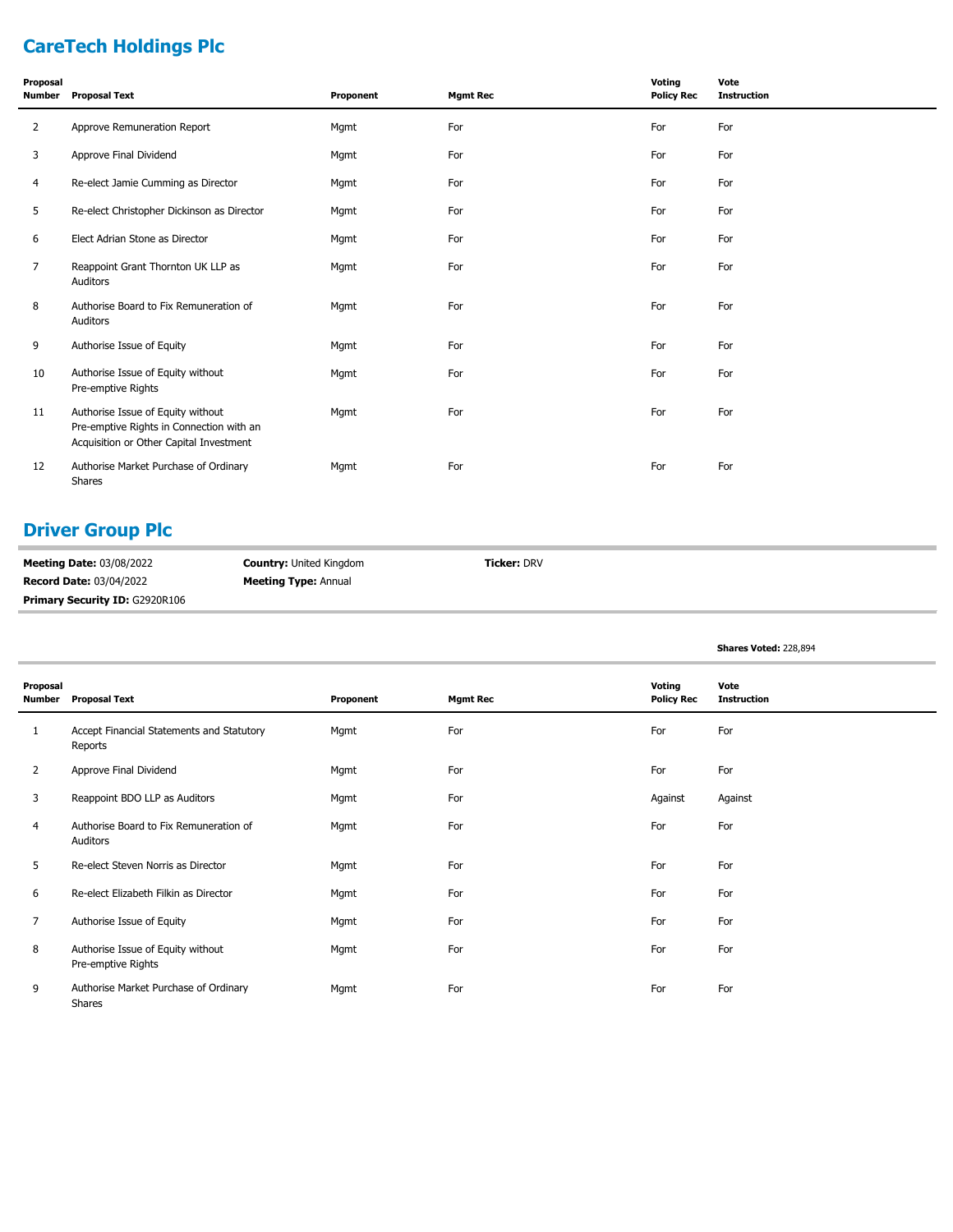## **Johnson Controls International plc**

**Meeting Date:** 03/09/2022 **Record Date:** 01/06/2022 Primary Security ID: G51502105 **Country:** Ireland **Meeting Type:** Annual **Ticker:** JCI

**Shares Voted:** 132,476

| Proposal<br>Number | <b>Proposal Text</b>                                              | Proponent | <b>Mgmt Rec</b> | Voting<br><b>Policy Rec</b> | Vote<br><b>Instruction</b> |
|--------------------|-------------------------------------------------------------------|-----------|-----------------|-----------------------------|----------------------------|
| 1a                 | Elect Director Jean Blackwell                                     | Mgmt      | For             | For                         | For                        |
| 1b                 | Elect Director Pierre Cohade                                      | Mgmt      | For             | For                         | For                        |
| 1c                 | Elect Director Michael E. Daniels                                 | Mgmt      | For             | For                         | For                        |
| 1 <sub>d</sub>     | Elect Director W. Roy Dunbar                                      | Mgmt      | For             | For                         | For                        |
| 1e                 | Elect Director Gretchen R. Haggerty                               | Mgmt      | For             | For                         | For                        |
| 1f                 | Elect Director Simone Menne                                       | Mgmt      | For             | For                         | For                        |
| 1g                 | Elect Director George R. Oliver                                   | Mgmt      | For             | Against                     | Against                    |
| 1h                 | Elect Director Jurgen Tinggren                                    | Mgmt      | For             | For                         | For                        |
| 1i                 | Elect Director Mark Vergnano                                      | Mgmt      | For             | For                         | For                        |
| 1j                 | Elect Director R. David Yost                                      | Mgmt      | For             | For                         | For                        |
| 1k                 | Elect Director John D. Young                                      | Mgmt      | For             | For                         | For                        |
| 2a                 | Ratify PricewaterhouseCoopers LLP as<br>Auditors                  | Mgmt      | For             | Against                     | Against                    |
| 2 <sub>b</sub>     | Authorize Board to Fix Remuneration of<br>Auditors                | Mgmt      | For             | For                         | For                        |
| 3                  | Authorize Market Purchases of Company<br>Shares                   | Mgmt      | For             | For                         | For                        |
| 4                  | Determine Price Range for Reissuance of<br><b>Treasury Shares</b> | Mgmt      | For             | For                         | For                        |
| 5                  | Advisory Vote to Ratify Named Executive<br>Officers' Compensation | Mgmt      | For             | Against                     | Against                    |
| 6                  | Approve the Directors' Authority to Allot<br>Shares               | Mgmt      | For             | For                         | For                        |
| 7                  | Approve the Disapplication of Statutory<br>Pre-Emption Rights     | Mgmt      | For             | For                         | For                        |

#### **The Walt Disney Company**

| <b>Meeting Date: 03/09/2022</b> | <b>Country: USA</b>         | <b>Ticker: DIS</b> |
|---------------------------------|-----------------------------|--------------------|
| <b>Record Date: 01/10/2022</b>  | <b>Meeting Type: Annual</b> |                    |
| Primary Security ID: 254687106  |                             |                    |

|                    |                                |           |                 |                             | <b>Shares Voted: 221,587</b> |
|--------------------|--------------------------------|-----------|-----------------|-----------------------------|------------------------------|
| Proposal<br>Number | Proposal Text                  | Proponent | <b>Mgmt Rec</b> | Voting<br><b>Policy Rec</b> | Vote<br><b>Instruction</b>   |
| 1a                 | Elect Director Susan E. Arnold | Mgmt      | For             | For                         | For                          |
| 1b                 | Elect Director Mary T. Barra   | Mgmt      | For             | For                         | For                          |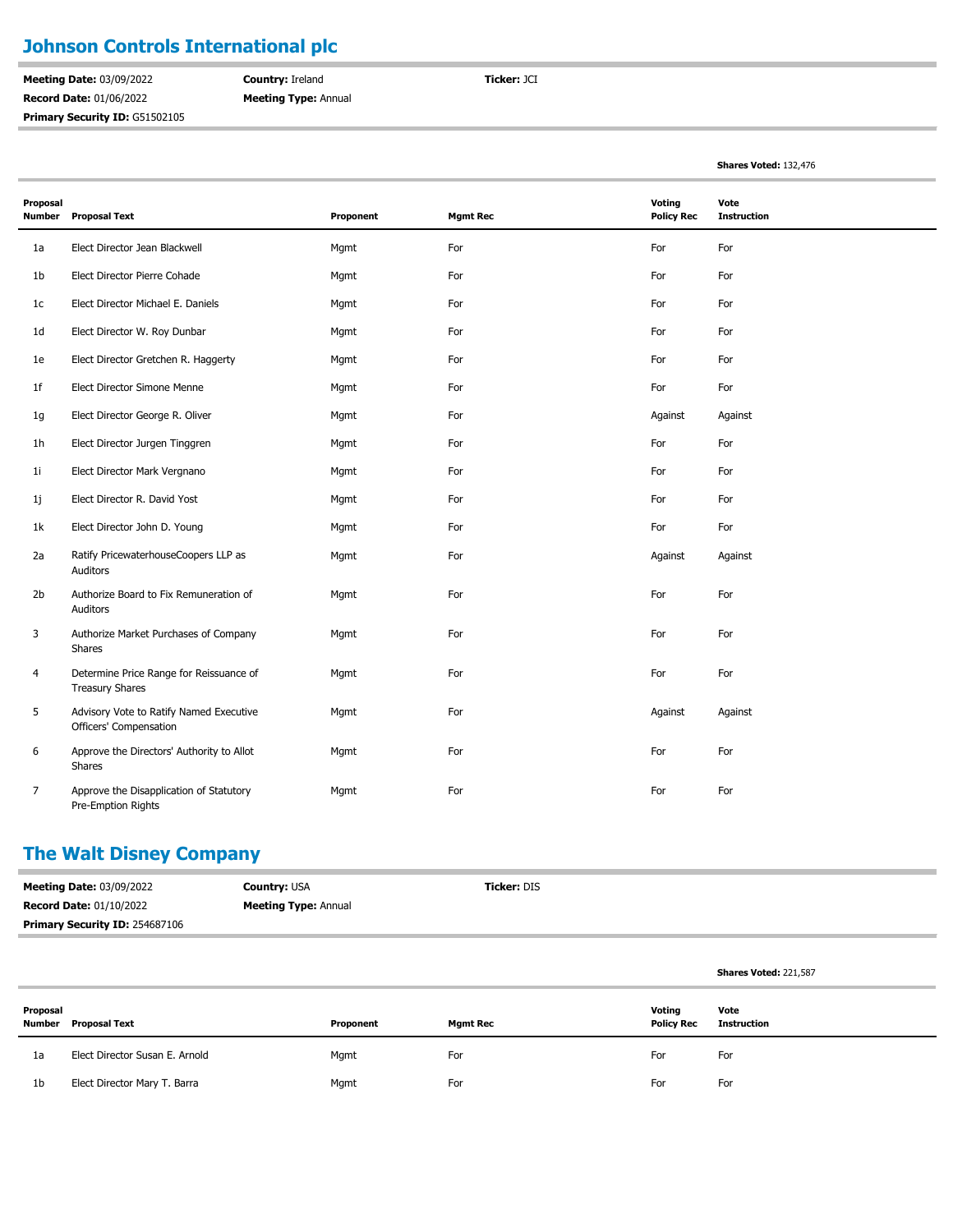# **The Walt Disney Company**

| Proposal<br>Number | <b>Proposal Text</b>                                                   | Proponent | <b>Mgmt Rec</b> | Voting<br><b>Policy Rec</b> | Vote<br><b>Instruction</b> |
|--------------------|------------------------------------------------------------------------|-----------|-----------------|-----------------------------|----------------------------|
| 1c                 | Elect Director Safra A. Catz                                           | Mgmt      | For             | For                         | For                        |
| 1d                 | Elect Director Amy L. Chang                                            | Mgmt      | For             | For                         | For                        |
| 1e                 | Elect Director Robert A. Chapek                                        | Mgmt      | For             | For                         | For                        |
| 1f                 | Elect Director Francis A. deSouza                                      | Mgmt      | For             | For                         | For                        |
| 1g                 | Elect Director Michael B.G. Froman                                     | Mgmt      | For             | For                         | For                        |
| 1h                 | Elect Director Maria Elena Lagomasino                                  | Mgmt      | For             | For                         | For                        |
| 1i                 | Elect Director Calvin R. McDonald                                      | Mgmt      | For             | For                         | For                        |
| 1j                 | Elect Director Mark G. Parker                                          | Mgmt      | For             | For                         | For                        |
| 1k                 | Elect Director Derica W. Rice                                          | Mgmt      | For             | For                         | For                        |
| $\overline{2}$     | Ratify PricewaterhouseCoopers LLP as<br>Auditors                       | Mgmt      | For             | Against                     | Against                    |
| 3                  | Advisory Vote to Ratify Named Executive<br>Officers' Compensation      | Mgmt      | For             | Against                     | Against                    |
| 4                  | Report on Lobbying Payments and Policy                                 | <b>SH</b> | Against         | Refer                       | For                        |
| 5                  | Reduce Ownership Threshold for<br>Shareholders to Call Special Meeting | <b>SH</b> | Against         | Refer                       | For                        |
| 6                  | Report on Human Rights Due Diligence                                   | <b>SH</b> | Against         | Refer                       | For                        |
| 7                  | Report on Gender/Racial Pay Gap                                        | <b>SH</b> | Against         | Refer                       | For                        |
| 8                  | Report on Workplace Non-Discrimination<br>Audit                        | <b>SH</b> | Against         | Refer                       | For                        |

# **Applied Materials, Inc.**

| <b>Meeting Date: 03/10/2022</b>       | <b>Country: USA</b>         | <b>Ticker: AMAT</b> |
|---------------------------------------|-----------------------------|---------------------|
| <b>Record Date: 01/12/2022</b>        | <b>Meeting Type: Annual</b> |                     |
| <b>Primary Security ID: 038222105</b> |                             |                     |

|                    |                                     |           |                 |                             | Shares Voted: 57,039       |
|--------------------|-------------------------------------|-----------|-----------------|-----------------------------|----------------------------|
| Proposal<br>Number | <b>Proposal Text</b>                | Proponent | <b>Mgmt Rec</b> | Voting<br><b>Policy Rec</b> | Vote<br><b>Instruction</b> |
| 1a                 | Elect Director Rani Borkar          | Mgmt      | For             | For                         | For                        |
| 1 <sub>b</sub>     | Elect Director Judy Bruner          | Mgmt      | For             | For                         | For                        |
| 1c                 | Elect Director Xun (Eric) Chen      | Mgmt      | For             | For                         | For                        |
| 1 <sub>d</sub>     | Elect Director Aart J. de Geus      | Mgmt      | For             | For                         | For                        |
| 1e                 | Elect Director Gary E. Dickerson    | Mgmt      | For             | For                         | For                        |
| 1 <sub>f</sub>     | Elect Director Thomas J. Iannotti   | Mgmt      | For             | For                         | For                        |
| 1g                 | Elect Director Alexander A. Karsner | Mgmt      | For             | For                         | For                        |
| 1 <sub>h</sub>     | Elect Director Adrianna C. Ma       | Mgmt      | For             | For                         | For                        |
| 11                 | Elect Director Yvonne McGill        | Mgmt      | For             | For                         | For                        |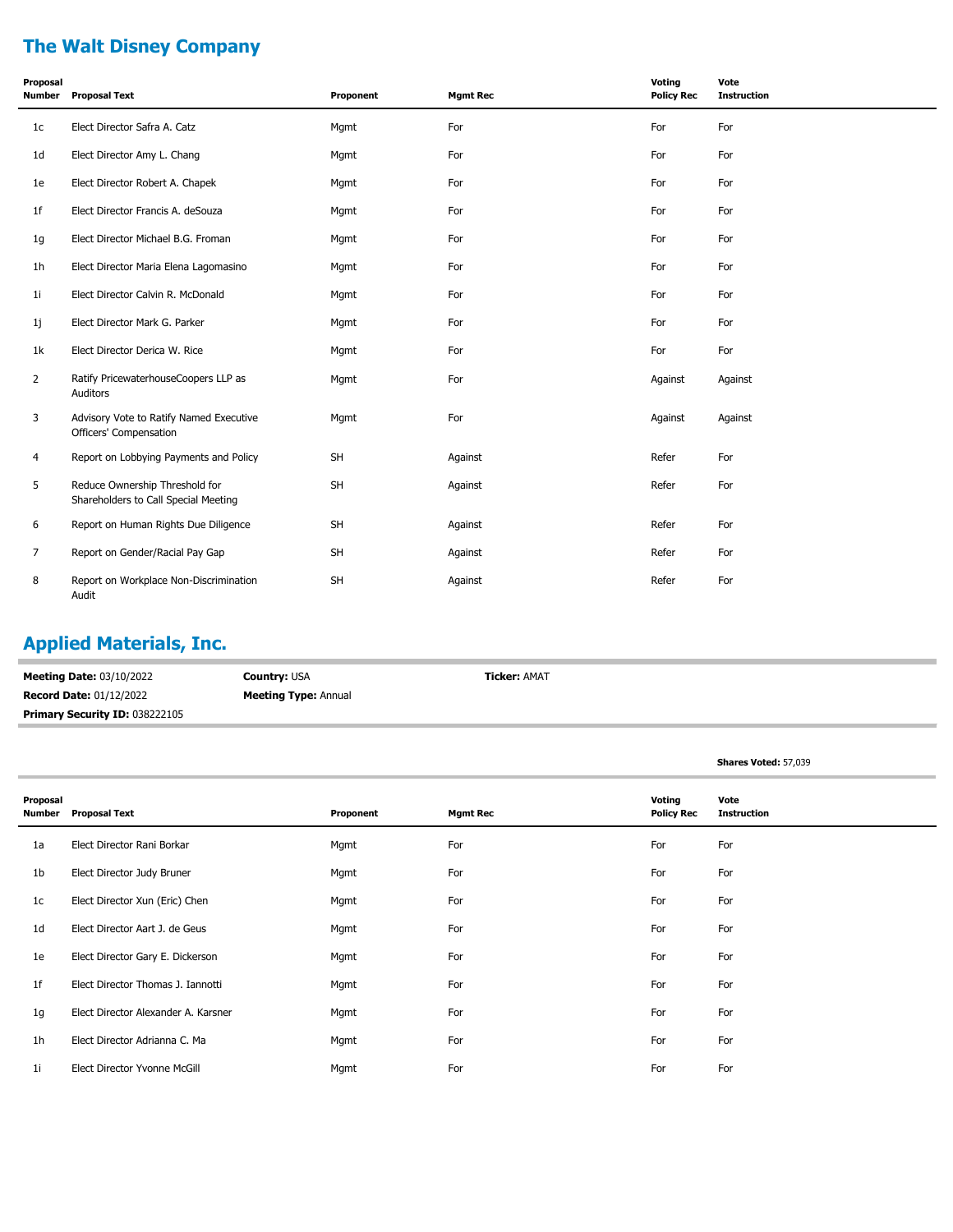# **Applied Materials, Inc.**

| Proposal<br>Number | <b>Proposal Text</b>                                                   | Proponent | <b>Mgmt Rec</b> | Voting<br><b>Policy Rec</b> | Vote<br><b>Instruction</b> |
|--------------------|------------------------------------------------------------------------|-----------|-----------------|-----------------------------|----------------------------|
| 1j                 | Elect Director Scott A. McGregor                                       | Mgmt      | For             | For                         | For                        |
| $\overline{2}$     | Advisory Vote to Ratify Named Executive<br>Officers' Compensation      | Mgmt      | For             | Against                     | Against                    |
| 3                  | Ratify KPMG LLP as Auditors                                            | Mgmt      | For             | For                         | For                        |
| 4                  | Reduce Ownership Threshold for<br>Shareholders to Call Special Meeting | <b>SH</b> | Against         | Refer                       | For                        |
| 5                  | Improve Executive Compensation Program<br>and Policy                   | <b>SH</b> | Against         | Refer                       | Against                    |

#### **Shares Voted:** 16,563

| Proposal<br>Number | <b>Proposal Text</b>                                                   | Proponent | <b>Mgmt Rec</b> | Voting<br><b>Policy Rec</b> | Vote<br><b>Instruction</b> |
|--------------------|------------------------------------------------------------------------|-----------|-----------------|-----------------------------|----------------------------|
| 1a                 | Elect Director Rani Borkar                                             | Mgmt      | For             | For                         | For                        |
| 1b                 | Elect Director Judy Bruner                                             | Mgmt      | For             | For                         | For                        |
| 1c                 | Elect Director Xun (Eric) Chen                                         | Mgmt      | For             | For                         | For                        |
| 1 <sub>d</sub>     | Elect Director Aart J. de Geus                                         | Mgmt      | For             | For                         | For                        |
| 1e                 | Elect Director Gary E. Dickerson                                       | Mgmt      | For             | For                         | For                        |
| 1f                 | Elect Director Thomas J. Iannotti                                      | Mgmt      | For             | For                         | For                        |
| 1g                 | Elect Director Alexander A. Karsner                                    | Mgmt      | For             | For                         | For                        |
| 1h                 | Elect Director Adrianna C. Ma                                          | Mgmt      | For             | For                         | For                        |
| 1i                 | Elect Director Yvonne McGill                                           | Mgmt      | For             | For                         | For                        |
| 1j                 | Elect Director Scott A. McGregor                                       | Mgmt      | For             | For                         | For                        |
| $\overline{2}$     | Advisory Vote to Ratify Named Executive<br>Officers' Compensation      | Mgmt      | For             | Against                     | For                        |
| 3                  | Ratify KPMG LLP as Auditors                                            | Mgmt      | For             | For                         | For                        |
| 4                  | Reduce Ownership Threshold for<br>Shareholders to Call Special Meeting | SH        | Against         | Refer                       | For                        |
| 5                  | Improve Executive Compensation Program<br>and Policy                   | <b>SH</b> | Against         | Refer                       | Against                    |

#### **Banco Bradesco SA**

| <b>Meeting Date: 03/10/2022</b> | <b>Country: Brazil</b>      | <b>Ticker: BBDC4</b> |                              |
|---------------------------------|-----------------------------|----------------------|------------------------------|
| <b>Record Date: 02/09/2022</b>  | <b>Meeting Type: Annual</b> |                      |                              |
| Primary Security ID: P1808G117  |                             |                      |                              |
|                                 |                             |                      |                              |
|                                 |                             |                      | <b>Shares Voted: 517,440</b> |

| Proposal |                      |           |                 | Voting            | Vote        |
|----------|----------------------|-----------|-----------------|-------------------|-------------|
|          | Number Proposal Text | Proponent | <b>Mgmt Rec</b> | <b>Policy Rec</b> | Instruction |

Meeting for ADR Preferred Holders Mgmt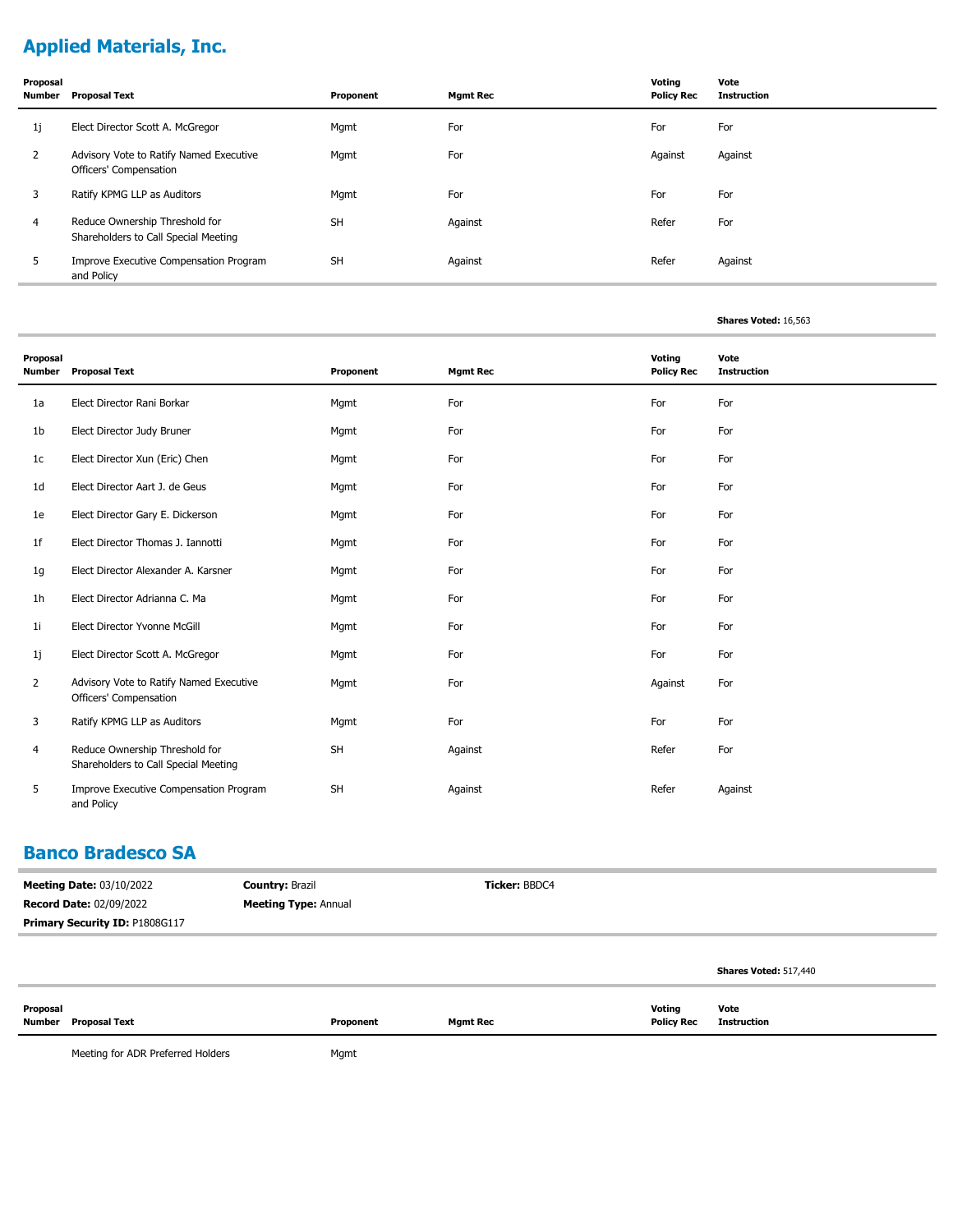## **Banco Bradesco SA**

| Proposal<br>Number | Proposal Text                                                                                                       | Proponent | <b>Mgmt Rec</b> | Voting<br><b>Policy Rec</b> | Vote<br><b>Instruction</b> |
|--------------------|---------------------------------------------------------------------------------------------------------------------|-----------|-----------------|-----------------------------|----------------------------|
| 11                 | Elect Cristiana Pereira as Fiscal Council<br>Member and Ava Cohn as Alternate<br>Appointed by Preferred Shareholder | <b>SH</b> | None            | Refer                       | For                        |

## **Compagnie des Alpes SA**

| <b>Meeting Date: 03/10/2022</b>       | <b>Country: France</b>              | <b>Ticker: CDA</b> |  |
|---------------------------------------|-------------------------------------|--------------------|--|
| <b>Record Date: 03/08/2022</b>        | <b>Meeting Type:</b> Annual/Special |                    |  |
| <b>Primary Security ID: F2005P158</b> |                                     |                    |  |

|                           |                                                                                                        |           |                 |                             | Shares Voted: 68,500       |
|---------------------------|--------------------------------------------------------------------------------------------------------|-----------|-----------------|-----------------------------|----------------------------|
| Proposal<br><b>Number</b> | <b>Proposal Text</b>                                                                                   | Proponent | <b>Mgmt Rec</b> | Voting<br><b>Policy Rec</b> | Vote<br><b>Instruction</b> |
|                           | <b>Ordinary Business</b>                                                                               | Mgmt      |                 |                             |                            |
| $\mathbf{1}$              | Approve Financial Statements and Statutory<br>Reports                                                  | Mgmt      | For             | For                         | For                        |
| 2                         | Approve Consolidated Financial Statements<br>and Statutory Reports                                     | Mgmt      | For             | For                         | For                        |
| 3                         | Approve Treatment of Losses                                                                            | Mgmt      | For             | For                         | For                        |
| 4                         | Approve Auditors' Special Report on<br>Related-Party Transactions                                      | Mgmt      | For             | For                         | For                        |
| 5                         | Reelect Caisse des Depots et Consignations<br>as Director                                              | Mgmt      | For             | Against                     | Against                    |
| 6                         | Reelect Banque Populaire Rhone-Alpes as<br>Director                                                    | Mgmt      | For             | Against                     | Against                    |
| 7                         | Ratify Appointment of Credit Agricole des<br>Savoie Capital as Director                                | Mgmt      | For             | Against                     | Against                    |
| 8                         | Reelect Credit Agricole des Savoie Capital as<br>Director                                              | Mgmt      | For             | Against                     | Against                    |
| 9                         | Elect Anne Yannic as Director                                                                          | Mgmt      | For             | For                         | For                        |
| 10                        | Renew Appointment of Mazars as Auditor                                                                 | Mgmt      | For             | Against                     | Against                    |
| 11                        | Acknowledge End of Mandate of Veronique<br>Chauvin as Alternate Auditor and Decision<br>Not to Renew   | Mgmt      | For             | For                         | For                        |
| 12                        | Approve Compensation of Dominique Marcel,<br>Chairman and CEO Until 31 May 2021                        | Mgmt      | For             | Against                     | Against                    |
| 13                        | Approve Compensation of Dominique Marcel,<br>Chairman of the Board Since 1 June 2021                   | Mgmt      | For             | For                         | For                        |
| 14                        | Approve Compensation of Dominique<br>Thillaud, Vice-CEO Until 31 May 2021 and<br>CEO Since 1 June 2021 | Mgmt      | For             | Against                     | Against                    |
| 15                        | Approve Compensation of Loic Bonhoure,<br>Vice-CEO Since 1 June 2021                                   | Mgmt      | For             | Against                     | Against                    |
| 16                        | Approve Remuneration Policy of Chairman of<br>the Board                                                | Mgmt      | For             | For                         | For                        |
| 17                        | Approve Remuneration Policy of CEO                                                                     | Mgmt      | For             | Against                     | Against                    |
| 18                        | Approve Remuneration Policy of Vice-CEO                                                                | Mgmt      | For             | Against                     | Against                    |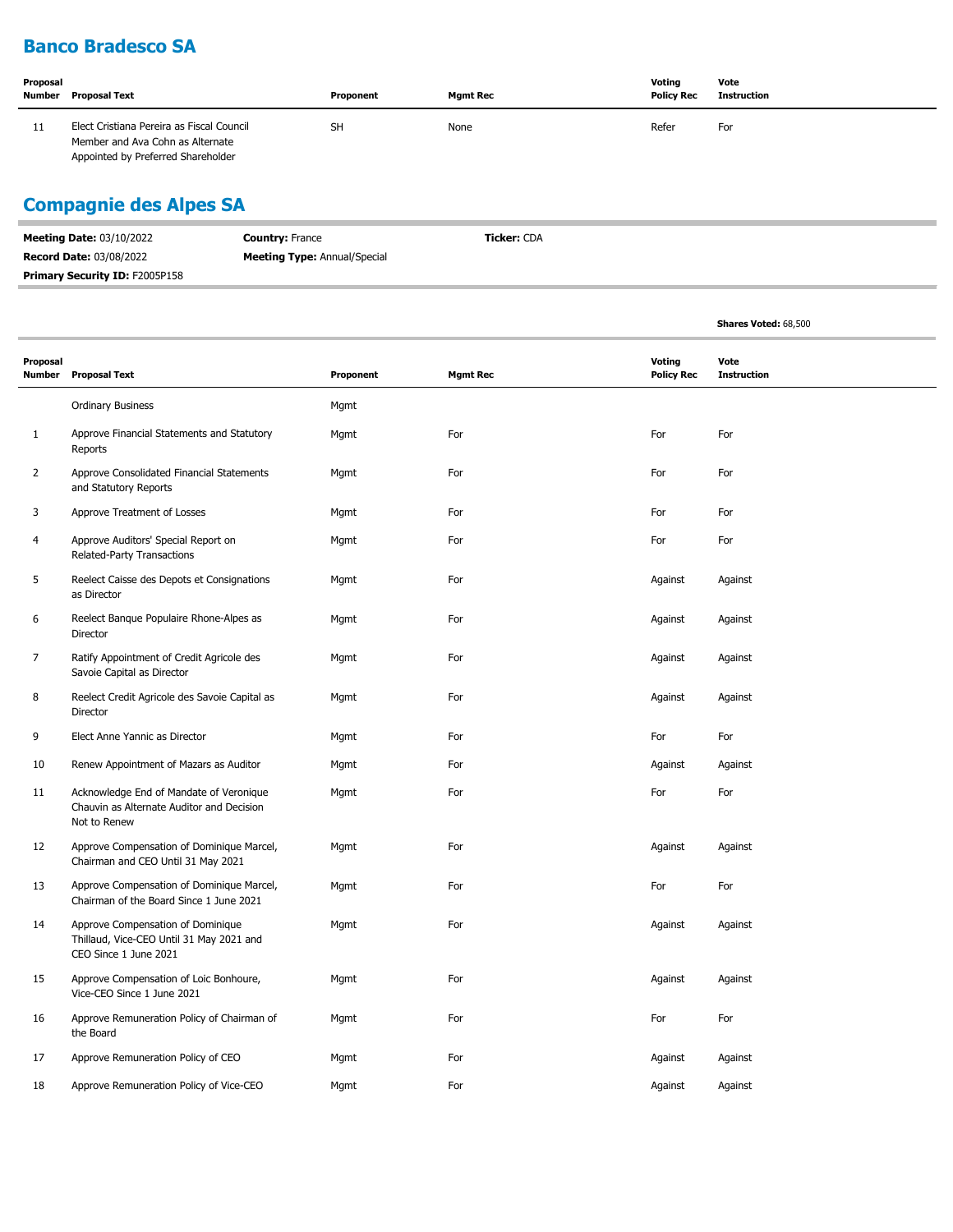# **Compagnie des Alpes SA**

| Proposal<br>Number | <b>Proposal Text</b>                                                          | Proponent | <b>Mgmt Rec</b> | Voting<br><b>Policy Rec</b> | Vote<br><b>Instruction</b> |
|--------------------|-------------------------------------------------------------------------------|-----------|-----------------|-----------------------------|----------------------------|
| 19                 | Approve Remuneration Policy of Directors                                      | Mgmt      | For             | For                         | For                        |
| 20                 | Approve Compensation Report of Corporate<br>Officers                          | Mgmt      | For             | For                         | For                        |
| 21                 | Authorize Repurchase of Up to 10 Percent of<br><b>Issued Share Capital</b>    | Mgmt      | For             | For                         | For                        |
|                    | <b>Extraordinary Business</b>                                                 | Mgmt      |                 |                             |                            |
| 22                 | Authorize Decrease in Share Capital via<br>Cancellation of Repurchased Shares | Mgmt      | For             | For                         | For                        |
|                    | <b>Ordinary Business</b>                                                      | Mgmt      |                 |                             |                            |
| 23                 | Authorize Filing of Required<br>Documents/Other Formalities                   | Mgmt      | For             | For                         | For                        |

#### **Mapfre SA**

| <b>Meeting Date: 03/11/2022</b> | <b>Country: Spain</b>       | <b>Ticker: MAP</b> |
|---------------------------------|-----------------------------|--------------------|
| <b>Record Date: 03/04/2022</b>  | <b>Meeting Type: Annual</b> |                    |
| Primary Security ID: E7347B107  |                             |                    |

**Shares Voted:** 679,000

| Proposal       |                                                                                      |           |                 | Voting            | Vote               |
|----------------|--------------------------------------------------------------------------------------|-----------|-----------------|-------------------|--------------------|
| <b>Number</b>  | <b>Proposal Text</b>                                                                 | Proponent | <b>Mgmt Rec</b> | <b>Policy Rec</b> | <b>Instruction</b> |
| 1              | Approve Consolidated and Standalone<br><b>Financial Statements</b>                   | Mgmt      | For             | For               | For                |
| $\overline{2}$ | Approve Integrated Report for Fiscal Year<br>2021                                    | Mgmt      | For             | For               | For                |
| 3              | Approve Non-Financial Information<br>Statement                                       | Mgmt      | For             | For               | For                |
| 4              | Approve Allocation of Income and Dividends                                           | Mgmt      | For             | For               | For                |
| 5              | Approve Discharge of Board                                                           | Mgmt      | For             | For               | For                |
| 6              | Reelect Antonio Huertas Mejias as Director                                           | Mgmt      | For             | Against           | Against            |
| 7              | Reelect Catalina Minarro Brugarolas as<br>Director                                   | Mgmt      | For             | Against           | Against            |
| 8              | Reelect Maria del Pilar Perales Viscasillas as<br>Director                           | Mgmt      | For             | For               | For                |
| 9              | Amend Article 4                                                                      | Mgmt      | For             | For               | For                |
| 10             | Amend Article 11 Re: Allow Shareholder<br>Meetings to be Held in Virtual-Only Format | Mgmt      | For             | For               | For                |
| 11             | Amend Article 21                                                                     | Mgmt      | For             | For               | For                |
| 12             | Amend Article 22                                                                     | Mgmt      | For             | For               | For                |
| 13             | Amend Section 4 of Chapter 3 of Title III<br>and Article 24                          | Mgmt      | For             | For               | For                |
| 14             | Amend Article 2 of General Meeting<br>Regulations                                    | Mgmt      | For             | For               | For                |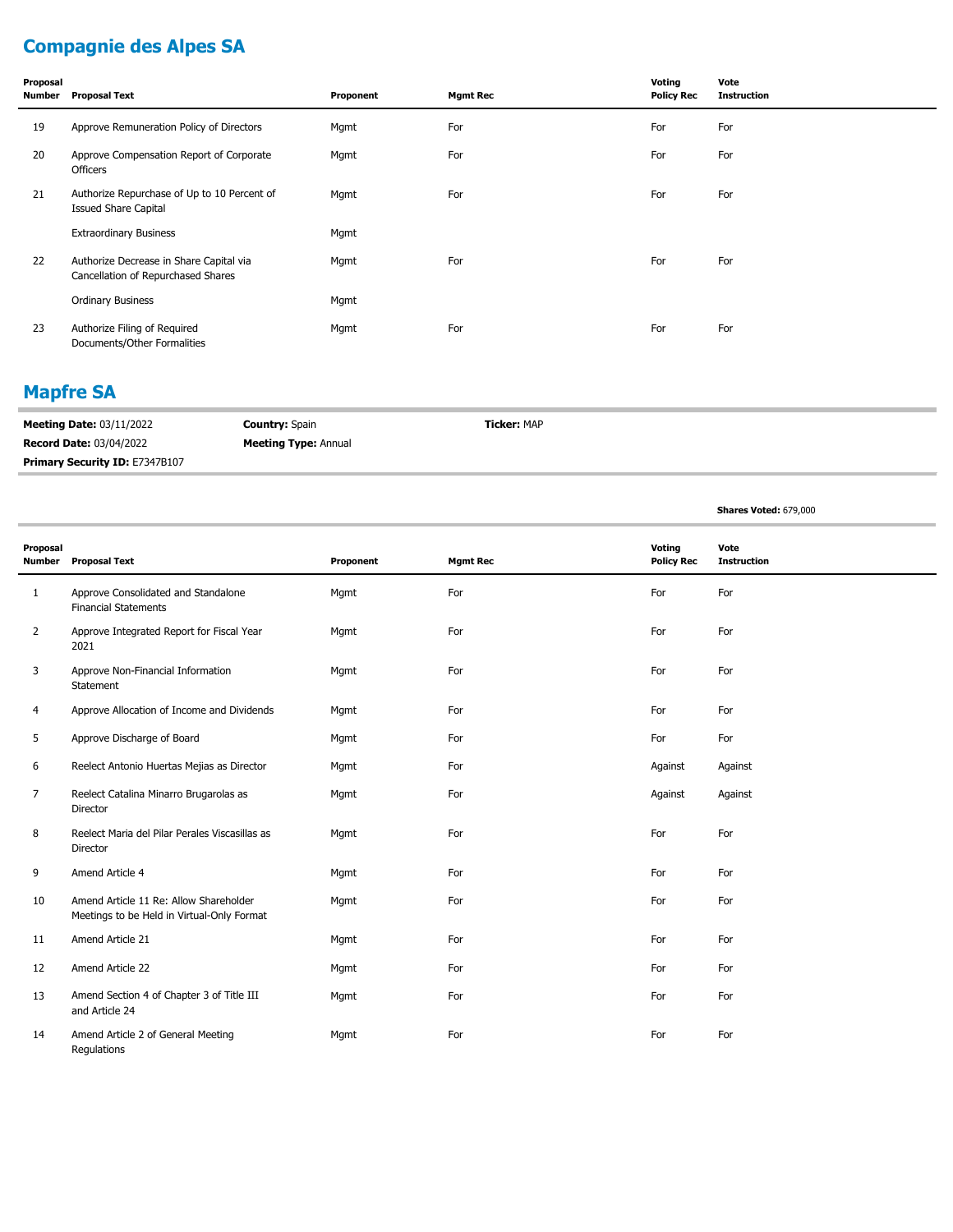## **Mapfre SA**

| Proposal<br><b>Number</b> | <b>Proposal Text</b>                                                                                                                              | Proponent | <b>Mgmt Rec</b> | Voting<br><b>Policy Rec</b> | Vote<br><b>Instruction</b> |
|---------------------------|---------------------------------------------------------------------------------------------------------------------------------------------------|-----------|-----------------|-----------------------------|----------------------------|
| 15                        | Amend Article 4 of General Meeting<br>Regulations Re: Allow Shareholder Meetings<br>to be Held in Virtual-Only Format                             | Mgmt      | For             | For                         | For                        |
| 16                        | Amend Article 11 of General Meeting<br>Regulations                                                                                                | Mgmt      | For             | For                         | For                        |
| 17                        | Amend Article 17 of General Meeting<br>Regulations                                                                                                | Mgmt      | For             | For                         | For                        |
| 18                        | Approve Remuneration Policy                                                                                                                       | Mgmt      | For             | Against                     | Against                    |
| 19                        | Advisory Vote on Remuneration Report                                                                                                              | Mgmt      | For             | Against                     | Against                    |
| 20                        | Authorize Board to Delegate Powers Vested<br>on it by the General Meeting in Favor of the<br>Steering Committee or to Each Member of<br>the Board | Mgmt      | For             | For                         | For                        |
| 21                        | Authorize Chairman and Secretary of the<br>Board to Ratify and Execute Approved<br>Resolutions                                                    | Mgmt      | For             | For                         | For                        |

#### **Carlsberg A/S**

| <b>Meeting Date: 03/14/2022</b>       | <b>Country: Denmark</b>     | <b>Ticker: CARL.B</b> |  |
|---------------------------------------|-----------------------------|-----------------------|--|
| <b>Record Date: 03/07/2022</b>        | <b>Meeting Type: Annual</b> |                       |  |
| <b>Primary Security ID: K36628137</b> |                             |                       |  |

**Shares Voted:** 66,000

| Proposal<br>Number | <b>Proposal Text</b>                                                                                                                                                                                  | Proponent | <b>Mgmt Rec</b> | Voting<br><b>Policy Rec</b> | Vote<br><b>Instruction</b> |
|--------------------|-------------------------------------------------------------------------------------------------------------------------------------------------------------------------------------------------------|-----------|-----------------|-----------------------------|----------------------------|
| $\mathbf{1}$       | Receive Report of Board                                                                                                                                                                               | Mgmt      |                 |                             |                            |
| $\overline{2}$     | Accept Financial Statements and Statutory<br>Reports; Approve Discharge of Management<br>and Board                                                                                                    | Mgmt      | For             | For                         | For                        |
| 3                  | Approve Allocation of Income and Dividends<br>of DKK 24 Per Share                                                                                                                                     | Mgmt      | For             | For                         | For                        |
| 4                  | Approve Remuneration Report (Advisory<br>Vote)                                                                                                                                                        | Mgmt      | For             | Against                     | Against                    |
| 5.A                | Approve Remuneration of Directors in the<br>Amount of DKK 1.99 Million for Chairman,<br>DKK 660,000 for Vice Chair and DKK<br>440,000 for Other Directors; Approve<br>Remuneration for Committee Work | Mgmt      | For             | For                         | For                        |
| 5.B                | Approve DKK 68 Million Reduction in Share<br>Capital via Share Cancellation                                                                                                                           | Mqmt      | For             | For                         | For                        |
| 5.C                | Authorize Share Repurchase Program                                                                                                                                                                    | Mgmt      | For             | For                         | For                        |
| 5.D                | Authorize Board to Decide on the<br>Distribution of Extraordinary Dividends                                                                                                                           | Mqmt      | For             | For                         | For                        |
| 6.a                | Reelect Henrik Poulsen as Director                                                                                                                                                                    | Mgmt      | For             | Refer                       | Abstain                    |
| 6.b                | Reelect Carl Bache as Director                                                                                                                                                                        | Mgmt      | For             | Abstain                     | Abstain                    |
| 6.c                | Reelect Magdi Batato as Director                                                                                                                                                                      | Mgmt      | For             | For                         | For                        |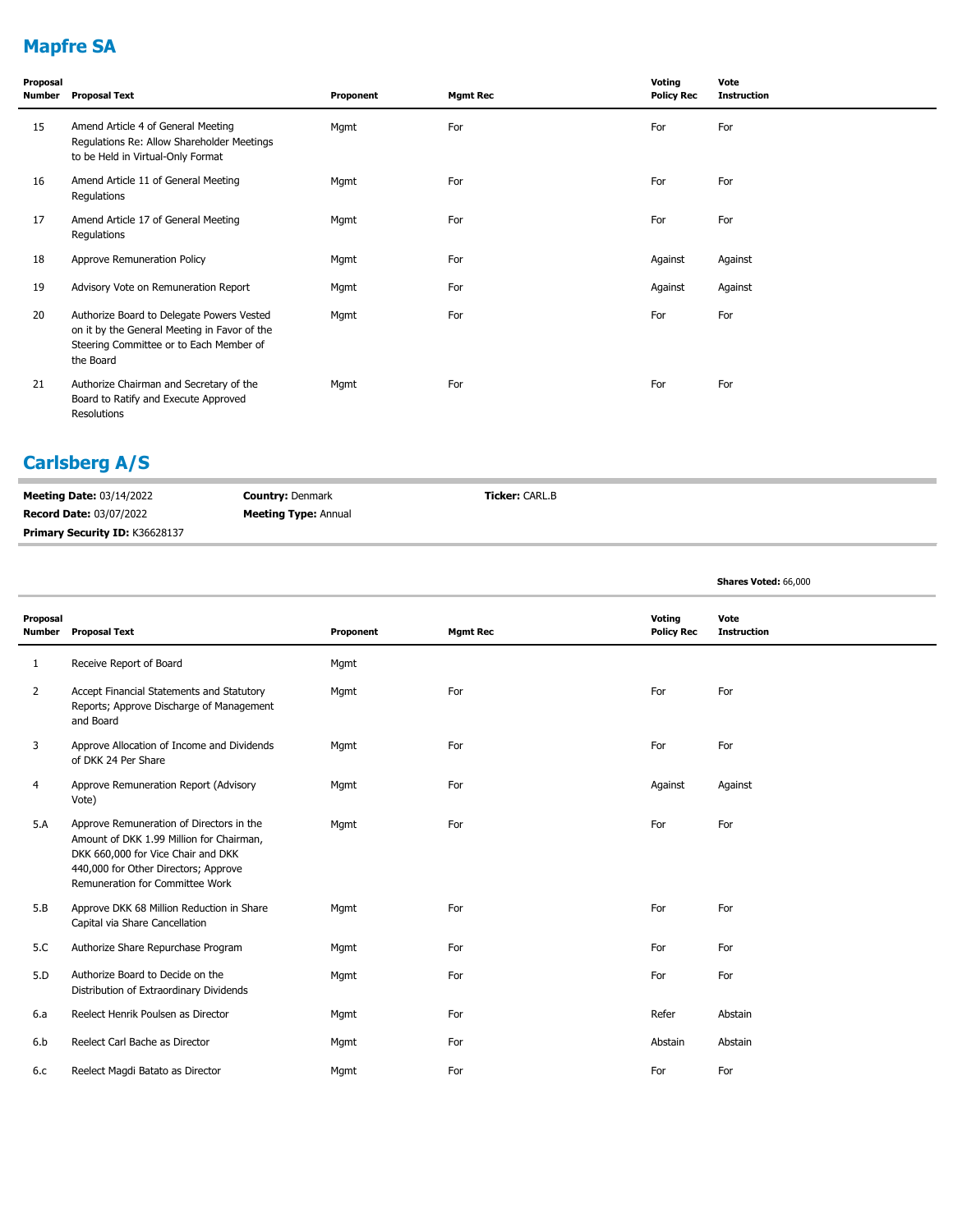## **Carlsberg A/S**

| Proposal<br>Number | <b>Proposal Text</b>                         | Proponent | <b>Mgmt Rec</b> | Voting<br><b>Policy Rec</b> | Vote<br><b>Instruction</b> |
|--------------------|----------------------------------------------|-----------|-----------------|-----------------------------|----------------------------|
| 6.d                | Reelect Lilian Fossum Biner as Director      | Mgmt      | For             | For                         | For                        |
| 6.e                | Reelect Richard Burrows as Director          | Mgmt      | For             | Abstain                     | Abstain                    |
| 6.f                | Reelect Soren-Peter Fuchs Olesen as Director | Mgmt      | For             | Abstain                     | Abstain                    |
| 6.g                | Reelect Majken Schultz as Director           | Mgmt      | For             | Abstain                     | Abstain                    |
| 6.h                | Elect Punita Lal as New Director             | Mgmt      | For             | For                         | For                        |
| 6.1                | Elect Mikael Aro as New Director             | Mgmt      | For             | For                         | For                        |
| 7                  | Ratify PricewaterhouseCoopers as Auditors    | Mgmt      | For             | For                         | For                        |

| Proposal<br>Number | <b>Proposal Text</b>                                                                                                                                                                                  | Proponent | <b>Mgmt Rec</b> | <b>Voting</b><br><b>Policy Rec</b> | Vote<br><b>Instruction</b> |
|--------------------|-------------------------------------------------------------------------------------------------------------------------------------------------------------------------------------------------------|-----------|-----------------|------------------------------------|----------------------------|
| $\mathbf{1}$       | Receive Report of Board                                                                                                                                                                               | Mgmt      |                 |                                    |                            |
| $\overline{2}$     | Accept Financial Statements and Statutory<br>Reports; Approve Discharge of Management<br>and Board                                                                                                    | Mgmt      | For             | For                                | For                        |
| 3                  | Approve Allocation of Income and Dividends<br>of DKK 24 Per Share                                                                                                                                     | Mgmt      | For             | For                                | For                        |
| 4                  | Approve Remuneration Report (Advisory<br>Vote)                                                                                                                                                        | Mgmt      | For             | Against                            | Against                    |
| 5.A                | Approve Remuneration of Directors in the<br>Amount of DKK 1.99 Million for Chairman,<br>DKK 660,000 for Vice Chair and DKK<br>440,000 for Other Directors; Approve<br>Remuneration for Committee Work | Mgmt      | For             | For                                | For                        |
| 5.B                | Approve DKK 68 Million Reduction in Share<br>Capital via Share Cancellation                                                                                                                           | Mgmt      | For             | For                                | For                        |
| 5.C                | Authorize Share Repurchase Program                                                                                                                                                                    | Mgmt      | For             | For                                | For                        |
| 5.D                | Authorize Board to Decide on the<br>Distribution of Extraordinary Dividends                                                                                                                           | Mgmt      | For             | For                                | For                        |
| 6.a                | Reelect Henrik Poulsen as Director                                                                                                                                                                    | Mgmt      | For             | Refer                              | For                        |
| 6.b                | Reelect Carl Bache as Director                                                                                                                                                                        | Mgmt      | For             | Abstain                            | Abstain                    |
| 6.c                | Reelect Magdi Batato as Director                                                                                                                                                                      | Mgmt      | For             | For                                | For                        |
| 6.d                | Reelect Lilian Fossum Biner as Director                                                                                                                                                               | Mgmt      | For             | For                                | For                        |
| 6.e                | Reelect Richard Burrows as Director                                                                                                                                                                   | Mgmt      | For             | Abstain                            | Abstain                    |
| 6.f                | Reelect Soren-Peter Fuchs Olesen as Director                                                                                                                                                          | Mgmt      | For             | Abstain                            | Abstain                    |
| 6.g                | Reelect Majken Schultz as Director                                                                                                                                                                    | Mgmt      | For             | Abstain                            | Abstain                    |
| 6.h                | Elect Punita Lal as New Director                                                                                                                                                                      | Mgmt      | For             | For                                | For                        |
| 6.i                | Elect Mikael Aro as New Director                                                                                                                                                                      | Mgmt      | For             | For                                | For                        |
| 7                  | Ratify PricewaterhouseCoopers as Auditors                                                                                                                                                             | Mgmt      | For             | For                                | For                        |

**Shares Voted:** 5,500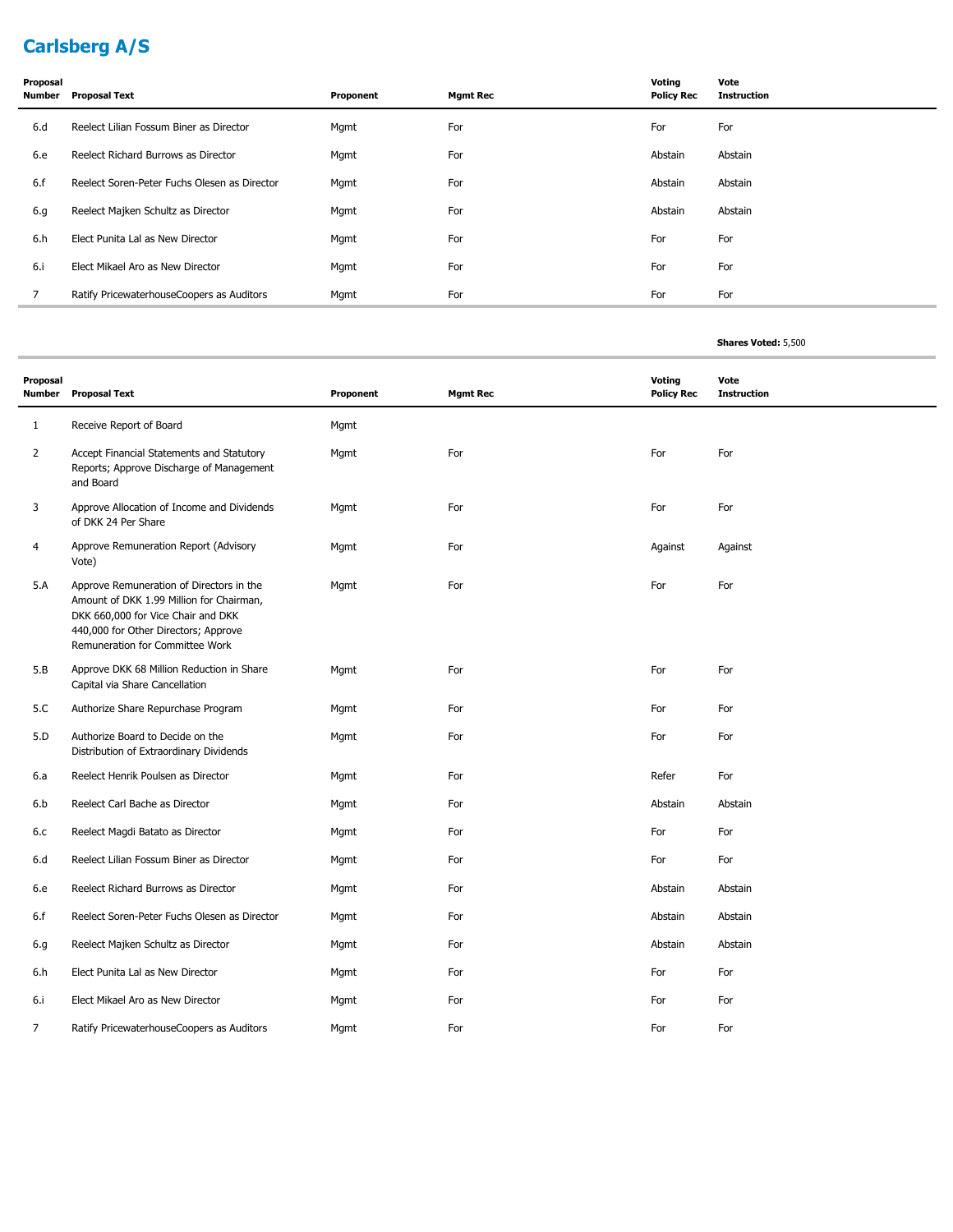#### **NAVER Corp.**

**Meeting Date:** 03/14/2022 **Record Date:** 12/31/2021 **Primary Security ID:** Y62579100 **Country:** South Korea **Meeting Type:** Annual **Ticker:** 035420

|                           |                                                                         |           |                 |                             | Shares Voted: 9,662        |
|---------------------------|-------------------------------------------------------------------------|-----------|-----------------|-----------------------------|----------------------------|
| Proposal<br><b>Number</b> | <b>Proposal Text</b>                                                    | Proponent | <b>Mgmt Rec</b> | Voting<br><b>Policy Rec</b> | Vote<br><b>Instruction</b> |
| 1                         | Approve Financial Statements and<br>Appropriation of Income             | Mgmt      | For             | Against                     | Against                    |
| 2.1                       | Elect Choi Su-yeon as Inside Director                                   | Mgmt      | For             | For                         | For                        |
| 2.2                       | Elect Chae Seon-ju as Inside Director                                   | Mgmt      | For             | For                         | For                        |
| 3.1                       | Elect Jeong Doh-jin as Outside Director                                 | Mgmt      | For             | For                         | For                        |
| 3.2                       | Elect Noh Hyeok-jun as Outside Director                                 | Mgmt      | For             | For                         | For                        |
| 4.1                       | Elect Jeong Doh-jin as Audit Committee<br>Member                        | Mgmt      | For             | For                         | For                        |
| 4.2                       | Elect Noh Hyeok-jun as Audit Committee<br>Member                        | Mgmt      | For             | For                         | For                        |
| 5                         | Approve Total Remuneration of Inside<br>Directors and Outside Directors | Mgmt      | For             | For                         | For                        |

#### **A.P. Moller-Maersk A/S**

| <b>Meeting Date: 03/15/2022</b>       | <b>Country: Denmark</b>     | <b>Ticker: MAERSK.B</b> |
|---------------------------------------|-----------------------------|-------------------------|
| <b>Record Date: 03/08/2022</b>        | <b>Meeting Type: Annual</b> |                         |
| <b>Primary Security ID: K0514G101</b> |                             |                         |

|                           |                                                                      |           |                 |                             | <b>Shares Voted: 685</b>   |
|---------------------------|----------------------------------------------------------------------|-----------|-----------------|-----------------------------|----------------------------|
| Proposal<br><b>Number</b> | <b>Proposal Text</b>                                                 | Proponent | <b>Mgmt Rec</b> | Voting<br><b>Policy Rec</b> | Vote<br><b>Instruction</b> |
| 1                         | Receive Report of Board                                              | Mgmt      |                 |                             |                            |
| 2                         | Accept Financial Statements and Statutory<br>Reports                 | Mgmt      | For             | For                         | For                        |
| 3                         | Approve Discharge of Management and<br>Board                         | Mgmt      | For             | For                         | For                        |
| 4                         | Approve Allocation of Income and Dividends<br>of DKK 2,500 Per Share | Mgmt      | For             | For                         | For                        |
| 5                         | Approve Remuneration Report (Advisory<br>Vote)                       | Mgmt      | For             | Against                     | Against                    |
| 6.a                       | Reelect Robert Maersk Uggla as Director                              | Mgmt      | For             | Abstain                     | Abstain                    |
| 6.b                       | Reelect Thomas Lindegaard Madsen as<br>Director                      | Mgmt      | For             | For                         | For                        |
| 6.c                       | Elect Julija Voitiekute as New Director                              | Mgmt      | For             | For                         | For                        |
| 6.d                       | Elect Marika Fredriksson as New Director                             | Mgmt      | For             | For                         | For                        |
| $\overline{7}$            | Ratify PricewaterhouseCoopers as Auditors                            | Mgmt      | For             | For                         | For                        |
| 8.a                       | Authorize Board to Declare Extraordinary<br>Dividend                 | Mgmt      | For             | For                         | For                        |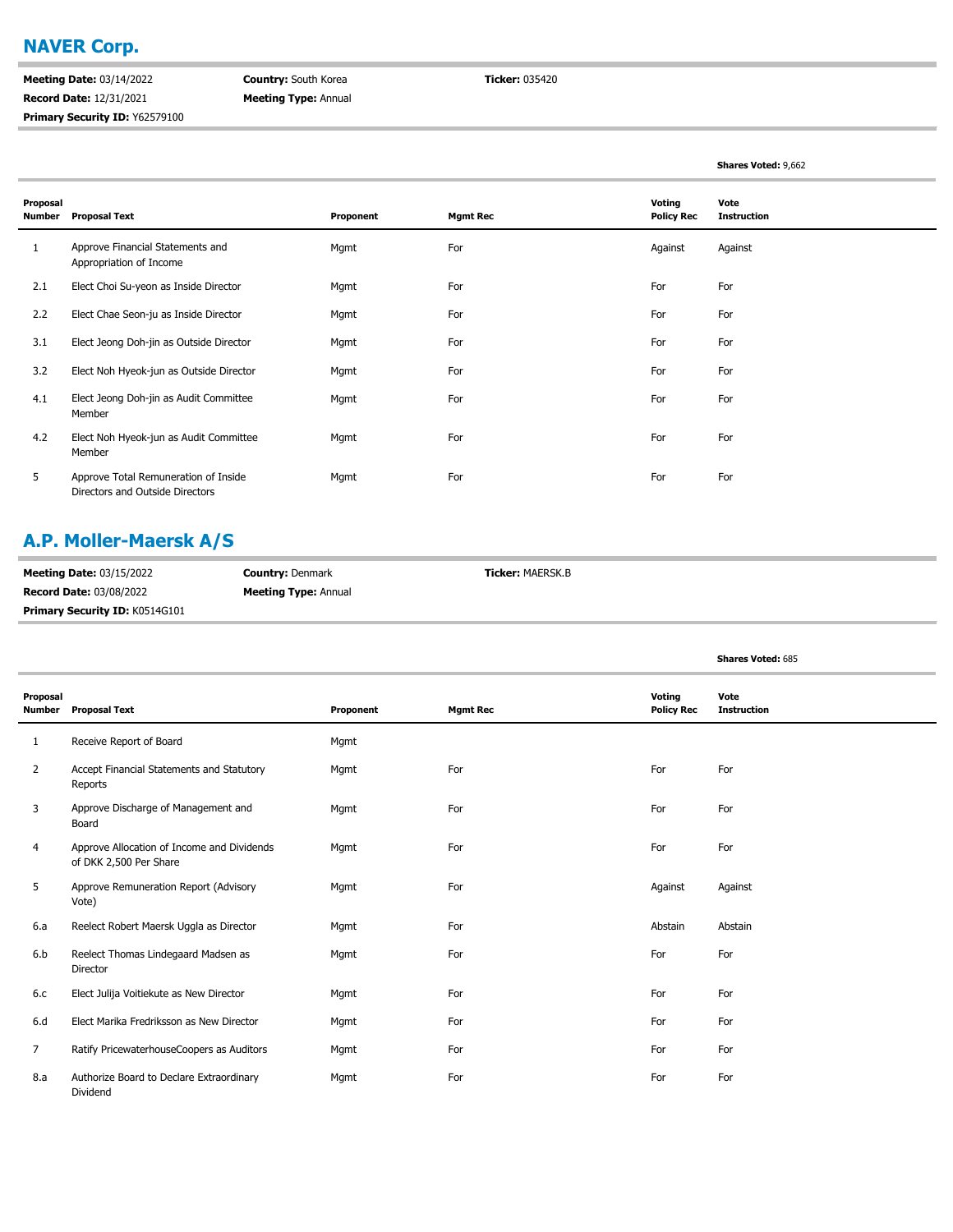# **A.P. Moller-Maersk A/S**

| Proposal<br>Number | <b>Proposal Text</b>                                                                                | Proponent | <b>Mamt Rec</b> | Voting<br><b>Policy Rec</b> | Vote<br><b>Instruction</b> |
|--------------------|-----------------------------------------------------------------------------------------------------|-----------|-----------------|-----------------------------|----------------------------|
| 8.b                | Approve DKK 668.8 Reduction in Share<br>Capital via Share Cancellation                              | Mgmt      | For             | For                         | For                        |
| 8.c                | Approve Indemnification of Members of the<br>Board of Directors and Executive<br>Management         | Mgmt      | For             | For                         | For                        |
| 8.d                | Approve Guidelines for Incentive-Based<br><b>Compensation for Executive Management</b><br>and Board | Mgmt      | For             | Against                     | Against                    |

#### **abrdn Plc**

| <b>Meeting Date: 03/15/2022</b>       | <b>Country: United Kingdom</b> | <b>Ticker: ABDN</b> |
|---------------------------------------|--------------------------------|---------------------|
| <b>Record Date: 03/11/2022</b>        | <b>Meeting Type:</b> Special   |                     |
| <b>Primary Security ID: G0152L102</b> |                                |                     |

|                    |                                                      |           |                 |                             | Shares Voted: 299,700 |
|--------------------|------------------------------------------------------|-----------|-----------------|-----------------------------|-----------------------|
| Proposal<br>Number | <b>Proposal Text</b>                                 | Proponent | <b>Mgmt Rec</b> | Voting<br><b>Policy Rec</b> | Vote<br>Instruction   |
|                    | Approve Acquisition of Interactive Investor<br>Group | Mgmt      | For             | Refer                       | For                   |

# **PT Bank Negara Indonesia (Persero) Tbk**

| <b>Meeting Date: 03/15/2022</b>       | <b>Country: Indonesia</b>   | <b>Ticker: BBNI</b> |  |
|---------------------------------------|-----------------------------|---------------------|--|
| <b>Record Date: 02/18/2022</b>        | <b>Meeting Type: Annual</b> |                     |  |
| <b>Primary Security ID: Y74568166</b> |                             |                     |  |

|                           |                                                                                                                                                                                              |           |                 |                             | <b>Shares Voted: 3,831,800</b> |
|---------------------------|----------------------------------------------------------------------------------------------------------------------------------------------------------------------------------------------|-----------|-----------------|-----------------------------|--------------------------------|
| Proposal<br><b>Number</b> | <b>Proposal Text</b>                                                                                                                                                                         | Proponent | <b>Mgmt Rec</b> | Voting<br><b>Policy Rec</b> | Vote<br><b>Instruction</b>     |
| 1                         | Approve Financial Statements, Statutory<br>Reports, Annual Report, Report of the<br>Partnership and Community Development<br>Program (PCDP), and Discharge of Directors<br>and Commissioners | Mqmt      | For             | For                         | For                            |
| $\overline{2}$            | Approve Allocation of Income and Dividends                                                                                                                                                   | Mgmt      | For             | For                         | For                            |
| 3                         | Approve Remuneration and Tantiem of<br>Directors and Commissioners                                                                                                                           | Mgmt      | For             | For                         | For                            |
| 4                         | Approve Auditors of the Company and the<br>Partnership and Community Development<br>Program (PCDP)                                                                                           | Mqmt      | For             | Against                     | Against                        |
| 5                         | Approve Stocks Acquisition of PT Bank<br>Mayora by the Company                                                                                                                               | Mgmt      | For             | Refer                       | Against                        |
| 6                         | Approve Transfer of Treasury Stock                                                                                                                                                           | Mgmt      | For             | Against                     | Against                        |
| $\overline{7}$            | Approve Confirmation on the<br>Implementation of the Regulations of the<br>Minister of State-Owned Enterprises of the<br>Republic of Indonesia                                               | Mgmt      | For             | For                         | For                            |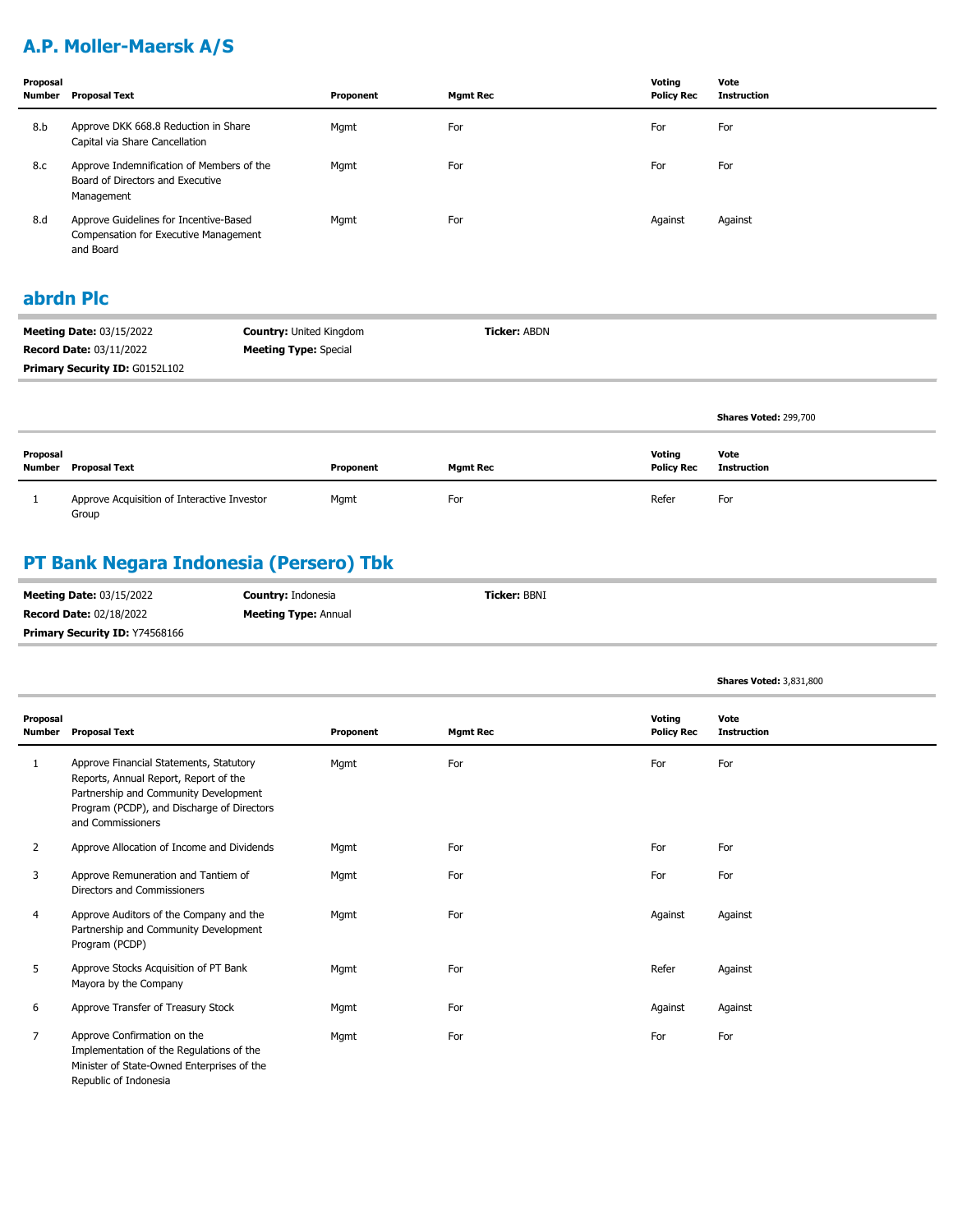## **Samsung Electronics Co., Ltd.**

**Meeting Date:** 03/16/2022 **Record Date:** 12/31/2021 **Primary Security ID:** Y74718100 **Country:** South Korea **Meeting Type:** Annual **Ticker:** 005930

**Shares Voted:** 72,149

| Proposal<br><b>Number</b> | <b>Proposal Text</b>                                                    | Proponent | <b>Mgmt Rec</b> | Voting<br><b>Policy Rec</b> | Vote<br><b>Instruction</b> |
|---------------------------|-------------------------------------------------------------------------|-----------|-----------------|-----------------------------|----------------------------|
| 1                         | Approve Financial Statements and Allocation<br>of Income                | Mgmt      | For             | For                         | For                        |
| 2.1.1                     | Elect Kim Han-jo as Outside Director                                    | Mgmt      | For             | Against                     | Against                    |
| 2.1.2                     | Elect Han Hwa-jin as Outside Director                                   | Mgmt      | For             | For                         | For                        |
| 2.1.3                     | Elect Kim Jun-seong as Outside Director                                 | Mgmt      | For             | For                         | For                        |
| 2.2.1                     | Elect Gyeong Gye-hyeon as Inside Director                               | Mgmt      | For             | For                         | For                        |
| 2.2.2                     | Elect Noh Tae-moon as Inside Director                                   | Mgmt      | For             | For                         | For                        |
| 2.2.3                     | Elect Park Hak-gyu as Inside Director                                   | Mgmt      | For             | For                         | For                        |
| 2.2.4                     | Elect Lee Jeong-bae as Inside Director                                  | Mgmt      | For             | For                         | For                        |
| 2.3.1                     | Elect Kim Han-jo as a Member of Audit<br>Committee                      | Mgmt      | For             | Against                     | Against                    |
| 2.3.2                     | Elect Kim Jong-hun as a Member of Audit<br>Committee                    | Mgmt      | For             | Against                     | Against                    |
| 3                         | Approve Total Remuneration of Inside<br>Directors and Outside Directors | Mgmt      | For             | For                         | For                        |

#### **Samsung Electronics Co., Ltd.**

| <b>Meeting Date: 03/16/2022</b> | <b>Country: South Korea</b> | <b>Ticker: 005930</b> |
|---------------------------------|-----------------------------|-----------------------|
| <b>Record Date: 12/31/2021</b>  | <b>Meeting Type: Annual</b> |                       |
| Primary Security ID: Y74718100  |                             |                       |

|                           |                                                          |           |                 |                             | <b>Shares Voted: 3,400</b> |
|---------------------------|----------------------------------------------------------|-----------|-----------------|-----------------------------|----------------------------|
| Proposal<br><b>Number</b> | <b>Proposal Text</b>                                     | Proponent | <b>Mgmt Rec</b> | Voting<br><b>Policy Rec</b> | Vote<br><b>Instruction</b> |
|                           | Meeting for GDR Holders                                  | Mgmt      |                 |                             |                            |
| 1                         | Approve Financial Statements and Allocation<br>of Income | Mgmt      | For             | For                         | For                        |
| 2.1.1                     | Elect Kim Han-jo as Outside Director                     | Mgmt      | For             | Against                     | Against                    |
| 2.1.2                     | Elect Han Hwa-jin as Outside Director                    | Mgmt      | For             | For                         | For                        |
| 2.1.3                     | Elect Kim Jun-seong as Outside Director                  | Mgmt      | For             | For                         | For                        |
| 2.2.1                     | Elect Gyeong Gye-hyeon as Inside Director                | Mgmt      | For             | For                         | For                        |
| 2.2.2                     | Elect Noh Tae-moon as Inside Director                    | Mgmt      | For             | For                         | For                        |
| 2.2.3                     | Elect Park Hak-gyu as Inside Director                    | Mgmt      | For             | For                         | For                        |
| 2.2.4                     | Elect Lee Jeong-bae as Inside Director                   | Mgmt      | For             | For                         | For                        |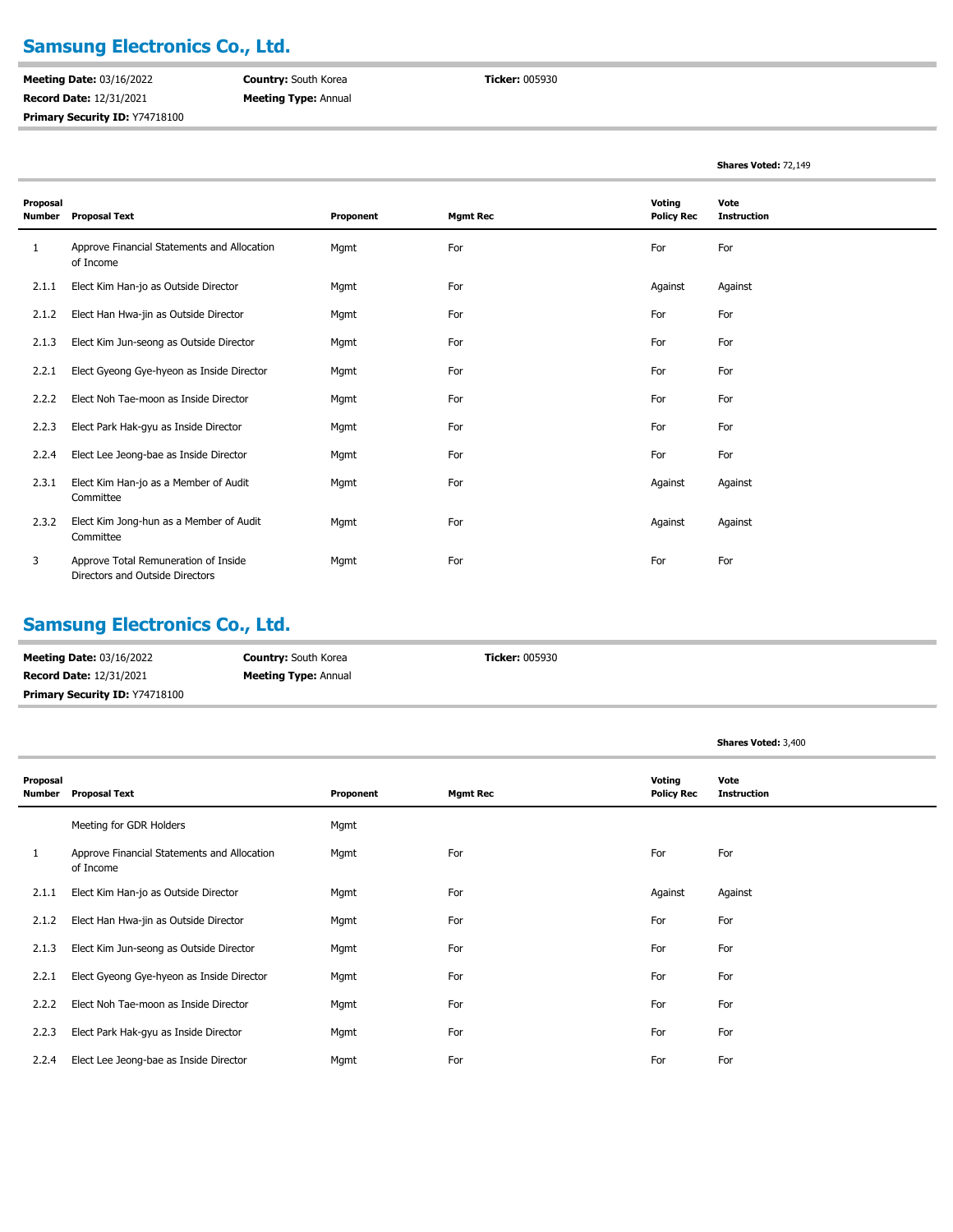# **Samsung Electronics Co., Ltd.**

| Proposal<br>Number | Proposal Text                                                           | Proponent | <b>Mgmt Rec</b> | Voting<br><b>Policy Rec</b> | Vote<br>Instruction |
|--------------------|-------------------------------------------------------------------------|-----------|-----------------|-----------------------------|---------------------|
| 2.3.1              | Elect Kim Han-jo as a Member of Audit<br>Committee                      | Mgmt      | For             | Against                     | Against             |
| 2.3.2              | Elect Kim Jong-hun as a Member of Audit<br>Committee                    | Mgmt      | For             | Against                     | Against             |
|                    | Approve Total Remuneration of Inside<br>Directors and Outside Directors | Mgmt      | For             | For                         | For                 |

## **Starbucks Corporation**

| <b>Meeting Date: 03/16/2022</b>       | <b>Country: USA</b>         | <b>Ticker: SBUX</b> |
|---------------------------------------|-----------------------------|---------------------|
| <b>Record Date: 01/06/2022</b>        | <b>Meeting Type: Annual</b> |                     |
| <b>Primary Security ID: 855244109</b> |                             |                     |

**Shares Voted:** 22,444

| Proposal<br><b>Number</b> | <b>Proposal Text</b>                                                      | Proponent | <b>Mgmt Rec</b> | Voting<br><b>Policy Rec</b> | Vote<br><b>Instruction</b> |
|---------------------------|---------------------------------------------------------------------------|-----------|-----------------|-----------------------------|----------------------------|
| 1a                        | Elect Director Richard E. Allison, Jr.                                    | Mqmt      | For             | For                         | For                        |
| 1b                        | Elect Director Andrew Campion                                             | Mgmt      | For             | For                         | For                        |
| 1 <sub>c</sub>            | Elect Director Mary N. Dillon                                             | Mgmt      | For             | For                         | For                        |
| 1d                        | Elect Director Isabel Ge Mahe                                             | Mgmt      | For             | For                         | For                        |
| 1e                        | Elect Director Mellody Hobson                                             | Mgmt      | For             | For                         | For                        |
| 1f                        | Elect Director Kevin R. Johnson                                           | Mgmt      | For             | For                         | For                        |
| 1g                        | Elect Director Jorgen Vig Knudstorp                                       | Mqmt      | For             | For                         | For                        |
| 1h                        | Elect Director Satya Nadella                                              | Mgmt      | For             | For                         | For                        |
| 11                        | Elect Director Joshua Cooper Ramo                                         | Mgmt      | For             | For                         | For                        |
| 1j                        | Elect Director Clara Shih                                                 | Mgmt      | For             | For                         | For                        |
| 1k                        | Elect Director Javier G. Teruel                                           | Mgmt      | For             | For                         | For                        |
| $\overline{2}$            | Amend Omnibus Stock Plan                                                  | Mgmt      | For             | Against                     | Against                    |
| 3                         | Advisory Vote to Ratify Named Executive<br>Officers' Compensation         | Mqmt      | For             | Against                     | Against                    |
| 4                         | Ratify Deloitte & Touche LLP as Auditors                                  | Mgmt      | For             | Against                     | Against                    |
| 5                         | Report on Prevention of Harassment and<br>Discrimination in the Workplace | <b>SH</b> | Against         | Refer                       | For                        |

#### **Tekmar Group Plc**

**Meeting Date:** 03/16/2022 **Record Date:** 03/14/2022 **Primary Security ID: G8738Y100** 

**Country:** United Kingdom **Meeting Type:** Special

**Ticker:** TGP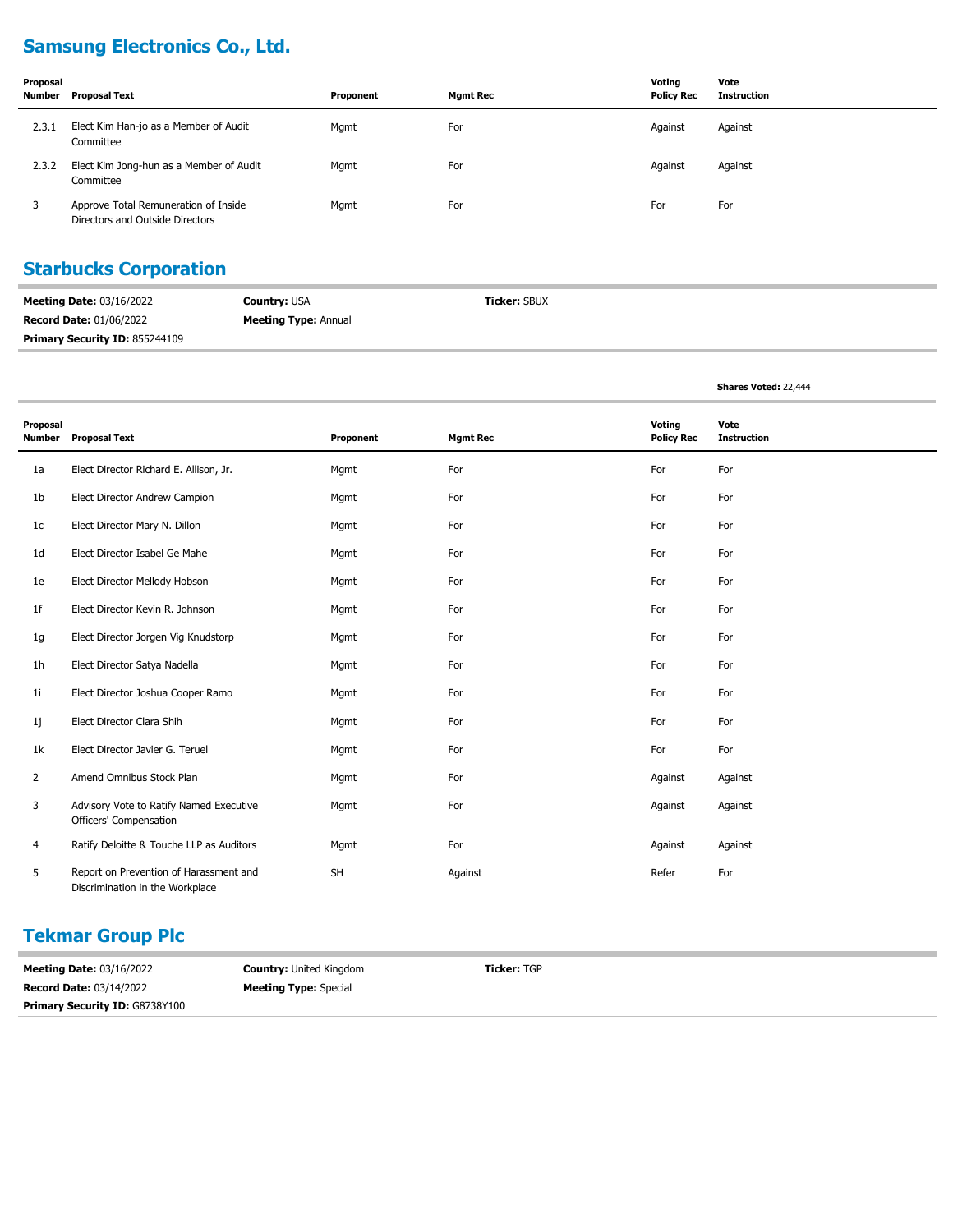# **Tekmar Group Plc**

#### **Shares Voted:** 1,158,000

**Shares Voted:** 391,194

| Proposal<br>Number | Proposal Text                                                                                                                      | Proponent | <b>Mgmt Rec</b> | Voting<br><b>Policy Rec</b> | Vote<br><b>Instruction</b> |
|--------------------|------------------------------------------------------------------------------------------------------------------------------------|-----------|-----------------|-----------------------------|----------------------------|
|                    | Authorise Issue of Equity Pursuant to the<br>Firm Placing, Open Offer and Directors'<br>Subscription                               | Mgmt      | For             | For                         | For                        |
|                    | Authorise Issue of Equity without<br>Pre-emptive Rights Pursuant to the Firm<br>Placing, Open Offer and Directors'<br>Subscription | Mgmt      | For             | For                         | For                        |

# **Banco Bilbao Vizcaya Argentaria SA**

| <b>Meeting Date: 03/17/2022</b>       | <b>Country: Spain</b>       | <b>Ticker: BBVA</b> |
|---------------------------------------|-----------------------------|---------------------|
| <b>Record Date: 03/13/2022</b>        | <b>Meeting Type: Annual</b> |                     |
| <b>Primary Security ID: E11805103</b> |                             |                     |

| Proposal       | <b>Number</b> Proposal Text                                                                                                                                                              | Proponent | <b>Mgmt Rec</b> | Voting<br><b>Policy Rec</b> | Vote<br><b>Instruction</b> |
|----------------|------------------------------------------------------------------------------------------------------------------------------------------------------------------------------------------|-----------|-----------------|-----------------------------|----------------------------|
| 1.1            | Approve Consolidated and Standalone<br><b>Financial Statements</b>                                                                                                                       | Mgmt      | For             | For                         | For                        |
| 1.2            | Approve Non-Financial Information<br>Statement                                                                                                                                           | Mgmt      | For             | For                         | For                        |
| 1.3            | Approve Allocation of Income and Dividends                                                                                                                                               | Mgmt      | For             | For                         | For                        |
| 1.4            | Approve Discharge of Board                                                                                                                                                               | Mgmt      | For             | For                         | For                        |
| $\overline{2}$ | Approve Dividends                                                                                                                                                                        | Mgmt      | For             | For                         | For                        |
| 3.1            | Reelect Carlos Torres Vila as Director                                                                                                                                                   | Mgmt      | For             | Against                     | Against                    |
| 3.2            | Reelect Onur Genc as Director                                                                                                                                                            | Mgmt      | For             | For                         | For                        |
| 3.3            | Elect Connie Hedegaard Koksbang as<br>Director                                                                                                                                           | Mgmt      | For             | For                         | For                        |
| 4              | Authorize Increase in Capital up to 50<br>Percent via Issuance of Equity or<br>Equity-Linked Securities, Excluding<br>Preemptive Rights of up to 10 Percent                              | Mgmt      | For             | For                         | For                        |
| 5              | Authorize Issuance of Convertible Bonds,<br>Debentures, Warrants, and Other Debt<br>Securities up to EUR 6 Billion with Exclusion<br>of Preemptive Rights up to 10 Percent of<br>Capital | Mgmt      | For             | For                         | For                        |
| 6              | Authorize Share Repurchase Program                                                                                                                                                       | Mgmt      | For             | For                         | For                        |
| 7              | Approve Reduction in Share Capital via<br>Amortization of Treasury Shares                                                                                                                | Mgmt      | For             | For                         | For                        |
| 8              | Fix Maximum Variable Compensation Ratio                                                                                                                                                  | Mgmt      | For             | For                         | For                        |
| 9              | Appoint Ernst & Young as Auditor                                                                                                                                                         | Mgmt      | For             | For                         | For                        |
| 10             | Authorize Board to Ratify and Execute<br><b>Approved Resolutions</b>                                                                                                                     | Mgmt      | For             | For                         | For                        |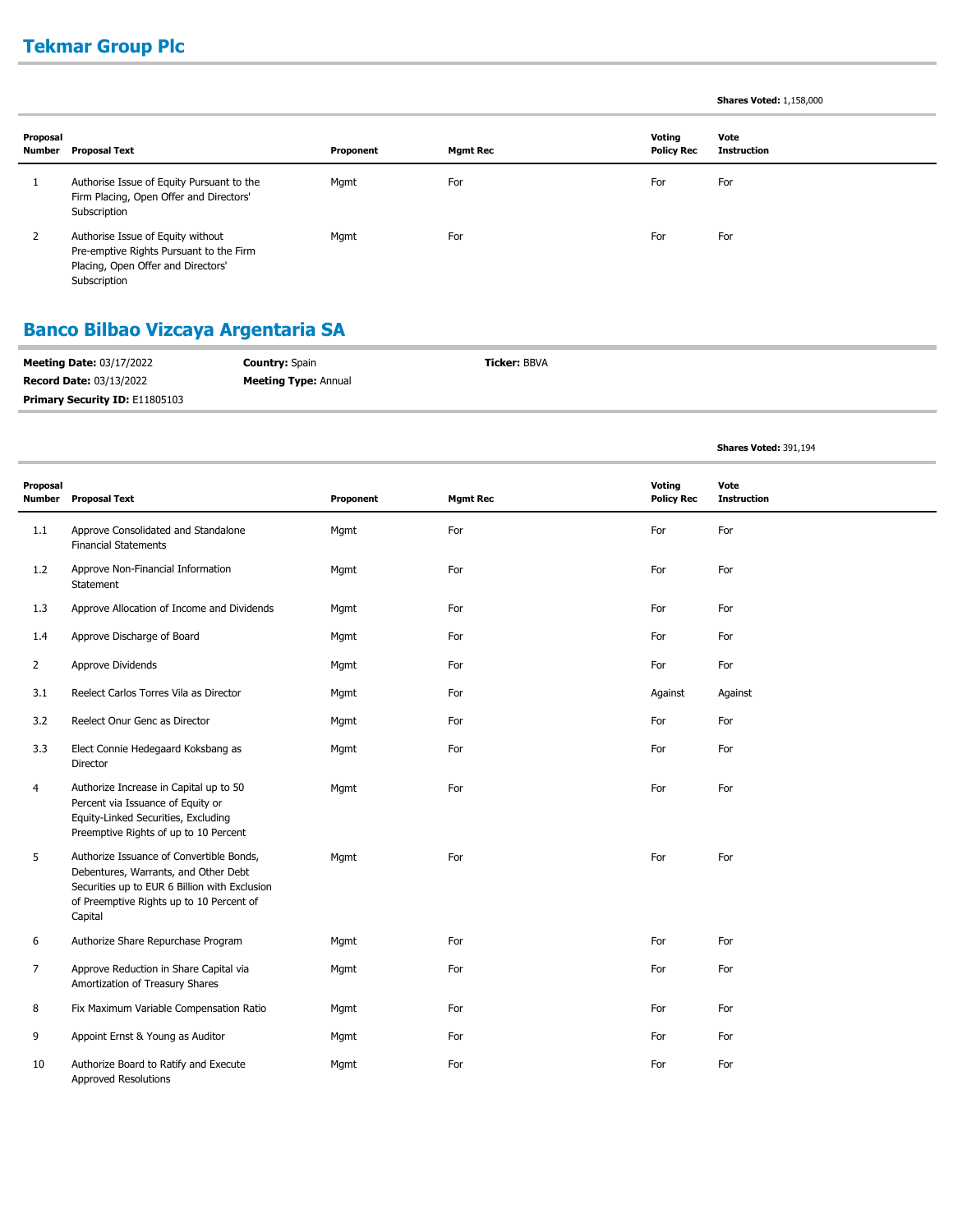# **Banco Bilbao Vizcaya Argentaria SA**

| Proposal | Number Proposal Text                 | Proponent | <b>Mgmt Rec</b> | Voting<br><b>Policy Rec</b> | Vote<br>Instruction |
|----------|--------------------------------------|-----------|-----------------|-----------------------------|---------------------|
| 11       | Advisory Vote on Remuneration Report | Mgmt      | For             | For                         | For                 |

## **Hyosung Advanced Materials Corp.**

| <b>Meeting Date: 03/17/2022</b> | <b>Country:</b> South Korea | <b>Ticker: 298050</b> |
|---------------------------------|-----------------------------|-----------------------|
| <b>Record Date: 12/31/2021</b>  | <b>Meeting Type: Annual</b> |                       |
| Primary Security ID: Y3817V101  |                             |                       |

**Shares Voted:** 1,607

| Proposal<br>Number | <b>Proposal Text</b>                                                         | Proponent | <b>Mgmt Rec</b> | Voting<br><b>Policy Rec</b> | Vote<br><b>Instruction</b> |
|--------------------|------------------------------------------------------------------------------|-----------|-----------------|-----------------------------|----------------------------|
| 1                  | Approve Financial Statements and Allocation<br>of Income                     | Mgmt      | For             | Against                     | Against                    |
| 2.1.1              | Elect Cho Hyeon-sang as Inside Director                                      | Mgmt      | For             | Against                     | Against                    |
| 2.1.2              | Elect Lee Geon-jong as Inside Director                                       | Mgmt      | For             | For                         | For                        |
| 2.1.3              | Elect Kim Seung-han as Inside Director                                       | Mgmt      | For             | For                         | For                        |
| 2.2.1              | Elect Kim Dong-geon as Outside Director                                      | Mgmt      | For             | Against                     | Against                    |
| 2.2.2              | Elect Lee Sang-yeop as Outside Director                                      | Mgmt      | For             | Against                     | Against                    |
| 3                  | Elect Han In-gu as Outside Director to serve<br>as an Audit Committee member | Mgmt      | For             | For                         | For                        |
| 4.1                | Elect Kim Dong-geon as Members of Audit<br>Committee                         | Mgmt      | For             | For                         | For                        |
| 4.2                | Elect Lee Sang-yeop as Members of Audit<br>Committee                         | Mgmt      | For             | For                         | For                        |
| 5                  | Approve Total Remuneration of Inside<br>Directors and Outside Directors      | Mgmt      | For             | Against                     | Against                    |

# **Samsung Life Insurance Co., Ltd.**

| <b>Meeting Date: 03/17/2022</b> | <b>Country: South Korea</b> | <b>Ticker: 032830</b> |
|---------------------------------|-----------------------------|-----------------------|
| <b>Record Date: 12/31/2021</b>  | <b>Meeting Type: Annual</b> |                       |
| Primary Security ID: Y74860100  |                             |                       |

|                    |                                                          |           |                 |                             | Shares Voted: 52,809       |
|--------------------|----------------------------------------------------------|-----------|-----------------|-----------------------------|----------------------------|
| Proposal<br>Number | <b>Proposal Text</b>                                     | Proponent | <b>Mgmt Rec</b> | Voting<br><b>Policy Rec</b> | Vote<br><b>Instruction</b> |
| 1                  | Approve Financial Statements and Allocation<br>of Income | Mgmt      | For             | Against                     | Against                    |
| 2.1.1              | Elect Lee Geun-chang as Outside Director                 | Mgmt      | For             | For                         | For                        |
| 2.1.2              | Elect Heo Gyeong-ock as Outside Director                 | Mgmt      | For             | For                         | For                        |
| 2.2.1              | Elect Kim Seon as Inside Director                        | Mgmt      | For             | For                         | For                        |
| 2.2.2              | Elect Ban Gi-bong as Inside Director                     | Mgmt      | For             | For                         | For                        |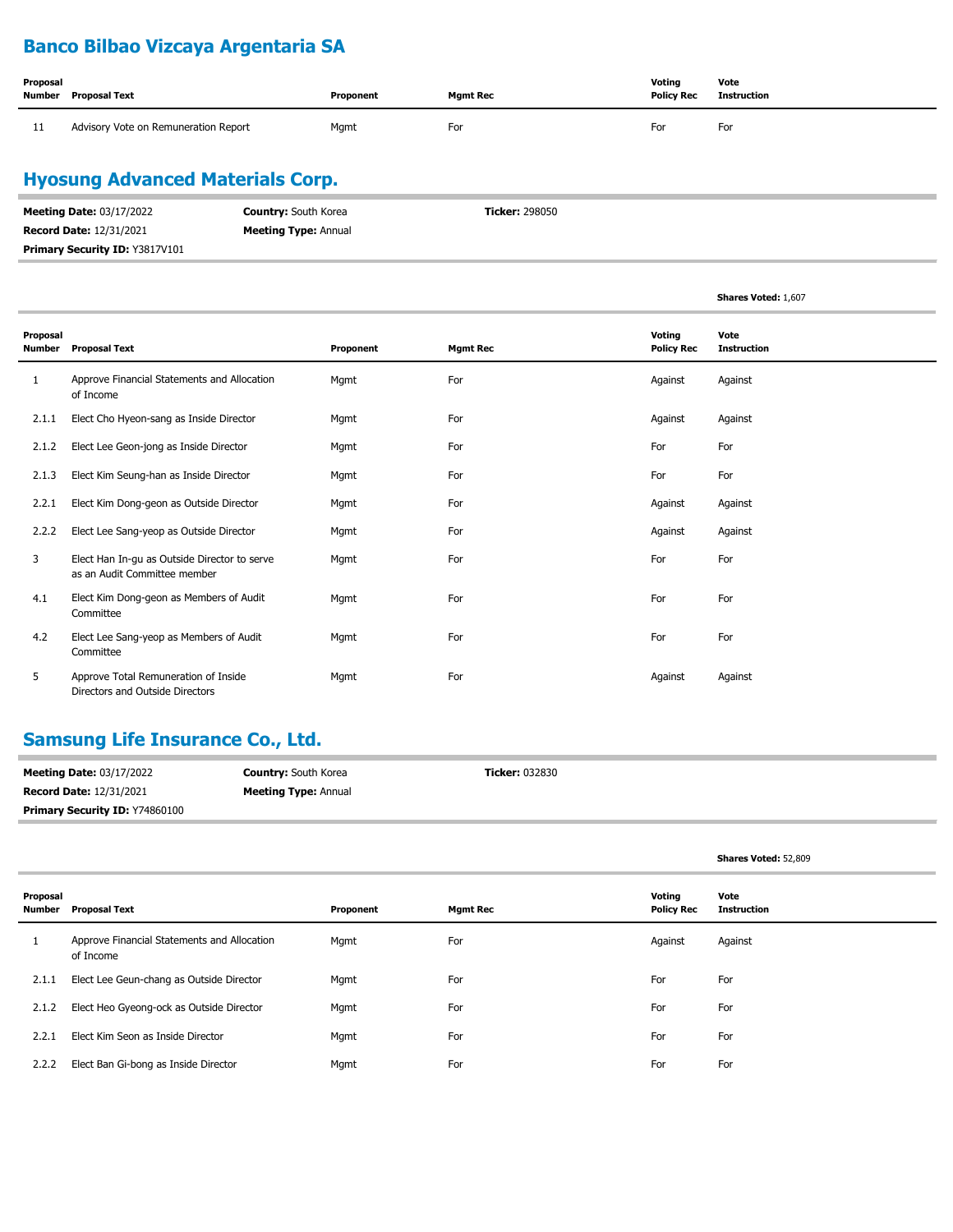# **Samsung Life Insurance Co., Ltd.**

| Proposal<br>Number | Proposal Text                                                                | Proponent | <b>Mgmt Rec</b> | Voting<br><b>Policy Rec</b> | Vote<br><b>Instruction</b> |
|--------------------|------------------------------------------------------------------------------|-----------|-----------------|-----------------------------|----------------------------|
| 3.1                | Elect Lee Geun-chang as a Member of Audit<br>Committee                       | Mgmt      | For             | For                         | For                        |
| 3.2                | Elect Heo Gyeong-ock as a Member of Audit<br>Committee                       | Mgmt      | For             | For                         | For                        |
| 4                  | Elect Yoo Il-ho as Outside Director to Serve<br>as an Audit Committee Member | Mgmt      | For             | For                         | For                        |
| 5                  | Approve Total Remuneration of Inside<br>Directors and Outside Directors      | Mgmt      | For             | For                         | For                        |

## **Agricultural Bank of China Limited**

| <b>Meeting Date: 03/18/2022</b> | <b>Country: China</b>                                     | <b>Ticker: 1288</b> |  |
|---------------------------------|-----------------------------------------------------------|---------------------|--|
| <b>Record Date: 02/15/2022</b>  | <b>Meeting Type: Extraordinary</b><br><b>Shareholders</b> |                     |  |
| Primary Security ID: Y00289119  |                                                           |                     |  |

|                    |                                                                            |           |                 |                             | <b>Shares Voted: 5,031,000</b> |
|--------------------|----------------------------------------------------------------------------|-----------|-----------------|-----------------------------|--------------------------------|
| Proposal<br>Number | <b>Proposal Text</b>                                                       | Proponent | <b>Mgmt Rec</b> | Voting<br><b>Policy Rec</b> | Vote<br><b>Instruction</b>     |
|                    | EGM BALLOT FOR HOLDERS OF H SHARES                                         | Mgmt      |                 |                             |                                |
|                    | Approve 2022-2024 Capital Plan                                             | Mgmt      | For             | For                         | For                            |
| 2                  | Approve Issuance Plan of Write-Down<br>Eligible Tier-2 Capital Instruments | Mgmt      | For             | For                         | For                            |

#### **Zhejiang Expressway Co., Ltd.**

| <b>Meeting Date: 03/18/2022</b>       | <b>Country: China</b>                              | <b>Ticker: 576</b> |
|---------------------------------------|----------------------------------------------------|--------------------|
| <b>Record Date: 03/14/2022</b>        | <b>Meeting Type: Extraordinary</b><br>Shareholders |                    |
| <b>Primary Security ID: Y9891F102</b> |                                                    |                    |

|                    |                                                                                                                                                                                             |           |                 |                             | Shares Voted: 870,850      |
|--------------------|---------------------------------------------------------------------------------------------------------------------------------------------------------------------------------------------|-----------|-----------------|-----------------------------|----------------------------|
| Proposal<br>Number | Proposal Text                                                                                                                                                                               | Proponent | <b>Mgmt Rec</b> | Voting<br><b>Policy Rec</b> | Vote<br><b>Instruction</b> |
|                    | Approve Issuance of Mid-Term Notes and<br>Authorize General Manager to Deal with All<br>Matters in Relation to the Mid-Term Notes<br>Issue                                                  | Mgmt      | For             | For                         | For                        |
|                    | Approve Issuance of Super and Short-Term<br>Commercial Paper and Authorize General<br>Manager to Deal with All Matters in Relation<br>to the Super and Short-Term Commercial<br>Paper Issue | Mgmt      | For             | For                         | For                        |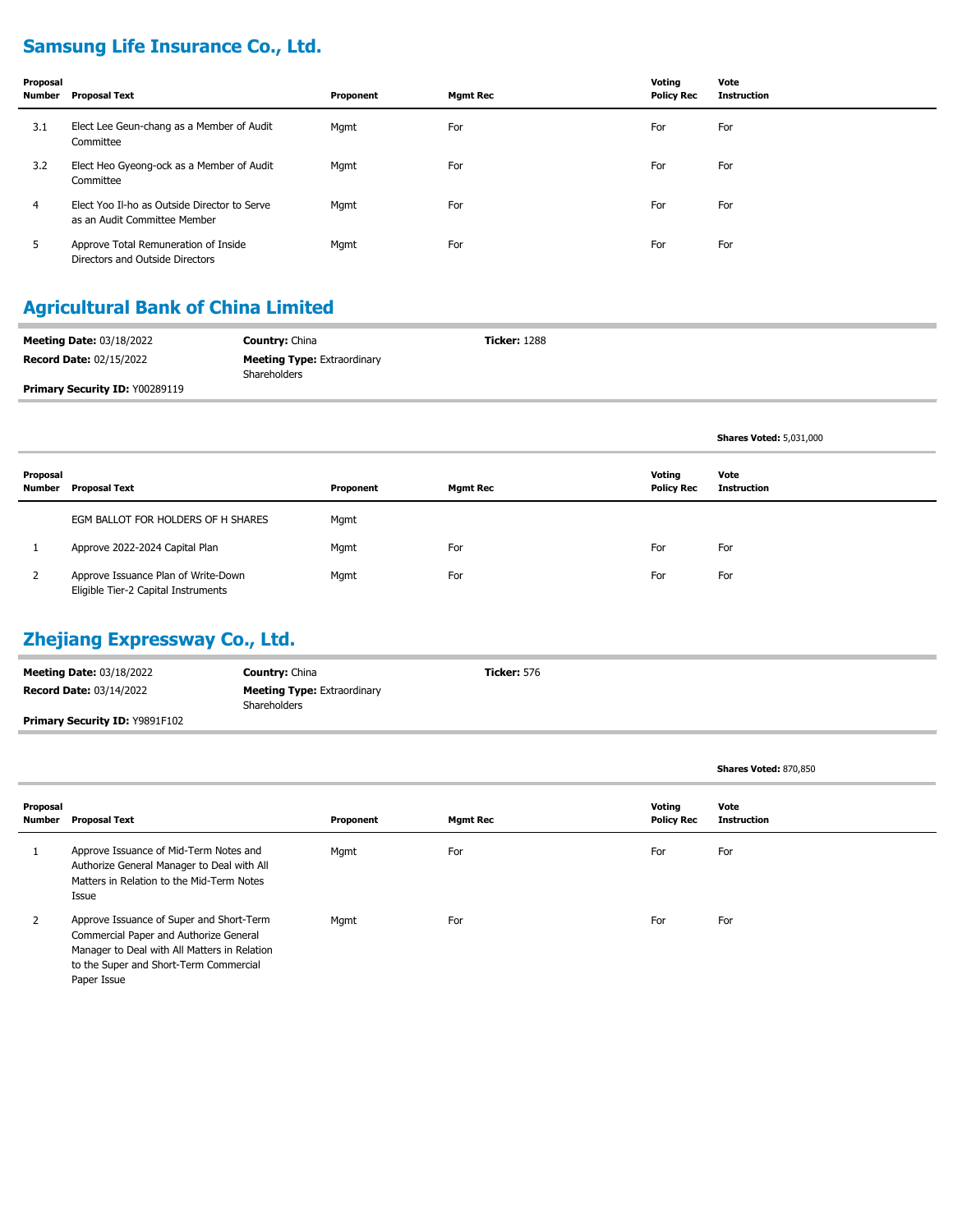#### **GMO Internet, Inc.**

**Meeting Date:** 03/20/2022 **Record Date:** 12/31/2021 **Primary Security ID:** J1822R104

i.

**Country:** Japan **Meeting Type:** Annual **Ticker:** 9449

|                           |                                                                                                                                                |           |                 |                             | Shares Voted: 37,600       |
|---------------------------|------------------------------------------------------------------------------------------------------------------------------------------------|-----------|-----------------|-----------------------------|----------------------------|
| Proposal<br><b>Number</b> | <b>Proposal Text</b>                                                                                                                           | Proponent | <b>Mgmt Rec</b> | Voting<br><b>Policy Rec</b> | Vote<br><b>Instruction</b> |
| $\mathbf{1}$              | Amend Articles to Amend Business Lines -<br>Disclose Shareholder Meeting Materials on<br>Internet - Allow Virtual Only Shareholder<br>Meetings | Mqmt      | For             | Against                     | Against                    |
| 2.1                       | Elect Director Kumagai, Masatoshi                                                                                                              | Mgmt      | For             | Against                     | Against                    |
| 2.2                       | Elect Director Yasuda, Masashi                                                                                                                 | Mgmt      | For             | Against                     | Against                    |
| 2.3                       | Elect Director Nishiyama, Hiroyuki                                                                                                             | Mgmt      | For             | Against                     | Against                    |
| 2.4                       | Elect Director Ainora, Issei                                                                                                                   | Mgmt      | For             | Against                     | Against                    |
| 2.5                       | Elect Director Ito, Tadashi                                                                                                                    | Mgmt      | For             | Against                     | Against                    |
| 3.1                       | Elect Director and Audit Committee Member<br>Tachibana, Koichi                                                                                 | Mgmt      | For             | Against                     | Against                    |
| 3.2                       | Elect Director and Audit Committee Member<br>Ogura, Keigo                                                                                      | Mgmt      | For             | Against                     | Against                    |
| 3.3                       | Elect Director and Audit Committee Member<br>Gunjikake, Takashi                                                                                | Mgmt      | For             | For                         | For                        |
| 3.4                       | Elect Director and Audit Committee Member<br>Masuda, Kaname                                                                                    | Mgmt      | For             | For                         | For                        |
| 4                         | Approve Compensation Ceiling for Directors<br>Who Are Audit Committee Members                                                                  | Mgmt      | For             | For                         | For                        |
| 5                         | Appoint Ernst & Young ShinNihon LLC as<br>New External Audit Firm                                                                              | Mgmt      | For             | For                         | For                        |

#### **Helical Plc**

| <b>Meeting Date: 03/21/2022</b> | <b>Country:</b> United Kingdom | <b>Ticker: HLCL</b> |
|---------------------------------|--------------------------------|---------------------|
| <b>Record Date: 03/17/2022</b>  | <b>Meeting Type:</b> Special   |                     |
| Primary Security ID: G43904195  |                                |                     |

|          |                                                           |           |                 |                             | Shares Voted: 114,100 |
|----------|-----------------------------------------------------------|-----------|-----------------|-----------------------------|-----------------------|
| Proposal | Number Proposal Text                                      | Proponent | <b>Mgmt Rec</b> | Votina<br><b>Policy Rec</b> | Vote<br>Instruction   |
|          | Authorise Buy Back and Cancellation of<br>Deferred Shares | Mgmt      | For             | For                         | For                   |
|          | Adopt New Articles of Association                         | Mgmt      | For             | For                         | For                   |

#### **Crest Nicholson Holdings Plc**

| <b>Meeting Date: 03/22/2022</b>       | <b>Country: United Kingdom</b> | <b>Ticker: CRST</b> |
|---------------------------------------|--------------------------------|---------------------|
| <b>Record Date: 03/18/2022</b>        | <b>Meeting Type: Annual</b>    |                     |
| <b>Primary Security ID: G25425102</b> |                                |                     |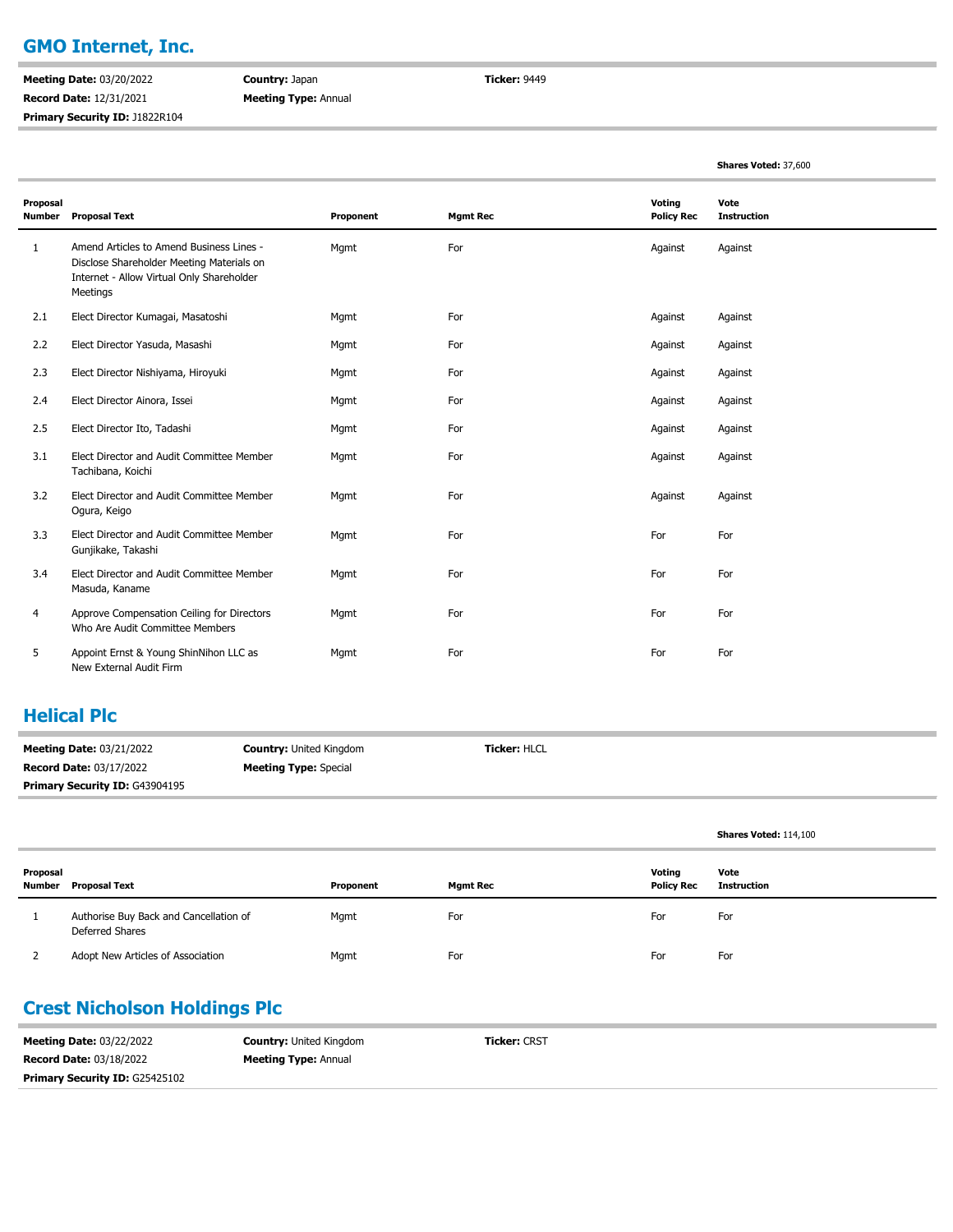# **Crest Nicholson Holdings Plc**

| Proposal<br>Number | <b>Proposal Text</b>                                                                                                     | Proponent | <b>Mgmt Rec</b> | Voting<br><b>Policy Rec</b> | Vote<br><b>Instruction</b> |
|--------------------|--------------------------------------------------------------------------------------------------------------------------|-----------|-----------------|-----------------------------|----------------------------|
| $1\,$              | Accept Financial Statements and Statutory<br>Reports                                                                     | Mqmt      | For             | For                         | For                        |
| $\overline{2}$     | Approve Final Dividend                                                                                                   | Mgmt      | For             | For                         | For                        |
| 3                  | Elect David Arnold as Director                                                                                           | Mgmt      | For             | For                         | For                        |
| 4                  | Re-elect Iain Ferguson as Director                                                                                       | Mgmt      | For             | For                         | For                        |
| 5                  | Re-elect Peter Truscott as Director                                                                                      | Mgmt      | For             | For                         | For                        |
| 6                  | Re-elect Duncan Cooper as Director                                                                                       | Mgmt      | For             | For                         | For                        |
| 7                  | Re-elect Tom Nicholson as Director                                                                                       | Mgmt      | For             | For                         | For                        |
| 8                  | Re-elect Lucinda Bell as Director                                                                                        | Mgmt      | For             | For                         | For                        |
| 9                  | Re-elect Louise Hardy as Director                                                                                        | Mgmt      | For             | For                         | For                        |
| 10                 | Re-elect Octavia Morley as Director                                                                                      | Mgmt      | For             | For                         | For                        |
| 11                 | Reappoint PricewaterhouseCoopers LLP as<br>Auditors                                                                      | Mgmt      | For             | For                         | For                        |
| 12                 | Authorise the Audit and Risk Committee to<br>Fix Remuneration of Auditors                                                | Mgmt      | For             | For                         | For                        |
| 13                 | Approve Remuneration Report                                                                                              | Mgmt      | For             | For                         | For                        |
| 14                 | Authorise Issue of Equity                                                                                                | Mgmt      | For             | For                         | For                        |
| 15                 | Authorise Issue of Equity without<br>Pre-emptive Rights                                                                  | Mgmt      | For             | For                         | For                        |
| 16                 | Authorise Issue of Equity without<br>Pre-emptive Rights in Connection with an<br>Acquisition or Other Capital Investment | Mgmt      | For             | For                         | For                        |
| 17                 | Authorise Market Purchase of Ordinary<br>Shares                                                                          | Mgmt      | For             | For                         | For                        |
| 18                 | Authorise the Company to Call General<br>Meeting with Two Weeks' Notice                                                  | Mgmt      | For             | For                         | For                        |

#### **Skandinaviska Enskilda Banken AB**

| <b>Meeting Date: 03/22/2022</b>       | <b>Country:</b> Sweden      | <b>Ticker: SEB.A</b> |
|---------------------------------------|-----------------------------|----------------------|
| <b>Record Date: 03/14/2022</b>        | <b>Meeting Type: Annual</b> |                      |
| <b>Primary Security ID: W25381141</b> |                             |                      |

|                    |                                          |           |                 |                             | Shares Voted: 560,000      |
|--------------------|------------------------------------------|-----------|-----------------|-----------------------------|----------------------------|
| Proposal<br>Number | <b>Proposal Text</b>                     | Proponent | <b>Mgmt Rec</b> | Voting<br><b>Policy Rec</b> | Vote<br><b>Instruction</b> |
|                    | Open Meeting                             | Mgmt      |                 |                             |                            |
| $\mathcal{L}$      | Elect Chairman of Meeting                | Mgmt      | For             | For                         | For                        |
| 3                  | Prepare and Approve List of Shareholders | Mgmt      | For             | For                         | For                        |
| 4                  | Approve Agenda of Meeting                | Mgmt      | For             | For                         | For                        |

#### **Shares Voted:** 407,130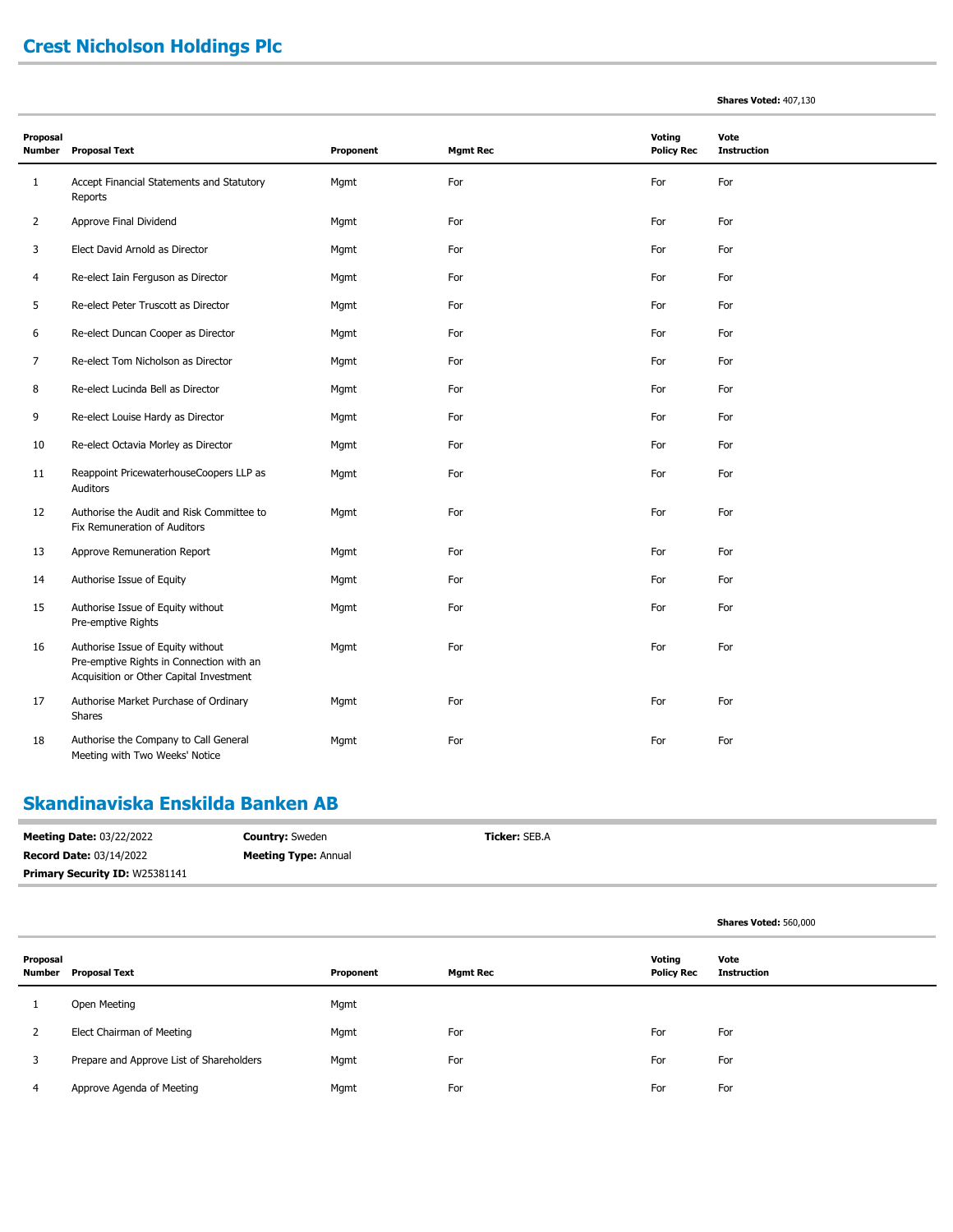## **Skandinaviska Enskilda Banken AB**

| Proposal<br>Number | <b>Proposal Text</b>                                                                                                                                                                                         | Proponent | <b>Mgmt Rec</b> | <b>Voting</b><br><b>Policy Rec</b> | Vote<br><b>Instruction</b> |
|--------------------|--------------------------------------------------------------------------------------------------------------------------------------------------------------------------------------------------------------|-----------|-----------------|------------------------------------|----------------------------|
| 5.1                | Designate Ossian Ekdahl as Inspector of<br>Minutes of Meeting                                                                                                                                                | Mgmt      | For             | For                                | For                        |
| 5.2                | Designate Jannis Kitsakis as Inspector of<br>Minutes of Meeting                                                                                                                                              | Mgmt      | For             | For                                | For                        |
| 6                  | Acknowledge Proper Convening of Meeting                                                                                                                                                                      | Mgmt      | For             | For                                | For                        |
| $\overline{7}$     | Receive Financial Statements and Statutory<br>Reports                                                                                                                                                        | Mgmt      |                 |                                    |                            |
| 8                  | Receive President's Report                                                                                                                                                                                   | Mgmt      |                 |                                    |                            |
| 9                  | Accept Financial Statements and Statutory<br>Reports                                                                                                                                                         | Mgmt      | For             | For                                | For                        |
| 10                 | Approve Allocation of Income and Dividends<br>of SEK 6 Per Share                                                                                                                                             | Mgmt      | For             | For                                | For                        |
| 11.1               | Approve Discharge of Signhild Arnegard<br>Hansen                                                                                                                                                             | Mgmt      | For             | For                                | For                        |
| 11.2               | Approve Discharge of Anne-Catherine Berner                                                                                                                                                                   | Mgmt      | For             | For                                | For                        |
| 11.3               | Approve Discharge of Winnie Fok                                                                                                                                                                              | Mgmt      | For             | For                                | For                        |
| 11.4               | Approve Discharge of Anna-Karin Glimstrom                                                                                                                                                                    | Mgmt      | For             | For                                | For                        |
| 11.5               | Approve Discharge of Annika Dahlberg                                                                                                                                                                         | Mgmt      | For             | For                                | For                        |
| 11.6               | Approve Discharge of Charlotta Lindholm                                                                                                                                                                      | Mgmt      | For             | For                                | For                        |
| 11.7               | Approve Discharge of Sven Nyman                                                                                                                                                                              | Mgmt      | For             | For                                | For                        |
| 11.8               | Approve Discharge of Magnus Olsson                                                                                                                                                                           | Mgmt      | For             | For                                | For                        |
| 11.9               | Approve Discharge of Lars Ottersgard                                                                                                                                                                         | Mgmt      | For             | For                                | For                        |
| 11.10              | Approve Discharge of Jesper Ovesen                                                                                                                                                                           | Mgmt      | For             | For                                | For                        |
| 11.11              | Approve Discharge of Helena Saxon                                                                                                                                                                            | Mgmt      | For             | For                                | For                        |
| 11.12              | Approve Discharge of Johan Torgeby (as<br>Board Member)                                                                                                                                                      | Mgmt      | For             | For                                | For                        |
| 11.13              | Approve Discharge of Marcus Wallenberg                                                                                                                                                                       | Mgmt      | For             | For                                | For                        |
| 11.14              | Approve Discharge of Johan Torgeby (as<br>President)                                                                                                                                                         | Mgmt      | For             | For                                | For                        |
| 12.1               | Determine Number of Members (10) and<br>Deputy Members (0) of Board                                                                                                                                          | Mgmt      | For             | For                                | For                        |
| 12.2               | Determine Number of Auditors (1) and<br>Deputy Auditors (0)                                                                                                                                                  | Mgmt      | For             | For                                | For                        |
| 13.1               | Approve Remuneration of Directors in the<br>Amount of SEK 3.5 Million for Chairman, SEK<br>1.1 Million for Vice Chairman, and SEK<br>850,000 for Other Directors; Approve<br>Remuneration for Committee Work | Mgmt      | For             | For                                | For                        |
| 13.2               | Approve Remuneration of Auditors                                                                                                                                                                             | Mgmt      | For             | For                                | For                        |
| 14.a1              | Reelect Signhild Arnegard Hansen as<br>Director                                                                                                                                                              | Mgmt      | For             | Against                            | For                        |
| 14.a2              | Reelect Anne-Catherine Berner as Director                                                                                                                                                                    | Mgmt      | For             | For                                | For                        |
| 14.a3              | Reelect Winnie Fok as Director                                                                                                                                                                               | Mgmt      | For             | For                                | For                        |
| 14.a4              | Reelect Sven Nyman as Director                                                                                                                                                                               | Mgmt      | For             | Against                            | For                        |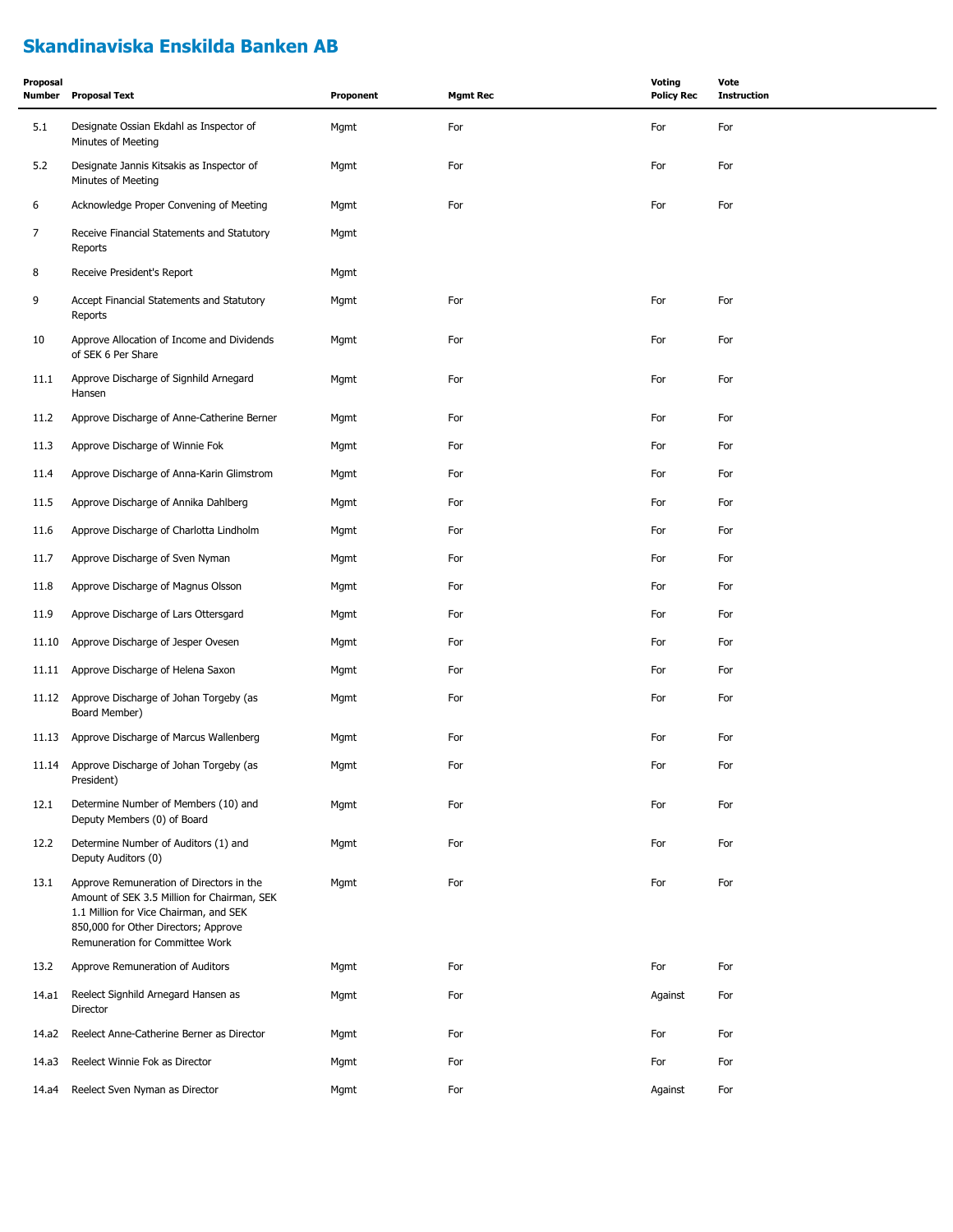#### **Skandinaviska Enskilda Banken AB**

| Proposal<br>Number | <b>Proposal Text</b>                                                                                                                                                 | Proponent | <b>Mgmt Rec</b> | <b>Voting</b><br><b>Policy Rec</b> | Vote<br><b>Instruction</b> |
|--------------------|----------------------------------------------------------------------------------------------------------------------------------------------------------------------|-----------|-----------------|------------------------------------|----------------------------|
| 14.a5              | Reelect Lars Ottersgard as Director                                                                                                                                  | Mgmt      | For             | For                                | For                        |
| 14.a6              | Reelect Jesper Ovesen as Director                                                                                                                                    | Mgmt      | For             | Against                            | For                        |
| 14.a7              | Reelect Helena Saxon as Director                                                                                                                                     | Mgmt      | For             | Against                            | For                        |
| 14.a8              | Reelect Johan Torgeby as Director                                                                                                                                    | Mgmt      | For             | For                                | For                        |
| 14.a9              | Reelect Marcus Wallenberg as Director                                                                                                                                | Mgmt      | For             | Against                            | For                        |
| 14a10              | Elect Jacob Aarup-Andersen as New Director                                                                                                                           | Mgmt      | For             | For                                | For                        |
| 14a11              | Elect John Flint as New Director                                                                                                                                     | Mgmt      | For             | For                                | For                        |
| 14.b               | Reelect Marcus Wallenberg as Board Chair                                                                                                                             | Mgmt      | For             | Against                            | For                        |
| 15                 | Ratify Ernst & Young as Auditors                                                                                                                                     | Mgmt      | For             | For                                | For                        |
| 16                 | Approve Remuneration Report                                                                                                                                          | Mgmt      | For             | Against                            | Against                    |
| 17.a               | Approve SEB All Employee Program 2022 for<br>All Employees in Most of the Countries<br>where SEB Operates                                                            | Mgmt      | For             | For                                | For                        |
| 17.b               | Approve SEB Share Deferral Program 2022<br>for Group Executive Committee, Senior<br>Managers and Key Employees                                                       | Mgmt      | For             | Against                            | Against                    |
| 17.c               | Approve SEB Restricted Share Program 2022<br>for Some Employees in Certain Business<br>Units                                                                         | Mgmt      | For             | Against                            | Against                    |
| 18.a               | Authorize Share Repurchase Program                                                                                                                                   | Mgmt      | For             | For                                | For                        |
| 18.b               | Authorize Repurchase of Class A and/or<br>Class C Shares and Reissuance of<br>Repurchased Shares Inter Alia in for Capital<br>Purposes and Long-Term Incentive Plans | Mgmt      | For             | For                                | For                        |
| 18.c               | Approve Transfer of Class A Shares to<br>Participants in 2022 Long-Term Equity<br>Programs                                                                           | Mgmt      | For             | For                                | For                        |
| 19                 | Approve Issuance of Convertibles without<br>Preemptive Rights                                                                                                        | Mgmt      | For             | For                                | For                        |
| 20                 | Approve Proposal Concerning the<br>Appointment of Auditors in Foundations<br>Without Own Management                                                                  | Mgmt      | For             | For                                | For                        |
| 21.a               | Approve SEK 154.5 Million Reduction in<br>Share Capital via Reduction of Par Value for<br>Transfer to Unrestricted Equity                                            | Mgmt      | For             | For                                | For                        |
| 21.b               | Approve Capitalization of Reserves of SEK<br>154.5 Million for a Bonus Issue                                                                                         | Mgmt      | For             | For                                | For                        |
|                    | Shareholder Proposals Submitted by Carl<br>Axel Bruno                                                                                                                | Mgmt      |                 |                                    |                            |
| 22                 | Change Bank Software                                                                                                                                                 | SH        | None            | Refer                              | Against                    |
|                    | Shareholder Proposals Submitted by Tommy<br>Jonasson                                                                                                                 | Mgmt      |                 |                                    |                            |
| 23                 | Formation of an Integration Institute with<br>Operations in the Oresund Region                                                                                       | SH        | None            | Refer                              | Against                    |
| 24                 | Close Meeting                                                                                                                                                        | Mgmt      |                 |                                    |                            |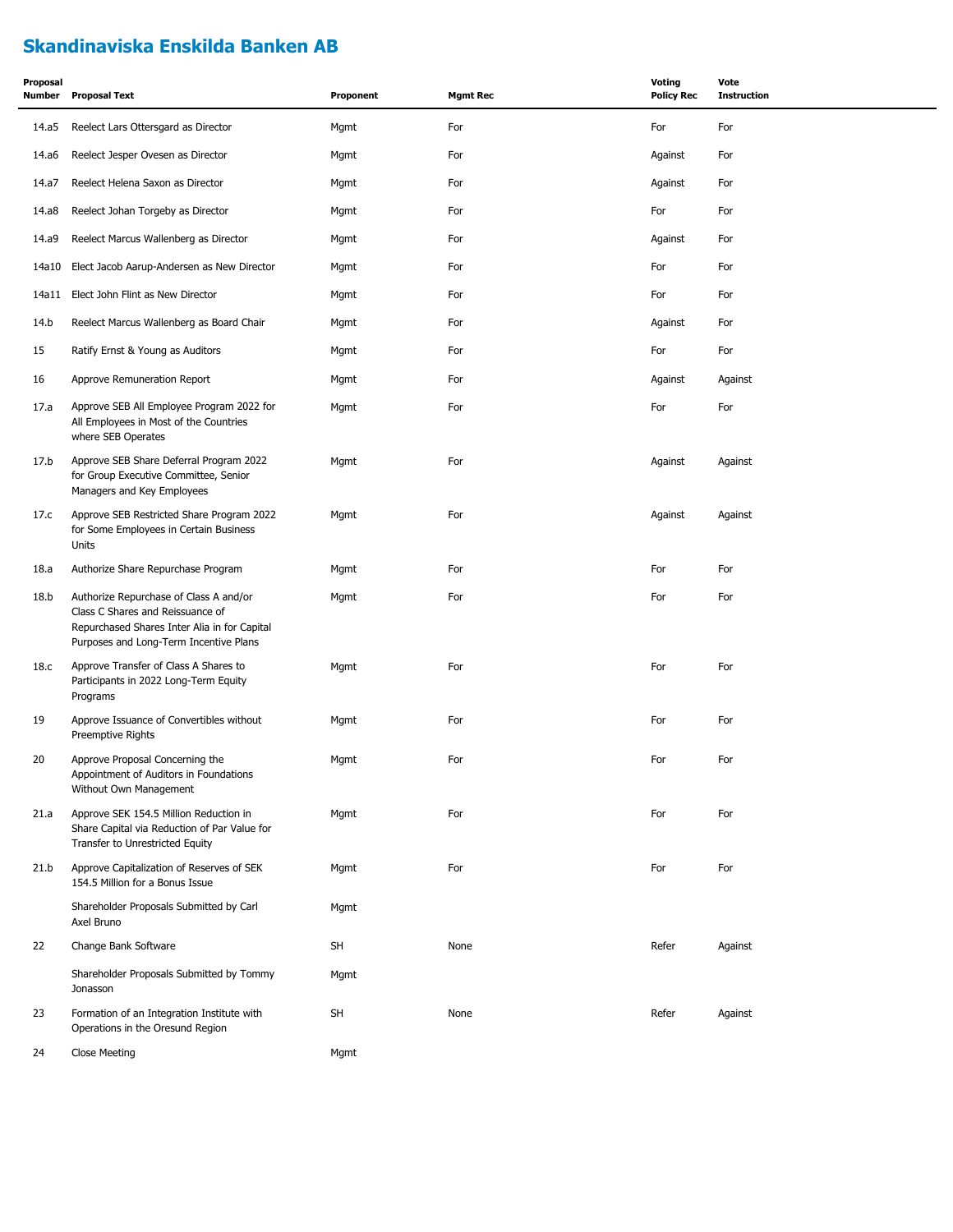#### **Valmet Corp.** Ė

**Meeting Date:** 03/22/2022 **Record Date:** 03/10/2022 **Primary Security ID:** X96478114 **Country:** Finland **Meeting Type:** Annual **Ticker:** VALMT

**Shares Voted:** 130,800

| Proposal<br><b>Number</b> | <b>Proposal Text</b>                                                                                                                                                                                                       | Proponent | <b>Mgmt Rec</b> | Voting<br><b>Policy Rec</b> | Vote<br><b>Instruction</b> |
|---------------------------|----------------------------------------------------------------------------------------------------------------------------------------------------------------------------------------------------------------------------|-----------|-----------------|-----------------------------|----------------------------|
| 1                         | Open Meeting                                                                                                                                                                                                               | Mgmt      |                 |                             |                            |
| $\overline{2}$            | Call the Meeting to Order                                                                                                                                                                                                  | Mgmt      |                 |                             |                            |
| 3                         | Designate Inspector or Shareholder<br>Representative(s) of Minutes of Meeting                                                                                                                                              | Mgmt      |                 |                             |                            |
| 4                         | Acknowledge Proper Convening of Meeting                                                                                                                                                                                    | Mgmt      |                 |                             |                            |
| 5                         | Prepare and Approve List of Shareholders                                                                                                                                                                                   | Mgmt      |                 |                             |                            |
| 6                         | Receive Financial Statements and Statutory<br>Reports                                                                                                                                                                      | Mgmt      |                 |                             |                            |
| 7                         | Accept Financial Statements and Statutory<br>Reports                                                                                                                                                                       | Mgmt      | For             | For                         | For                        |
| 8                         | Approve Allocation of Income and Dividends<br>of EUR 1.20 Per Share                                                                                                                                                        | Mgmt      | For             | For                         | For                        |
| 9                         | Approve Discharge of Board and President                                                                                                                                                                                   | Mgmt      | For             | For                         | For                        |
| 10                        | Approve Remuneration Report (Advisory<br>Vote)                                                                                                                                                                             | Mgmt      | For             | Against                     | Against                    |
| 11                        | Approve Remuneration of Directors in the<br>Amount of EUR 145,000 for Chairman, EUR<br>80,000 for Vice Chairman and EUR 64,000<br>for Other Directors; Approve Remuneration<br>for Committee Work; Approve Meeting Fees    | Mgmt      | For             | For                         | For                        |
| 12                        | Fix Number of Directors                                                                                                                                                                                                    | Mgmt      | For             | For                         | For                        |
| 13                        | Reelect Aaro Cantell (Vice Chair), Pekka<br>Kemppainen, Monika Maurer, Mikael Makinen<br>(Chair), Eriikka Soderstrom and Per Lindberg<br>as Directors; Approve Conditional Election of<br>Jaakko Eskola and Anu Hamalainen | Mgmt      | For             | For                         | For                        |
| 14                        | Approve Remuneration of Auditors                                                                                                                                                                                           | Mgmt      | For             | For                         | For                        |
| 15                        | Ratify PricewaterhouseCoopers as Auditors                                                                                                                                                                                  | Mgmt      | For             | For                         | For                        |
| 16                        | Authorize Share Repurchase Program and<br>Reissuance of Repurchased Shares                                                                                                                                                 | Mgmt      | For             | For                         | For                        |
| 17                        | Approve Issuance of up to 15 Million Shares<br>without Preemptive Rights                                                                                                                                                   | Mgmt      | For             | For                         | For                        |
| 18                        | Approve Amendment to the Charter of the<br>Nomination Committee                                                                                                                                                            | Mgmt      | For             | For                         | For                        |
| 19                        | <b>Close Meeting</b>                                                                                                                                                                                                       | Mgmt      |                 |                             |                            |

#### **Bankinter SA**

| <b>Meeting Date: 03/23/2022</b>       | <b>Country: Spain</b>       | <b>Ticker: BKT</b> |
|---------------------------------------|-----------------------------|--------------------|
| <b>Record Date: 03/18/2022</b>        | <b>Meeting Type: Annual</b> |                    |
| <b>Primary Security ID: E2116H880</b> |                             |                    |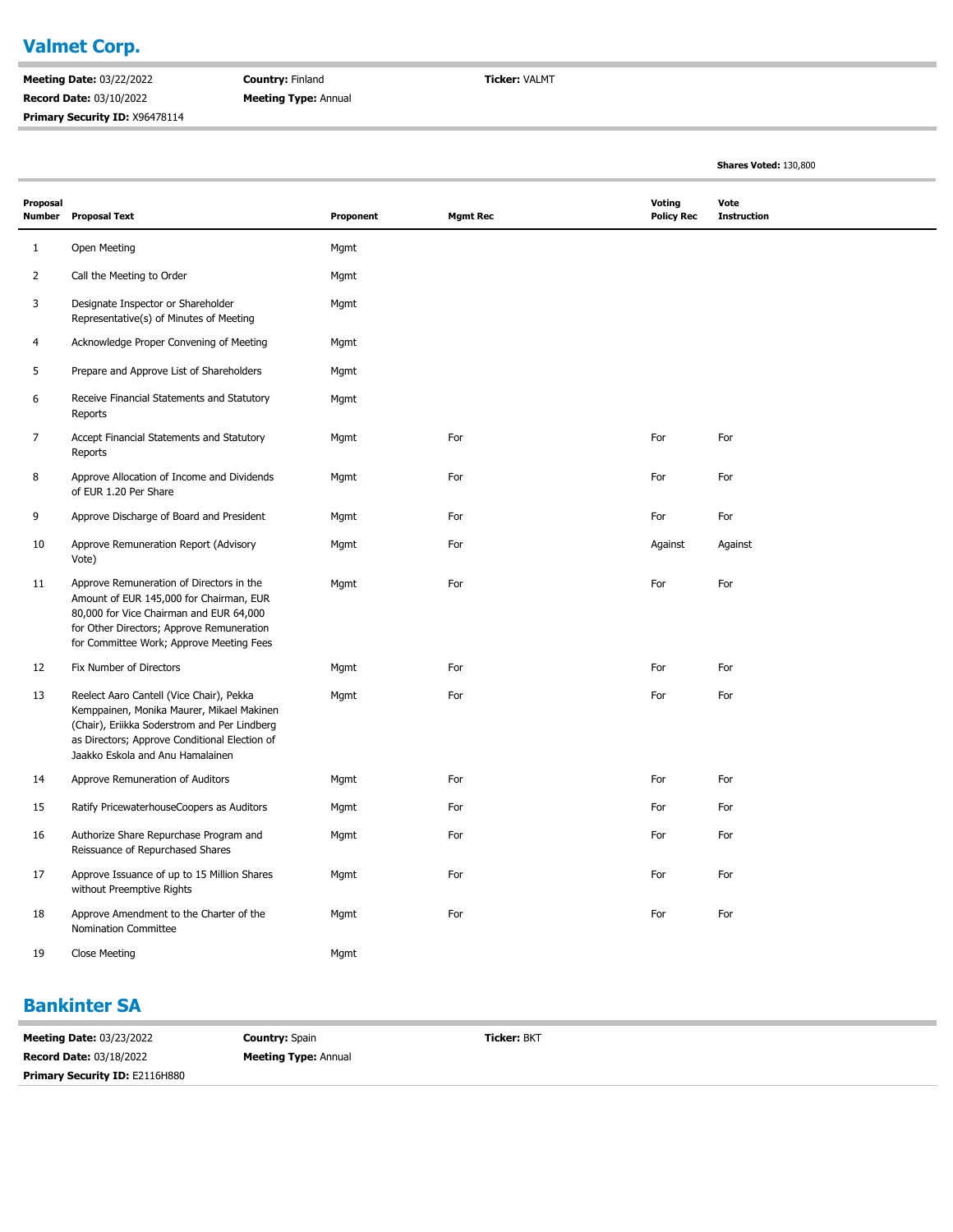#### **Bankinter SA**

×

| <b>Shares Voted: 324,117</b> |  |
|------------------------------|--|
|------------------------------|--|

**Shares Voted:** 83,500

| Proposal       |                                                                                            |           |                 | Voting            | Vote               |
|----------------|--------------------------------------------------------------------------------------------|-----------|-----------------|-------------------|--------------------|
| Number         | <b>Proposal Text</b>                                                                       | Proponent | <b>Mgmt Rec</b> | <b>Policy Rec</b> | <b>Instruction</b> |
| $\mathbf{1}$   | Approve Consolidated and Standalone<br><b>Financial Statements</b>                         | Mgmt      | For             | For               | For                |
| $\overline{2}$ | Approve Non-Financial Information<br>Statement                                             | Mgmt      | For             | For               | For                |
| 3              | Approve Discharge of Board                                                                 | Mgmt      | For             | For               | For                |
| 4              | Approve Allocation of Income and Dividends                                                 | Mgmt      | For             | For               | For                |
| 5.1            | Amend Article 24 Re: Board Composition                                                     | Mgmt      | For             | For               | For                |
| 5.2            | Amend Article 36 Re: Appointments,<br>Sustainability and Corporate Governance<br>Committee | Mgmt      | For             | For               | For                |
| 6              | Amend Article 16 of General Meeting<br>Regulations                                         | Mgmt      | For             | For               | For                |
| 7              | Renew Appointment of<br>PricewaterhouseCoopers as Auditor                                  | Mgmt      | For             | For               | For                |
| 8.1            | Elect Alfonso Botin-Sanz de Sautuola y<br>Naveda as Director                               | Mgmt      | For             | For               | For                |
| 8.2            | Reelect Teresa Martin-Retortillo Rubio as<br>Director                                      | Mgmt      | For             | For               | For                |
| 8.3            | Fix Number of Directors at 11                                                              | Mgmt      | For             | For               | For                |
| 9              | Approve Restricted Capitalization Reserve                                                  | Mgmt      | For             | For               | For                |
| 10.1           | Approve Delivery of Shares under FY 2021<br>Variable Pay Scheme                            | Mgmt      | For             | For               | For                |
| 10.2           | Fix Maximum Variable Compensation Ratio                                                    | Mgmt      | For             | For               | For                |
| 11             | Authorize Board to Ratify and Execute<br>Approved Resolutions                              | Mgmt      | For             | For               | For                |
| 12             | Advisory Vote on Remuneration Report                                                       | Mgmt      | For             | Against           | Against            |
| 13             | Receive Amendments to Board of Directors<br>Regulations                                    | Mgmt      |                 |                   |                    |

# **BASE, Inc. (Japan)**

| <b>Meeting Date: 03/23/2022</b>       | <b>Country: Japan</b>       | <b>Ticker: 4477</b> |
|---------------------------------------|-----------------------------|---------------------|
| <b>Record Date: 12/31/2021</b>        | <b>Meeting Type: Annual</b> |                     |
| <b>Primary Security ID: J0433G101</b> |                             |                     |

| Proposal<br>Number | Proposal Text                                                                                                        | Proponent | Mgmt Rec | Votina<br><b>Policy Rec</b> | Vote<br><b>Instruction</b> |
|--------------------|----------------------------------------------------------------------------------------------------------------------|-----------|----------|-----------------------------|----------------------------|
|                    | Approve Accounting Transfers                                                                                         | Mgmt      | For      | For                         | For                        |
|                    | Amend Articles to Disclose Shareholder<br>Meeting Materials on Internet - Allow Virtual<br>Only Shareholder Meetings | Mgmt      | For      | For                         | For                        |
| 3.1                | Elect Director Tsuruoka, Yuta                                                                                        | Mgmt      | For      | Against                     | Against                    |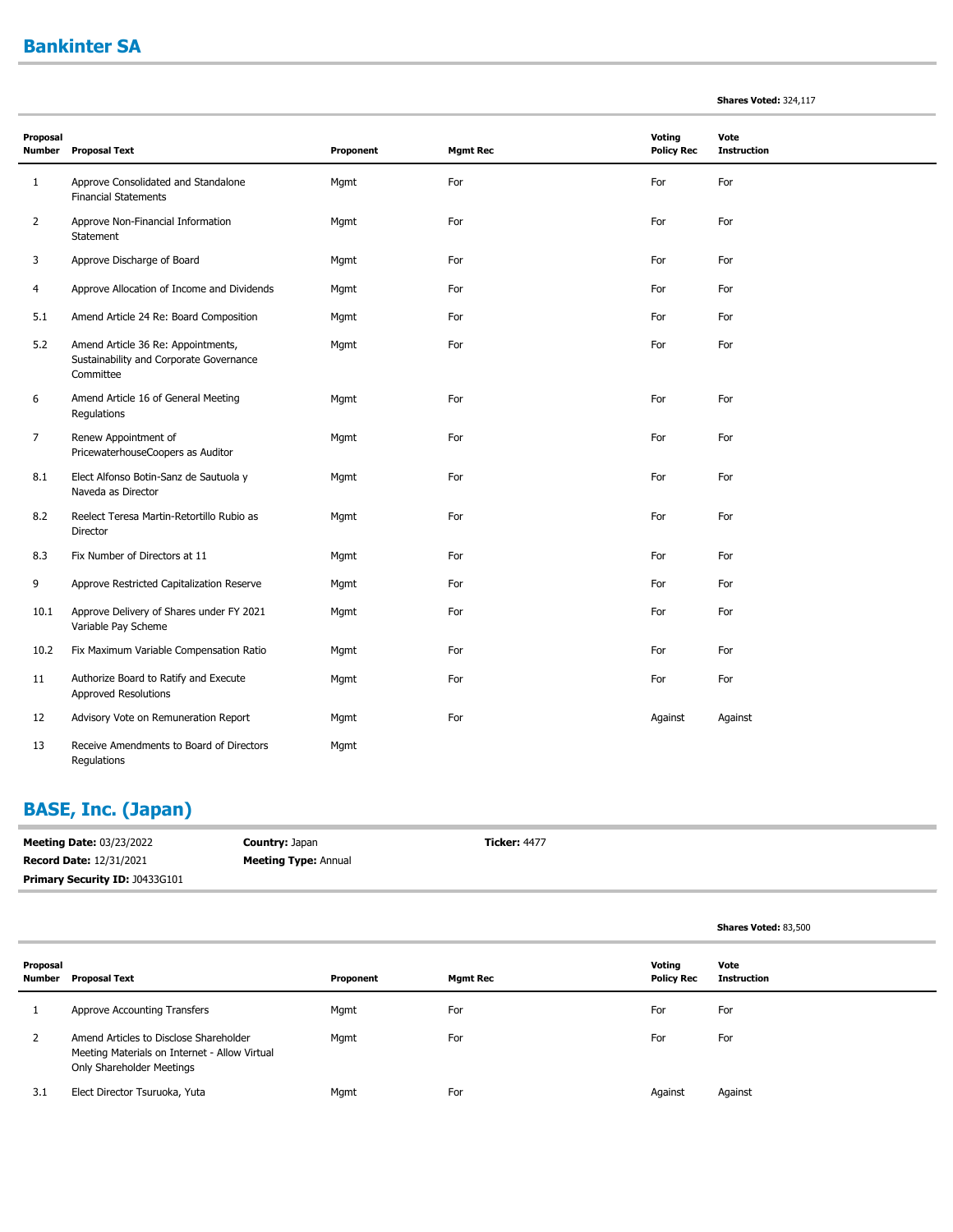# **BASE, Inc. (Japan)**

| Proposal<br>Number | Proposal Text                                          | Proponent | <b>Mgmt Rec</b> | Voting<br><b>Policy Rec</b> | Vote<br><b>Instruction</b> |
|--------------------|--------------------------------------------------------|-----------|-----------------|-----------------------------|----------------------------|
| 3.2                | Elect Director Harada, Ken                             | Mgmt      | For             | Against                     | Against                    |
| 3.3                | Elect Director Shimura, Masayuki                       | Mgmt      | For             | For                         | For                        |
| 3.4                | Elect Director Iijima, Michi                           | Mgmt      | For             | Against                     | Against                    |
| 3.5                | Elect Director Matsuzaki, Misa                         | Mgmt      | For             | For                         | For                        |
| 4                  | Appoint Statutory Auditor Hoshi, Chie                  | Mgmt      | For             | For                         | For                        |
| 5                  | Approve Compensation Ceiling for Statutory<br>Auditors | Mgmt      | For             | For                         | For                        |

## **Gujarat State Petronet Limited**

| <b>Meeting Date: 03/23/2022</b>       | <b>Country: India</b>        | <b>Ticker: 532702</b> |
|---------------------------------------|------------------------------|-----------------------|
| <b>Record Date: 02/16/2022</b>        | <b>Meeting Type:</b> Special |                       |
| <b>Primary Security ID: Y2947F101</b> |                              |                       |

| Proposal<br>Number | <b>Proposal Text</b>          | Proponent | <b>Mgmt Rec</b> | Voting<br><b>Policy Rec</b> | Vote<br>Instruction |
|--------------------|-------------------------------|-----------|-----------------|-----------------------------|---------------------|
|                    | Postal Ballot                 | Mgmt      |                 |                             |                     |
|                    | Elect Tapan Ray as Director   | Mgmt      | For             | For                         | For                 |
|                    | Elect J. P. Gupta as Director | Mgmt      | For             | For                         | For                 |

#### **Hansol Chemical Co., Ltd.**

| <b>Meeting Date: 03/23/2022</b>       | <b>Country:</b> South Korea | <b>Ticker:</b> 014680 |
|---------------------------------------|-----------------------------|-----------------------|
| <b>Record Date: 12/31/2021</b>        | <b>Meeting Type: Annual</b> |                       |
| <b>Primary Security ID: Y3064E109</b> |                             |                       |

| Proposal<br>Number | <b>Proposal Text</b>                                                       | Proponent | <b>Mgmt Rec</b> | Voting<br><b>Policy Rec</b> | Vote<br><b>Instruction</b> |
|--------------------|----------------------------------------------------------------------------|-----------|-----------------|-----------------------------|----------------------------|
| $\mathbf{1}$       | Approve Financial Statements and Allocation<br>of Income                   | Mgmt      | For             | Against                     | Against                    |
| 2.1.1              | Elect Park Won-hwan as Inside Director                                     | Mgmt      | For             | Against                     | Against                    |
| 2.1.2              | Elect Han Jang-ahn as Inside Director                                      | Mgmt      | For             | For                         | For                        |
| 2.2                | Elect Lee Si-won as Outside Director                                       | Mgmt      | For             | For                         | For                        |
| 3                  | Elect Kim Sol as Outside Director to Serve as<br>an Audit Committee Member | Mgmt      | For             | For                         | For                        |
| 4                  | Elect Lee Si-won as a Member of Audit<br>Committee                         | Mgmt      | For             | For                         | For                        |
| 5                  | Approve Total Remuneration of Inside<br>Directors and Outside Directors    | Mgmt      | For             | For                         | For                        |
| 6                  | Approve Stock Option Grants                                                | Mgmt      | For             | For                         | For                        |

**Shares Voted:** 1,155

**Shares Voted:** 226,700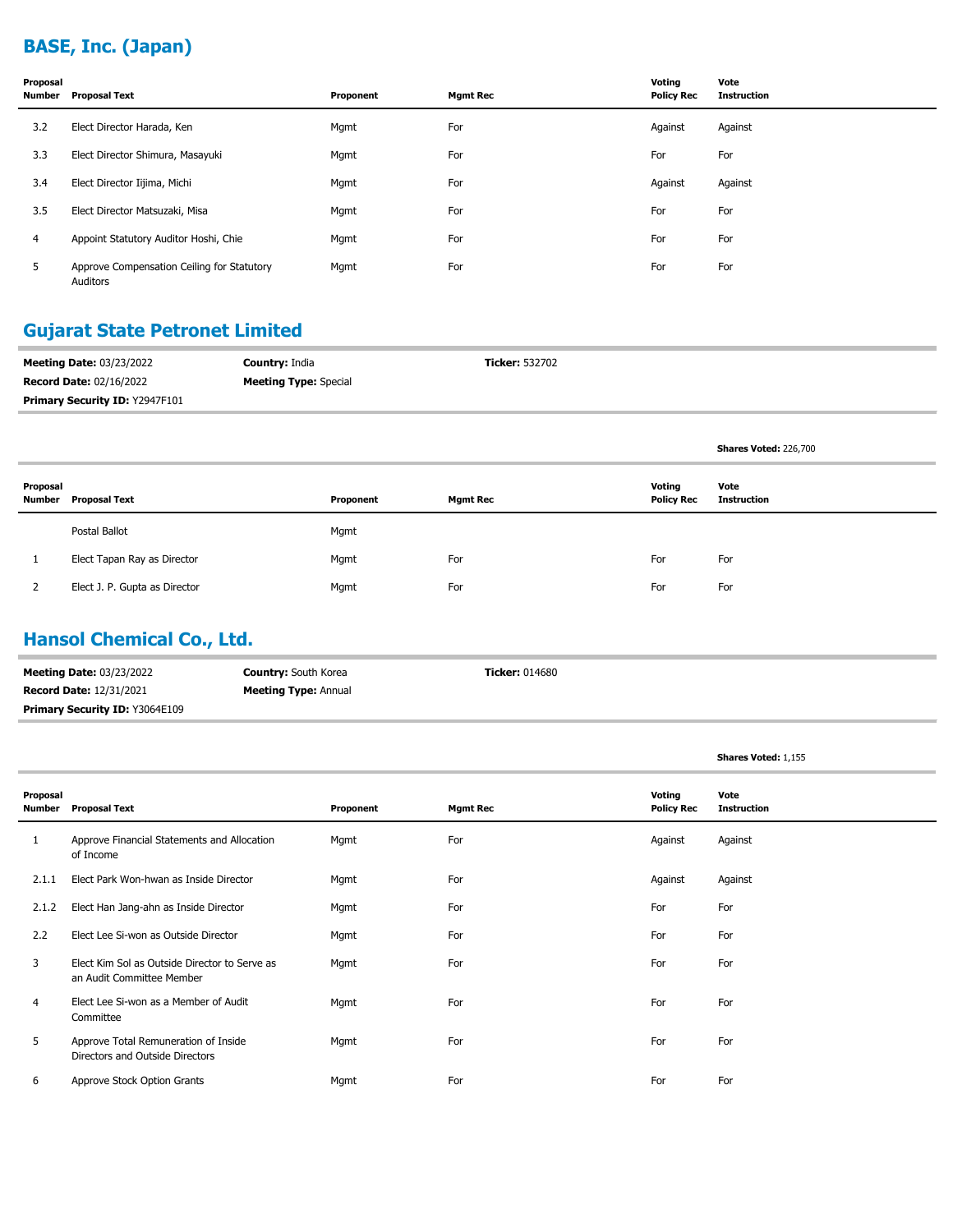#### **Hyundai GLOVIS Co., Ltd.**

**Meeting Date:** 03/23/2022 **Record Date:** 12/31/2021 **Primary Security ID:** Y27294100 **Country:** South Korea **Meeting Type:** Annual **Ticker:** 086280

**Shares Voted:** 7,505

**Shares Voted:** 5,430

| Proposal<br>Number | Proposal Text                                                           | Proponent | <b>Mgmt Rec</b> | Voting<br><b>Policy Rec</b> | Vote<br><b>Instruction</b> |
|--------------------|-------------------------------------------------------------------------|-----------|-----------------|-----------------------------|----------------------------|
|                    | Approve Financial Statements and Allocation<br>of Income                | Mgmt      | For             | Against                     | Against                    |
| 2                  | Amend Articles of Incorporation                                         | Mgmt      | For             | For                         | For                        |
| 3.1                | Elect Jan Eyvin Wang as Non-Independent<br>Non-Executive Director       | Mgmt      | For             | Against                     | Against                    |
| 3.2                | Elect Eliot P.S. Merrill as Non-Independent<br>Non-Executive Director   | Mgmt      | For             | Against                     | Against                    |
| 4                  | Approve Total Remuneration of Inside<br>Directors and Outside Directors | Mgmt      | For             | For                         | For                        |

#### **Hyundai Mobis Co., Ltd.**

| <b>Meeting Date: 03/23/2022</b> | <b>Country: South Korea</b> | <b>Ticker:</b> 012330 |
|---------------------------------|-----------------------------|-----------------------|
| <b>Record Date: 12/31/2021</b>  | <b>Meeting Type: Annual</b> |                       |
| Primary Security ID: Y3849A109  |                             |                       |

#### **Proposal Number Proposal Text Proponent Mgmt Rec Voting Policy Rec Vote Instruction** 1 Approve Financial Statements **Mgmt** For For Against Against Against Against Against Against Against Against Against 2 Approve Appropriation of Income **Mgmt** Mgmt For For For For For For For For For 3.1 Elect Kim Hwa-jin as Outside Director Mgmt For For For 3.2 Elect Cho Seong-hwan as Inside Director Mgmt Mgmt For For For Against Against Against Against 3.3 Elect Ko Young-seok as Inside Director Mgmt For For For Elect Kim Hwa-jin as a Member of Audit Mgmt For For For Committee 4 Approve Total Remuneration of Inside Mgmt Mgmt For For For For For For For For For Directors and Outside Directors 5 6 Amend Articles of Incorporation **For** Mgmt For For For For For For For For

#### **LG Chem Ltd.**

| <b>Meeting Date: 03/23/2022</b>       | <b>Country:</b> South Korea | <b>Ticker:</b> 051910 |
|---------------------------------------|-----------------------------|-----------------------|
| <b>Record Date: 12/31/2021</b>        | <b>Meeting Type: Annual</b> |                       |
| <b>Primary Security ID: Y52758102</b> |                             |                       |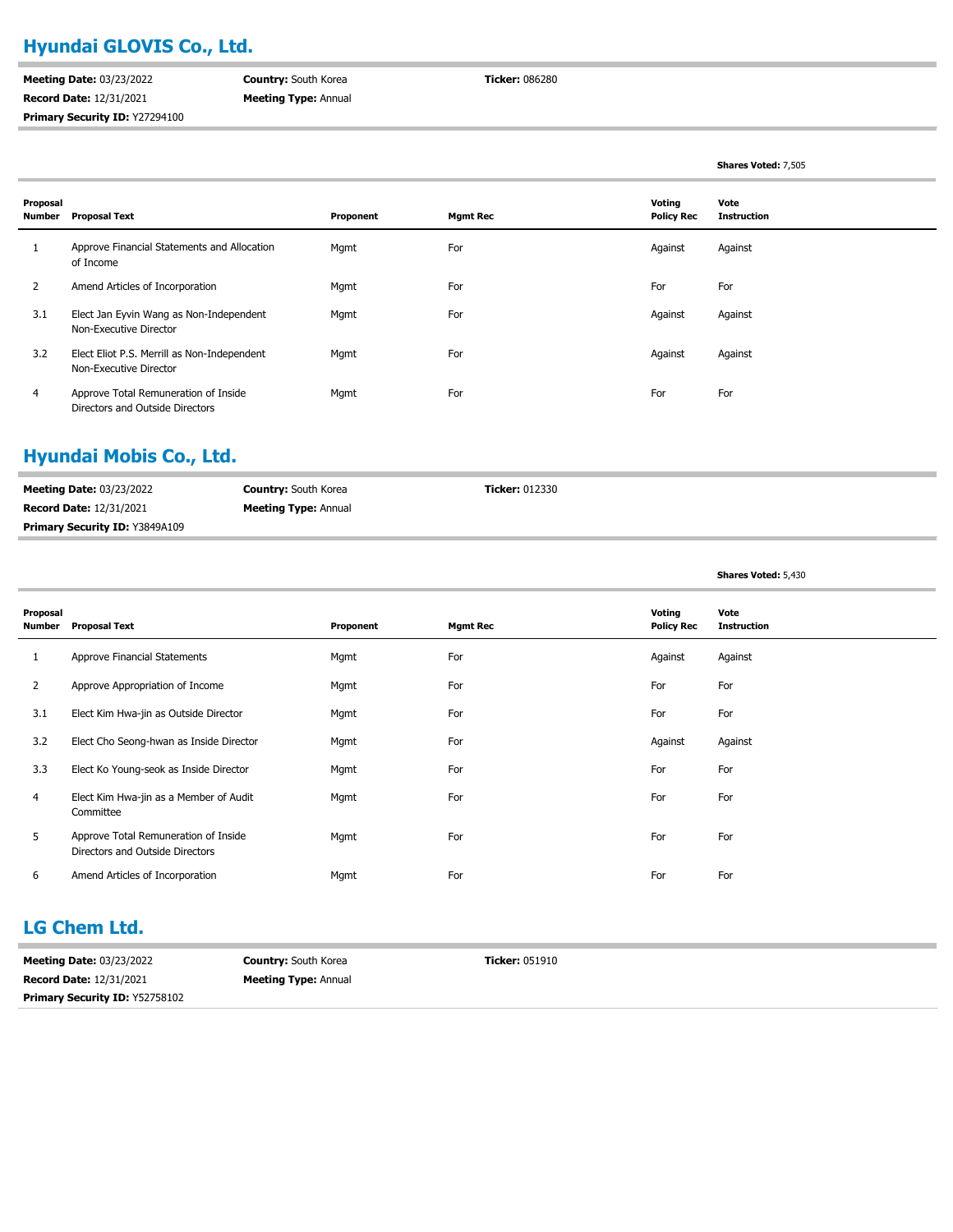## **LG Chem Ltd.**

#### **Shares Voted:** 4,791

| Proposal      |                                                                         |           |                 | Voting            | Vote               |
|---------------|-------------------------------------------------------------------------|-----------|-----------------|-------------------|--------------------|
| <b>Number</b> | <b>Proposal Text</b>                                                    | Proponent | <b>Mgmt Rec</b> | <b>Policy Rec</b> | <b>Instruction</b> |
| 1             | Approve Financial Statements and Allocation<br>of Income                | Mgmt      | For             | Against           | Against            |
| 2.1           | Elect Shin Hak-Cheol as Inside Director                                 | Mgmt      | For             | For               | For                |
| 2.2           | Elect Kwon Bong-seok as Non-Independent<br>Non-Executive Director       | Mgmt      | For             | For               | For                |
| 2.3           | Elect Lee Hyeon-ju as Outside Director                                  | Mgmt      | For             | For               | For                |
| 2.4           | Elect Cho Hwa-soon as Outside Director                                  | Mgmt      | For             | For               | For                |
| 3.1           | Elect Lee Hyeon-ju as a Member of Audit<br>Committee                    | Mgmt      | For             | For               | For                |
| 3.2           | Elect Cho Hwa-soon as a Member of Audit<br>Committee                    | Mgmt      | For             | For               | For                |
| 4             | Approve Total Remuneration of Inside<br>Directors and Outside Directors | Mgmt      | For             | For               | For                |

#### **Yamaha Motor Co., Ltd.**

| <b>Meeting Date: 03/23/2022</b> | <b>Country: Japan</b>       | <b>Ticker: 7272</b> |
|---------------------------------|-----------------------------|---------------------|
| <b>Record Date: 12/31/2021</b>  | <b>Meeting Type: Annual</b> |                     |
| Primary Security ID: J95776126  |                             |                     |

#### **Shares Voted:** 29,400

| Proposal<br><b>Number</b> | <b>Proposal Text</b>                                                    | Proponent | <b>Mgmt Rec</b> | Voting<br><b>Policy Rec</b> | Vote<br><b>Instruction</b> |
|---------------------------|-------------------------------------------------------------------------|-----------|-----------------|-----------------------------|----------------------------|
|                           |                                                                         |           |                 |                             |                            |
| $\mathbf{1}$              | Approve Allocation of Income, with a Final<br>Dividend of JPY 65        | Mgmt      | For             | For                         | For                        |
| 2                         | Amend Articles to Disclose Shareholder<br>Meeting Materials on Internet | Mgmt      | For             | For                         | For                        |
| 3.1                       | Elect Director Watanabe, Katsuaki                                       | Mgmt      | For             | Against                     | Against                    |
| 3.2                       | Elect Director Hidaka, Yoshihiro                                        | Mgmt      | For             | Against                     | Against                    |
| 3.3                       | Elect Director Maruyama, Heiji                                          | Mgmt      | For             | Against                     | Against                    |
| 3.4                       | Elect Director Matsuyama, Satohiko                                      | Mgmt      | For             | Against                     | Against                    |
| 3.5                       | Elect Director Shitara, Motofumi                                        | Mgmt      | For             | Against                     | Against                    |
| 3.6                       | Elect Director Nakata, Takuya                                           | Mgmt      | For             | Against                     | Against                    |
| 3.7                       | Elect Director Kamigama, Takehiro                                       | Mgmt      | For             | For                         | For                        |
| 3.8                       | Elect Director Tashiro, Yuko                                            | Mgmt      | For             | For                         | For                        |
| 3.9                       | Elect Director Ohashi, Tetsuji                                          | Mgmt      | For             | For                         | For                        |
| 3.10                      | Elect Director Jin Song Montesano                                       | Mgmt      | For             | For                         | For                        |
| 4                         | Appoint Alternate Statutory Auditor Fujita,<br>Ko                       | Mgmt      | For             | For                         | For                        |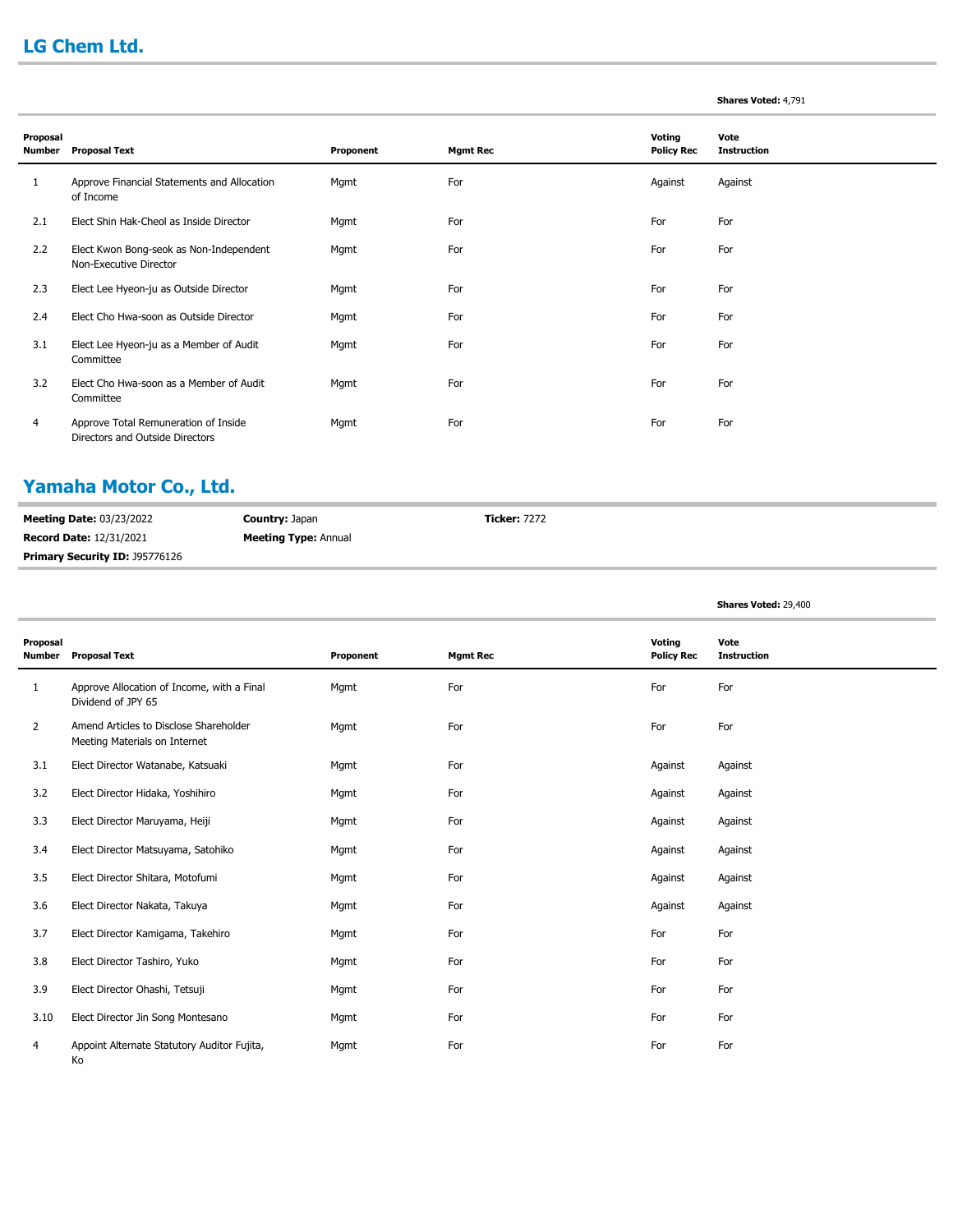# **Yamaha Motor Co., Ltd.**

| Proposal<br>Number | Proposal Text                                                         | Proponent | <b>Mgmt Rec</b> | Voting<br><b>Policy Rec</b> | Vote<br>Instruction |
|--------------------|-----------------------------------------------------------------------|-----------|-----------------|-----------------------------|---------------------|
|                    | Approve Compensation Ceilings for Directors<br>and Statutory Auditors | Mgmt      | For             | For                         | For                 |
|                    | Approve Performance Share Plan                                        | Mgmt      | For             | For                         | For                 |

#### **ABB Ltd.**

| <b>Meeting Date: 03/24/2022</b>       | <b>Country: Switzerland</b> | <b>Ticker: ABBN</b> |
|---------------------------------------|-----------------------------|---------------------|
| <b>Record Date:</b>                   | <b>Meeting Type: Annual</b> |                     |
| <b>Primary Security ID: H0010V101</b> |                             |                     |

**Shares Voted:** 50,861

| Proposal<br>Number | <b>Proposal Text</b>                                                                                                                     | Proponent | <b>Mgmt Rec</b> | Voting<br><b>Policy Rec</b> | Vote<br><b>Instruction</b> |
|--------------------|------------------------------------------------------------------------------------------------------------------------------------------|-----------|-----------------|-----------------------------|----------------------------|
| $\mathbf{1}$       | Accept Financial Statements and Statutory<br>Reports                                                                                     | Mgmt      | For             | For                         | For                        |
| $\overline{2}$     | Approve Remuneration Report (Non-Binding)                                                                                                | Mgmt      | For             | For                         | For                        |
| 3                  | Approve Discharge of Board and Senior<br>Management                                                                                      | Mgmt      | For             | For                         | For                        |
| 4                  | Approve Allocation of Income and Dividends<br>of CHF 0.82 per Share                                                                      | Mgmt      | For             | For                         | For                        |
| 5                  | Approve CHF 10.6 Million Reduction in Share<br>Capital as Part of the Share Buyback<br>Program via Cancellation of Repurchased<br>Shares | Mgmt      | For             | For                         | For                        |
| 6.1                | Approve Remuneration of Directors in the<br>Amount of CHF 4.4 Million                                                                    | Mgmt      | For             | For                         | For                        |
| 6.2                | Approve Remuneration of Executive<br>Committee in the Amount of CHF 45.9<br>Million                                                      | Mgmt      | For             | For                         | For                        |
| 7.1                | Reelect Gunnar Brock as Director                                                                                                         | Mgmt      | For             | For                         | For                        |
| 7.2                | Reelect David Constable as Director                                                                                                      | Mgmt      | For             | For                         | For                        |
| 7.3                | Reelect Frederico Curado as Director                                                                                                     | Mgmt      | For             | For                         | For                        |
| 7.4                | Reelect Lars Foerberg as Director                                                                                                        | Mgmt      | For             | For                         | For                        |
| 7.5                | Reelect Jennifer Xin-Zhe Li as Director                                                                                                  | Mgmt      | For             | For                         | For                        |
| 7.6                | Reelect Geraldine Matchett as Director                                                                                                   | Mgmt      | For             | For                         | For                        |
| 7.7                | Reelect David Meline as Director                                                                                                         | Mgmt      | For             | For                         | For                        |
| 7.8                | Reelect Satish Pai as Director                                                                                                           | Mgmt      | For             | For                         | For                        |
| 7.9                | Reelect Jacob Wallenberg as Director                                                                                                     | Mgmt      | For             | For                         | For                        |
| 7.10               | Reelect Peter Voser as Director and Board<br>Chairman                                                                                    | Mgmt      | For             | Against                     | Against                    |
| 8.1                | Reappoint David Constable as Member of the<br><b>Compensation Committee</b>                                                              | Mgmt      | For             | For                         | For                        |
| 8.2                | Reappoint Frederico Curado as Member of<br>the Compensation Committee                                                                    | Mgmt      | For             | For                         | For                        |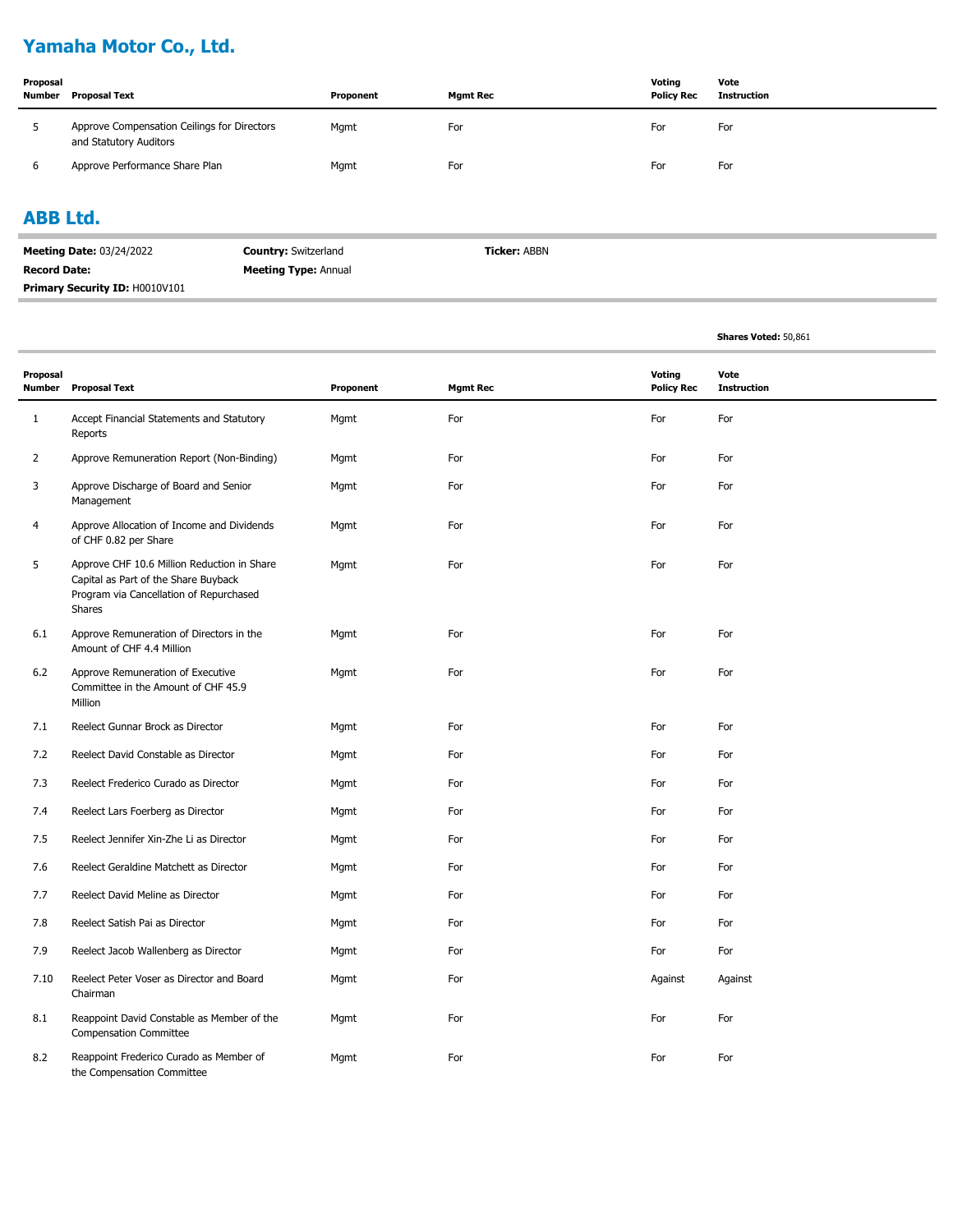## **ABB Ltd.**

| Proposal<br>Number | Proposal Text                                                            | Proponent | <b>Mamt Rec</b> | Votina<br><b>Policy Rec</b> | Vote<br><b>Instruction</b> |
|--------------------|--------------------------------------------------------------------------|-----------|-----------------|-----------------------------|----------------------------|
| 8.3                | Reappoint Jennifer Xin-Zhe Li as Member of<br>the Compensation Committee | Mgmt      | For             | For                         | For                        |
| 9                  | Designate Zehnder Bolliger & Partner as<br><b>Independent Proxy</b>      | Mgmt      | For             | For                         | For                        |
| 10                 | Ratify KPMG AG as Auditors                                               | Mgmt      | For             | For                         | For                        |
| 11                 | Transact Other Business (Voting)                                         | Mgmt      | For             | Against                     | Against                    |

## **CEMEX SAB de CV**

| <b>Meeting Date: 03/24/2022</b>       | <b>Country: Mexico</b>              | Ticker: CEMEXCPO |
|---------------------------------------|-------------------------------------|------------------|
| <b>Record Date: 02/22/2022</b>        | <b>Meeting Type:</b> Annual/Special |                  |
| <b>Primary Security ID: P2253T133</b> |                                     |                  |

**Shares Voted:** 1,398,676

| Proposal<br><b>Number</b> | <b>Proposal Text</b>                                     | Proponent | <b>Mgmt Rec</b> | Voting<br><b>Policy Rec</b> | Vote<br><b>Instruction</b> |
|---------------------------|----------------------------------------------------------|-----------|-----------------|-----------------------------|----------------------------|
|                           | Meeting for ADR Holders                                  | Mgmt      |                 |                             |                            |
|                           | Ordinary General Shareholders Meeting                    | Mgmt      |                 |                             |                            |
| 1                         | Approve Financial Statements and Statutory<br>Reports    | Mgmt      | For             | Against                     | Against                    |
| $\overline{2}$            | Approve Allocation of Income                             | Mgmt      | For             | For                         | For                        |
| 3                         | Set Maximum Amount of Share Repurchase<br>Reserve        | Mgmt      | For             | For                         | For                        |
| 4.A1                      | Elect Rogelio Zambrano Lozano as Board<br>Chairman       | Mgmt      | For             | Against                     | Against                    |
| 4.A2                      | Elect Fernando A. Gonzalez Olivieri as<br>Director       | Mgmt      | For             | For                         | For                        |
| 4.A3                      | Elect Marcelo Zambrano Lozano as Director                | Mgmt      | For             | For                         | For                        |
| 4.A4                      | Elect Armando J. Garcia Segovia as Director              | Mgmt      | For             | For                         | For                        |
| 4.A5                      | Elect Rodolfo Garcia Muriel as Director                  | Mgmt      | For             | For                         | For                        |
| 4.A6                      | Elect Francisco Javier Fernandez Carbajal as<br>Director | Mgmt      | For             | For                         | For                        |
| 4.A7                      | Elect Armando Garza Sada as Director                     | Mgmt      | For             | Against                     | Against                    |
| 4.A8                      | Elect David Martinez Guzman as Director                  | Mgmt      | For             | For                         | For                        |
| 4.A9                      | Elect Everardo Elizondo Almaguer as<br>Director          | Mgmt      | For             | For                         | For                        |
| 4.A10                     | Elect Ramiro Gerardo Villarreal Morales as<br>Director   | Mgmt      | For             | For                         | For                        |
| 4.A11                     | Elect Gabriel Jaramillo Sanint as Director               | Mgmt      | For             | For                         | For                        |
| 4.A12                     | Elect Isabel Maria Aguilera Navarro as<br>Director       | Mgmt      | For             | For                         | For                        |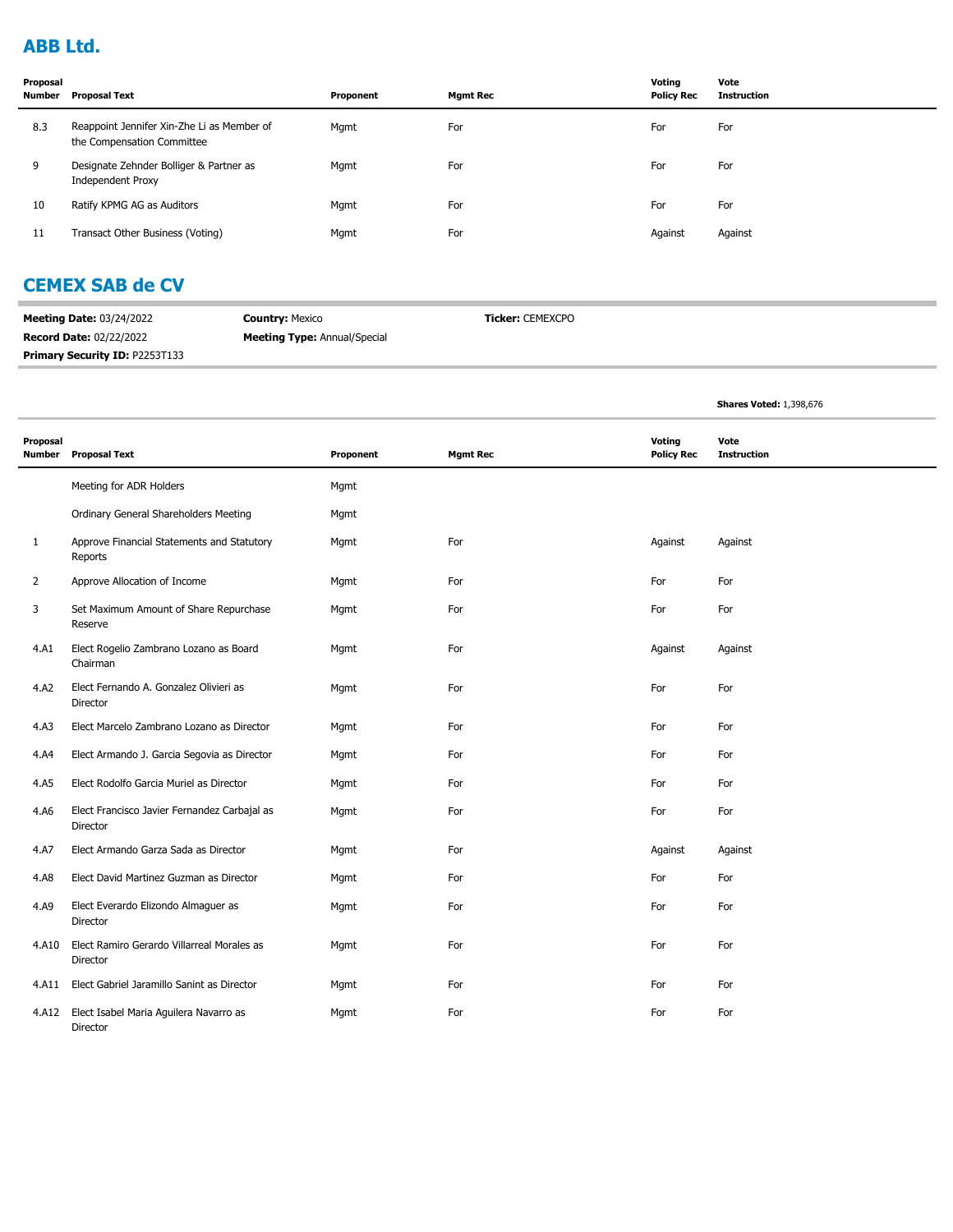## **CEMEX SAB de CV**

| Proposal<br>Number | <b>Proposal Text</b>                                                                                                                                                                                                   | Proponent | <b>Mgmt Rec</b> | Voting<br><b>Policy Rec</b> | Vote<br><b>Instruction</b> |
|--------------------|------------------------------------------------------------------------------------------------------------------------------------------------------------------------------------------------------------------------|-----------|-----------------|-----------------------------|----------------------------|
| 4.B                | Elect Members of Audit, Corporate Practices<br>and Finance, and Sustainability Committees;<br>and Secretary and Deputy Secretary of<br>Board, Audit, Corporate Practices and<br>Finance, and Sustainability Committees | Mgmt      | For             | Against                     | Against                    |
| 5                  | Approve Remuneration of Directors and<br>Members of Audit, Corporate Practices and<br>Finance, and Sustainability Committees                                                                                           | Mgmt      | For             | For                         | For                        |
| 6                  | Authorize Board to Ratify and Execute<br>Approved Resolutions                                                                                                                                                          | Mgmt      | For             | For                         | For                        |
|                    | Extraordinary General Shareholders Meeting                                                                                                                                                                             | Mgmt      |                 |                             |                            |
| 1                  | Amend Article 2 Re: Corporate Purpose                                                                                                                                                                                  | Mgmt      | For             | For                         | For                        |
| 2                  | Authorize Board to Ratify and Execute<br>Approved Resolutions                                                                                                                                                          | Mgmt      | For             | For                         | For                        |

# **Coca-Cola Bottlers Japan Holdings, Inc.**

| <b>Meeting Date: 03/24/2022</b>       | <b>Country: Japan</b>       | <b>Ticker: 2579</b> |
|---------------------------------------|-----------------------------|---------------------|
| <b>Record Date: 12/31/2021</b>        | <b>Meeting Type: Annual</b> |                     |
| <b>Primary Security ID: J0815C108</b> |                             |                     |

**Shares Voted:** 146,720

| Proposal<br>Number | <b>Proposal Text</b>                                                    | Proponent | <b>Mgmt Rec</b> | Voting<br><b>Policy Rec</b> | Vote<br><b>Instruction</b> |
|--------------------|-------------------------------------------------------------------------|-----------|-----------------|-----------------------------|----------------------------|
|                    | Approve Allocation of Income, with a Final<br>Dividend of JPY 25        | Mgmt      | For             | For                         | For                        |
| $\overline{2}$     | Amend Articles to Disclose Shareholder<br>Meeting Materials on Internet | Mgmt      | For             | For                         | For                        |
| 3.1                | Elect Director Calin Dragan                                             | Mgmt      | For             | Against                     | Against                    |
| 3.2                | Elect Director Bjorn Ivar Ulgenes                                       | Mgmt      | For             | For                         | For                        |
| 3.3                | Elect Director Yoshioka, Hiroshi                                        | Mgmt      | For             | For                         | For                        |
| 3.4                | Elect Director Wada, Hiroko                                             | Mgmt      | For             | For                         | For                        |
| 3.5                | Elect Director Yamura, Hirokazu                                         | Mgmt      | For             | For                         | For                        |

## **DOUZONE BIZON Co., Ltd.**

| <b>Meeting Date: 03/24/2022</b>       | <b>Country:</b> South Korea | <b>Ticker: 012510</b> |
|---------------------------------------|-----------------------------|-----------------------|
| <b>Record Date: 12/31/2021</b>        | <b>Meeting Type: Annual</b> |                       |
| <b>Primary Security ID: Y2197R102</b> |                             |                       |

|          |                                                          |           |                 |                             | Shares Voted: 17,217 |
|----------|----------------------------------------------------------|-----------|-----------------|-----------------------------|----------------------|
| Proposal | <b>Number</b> Proposal Text                              | Proponent | <b>Mgmt Rec</b> | Voting<br><b>Policy Rec</b> | Vote<br>Instruction  |
|          | Approve Financial Statements and Allocation<br>of Income | Mgmt      | For             | Against                     | Against              |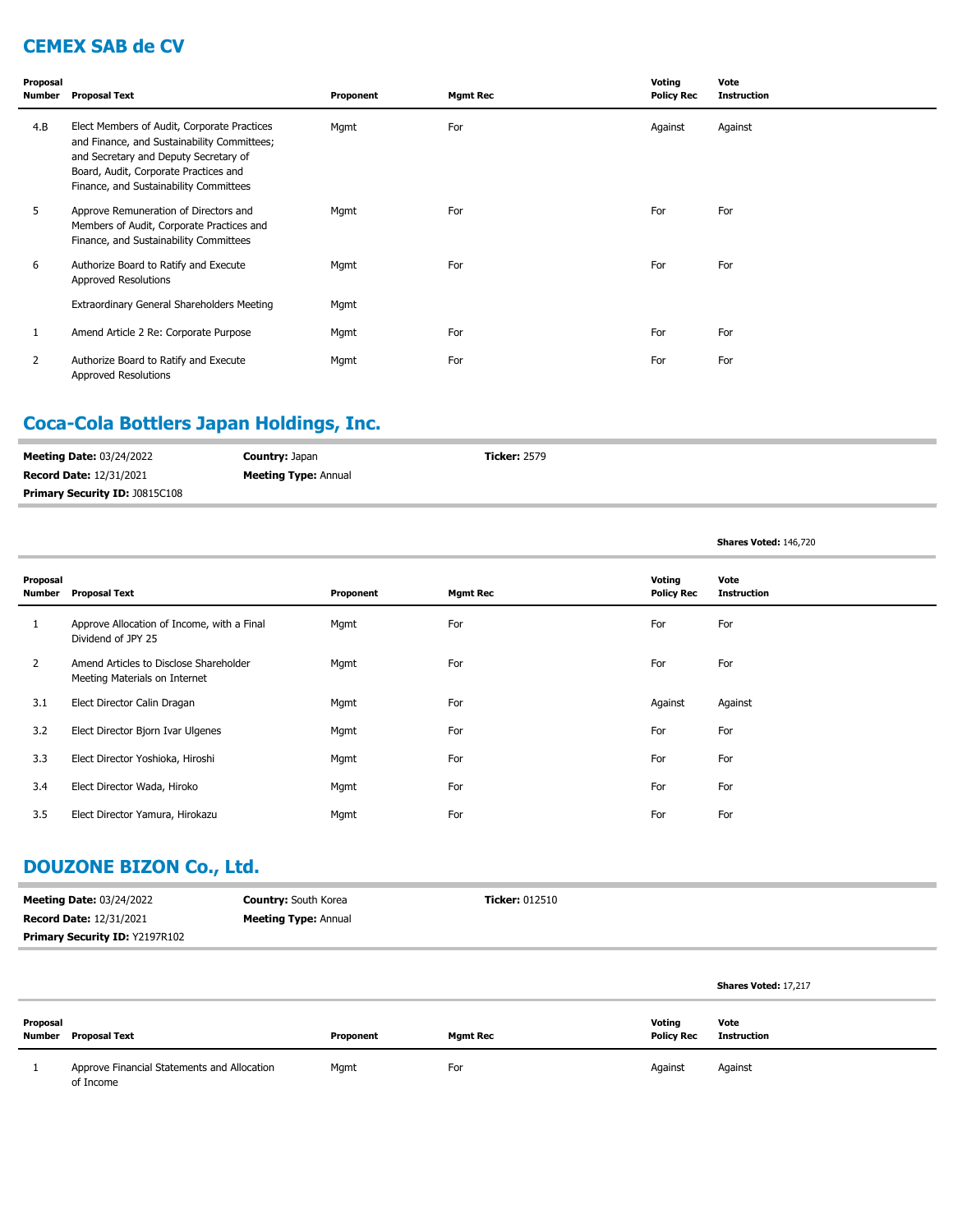# **DOUZONE BIZON Co., Ltd.**

| Proposal       | Number Proposal Text                                                    | Proponent | <b>Mgmt Rec</b> | Voting<br><b>Policy Rec</b> | Vote<br>Instruction |
|----------------|-------------------------------------------------------------------------|-----------|-----------------|-----------------------------|---------------------|
| 2              | Amend Articles of Incorporation                                         | Mgmt      | For             | For                         | For                 |
| 3.1            | Elect Ji Yong-gu as Inside Director                                     | Mgmt      | For             | For                         | For                 |
| 3.2            | Elect Lee Cheol-hui as Outside Director                                 | Mgmt      | For             | For                         | For                 |
| $\overline{4}$ | Approve Total Remuneration of Inside<br>Directors and Outside Directors | Mgmt      | For             | For                         | For                 |
| 5.             | Authorize Board to Fix Remuneration of<br>Internal Auditor(s)           | Mgmt      | For             | For                         | For                 |

# **Hyundai Motor Co., Ltd.**

| <b>Meeting Date: 03/24/2022</b>       | <b>Country:</b> South Korea | <b>Ticker: 005380</b> |
|---------------------------------------|-----------------------------|-----------------------|
| <b>Record Date: 12/31/2021</b>        | <b>Meeting Type: Annual</b> |                       |
| <b>Primary Security ID: Y38472109</b> |                             |                       |

**Shares Voted:** 6,000

| Proposal<br>Number | <b>Proposal Text</b>                                                    | Proponent | <b>Mgmt Rec</b> | Voting<br><b>Policy Rec</b> | Vote<br><b>Instruction</b> |
|--------------------|-------------------------------------------------------------------------|-----------|-----------------|-----------------------------|----------------------------|
| 1                  | Approve Financial Statements and Allocation<br>of Income                | Mgmt      | For             | For                         | For                        |
| 2.1.1              | Elect Yoon Chi-won as Outside Director                                  | Mgmt      | For             | For                         | For                        |
| 2.1.2              | Elect Lee Sang-seung as Outside Director                                | Mgmt      | For             | Against                     | Against                    |
| 2.1.3              | Elect Eugene M. Ohr as Outside Director                                 | Mgmt      | For             | Against                     | Against                    |
| 2.2.1              | Elect Jeong Ui-seon as Inside Director                                  | Mgmt      | For             | Against                     | Against                    |
| 2.2.2              | Elect Park Jeong-guk as Inside Director                                 | Mgmt      | For             | For                         | For                        |
| 2.2.3              | Elect Lee Dong-seok as Inside Director                                  | Mgmt      | For             | For                         | For                        |
| 3.1                | Elect Yoon Chi-won as a Member of Audit<br>Committee                    | Mgmt      | For             | For                         | For                        |
| 3.2                | Elect Lee Sang-seung as a Member of Audit<br>Committee                  | Mgmt      | For             | Against                     | Against                    |
| 4                  | Approve Total Remuneration of Inside<br>Directors and Outside Directors | Mgmt      | For             | For                         | For                        |

### **KGINICIS Co., Ltd.**

| <b>Meeting Date: 03/24/2022</b> | <b>Country:</b> South Korea | <b>Ticker: 035600</b> |
|---------------------------------|-----------------------------|-----------------------|
| <b>Record Date: 12/31/2021</b>  | <b>Meeting Type: Annual</b> |                       |
| Primary Security ID: Y4083K100  |                             |                       |
|                                 |                             |                       |
|                                 |                             |                       |

|                    |                                                          |           |          |                             | Shares Voted: 86,344 |
|--------------------|----------------------------------------------------------|-----------|----------|-----------------------------|----------------------|
| Proposal<br>Number | <b>Proposal Text</b>                                     | Proponent | Mgmt Rec | Voting<br><b>Policy Rec</b> | Vote<br>Instruction  |
|                    | Approve Financial Statements and Allocation<br>of Income | Mgmt      | For      | Against                     | Against              |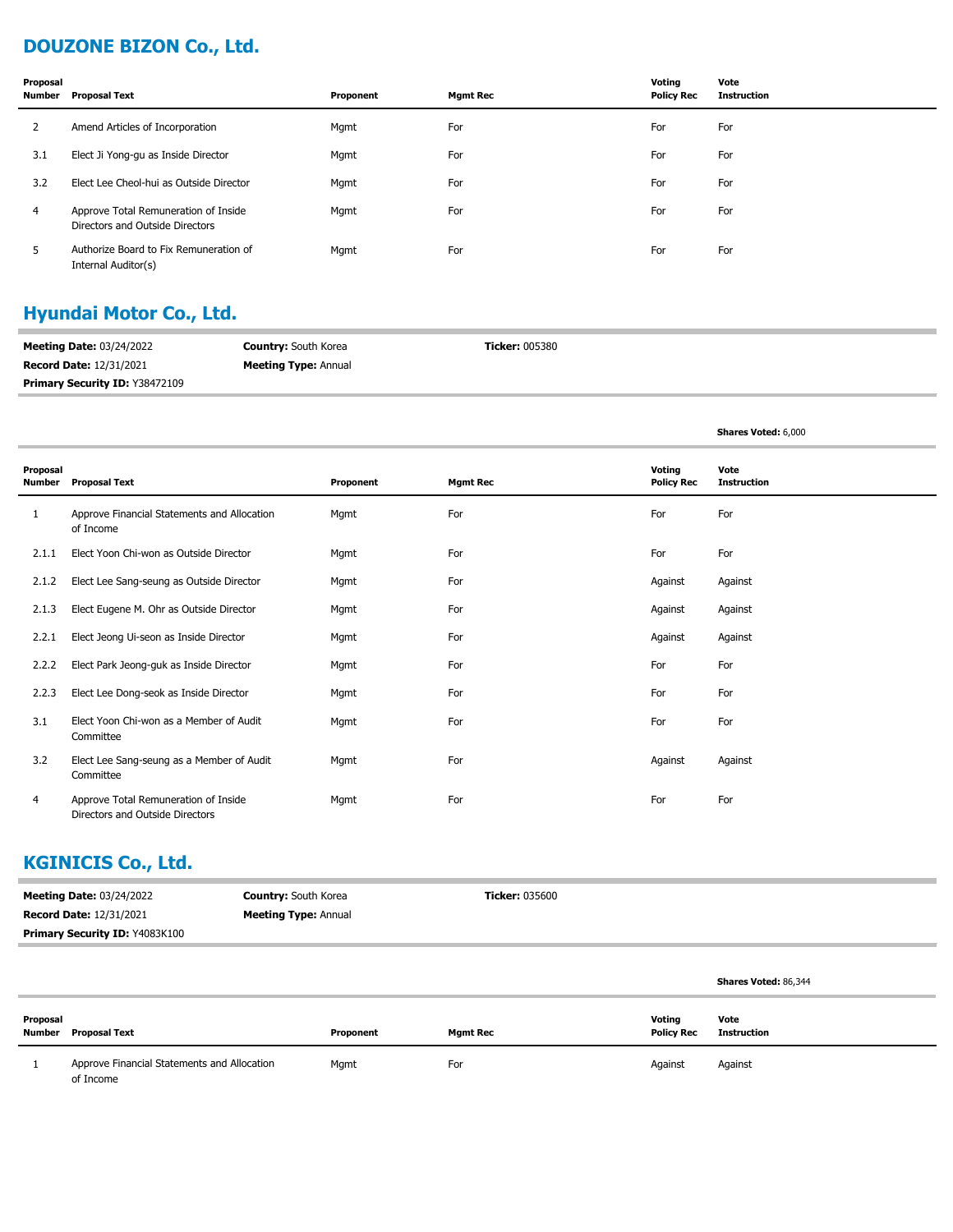# **KGINICIS Co., Ltd.**

| Proposal<br><b>Number</b> | <b>Proposal Text</b>                                                    | Proponent | <b>Mgmt Rec</b> | Voting<br><b>Policy Rec</b> | Vote<br><b>Instruction</b> |
|---------------------------|-------------------------------------------------------------------------|-----------|-----------------|-----------------------------|----------------------------|
| $\overline{2}$            | Amend Articles of Incorporation                                         | Mgmt      | For             | For                         | For                        |
| 3                         | Approve Stock Option Grants (Previously<br>Granted)                     | Mgmt      | For             | For                         | For                        |
| 4                         | Approve Stock Option Grants (To be<br>Granted)                          | Mgmt      | For             | For                         | For                        |
| 5.1                       | Elect Gwak Jae-seon as Inside Director                                  | Mgmt      | For             | For                         | For                        |
| 5.2                       | Elect Gwak Jeong-hyeon as Inside Director                               | Mgmt      | For             | For                         | For                        |
| 5.3                       | Elect Yoo Seung-yong as Inside Director                                 | Mgmt      | For             | Against                     | Against                    |
| 5.4                       | Elect Kang Hyeong-woo as Outside Director                               | Mgmt      | For             | For                         | For                        |
| 6                         | Approve Total Remuneration of Inside<br>Directors and Outside Directors | Mgmt      | For             | For                         | For                        |
| $\overline{7}$            | Authorize Board to Fix Remuneration of<br>Internal Auditor(s)           | Mgmt      | For             | For                         | For                        |

# **LG Electronics, Inc.**

| <b>Meeting Date: 03/24/2022</b>       | <b>Country:</b> South Korea | <b>Ticker: 066570</b> |
|---------------------------------------|-----------------------------|-----------------------|
| <b>Record Date: 12/31/2021</b>        | <b>Meeting Type: Annual</b> |                       |
| <b>Primary Security ID: Y5275H177</b> |                             |                       |

|                    |                                                                         |           |                 |                             | Shares Voted: 16,600       |
|--------------------|-------------------------------------------------------------------------|-----------|-----------------|-----------------------------|----------------------------|
| Proposal<br>Number | <b>Proposal Text</b>                                                    | Proponent | <b>Mgmt Rec</b> | Voting<br><b>Policy Rec</b> | Vote<br><b>Instruction</b> |
|                    | Approve Financial Statements and Allocation<br>of Income                | Mgmt      | For             | Against                     | Against                    |
| 2                  | Amend Articles of Incorporation                                         | Mgmt      | For             | For                         | For                        |
| 3.1                | Elect Lee Sang-gu as Outside Director                                   | Mgmt      | For             | For                         | For                        |
| 3.2                | Elect Ryu Chung-ryeol as Outside Director                               | Mgmt      | For             | For                         | For                        |
| 4.1                | Elect Lee Sang-gu as a Member of Audit<br>Committee                     | Mgmt      | For             | For                         | For                        |
| 4.2                | Elect Ryu Chung-ryeol as a Member of Audit<br>Committee                 | Mgmt      | For             | For                         | For                        |
| 5                  | Approve Total Remuneration of Inside<br>Directors and Outside Directors | Mgmt      | For             | For                         | For                        |

#### **NEOWIZ Co., Ltd.**

| <b>Meeting Date: 03/24/2022</b>       | <b>Country:</b> South Korea | <b>Ticker: 095660</b> |
|---------------------------------------|-----------------------------|-----------------------|
| <b>Record Date: 12/31/2021</b>        | <b>Meeting Type: Annual</b> |                       |
| <b>Primary Security ID: Y6250V108</b> |                             |                       |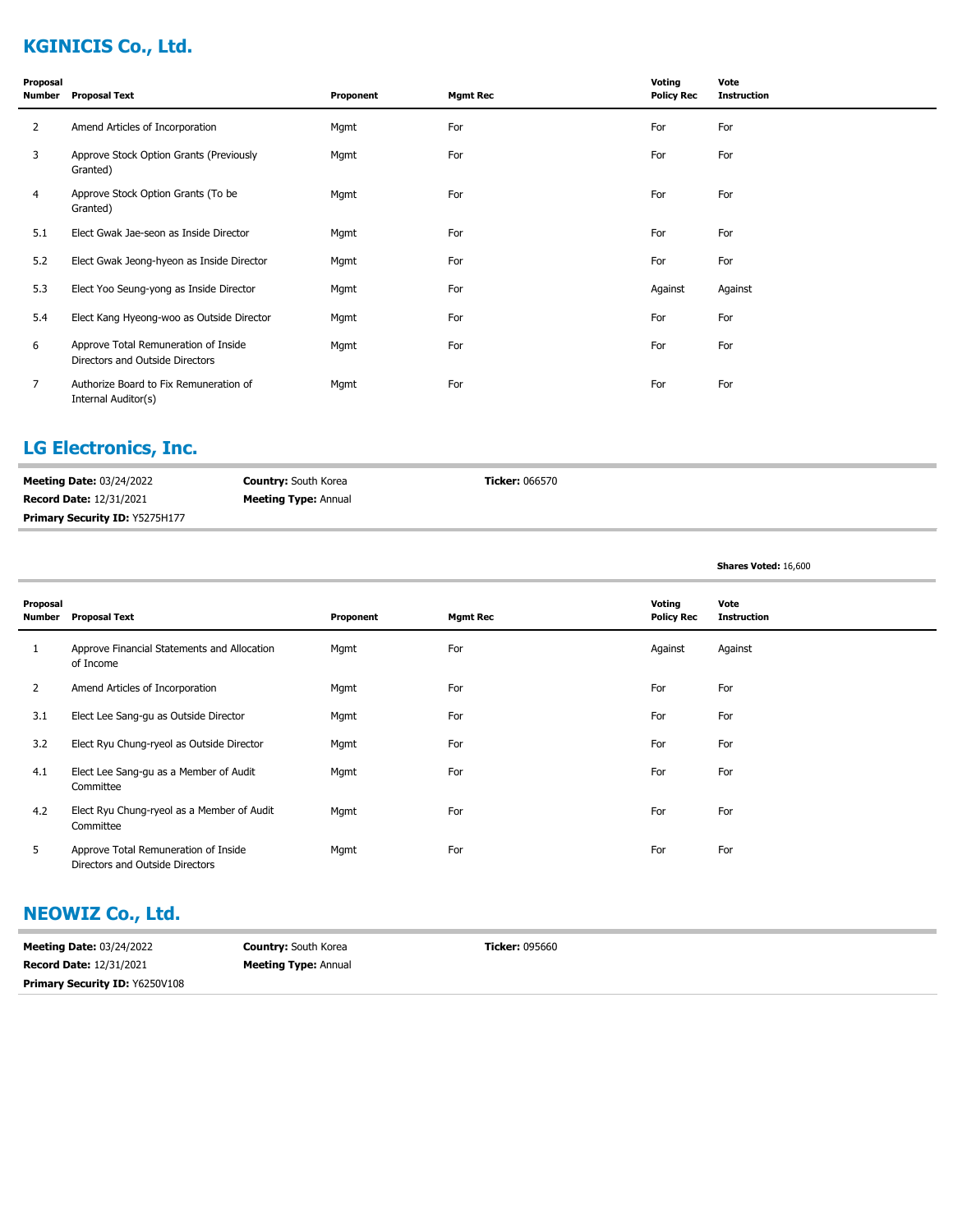# **NEOWIZ Co., Ltd.**

#### **Shares Voted:** 10,174

| Proposal<br>Number | <b>Proposal Text</b>                                                    | Proponent | <b>Mgmt Rec</b> | Voting<br><b>Policy Rec</b> | Vote<br><b>Instruction</b> |
|--------------------|-------------------------------------------------------------------------|-----------|-----------------|-----------------------------|----------------------------|
| 1                  | Approve Financial Statements and Allocation<br>of Income                | Mgmt      | For             | Against                     | Against                    |
| 2                  | Amend Articles of Incorporation                                         | Mgmt      | For             | For                         | For                        |
| 3.1                | Elect Kim Seung-cheol as Inside Director                                | Mgmt      | For             | For                         | For                        |
| 3.2                | Elect Bae Tae-geun as Inside Director                                   | Mgmt      | For             | For                         | For                        |
| 3.3                | Elect Kim Sang-wook as Inside Director                                  | Mgmt      | For             | For                         | For                        |
| 3.4                | Elect Hong Ji-cheol as Inside Director                                  | Mgmt      | For             | For                         | For                        |
| 3.5                | Elect Kim In-gwon as Inside Director                                    | Mgmt      | For             | For                         | For                        |
| 4                  | Approve Total Remuneration of Inside<br>Directors and Outside Directors | Mgmt      | For             | For                         | For                        |
| 5                  | Approve Terms of Retirement Pay                                         | Mgmt      | For             | For                         | For                        |

### **NKT A/S**

**Meeting Date:** 03/24/2022 **Record Date:** 03/17/2022 **Country:** Denmark **Meeting Type:** Annual **Ticker:** NKT **Primary Security ID:** K7037A107

**Shares Voted:** 27,220

| Proposal<br><b>Number</b> | <b>Proposal Text</b>                                                                                                                                                                                       | Proponent | <b>Mgmt Rec</b> | Voting<br><b>Policy Rec</b> | Vote<br><b>Instruction</b> |
|---------------------------|------------------------------------------------------------------------------------------------------------------------------------------------------------------------------------------------------------|-----------|-----------------|-----------------------------|----------------------------|
| 1                         | Receive Report of Board                                                                                                                                                                                    | Mgmt      |                 |                             |                            |
| $\overline{2}$            | Receive Annual Report                                                                                                                                                                                      | Mgmt      |                 |                             |                            |
| 3                         | Accept Financial Statements and Statutory<br>Reports                                                                                                                                                       | Mgmt      | For             | For                         | For                        |
| 4                         | Approve Allocation of Income and Omission<br>of Dividends                                                                                                                                                  | Mgmt      | For             | For                         | For                        |
| 5                         | Approve Remuneration Report (Advisory<br>Vote)                                                                                                                                                             | Mgmt      | For             | Against                     | Against                    |
| 6                         | Approve Discharge of Management and<br>Board                                                                                                                                                               | Mgmt      | For             | For                         | For                        |
| $\overline{7}$            | Approve Remuneration of Directors in the<br>Amount of DKK 1,12 Million for Chairman,<br>DKK 750,000 for Deputy Chairman and DKK<br>375,000 for Other Directors; Approve<br>Remuneration for Committee Work | Mgmt      | For             | For                         | For                        |
| 8.a                       | Reelect Jens Due Olsen as Director                                                                                                                                                                         | Mgmt      | For             | Abstain                     | Abstain                    |
| 8.b                       | Reelect Rene Svendsen-Tune as Director                                                                                                                                                                     | Mgmt      | For             | For                         | For                        |
| 8.c                       | Reelect Karla Marianne Lindahl as Director                                                                                                                                                                 | Mgmt      | For             | For                         | For                        |
| 8.d                       | Reelect Jens Maaloe as Director                                                                                                                                                                            | Mgmt      | For             | Abstain                     | Abstain                    |
| 8.e                       | Reelect Andreas Nauen as Director                                                                                                                                                                          | Mgmt      | For             | For                         | Abstain                    |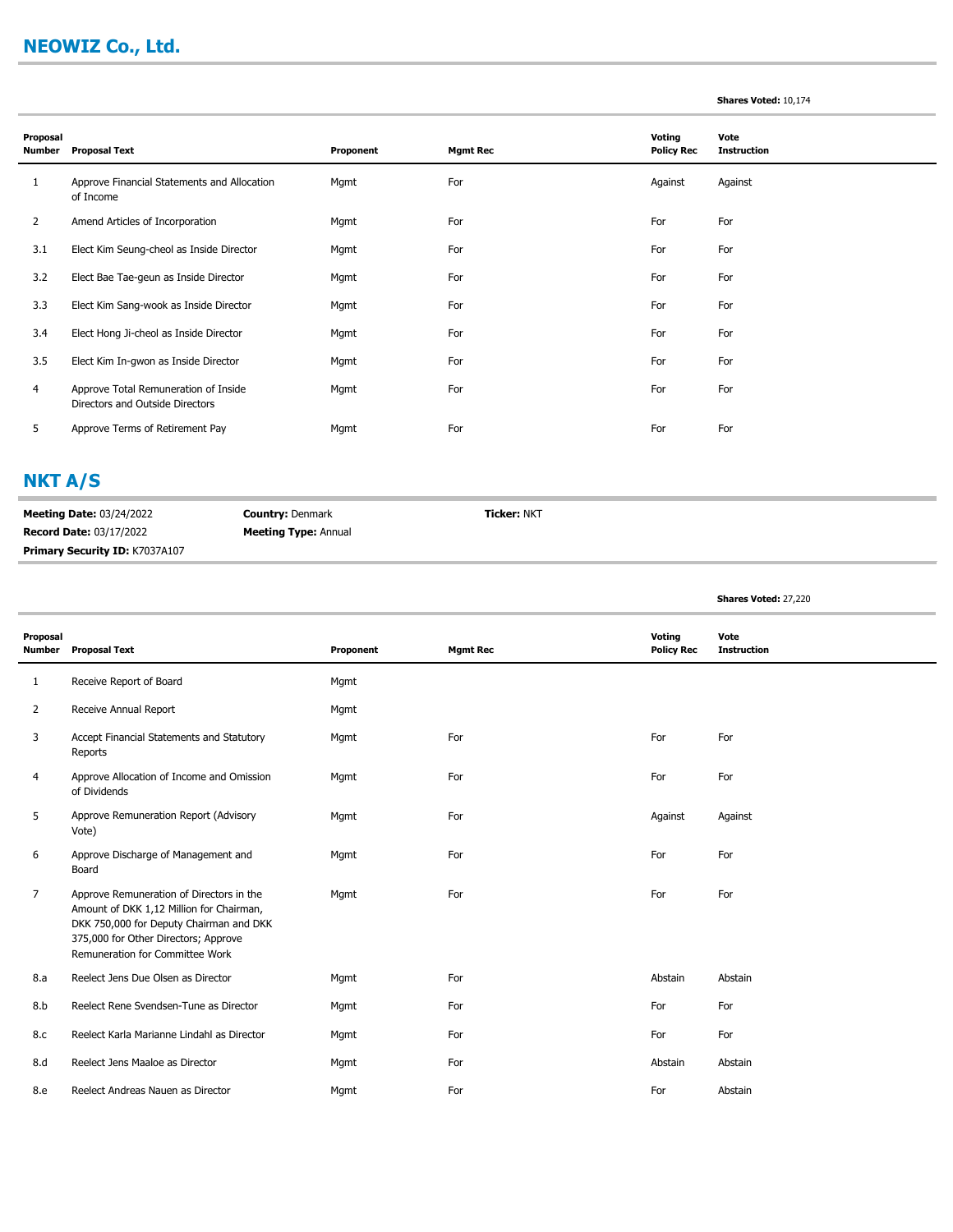# **NKT A/S**

| Proposal | Number Proposal Text                                           | Proponent | <b>Mgmt Rec</b> | Voting<br><b>Policy Rec</b> | Vote<br>Instruction |
|----------|----------------------------------------------------------------|-----------|-----------------|-----------------------------|---------------------|
| 9        | Ratify Deloitte as Auditors                                    | Mgmt      | For             | For                         | For                 |
| 10       | Other Proposals from Board or Shareholders<br>(None Submitted) | Mgmt      |                 |                             |                     |
| 11       | Other Business                                                 | Mgmt      |                 |                             |                     |

|                           |                                                                                                                                                                                                            |           |                 |                             | Shares Voted: 226,830      |
|---------------------------|------------------------------------------------------------------------------------------------------------------------------------------------------------------------------------------------------------|-----------|-----------------|-----------------------------|----------------------------|
| Proposal<br><b>Number</b> | <b>Proposal Text</b>                                                                                                                                                                                       | Proponent | <b>Mgmt Rec</b> | Voting<br><b>Policy Rec</b> | Vote<br><b>Instruction</b> |
| 1                         | Receive Report of Board                                                                                                                                                                                    | Mgmt      |                 |                             |                            |
| $\overline{2}$            | Receive Annual Report                                                                                                                                                                                      | Mgmt      |                 |                             |                            |
| 3                         | Accept Financial Statements and Statutory<br>Reports                                                                                                                                                       | Mgmt      | For             | For                         | For                        |
| 4                         | Approve Allocation of Income and Omission<br>of Dividends                                                                                                                                                  | Mgmt      | For             | For                         | For                        |
| 5                         | Approve Remuneration Report (Advisory<br>Vote)                                                                                                                                                             | Mgmt      | For             | Against                     | Against                    |
| 6                         | Approve Discharge of Management and<br>Board                                                                                                                                                               | Mgmt      | For             | For                         | For                        |
| 7                         | Approve Remuneration of Directors in the<br>Amount of DKK 1,12 Million for Chairman,<br>DKK 750,000 for Deputy Chairman and DKK<br>375,000 for Other Directors; Approve<br>Remuneration for Committee Work | Mgmt      | For             | For                         | For                        |
| 8.a                       | Reelect Jens Due Olsen as Director                                                                                                                                                                         | Mgmt      | For             | Abstain                     | Abstain                    |
| 8.b                       | Reelect Rene Svendsen-Tune as Director                                                                                                                                                                     | Mgmt      | For             | For                         | For                        |
| 8.c                       | Reelect Karla Marianne Lindahl as Director                                                                                                                                                                 | Mgmt      | For             | For                         | For                        |
| 8.d                       | Reelect Jens Maaloe as Director                                                                                                                                                                            | Mgmt      | For             | Abstain                     | Abstain                    |
| 8.e                       | Reelect Andreas Nauen as Director                                                                                                                                                                          | Mgmt      | For             | For                         | For                        |
| 9                         | Ratify Deloitte as Auditors                                                                                                                                                                                | Mgmt      | For             | For                         | For                        |
| 10                        | Other Proposals from Board or Shareholders<br>(None Submitted)                                                                                                                                             | Mgmt      |                 |                             |                            |
| 11                        | <b>Other Business</b>                                                                                                                                                                                      | Mgmt      |                 |                             |                            |

# **Novo Nordisk A/S**

| <b>Meeting Date: 03/24/2022</b> | <b>Country: Denmark</b>     | <b>Ticker: NOVO.B</b> |                             |
|---------------------------------|-----------------------------|-----------------------|-----------------------------|
| <b>Record Date: 03/17/2022</b>  | <b>Meeting Type: Annual</b> |                       |                             |
| Primary Security ID: K72807132  |                             |                       |                             |
|                                 |                             |                       |                             |
|                                 |                             |                       | <b>Shares Voted: 73,000</b> |

| Proposal                       |           |                 | Voting            | Vote        |
|--------------------------------|-----------|-----------------|-------------------|-------------|
| Number<br><b>Proposal Text</b> | Proponent | <b>Mgmt Rec</b> | <b>Policy Rec</b> | Instruction |

1 Receive Report of Board Mgmt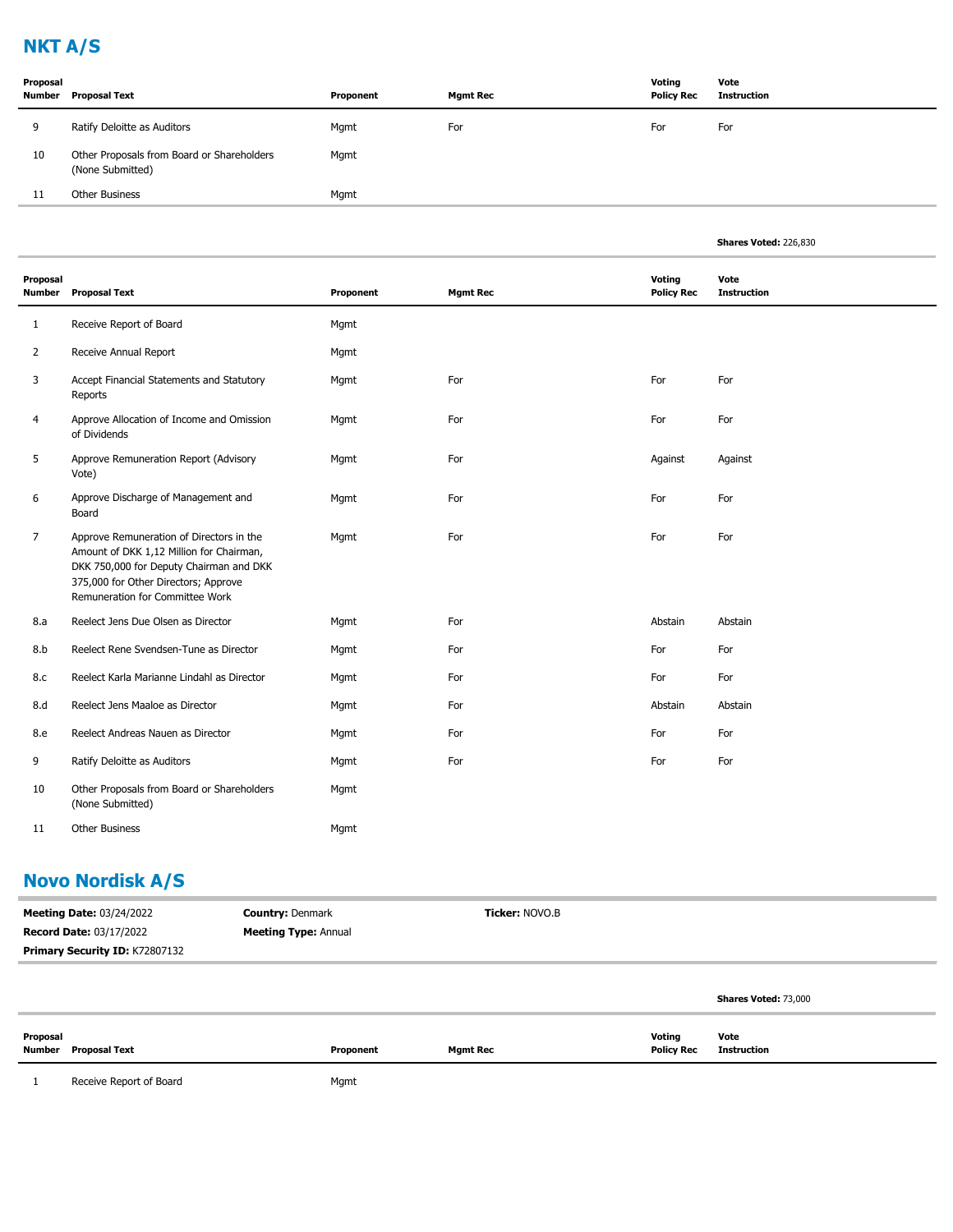# **Novo Nordisk A/S**

| Proposal<br>Number | <b>Proposal Text</b>                                                                                                                                                                                                                                           | Proponent | <b>Mgmt Rec</b> | Voting<br><b>Policy Rec</b> | Vote<br><b>Instruction</b> |
|--------------------|----------------------------------------------------------------------------------------------------------------------------------------------------------------------------------------------------------------------------------------------------------------|-----------|-----------------|-----------------------------|----------------------------|
| $\overline{2}$     | Accept Financial Statements and Statutory<br>Reports                                                                                                                                                                                                           | Mgmt      | For             | For                         | For                        |
| 3                  | Approve Allocation of Income and Dividends<br>of DKK 6.90 Per Share                                                                                                                                                                                            | Mgmt      | For             | For                         | For                        |
| 4                  | Approve Remuneration Report (Advisory<br>Vote)                                                                                                                                                                                                                 | Mgmt      | For             | Against                     | Against                    |
| 5.1                | Approve Remuneration of Directors for 2021<br>in the Aggregate Amount of DKK 17.1 Million                                                                                                                                                                      | Mgmt      | For             | For                         | For                        |
| 5.2                | Approve Remuneration of Directors for 2022<br>in the Amount of DKK 2.26 Million for the<br>Chairman, DKK 1.51 Million for the Vice<br>Chairman, and DKK 755,000 for Other<br>Directors; Approve Remuneration for<br>Committee Work                             | Mgmt      | For             | For                         | For                        |
| 6.1                | Reelect Helge Lund as Director and Board<br>Chair                                                                                                                                                                                                              | Mgmt      | For             | Refer                       | Abstain                    |
| $6.2$              | Reelect Henrik Poulsen as Director and Vice<br>Chair                                                                                                                                                                                                           | Mgmt      | For             | Abstain                     | Abstain                    |
| 6.3a               | Reelect Jeppe Christiansen as Director                                                                                                                                                                                                                         | Mgmt      | For             | Abstain                     | Abstain                    |
| 6.3 <sub>b</sub>   | Reelect Laurence Debroux as Director                                                                                                                                                                                                                           | Mgmt      | For             | For                         | For                        |
| 6.3c               | Reelect Andreas Fibig as Director                                                                                                                                                                                                                              | Mgmt      | For             | For                         | For                        |
| 6.3d               | Reelect Sylvie Gregoire as Director                                                                                                                                                                                                                            | Mgmt      | For             | For                         | For                        |
| 6.3e               | Reelect Kasim Kutay as Director                                                                                                                                                                                                                                | Mgmt      | For             | Abstain                     | Abstain                    |
| 6.3f               | Reelect Martin Mackay as Director                                                                                                                                                                                                                              | Mgmt      | For             | For                         | For                        |
| 6.3g               | Elect Choi La Christina Law as New Director                                                                                                                                                                                                                    | Mgmt      | For             | For                         | For                        |
| 7                  | Ratify Deloitte as Auditors                                                                                                                                                                                                                                    | Mgmt      | For             | For                         | For                        |
| 8.1                | Approve DKK 6 Million Reduction in Share<br>Capital via B Share Cancellation                                                                                                                                                                                   | Mgmt      | For             | For                         | For                        |
| 8.2                | Authorize Share Repurchase Program                                                                                                                                                                                                                             | Mgmt      | For             | For                         | For                        |
| 8.3                | Approve Creation of DKK 45.6 Million Pool of<br>Capital with Preemptive Rights; Approve<br>Creation of DKK 45.6 Million Pool of Capital<br>without Preemptive Rights; Maximum<br>Increase in Share Capital under Both<br>Authorizations up to DKK 45.6 Million | Mgmt      | For             | For                         | For                        |
| 8.4                | Amendment to Remuneration Policy for<br>Board of Directors and Executive<br>Management                                                                                                                                                                         | Mgmt      | For             | Against                     | Against                    |
| 8.5                | Amend Articles Re: Board-Related                                                                                                                                                                                                                               | Mgmt      | For             | For                         | For                        |
| 9                  | Other Business                                                                                                                                                                                                                                                 | Mgmt      |                 |                             |                            |

#### **Partron Co., Ltd.**

| <b>Meeting Date: 03/24/2022</b>       | <b>Country: South Korea</b> | <b>Ticker: 091700</b> |
|---------------------------------------|-----------------------------|-----------------------|
| <b>Record Date: 12/31/2021</b>        | <b>Meeting Type: Annual</b> |                       |
| <b>Primary Security ID: Y6750Z104</b> |                             |                       |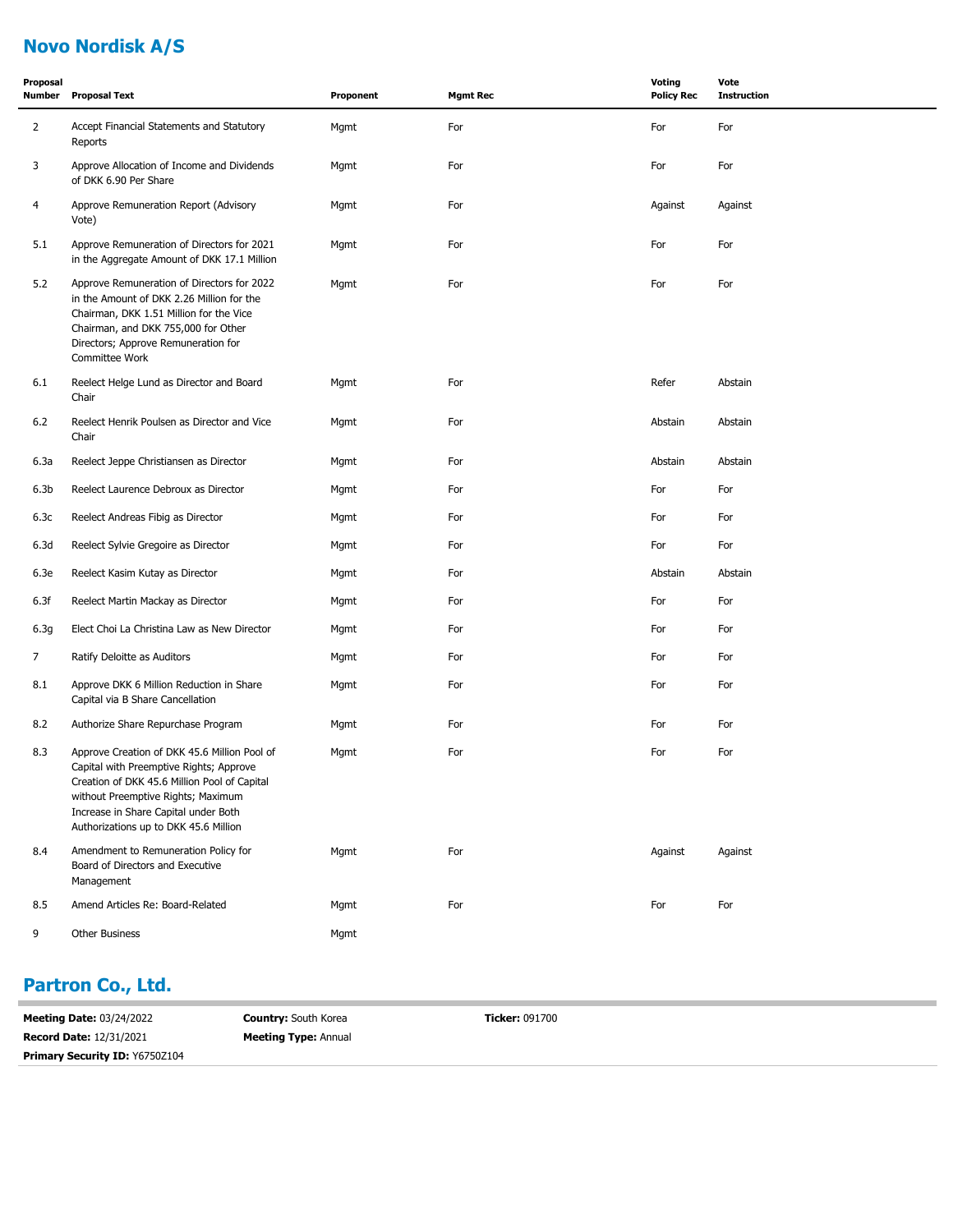# **Partron Co., Ltd.**

| <b>Shares Voted: 33,202</b> |  |  |  |
|-----------------------------|--|--|--|
|-----------------------------|--|--|--|

**Shares Voted:** 70,500

| Proposal<br>Number | <b>Proposal Text</b>                                                    | Proponent | <b>Mgmt Rec</b> | Voting<br><b>Policy Rec</b> | Vote<br><b>Instruction</b> |
|--------------------|-------------------------------------------------------------------------|-----------|-----------------|-----------------------------|----------------------------|
| Τ.                 | Approve Financial Statements and Allocation<br>of Income                | Mgmt      | For             | Against                     | Against                    |
| 2                  | Amend Articles of Incorporation                                         | Mgmt      | For             | For                         | For                        |
| 3                  | Approve Stock Option Grants                                             | Mgmt      | For             | Against                     | Against                    |
| 4.1                | Elect Oh Gi-jong as Inside Director                                     | Mgmt      | For             | For                         | For                        |
| 4.2                | Elect Song Moon-seop as Outside Director                                | Mgmt      | For             | For                         | For                        |
| 5                  | Approve Total Remuneration of Inside<br>Directors and Outside Directors | Mgmt      | For             | For                         | For                        |
| 6                  | Authorize Board to Fix Remuneration of<br>Internal Auditor(s)           | Mgmt      | For             | For                         | For                        |

## **Shinhan Financial Group Co., Ltd.**

| <b>Meeting Date: 03/24/2022</b> | <b>Country:</b> South Korea | <b>Ticker:</b> 055550 |
|---------------------------------|-----------------------------|-----------------------|
| <b>Record Date: 12/31/2021</b>  | <b>Meeting Type: Annual</b> |                       |
| Primary Security ID: Y7749X101  |                             |                       |

| Proposal<br><b>Number</b> | <b>Proposal Text</b>                                                    | Proponent | <b>Mgmt Rec</b> | Voting<br><b>Policy Rec</b> | Vote<br><b>Instruction</b> |
|---------------------------|-------------------------------------------------------------------------|-----------|-----------------|-----------------------------|----------------------------|
| 1                         | Approve Financial Statements and Allocation<br>of Income                | Mgmt      | For             | For                         | For                        |
| 2.1                       | Elect Park Ahn-soon as Outside Director                                 | Mgmt      | For             | Against                     | Against                    |
| 2.2                       | Elect Byeon Yang-ho as Outside Director                                 | Mgmt      | For             | Against                     | Against                    |
| 2.3                       | Elect Seong Jae-ho as Outside Director                                  | Mgmt      | For             | Against                     | Against                    |
| 2.4                       | Elect Yoon Jae-won as Outside Director                                  | Mgmt      | For             | Against                     | Against                    |
| 2.5                       | Elect Lee Yoon-jae as Outside Director                                  | Mgmt      | For             | Against                     | Against                    |
| 2.6                       | Elect Jin Hyeon-deok as Outside Director                                | Mgmt      | For             | Against                     | Against                    |
| 2.7                       | Elect Heo Yong-hak as Outside Director                                  | Mgmt      | For             | Against                     | Against                    |
| 2.8                       | Elect Kim Jo-seol as Outside Director                                   | Mgmt      | For             | For                         | For                        |
| 3.1                       | Elect Bae Hun as a Member of Audit<br>Committee                         | Mgmt      | For             | For                         | For                        |
| 3.2                       | Elect Seong Jae-ho as a Member of Audit<br>Committee                    | Mgmt      | For             | Against                     | Against                    |
| 3.3                       | Elect Yoon Jae-won as a Member of Audit<br>Committee                    | Mgmt      | For             | Against                     | Against                    |
| 4                         | Approve Total Remuneration of Inside<br>Directors and Outside Directors | Mgmt      | For             | For                         | For                        |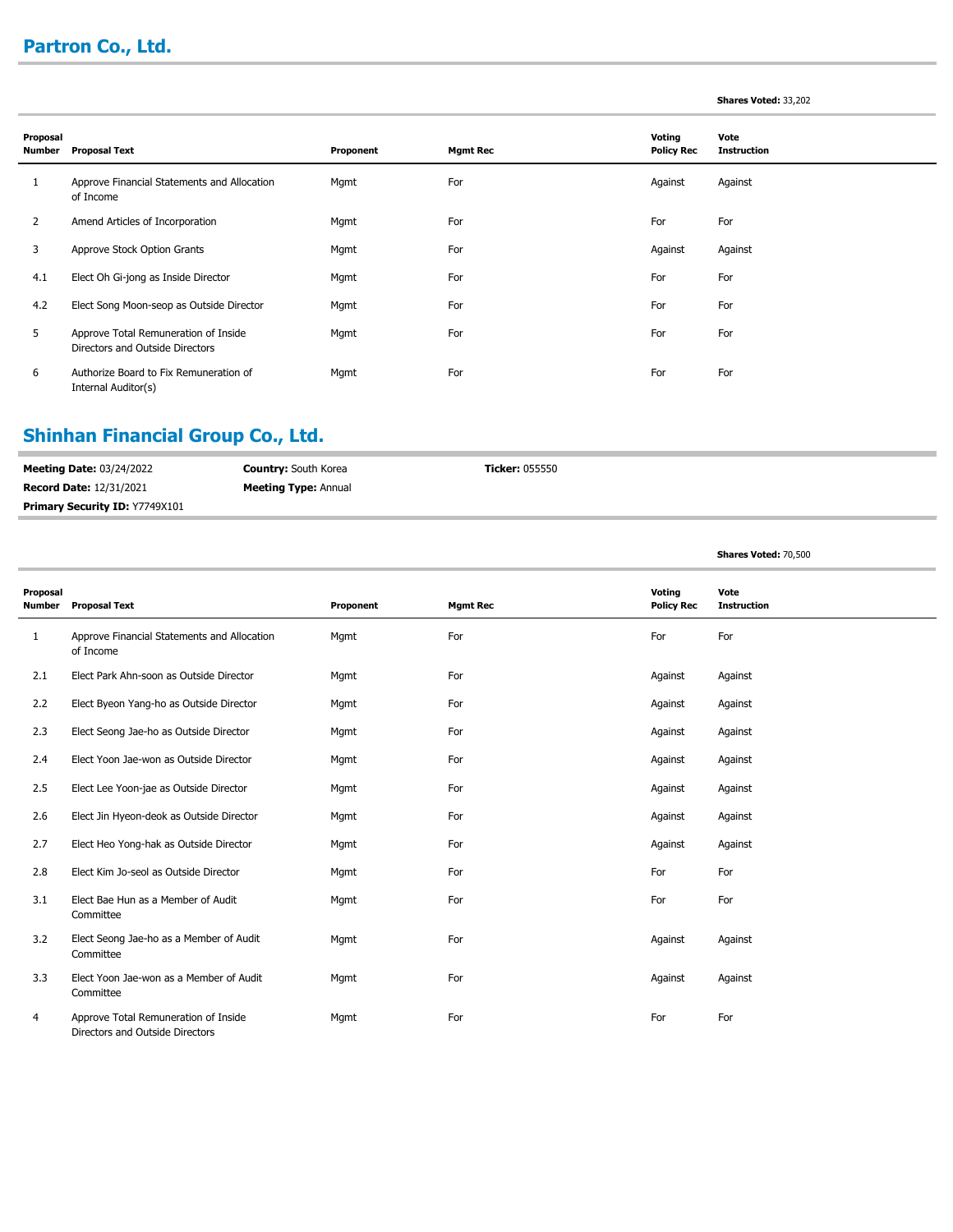## **Siemens Gamesa Renewable Energy SA**

**Meeting Date:** 03/24/2022 **Record Date:** 03/18/2022 **Primary Security ID: E8T87A100**  **Country:** Spain **Meeting Type:** Annual **Ticker:** SGRE

**Shares Voted:** 63,200

| Proposal<br><b>Number</b> | <b>Proposal Text</b>                                                                                                 | Proponent | <b>Mgmt Rec</b> | Voting<br><b>Policy Rec</b> | Vote<br><b>Instruction</b> |
|---------------------------|----------------------------------------------------------------------------------------------------------------------|-----------|-----------------|-----------------------------|----------------------------|
| $1\,$                     | Approve Consolidated and Standalone<br><b>Financial Statements</b>                                                   | Mgmt      | For             | For                         | For                        |
| $\overline{2}$            | Approve Consolidated and Standalone<br><b>Management Reports</b>                                                     | Mgmt      | For             | For                         | For                        |
| 3                         | Approve Non-Financial Information<br>Statement                                                                       | Mgmt      | For             | For                         | For                        |
| 4                         | Approve Discharge of Board                                                                                           | Mgmt      | For             | For                         | For                        |
| 5                         | Approve Allocation of Income                                                                                         | Mgmt      | For             | For                         | For                        |
| 6                         | Ratify Appointment of and Elect Jochen<br>Eickholt as Director                                                       | Mgmt      | For             | For                         | For                        |
| $\overline{7}$            | Ratify Appointment of and Elect Francisco<br>Belil Creixell as Director                                              | Mgmt      | For             | For                         | For                        |
| 8                         | Ratify Appointment of and Elect Andre Clark<br>as Director                                                           | Mgmt      | For             | Against                     | Against                    |
| 9                         | Renew Appointment of Ernst & Young as<br>Auditor                                                                     | Mgmt      | For             | For                         | For                        |
| 10.1                      | Amend Articles Re: Allow Shareholder<br>Meetings to be Held in Virtual-Only Format                                   | Mgmt      | For             | For                         | For                        |
| 10.2                      | Amend Article 45 Re: Director Remuneration                                                                           | Mgmt      | For             | For                         | For                        |
| 10.3                      | Amend Articles Re: Involvement of<br>Shareholders in Listed Companies                                                | Mgmt      | For             | For                         | For                        |
| 10.4                      | Amend Articles Re: Technical Improvements                                                                            | Mgmt      | For             | For                         | For                        |
| 11.1                      | Amend Articles of General Meeting<br>Regulations Re: Allow Shareholder Meetings<br>to be Held in Virtual-Only Format | Mgmt      | For             | For                         | For                        |
| 11.2                      | Amend Article 6 of General Meeting<br>Regulations Re: Board Competences                                              | Mgmt      | For             | For                         | For                        |
| 11.3                      | Amend Articles of General Meeting<br>Regulations Re: Technical Improvements                                          | Mgmt      | For             | For                         | For                        |
| 12                        | Authorize Board to Ratify and Execute<br><b>Approved Resolutions</b>                                                 | Mgmt      | For             | For                         | For                        |
| 13                        | Advisory Vote on Remuneration Report                                                                                 | Mgmt      | For             | For                         | For                        |

## **SKF AB**

**Meeting Date:** 03/24/2022 **Record Date:** 03/16/2022 **Country:** Sweden **Meeting Type:** Annual **Ticker:** SKF.B **Primary Security ID:** W84237143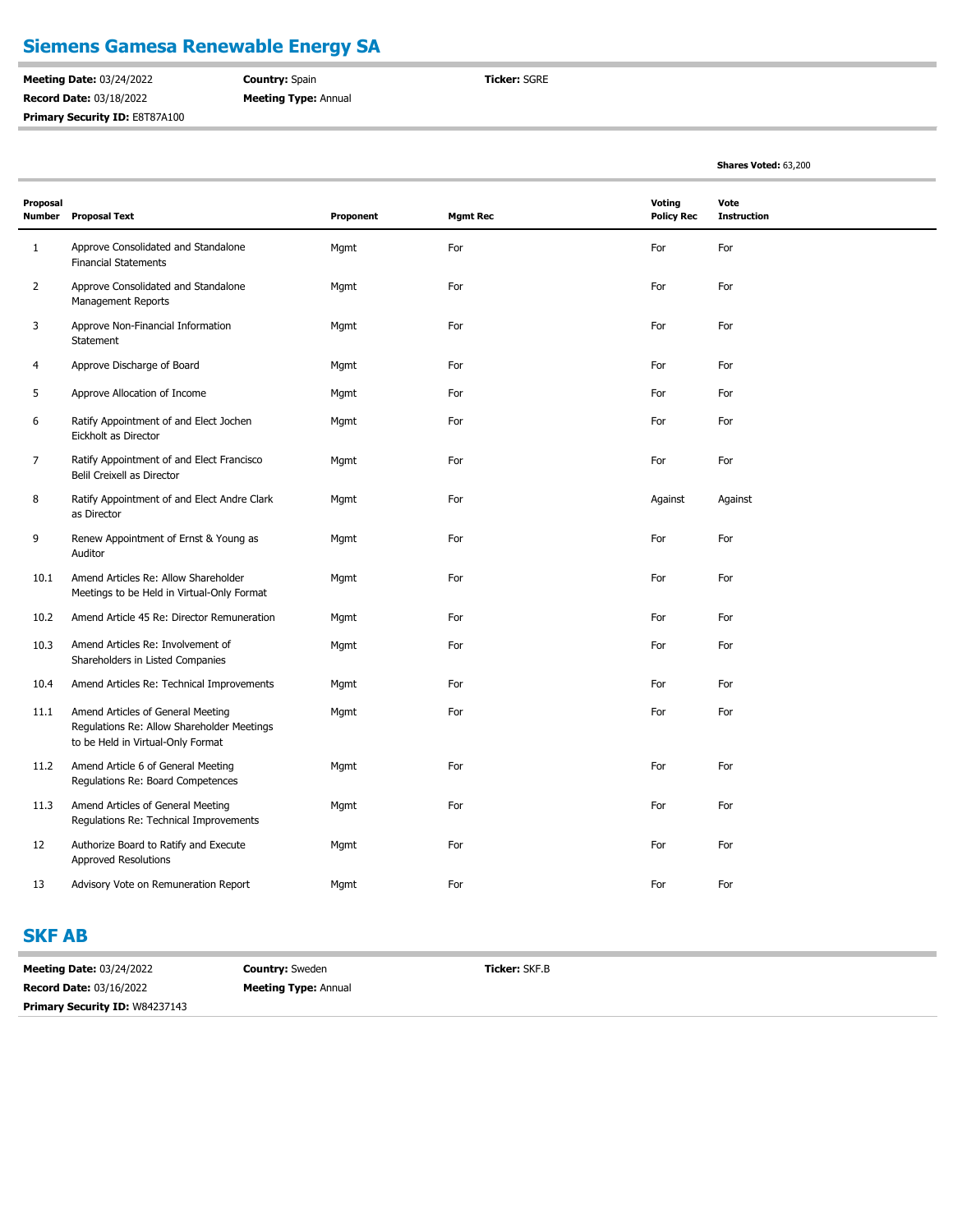Buskhe

Gustafson

Gustafson

Hilbert

Djurovic

Susanna Schneeberger

Representative Kennet Carlsson

10.9

|                |                                                                     |           |                 |                                    | Shares Voted: 177,350      |
|----------------|---------------------------------------------------------------------|-----------|-----------------|------------------------------------|----------------------------|
| Proposal       | Number Proposal Text                                                | Proponent | <b>Mgmt Rec</b> | <b>Voting</b><br><b>Policy Rec</b> | Vote<br><b>Instruction</b> |
| $\mathbf{1}$   | Open Meeting                                                        | Mgmt      |                 |                                    |                            |
| $\overline{2}$ | Elect Chairman of Meeting                                           | Mgmt      | For             | For                                | For                        |
| 3.1            | Designate Martin Jonasson as Inspector of<br>Minutes of Meeting     | Mgmt      | For             | For                                | For                        |
| 3.2            | Designate Emilie Westholm as Inspector of<br>Minutes of Meeting     | Mgmt      | For             | For                                | For                        |
| 4              | Prepare and Approve List of Shareholders                            | Mgmt      | For             | For                                | For                        |
| 5              | Approve Agenda of Meeting                                           | Mgmt      | For             | For                                | For                        |
| 6              | Acknowledge Proper Convening of Meeting                             | Mgmt      | For             | For                                | For                        |
| 7              | Receive Financial Statements and Statutory<br>Reports               | Mgmt      |                 |                                    |                            |
| 8              | Accept Financial Statements and Statutory<br>Reports                | Mgmt      | For             | For                                | For                        |
| 9              | Approve Allocation of Income and Dividends<br>of SEK 7.00 Per Share | Mgmt      | For             | For                                | For                        |
| 10.1           | Approve Discharge of Board Member Hans<br>Straberg                  | Mgmt      | For             | For                                | For                        |
| 10.2           | Approve Discharge of Board Member Hock<br>Goh                       | Mgmt      | For             | For                                | For                        |
| 10.3           | Approve Discharge of Board Member Alrik<br>Danielson                | Mgmt      | For             | For                                | For                        |
| 10.4           | Approve Discharge of President Alrik<br>Danielson                   | Mgmt      | For             | For                                | For                        |
| 10.5           | Approve Discharge of Board Member Ronnie<br>Leten                   | Mgmt      | For             | For                                | For                        |
| 10.6           | Approve Discharge of Board Member Barb<br>Samardzich                | Mgmt      | For             | For                                | For                        |
| 10.7           | Approve Discharge of Board Member Colleen<br>Repplier               | Mgmt      | For             | For                                | For                        |
| 10.8           | Approve Discharge of Board Member Geert<br>Follens                  | Mgmt      | For             | For                                | For                        |

Approve Discharge of Board Member Hakan Mgmt Mgmt For For For For For For For For

Approve Discharge of Board Member Mgmt For For For 10.10

Approve Discharge of Board Member Rickard Mgmt For For For 10.11

Approve Discharge of President Rickard Mgmt For For For 10.12

Approve Discharge of Board Member Jonny Mgmt For For For 10.13

Approve Discharge of Board Member Zarko Mgmt For For For 10.14

Approve Discharge of Deputy Employee Mgmt For For For 10.15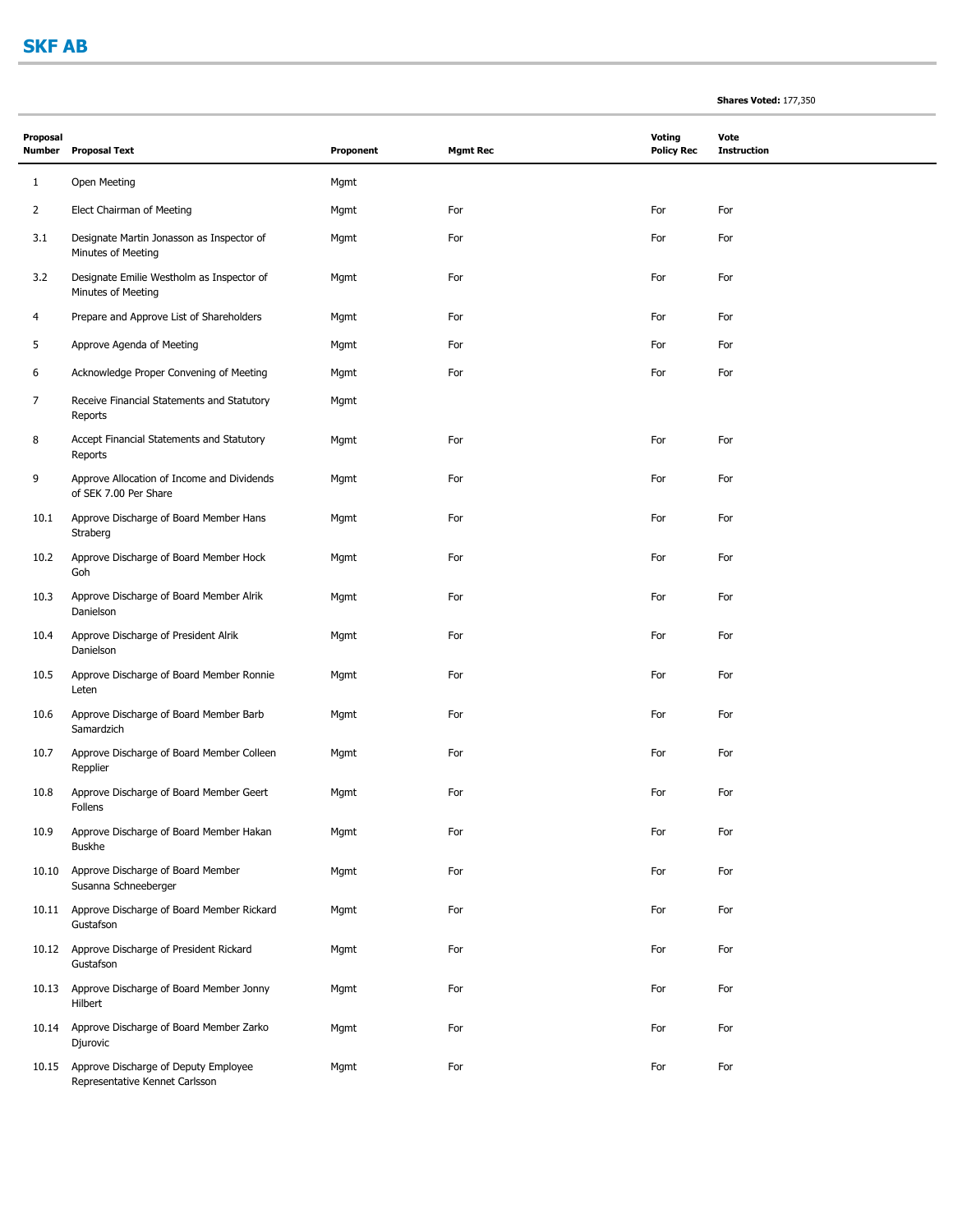## **SKF AB**

| Proposal<br>Number | <b>Proposal Text</b>                                                                                                                                                  | Proponent | <b>Mgmt Rec</b> | <b>Voting</b><br><b>Policy Rec</b> | Vote<br><b>Instruction</b> |
|--------------------|-----------------------------------------------------------------------------------------------------------------------------------------------------------------------|-----------|-----------------|------------------------------------|----------------------------|
| 10.16              | Approve Discharge of Deputy Employee<br>Representative Claes Palm                                                                                                     | Mgmt      | For             | For                                | For                        |
| 10.17              | Approve Discharge of Deputy Employee<br>Representative Steve Norrman                                                                                                  | Mgmt      | For             | For                                | For                        |
| 10.18              | Approve Discharge of Deputy Employee<br>Representative Thomas Eliasson                                                                                                | Mgmt      | For             | For                                | For                        |
| 10.19              | Approve Discharge of President Niclas<br>Rosenlew                                                                                                                     | Mgmt      | For             | For                                | For                        |
| 11                 | Determine Number of Members (7) and<br>Deputy Members (0) of Board                                                                                                    | Mgmt      | For             | For                                | For                        |
| 12                 | Approve Remuneration of Directors in the<br>Amount of SEK 2.5 Million for Chairman and<br>SEK 825,000 for Other Directors; Approve<br>Remuneration for Committee Work | Mgmt      | For             | For                                | For                        |
| 13.1               | Reelect Hans Straberg as Director                                                                                                                                     | Mgmt      | For             | Against                            | Against                    |
| 13.2               | Reelect Hock Goh as Director                                                                                                                                          | Mgmt      | For             | For                                | For                        |
| 13.3               | Reelect Colleen Repplier as Director                                                                                                                                  | Mgmt      | For             | For                                | For                        |
| 13.4               | Reelect Geert Follens as Director                                                                                                                                     | Mgmt      | For             | For                                | For                        |
| 13.5               | Reelect Hakan Buskhe as Director                                                                                                                                      | Mgmt      | For             | Against                            | Against                    |
| 13.6               | Reelect Susanna Schneeberger as Director                                                                                                                              | Mgmt      | For             | For                                | For                        |
| 13.7               | Reelect Rickard Gustafson as Director                                                                                                                                 | Mgmt      | For             | For                                | For                        |
| 14                 | Reelect Hans Straberg as Board Chairman                                                                                                                               | Mgmt      | For             | Against                            | Against                    |
| 15                 | Approve Remuneration Policy And Other<br>Terms of Employment For Executive<br>Management                                                                              | Mgmt      | For             | Against                            | Against                    |
| 16                 | Approve Remuneration Report                                                                                                                                           | Mgmt      | For             | Against                            | Against                    |
| 17                 | Approve 2022 Performance Share Program                                                                                                                                | Mgmt      | For             | Against                            | Against                    |
|                    |                                                                                                                                                                       |           |                 |                                    |                            |

## **Tsubaki Nakashima Co., Ltd**

| <b>Meeting Date: 03/24/2022</b> | <b>Country: Japan</b>       | <b>Ticker: 6464</b> |
|---------------------------------|-----------------------------|---------------------|
| <b>Record Date: 12/31/2021</b>  | <b>Meeting Type: Annual</b> |                     |
| Primary Security ID: J9310P126  |                             |                     |

**Shares Voted:** 73,220

| Proposal<br>Number | <b>Proposal Text</b>                                                                                                 | Proponent | <b>Mgmt Rec</b> | Voting<br><b>Policy Rec</b> | Vote<br>Instruction |
|--------------------|----------------------------------------------------------------------------------------------------------------------|-----------|-----------------|-----------------------------|---------------------|
|                    | Approve Allocation of Income, with a Final<br>Dividend of JPY 16                                                     | Mgmt      | For             | For                         | For                 |
| 2                  | Amend Articles to Disclose Shareholder<br>Meeting Materials on Internet - Allow Virtual<br>Only Shareholder Meetings | Mgmt      | For             | Against                     | Against             |
| 3.1                | Elect Director Hirota, Koji                                                                                          | Mgmt      | For             | For                         | For                 |
| 3.2                | Elect Director Gotsubo, Tomofumi                                                                                     | Mgmt      | For             | For                         | For                 |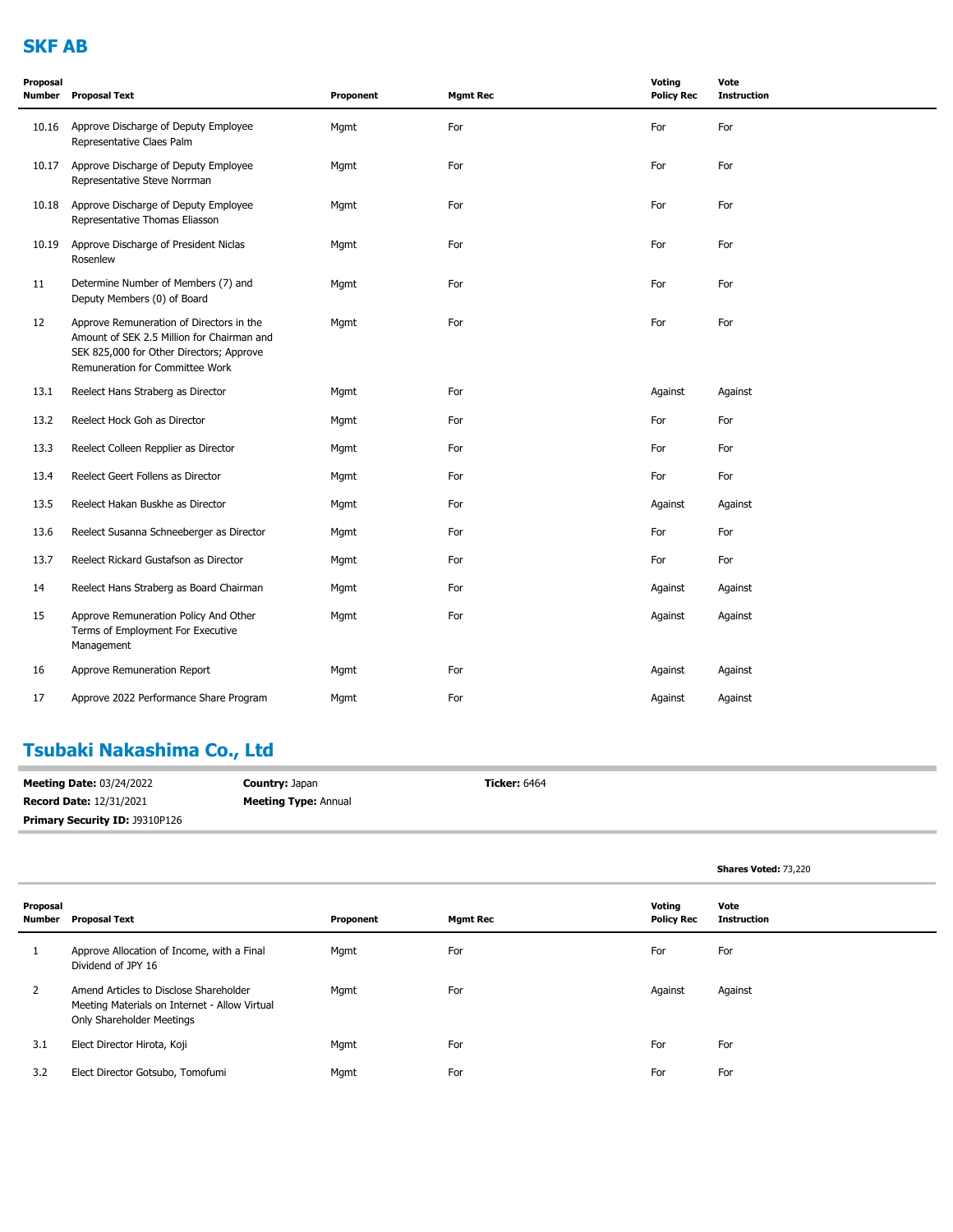# **Tsubaki Nakashima Co., Ltd**

| Proposal<br>Number | Proposal Text                      | Proponent | <b>Mgmt Rec</b> | Voting<br><b>Policy Rec</b> | Vote<br><b>Instruction</b> |
|--------------------|------------------------------------|-----------|-----------------|-----------------------------|----------------------------|
| 3.3                | Elect Director Tate, Hisashi       | Mgmt      | For             | For                         | For                        |
| 3.4                | Elect Director Kono, Ken           | Mgmt      | For             | For                         | For                        |
| 3.5                | Elect Director Tannawa, Keizo      | Mgmt      | For             | Against                     | Against                    |
| 3.6                | Elect Director Yamamoto, Noboru    | Mgmt      | For             | For                         | For                        |
| 3.7                | Elect Director Hashiguchi, Junichi | Mgmt      | For             | For                         | For                        |

## **Beazley Plc**

| <b>Meeting Date: 03/25/2022</b>       | <b>Country: United Kingdom</b> | <b>Ticker:</b> BEZ |
|---------------------------------------|--------------------------------|--------------------|
| <b>Record Date: 03/23/2022</b>        | <b>Meeting Type: Annual</b>    |                    |
| <b>Primary Security ID: G0936K107</b> |                                |                    |

**Shares Voted:** 240,700

| Proposal<br>Number | <b>Proposal Text</b>                                                      | Proponent | <b>Mgmt Rec</b> | <b>Voting</b><br><b>Policy Rec</b> | Vote<br><b>Instruction</b> |
|--------------------|---------------------------------------------------------------------------|-----------|-----------------|------------------------------------|----------------------------|
| 1                  | Accept Financial Statements and Statutory<br>Reports                      | Mgmt      | For             | For                                | For                        |
| 2                  | Approve Remuneration Report                                               | Mgmt      | For             | For                                | For                        |
| 3                  | Approve Interim Dividends                                                 | Mgmt      | For             | For                                | For                        |
| 4                  | Re-elect Adrian Cox as Director                                           | Mgmt      | For             | For                                | For                        |
| 5                  | Re-elect Pierre-Olivier Desaulle as Director                              | Mgmt      | For             | For                                | For                        |
| 6                  | Re-elect Nicola Hodson as Director                                        | Mgmt      | For             | For                                | For                        |
| 7                  | Re-elect Sally Lake as Director                                           | Mgmt      | For             | For                                | For                        |
| 8                  | Re-elect Christine LaSala as Director                                     | Mgmt      | For             | For                                | For                        |
| 9                  | Re-elect John Reizenstein as Director                                     | Mgmt      | For             | For                                | For                        |
| 10                 | Re-elect David Roberts as Director                                        | Mgmt      | For             | For                                | For                        |
| 11                 | Re-elect Robert Stuchbery as Director                                     | Mgmt      | For             | For                                | For                        |
| 12                 | Elect Rajesh Agrawal as Director                                          | Mgmt      | For             | For                                | For                        |
| 13                 | Reappoint EY as Auditors                                                  | Mgmt      | For             | For                                | For                        |
| 14                 | Authorise the Audit and Risk Committee to<br>Fix Remuneration of Auditors | Mgmt      | For             | For                                | For                        |
| 15                 | Approve Save As You Earn Share Option Plan                                | Mgmt      | For             | For                                | For                        |
| 16                 | Approve Long-Term Incentive Plan                                          | Mgmt      | For             | For                                | For                        |
| 17                 | Authorise Issue of Equity                                                 | Mgmt      | For             | For                                | For                        |
| 18                 | Authorise Issue of Equity without<br>Pre-emptive Rights                   | Mgmt      | For             | For                                | For                        |
| 19                 | Authorise Market Purchase of Ordinary<br>Shares                           | Mgmt      | For             | For                                | For                        |
| 20                 | Authorise the Company to Call General<br>Meeting with Two Weeks' Notice   | Mgmt      | For             | For                                | For                        |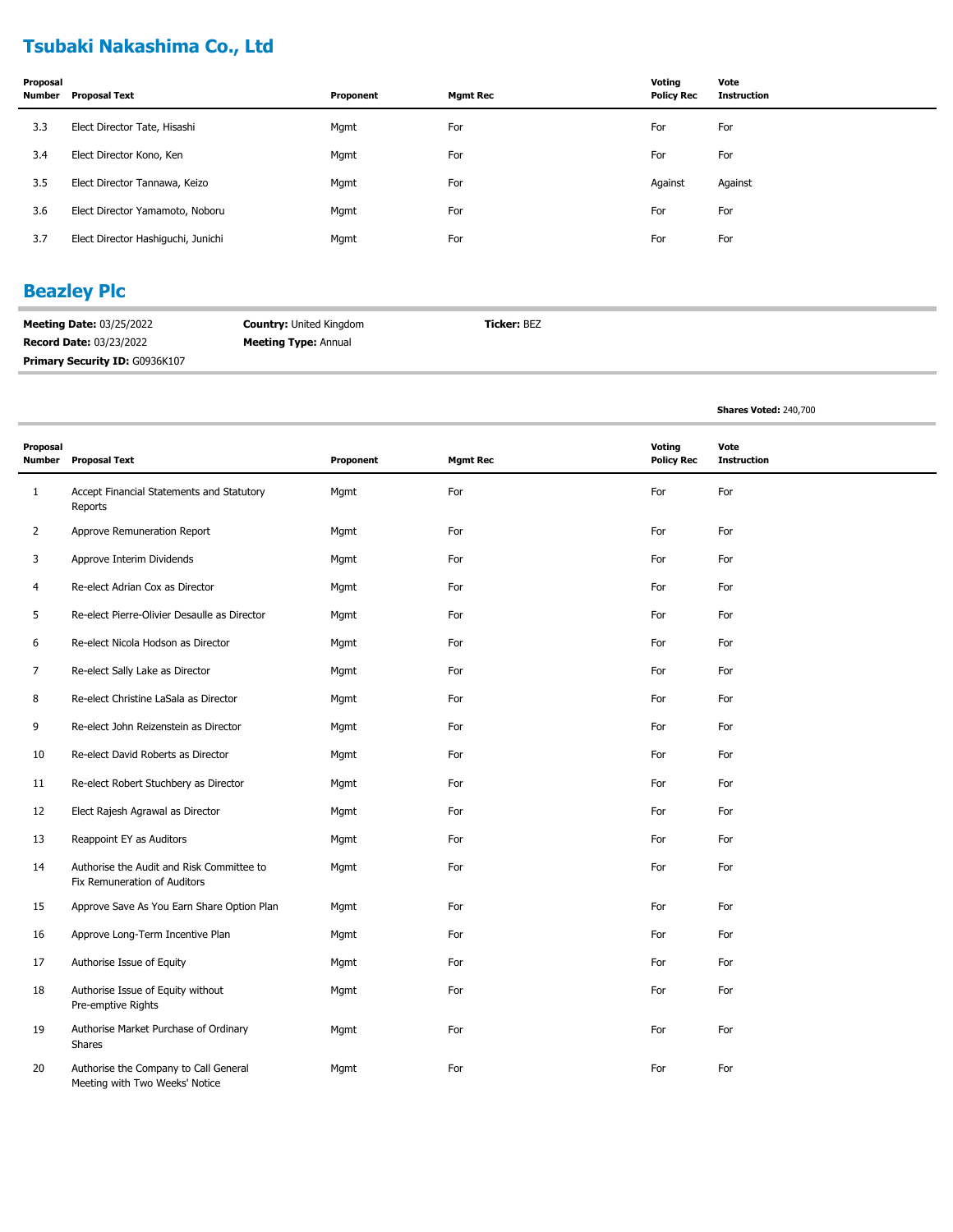## **Capricorn Energy Plc**

**Meeting Date:** 03/25/2022 **Record Date:** 03/23/2022 **Primary Security ID: G1856T128**  **Country:** United Kingdom **Meeting Type:** Special

**Ticker:** CNE

|                    |                                                                                   |           |                 |                             | <b>Shares Voted: 1,210,198</b> |
|--------------------|-----------------------------------------------------------------------------------|-----------|-----------------|-----------------------------|--------------------------------|
| Proposal<br>Number | Proposal Text                                                                     | Proponent | <b>Mgmt Rec</b> | Voting<br><b>Policy Rec</b> | Vote<br><b>Instruction</b>     |
|                    | Authorise Market Purchase of Ordinary<br>Shares in Connection with a Tender Offer | Mgmt      | For             | For                         | For                            |
|                    | Approve Share Consolidation and Share<br>Sub-Division                             | Mgmt      | For             | For                         | For                            |

### **DGB Financial Group Co., Ltd.**

| <b>Meeting Date: 03/25/2022</b>       | <b>Country:</b> South Korea | <b>Ticker:</b> 139130 |
|---------------------------------------|-----------------------------|-----------------------|
| <b>Record Date: 12/31/2021</b>        | <b>Meeting Type: Annual</b> |                       |
| <b>Primary Security ID: Y2058E109</b> |                             |                       |

**Shares Voted:** 199,417

| Proposal<br>Number | <b>Proposal Text</b>                                                    | Proponent | <b>Mgmt Rec</b> | Voting<br><b>Policy Rec</b> | Vote<br><b>Instruction</b> |
|--------------------|-------------------------------------------------------------------------|-----------|-----------------|-----------------------------|----------------------------|
| л.                 | Approve Financial Statements and Allocation<br>of Income                | Mgmt      | For             | Against                     | Against                    |
| 2.1                | Elect Cho Gang-rae as Outside Director                                  | Mgmt      | For             | For                         | For                        |
| 2.2                | Elect Lee Seung-cheon as Outside Director                               | Mgmt      | For             | For                         | For                        |
| 2.3                | Elect Kim Hyo-shin as Outside Director                                  | Mgmt      | For             | For                         | For                        |
| 3                  | Elect Kim Hyo-shin as a Member of Audit<br>Committee                    | Mgmt      | For             | For                         | For                        |
| 4                  | Approve Total Remuneration of Inside<br>Directors and Outside Directors | Mgmt      | For             | For                         | For                        |

#### **Grupo de Inversiones Suramericana SA**

| <b>Meeting Date: 03/25/2022</b>       | <b>Country: Colombia</b>    | <b>Ticker: GRUPOSURA</b> |
|---------------------------------------|-----------------------------|--------------------------|
| <b>Record Date:</b>                   | <b>Meeting Type: Annual</b> |                          |
| <b>Primary Security ID: P4950L132</b> |                             |                          |

|                    |                                                     |           |                 |                             | Shares Voted: 501,598      |
|--------------------|-----------------------------------------------------|-----------|-----------------|-----------------------------|----------------------------|
| Proposal<br>Number | <b>Proposal Text</b>                                | Proponent | <b>Mgmt Rec</b> | Voting<br><b>Policy Rec</b> | Vote<br><b>Instruction</b> |
|                    | Verify Quorum                                       | Mgmt      |                 |                             |                            |
| $\mathcal{L}$      | Approve Meeting Agenda                              | Mgmt      | For             | For                         | For                        |
| 3                  | Elect Meeting Approval Committee                    | Mgmt      | For             | For                         | For                        |
| $\overline{4}$     | Present Board of Directors and Chairman's<br>Report | Mgmt      | For             | For                         | For                        |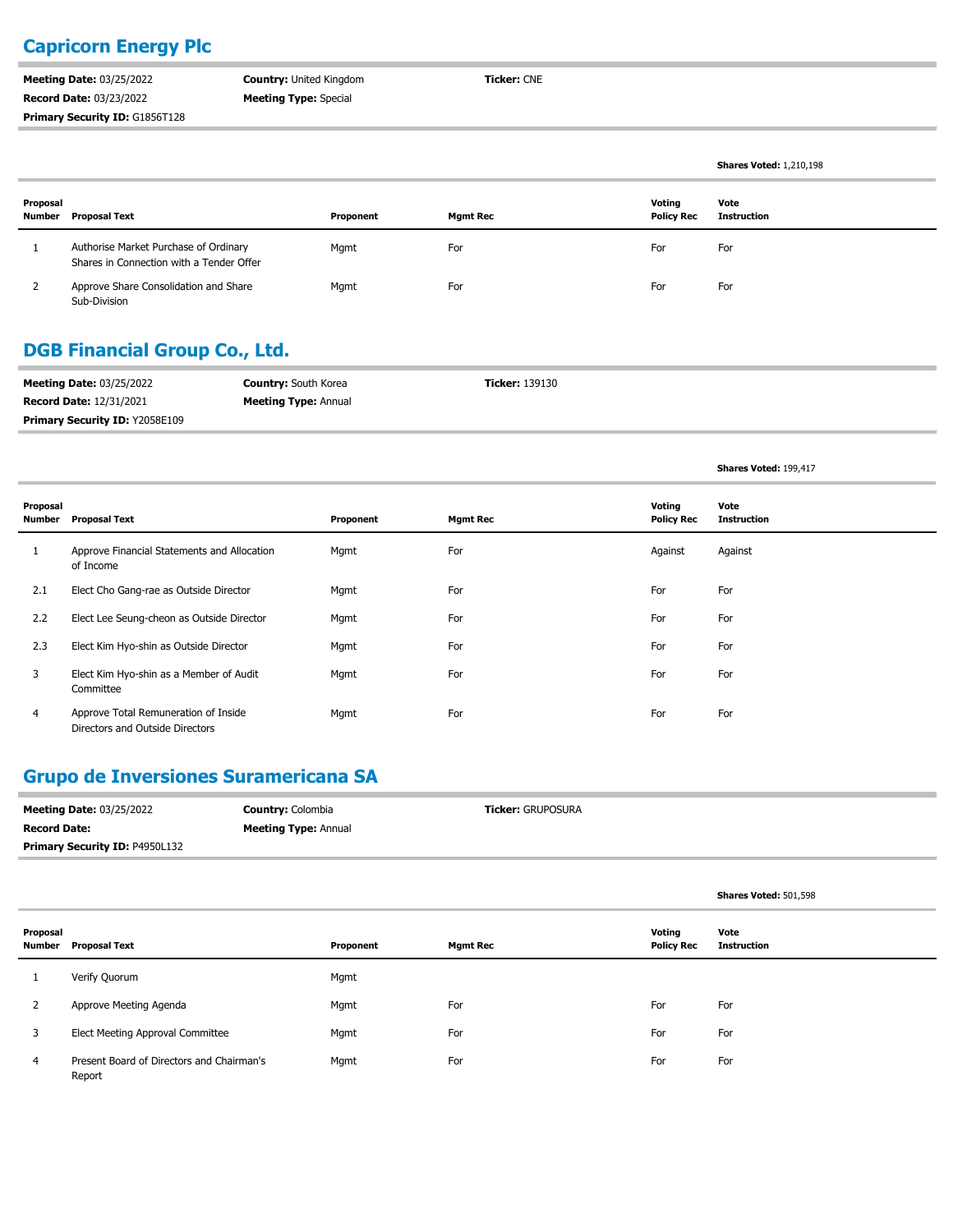# **Grupo de Inversiones Suramericana SA**

| Proposal<br><b>Number</b> | <b>Proposal Text</b>                                                    | Proponent | <b>Mgmt Rec</b> | Voting<br><b>Policy Rec</b> | Vote<br><b>Instruction</b> |
|---------------------------|-------------------------------------------------------------------------|-----------|-----------------|-----------------------------|----------------------------|
| 5                         | Present Individual and Consolidated<br><b>Financial Statements</b>      | Mgmt      | For             | For                         | For                        |
| 6                         | Present Auditor's Report                                                | Mgmt      | For             | For                         | For                        |
| 7                         | Approve Board of Directors and Chairman's<br>Report                     | Mgmt      | For             | For                         | For                        |
| 8                         | Approve Individual and Consolidated<br><b>Financial Statements</b>      | Mgmt      | For             | For                         | For                        |
| 9                         | Approve Allocation of Income, Constitution<br>of Reserves and Donations | Mgmt      | For             | For                         | For                        |
| 10                        | <b>Amend Articles</b>                                                   | Mgmt      | For             | Against                     | Against                    |
| 11                        | <b>Elect Directors</b>                                                  | Mgmt      | For             | Against                     | Against                    |
| 12                        | <b>Appoint Auditors</b>                                                 | Mgmt      | For             | For                         | For                        |
| 13                        | Approve Remuneration of Directors                                       | Mgmt      | For             | For                         | For                        |
| 14                        | Approve Remuneration of Auditors                                        | Mgmt      | For             | Against                     | Against                    |

## **Jubilant Foodworks Limited**

| <b>Meeting Date: 03/27/2022</b>       | <b>Country: India</b>        | <b>Ticker: 533155</b> |
|---------------------------------------|------------------------------|-----------------------|
| <b>Record Date: 02/18/2022</b>        | <b>Meeting Type:</b> Special |                       |
| <b>Primary Security ID: Y4493W108</b> |                              |                       |

|                    |                                                                                                      |           |                 |                             | Shares Voted: 18,200 |
|--------------------|------------------------------------------------------------------------------------------------------|-----------|-----------------|-----------------------------|----------------------|
| Proposal<br>Number | <b>Proposal Text</b>                                                                                 | Proponent | <b>Mgmt Rec</b> | Voting<br><b>Policy Rec</b> | Vote<br>Instruction  |
|                    | Postal Ballot                                                                                        | Mgmt      |                 |                             |                      |
|                    | Approve Sub-Division of Equity Shares                                                                | Mgmt      | For             | For                         | For                  |
| 2                  | Amend Capital Clause of the Memorandum<br>of Association Re: Sub-Division of Equity<br><b>Shares</b> | Mgmt      | For             | For                         | For                  |

# **Alibaba Health Information Technology Limited**

| <b>Meeting Date: 03/28/2022</b> | <b>Country: Bermuda</b>      | <b>Ticker: 241</b> |
|---------------------------------|------------------------------|--------------------|
| <b>Record Date: 03/22/2022</b>  | <b>Meeting Type:</b> Special |                    |
| Primary Security ID: G0171K101  |                              |                    |
|                                 |                              |                    |

|                    |                                                                                                             |           |          |                             | Shares Voted: 708,000      |
|--------------------|-------------------------------------------------------------------------------------------------------------|-----------|----------|-----------------------------|----------------------------|
| Proposal<br>Number | <b>Proposal Text</b>                                                                                        | Proponent | Mgmt Rec | Voting<br><b>Policy Rec</b> | Vote<br><b>Instruction</b> |
|                    | Approve 2023 Advertising Services<br>Framework Agreement, Continuing<br>Connected Transactions and Proposed | Mgmt      | For      | Refer                       | For                        |

Annual Cap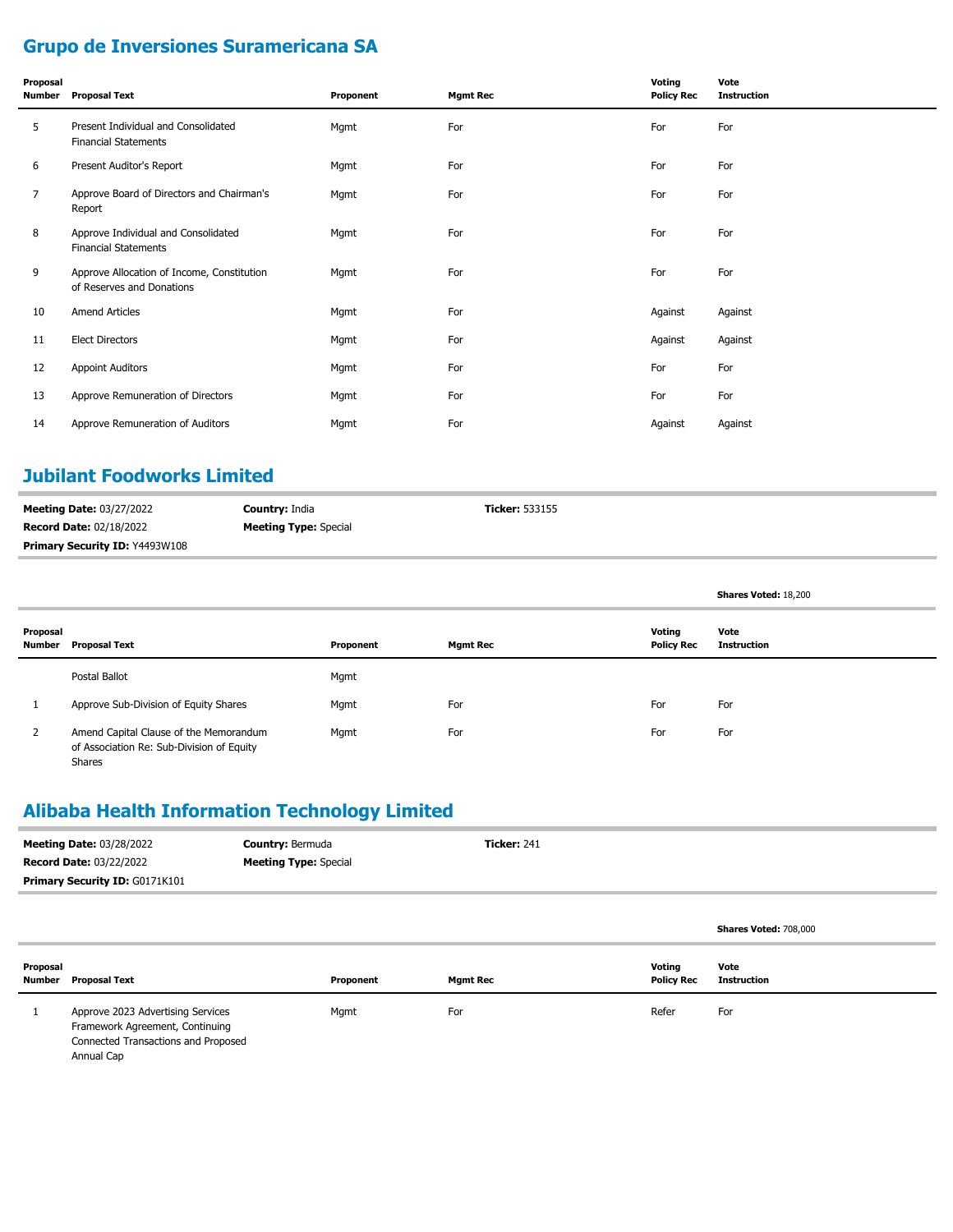# **Alibaba Health Information Technology Limited**

| Proposal<br>Number | Proposal Text                                                                                                                                                                                                                    | Proponent | <b>Mgmt Rec</b> | Voting<br><b>Policy Rec</b> | Vote<br><b>Instruction</b> |
|--------------------|----------------------------------------------------------------------------------------------------------------------------------------------------------------------------------------------------------------------------------|-----------|-----------------|-----------------------------|----------------------------|
| ∠                  | Approve 2023 Framework Technical Services<br>Agreement, Continuing Connected<br>Transactions and Proposed Annual Cap                                                                                                             | Mgmt      | For             | Refer                       | For                        |
|                    | Authorize Board to Deal With All Matters in<br>Relation to the 2023 Advertising Services<br>Framework Agreement, 2023 Framework<br>Technical Services Agreement, Continuing<br>Connected Transactions and Proposed<br>Annual Cap | Mgmt      | For             | Refer                       | For                        |

## **NICE Information Service Co., Ltd.**

| <b>Meeting Date: 03/28/2022</b>       | <b>Country:</b> South Korea | <b>Ticker:</b> 030190 |
|---------------------------------------|-----------------------------|-----------------------|
| <b>Record Date: 12/31/2021</b>        | <b>Meeting Type: Annual</b> |                       |
| <b>Primary Security ID: Y6436G108</b> |                             |                       |

**Shares Voted:** 17,844

| Proposal<br>Number | <b>Proposal Text</b>                                                          | Proponent | <b>Mgmt Rec</b> | Voting<br><b>Policy Rec</b> | Vote<br><b>Instruction</b> |
|--------------------|-------------------------------------------------------------------------------|-----------|-----------------|-----------------------------|----------------------------|
| 1                  | Approve Financial Statements and Allocation<br>of Income                      | Mgmt      | For             | Against                     | Against                    |
| 2.1.1              | Elect Shin Hui-bu as Inside Director                                          | Mgmt      | For             | For                         | For                        |
| 2.1.2              | Elect Oh Gyu-geun as Inside Director                                          | Mgmt      | For             | For                         | For                        |
| 2.1.3              | Elect Park Byeong-su as Inside Director                                       | Mgmt      | For             | For                         | For                        |
| 2.2.1              | Elect Kim Yong-deok as Outside Director                                       | Mgmt      | For             | For                         | For                        |
| 2.2.2              | Elect Kim Il-hwan as Outside Director                                         | Mgmt      | For             | For                         | For                        |
| 3                  | Elect Lee Jae-il as Outside Director to Serve<br>as an Audit Committee Member | Mgmt      | For             | For                         | For                        |
| 4.1                | Elect Kim Yong-deok as a Member of Audit<br>Committee                         | Mgmt      | For             | For                         | For                        |
| 4.2                | Elect Kim Il-hwan as a Member of Audit<br>Committee                           | Mgmt      | For             | For                         | For                        |
| 5                  | Approve Total Remuneration of Inside<br>Directors and Outside Directors       | Mgmt      | For             | For                         | For                        |
| 6                  | Amend Articles of Incorporation                                               | Mgmt      | For             | For                         | For                        |

### **CJ Corp.**

**Meeting Date:** 03/29/2022 **Record Date:** 12/31/2021 **Primary Security ID: Y1848L118**  **Country:** South Korea **Meeting Type:** Annual **Ticker:** 001040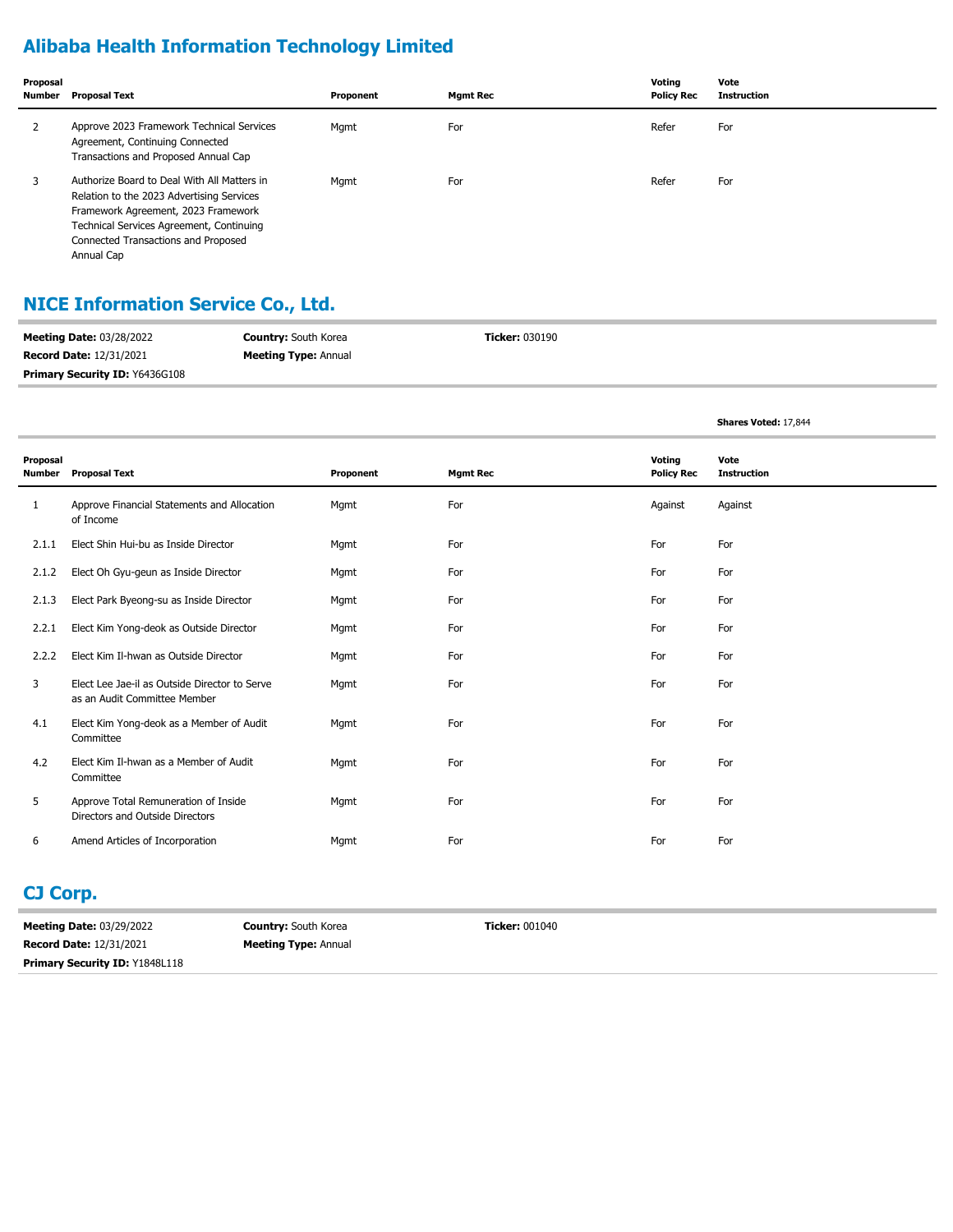#### **Shares Voted:** 16,679

**Shares Voted:** 68,075

| Proposal<br>Number | <b>Proposal Text</b>                                                         | Proponent | <b>Mgmt Rec</b> | Voting<br><b>Policy Rec</b> | Vote<br><b>Instruction</b> |
|--------------------|------------------------------------------------------------------------------|-----------|-----------------|-----------------------------|----------------------------|
|                    | Approve Financial Statements and Allocation<br>of Income                     | Mgmt      | For             | Against                     | Against                    |
| $\overline{2}$     | Amend Articles of Incorporation                                              | Mgmt      | For             | For                         | For                        |
| 3                  | Elect Kim Yeon-geun as Outside Director                                      | Mgmt      | For             | Against                     | Against                    |
| 4                  | Elect Kim Yeon-geun as a Member of Audit<br>Committee                        | Mgmt      | For             | Against                     | Against                    |
| 5                  | Elect Han Ae-ra as Outside Director to Serve<br>as an Audit Committee Member | Mgmt      | For             | For                         | For                        |
| 6                  | Approve Total Remuneration of Inside<br>Directors and Outside Directors      | Mgmt      | For             | For                         | For                        |
|                    | Approve Terms of Retirement Pay                                              | Mgmt      | For             | For                         | For                        |

#### **CJ ENM Co., Ltd.**

| <b>Meeting Date: 03/29/2022</b>       | <b>Country:</b> South Korea | <b>Ticker:</b> 035760 |
|---------------------------------------|-----------------------------|-----------------------|
| <b>Record Date: 12/31/2021</b>        | <b>Meeting Type: Annual</b> |                       |
| <b>Primary Security ID: Y16608104</b> |                             |                       |

|                    |                                                                         |           |                 |                             | <b>Shares Voted: 8,954</b> |
|--------------------|-------------------------------------------------------------------------|-----------|-----------------|-----------------------------|----------------------------|
| Proposal<br>Number | <b>Proposal Text</b>                                                    | Proponent | <b>Mgmt Rec</b> | Voting<br><b>Policy Rec</b> | Vote<br><b>Instruction</b> |
|                    | Approve Financial Statements and Allocation<br>of Income                | Mgmt      | For             | Against                     | Against                    |
| $\overline{2}$     | Amend Articles of Incorporation                                         | Mgmt      | For             | For                         | For                        |
| 3                  | Elect Yoon Sang-hyeon as Inside Director                                | Mgmt      | For             | For                         | For                        |
| 4                  | Approve Total Remuneration of Inside<br>Directors and Outside Directors | Mgmt      | For             | For                         | For                        |
|                    | Approve Terms of Retirement Pay                                         | Mgmt      | For             | For                         | For                        |

## **Daibiru Corp.**

| <b>Meeting Date: 03/29/2022</b>       | <b>Country: Japan</b>        | <b>Ticker:</b> 8806 |
|---------------------------------------|------------------------------|---------------------|
| <b>Record Date: 02/14/2022</b>        | <b>Meeting Type:</b> Special |                     |
| <b>Primary Security ID: J08463101</b> |                              |                     |

| Proposal<br>Number | Proposal Text                                                                       | Proponent | <b>Mgmt Rec</b> | Voting<br><b>Policy Rec</b> | Vote<br><b>Instruction</b> |
|--------------------|-------------------------------------------------------------------------------------|-----------|-----------------|-----------------------------|----------------------------|
|                    | Approve Reverse Stock Split to Squeeze Out<br><b>Minority Shareholders</b>          | Mgmt      | For             | Refer                       | For                        |
|                    | Amend Articles to Decrease Authorized<br>Capital - Delete References to Record Date | Mgmt      | For             | For                         | For                        |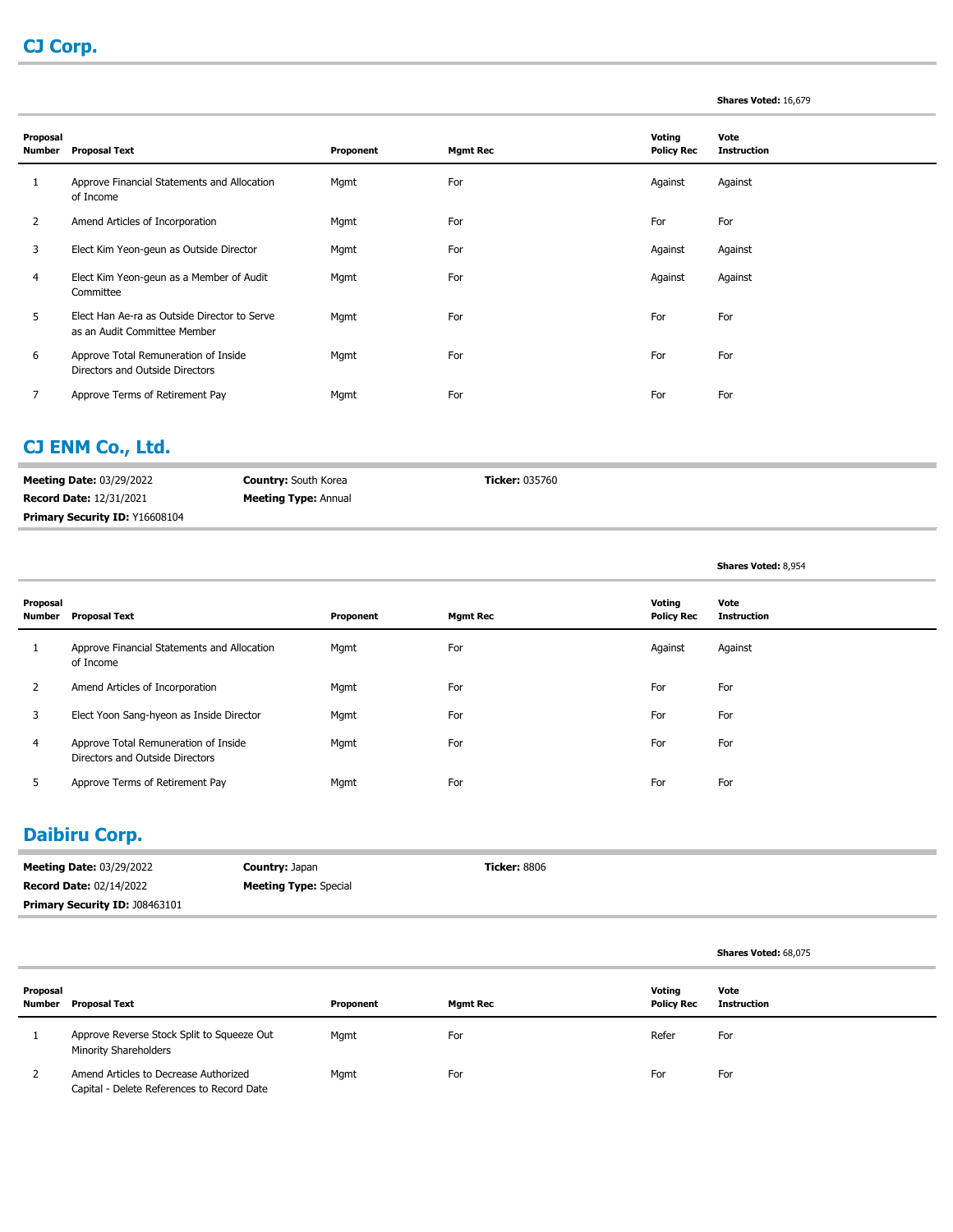## **DoubleUGames Co., Ltd.**

**Meeting Date:** 03/29/2022 **Record Date:** 12/31/2021 **Primary Security ID:** Y2106F108

**Country:** South Korea **Meeting Type:** Annual **Ticker:** 192080

| Proposal<br>Number | <b>Proposal Text</b>                                                    | Proponent | <b>Mgmt Rec</b> | Voting<br><b>Policy Rec</b> | Vote<br><b>Instruction</b> |
|--------------------|-------------------------------------------------------------------------|-----------|-----------------|-----------------------------|----------------------------|
|                    | Approve Financial Statements and Allocation<br>of Income                | Mgmt      | For             | Against                     | Against                    |
| 2                  | Amend Articles of Incorporation                                         | Mgmt      | For             | For                         | For                        |
| 3                  | Elect Choi Jae-young as Inside Director                                 | Mgmt      | For             | For                         | For                        |
| 4                  | Elect Choi Chung-gyu as Outside Director                                | Mgmt      | For             | For                         | For                        |
| 5                  | Elect Choi Chung-gyu as a Member of Audit<br>Committee                  | Mgmt      | For             | For                         | For                        |
| 6                  | Approve Total Remuneration of Inside<br>Directors and Outside Directors | Mgmt      | For             | For                         | For                        |

#### **Hanon Systems**

| <b>Meeting Date: 03/29/2022</b>       | <b>Country:</b> South Korea | <b>Ticker:</b> 018880 |
|---------------------------------------|-----------------------------|-----------------------|
| <b>Record Date: 12/31/2021</b>        | <b>Meeting Type: Annual</b> |                       |
| <b>Primary Security ID: Y29874107</b> |                             |                       |

|  |  | Shares Voted: 75,638 |
|--|--|----------------------|
|--|--|----------------------|

**Shares Voted:** 26,289

| Proposal<br>Number | <b>Proposal Text</b>                                                                        | Proponent | <b>Mgmt Rec</b> | Voting<br><b>Policy Rec</b> | Vote<br><b>Instruction</b> |
|--------------------|---------------------------------------------------------------------------------------------|-----------|-----------------|-----------------------------|----------------------------|
|                    | Approve Financial Statements and Allocation<br>of Income                                    | Mgmt      | For             | Against                     | Against                    |
| 2                  | Elect Two Non-Independent Non-Executive<br>Directors and Two Outside Directors<br>(Bundled) | Mgmt      | For             | Against                     | Against                    |
| 3                  | Elect Kim Gu as a Member of Audit<br>Committee                                              | Mgmt      | For             | For                         | For                        |
| 4                  | Elect Baek Seong-jun as Outside Director to<br>Serve as an Audit Committee Member           | Mgmt      | For             | Against                     | Against                    |
| 5                  | Approve Total Remuneration of Inside<br>Directors and Outside Directors                     | Mgmt      | For             | For                         | For                        |

## **KITZ Corp.**

| <b>Meeting Date: 03/29/2022</b>       | <b>Country: Japan</b>       | <b>Ticker:</b> 6498 |
|---------------------------------------|-----------------------------|---------------------|
| <b>Record Date: 12/31/2021</b>        | <b>Meeting Type: Annual</b> |                     |
| <b>Primary Security ID: J34039115</b> |                             |                     |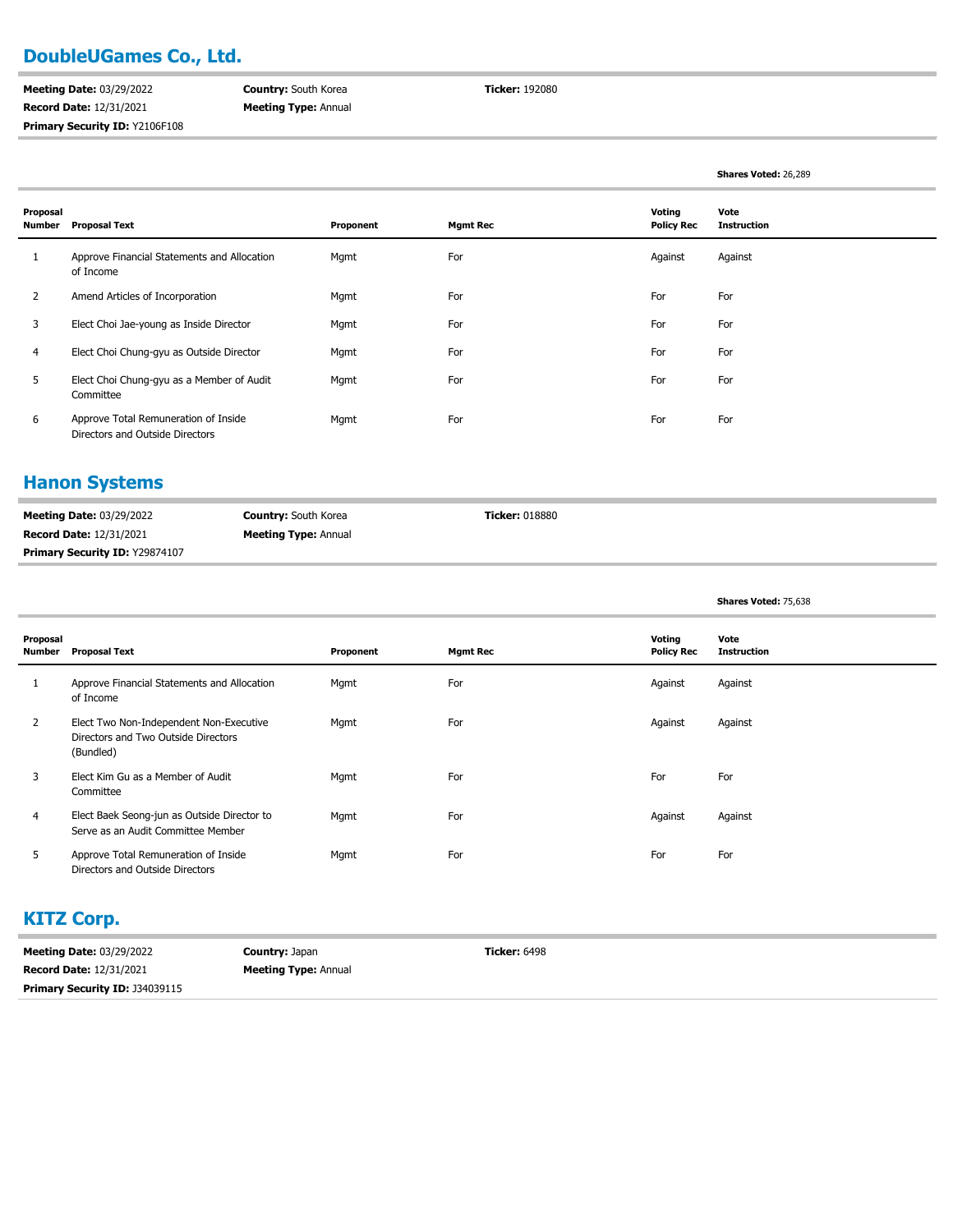# **KITZ Corp.**

#### **Shares Voted:** 370,390

**Shares Voted:** 18,160

| Proposal<br>Number | <b>Proposal Text</b>                                                    | Proponent | <b>Mgmt Rec</b> | Voting<br><b>Policy Rec</b> | Vote<br><b>Instruction</b> |
|--------------------|-------------------------------------------------------------------------|-----------|-----------------|-----------------------------|----------------------------|
|                    | Amend Articles to Disclose Shareholder<br>Meeting Materials on Internet | Mgmt      | For             | For                         | For                        |
| 2.1                | Elect Director Hotta, Yasuyuki                                          | Mgmt      | For             | Against                     | Against                    |
| 2.2                | Elect Director Kono, Makoto                                             | Mgmt      | For             | For                         | For                        |
| 2.3                | Elect Director Murasawa, Toshiyuki                                      | Mgmt      | For             | For                         | For                        |
| 2.4                | Elect Director Matsumoto, Kazuyuki                                      | Mgmt      | For             | For                         | For                        |
| 2.5                | Elect Director Amo, Minoru                                              | Mgmt      | For             | For                         | For                        |
| 2.6                | Elect Director Fujiwara, Yutaka                                         | Mgmt      | For             | For                         | For                        |
| 2.7                | Elect Director Kikuma, Yukino                                           | Mgmt      | For             | For                         | For                        |
| 3                  | Approve Restricted Stock Plan and<br>Performance Share Plan             | Mgmt      | For             | Against                     | Against                    |

### **LG Corp.**

| <b>Meeting Date: 03/29/2022</b>       | <b>Country:</b> South Korea | <b>Ticker:</b> 003550 |
|---------------------------------------|-----------------------------|-----------------------|
| <b>Record Date: 12/31/2021</b>        | <b>Meeting Type: Annual</b> |                       |
| <b>Primary Security ID: Y52755108</b> |                             |                       |

| Proposal<br>Number | <b>Proposal Text</b>                                                    | Proponent | <b>Mgmt Rec</b> | Voting<br><b>Policy Rec</b> | Vote<br><b>Instruction</b> |
|--------------------|-------------------------------------------------------------------------|-----------|-----------------|-----------------------------|----------------------------|
| 1                  | Approve Financial Statements and Allocation<br>of Income                | Mgmt      | For             | Against                     | Against                    |
| 2.1                | Elect Ha Beom-jong as Inside Director                                   | Mgmt      | For             | For                         | For                        |
| 2.2                | Elect Han Jong-su as Outside Director                                   | Mgmt      | For             | For                         | Against                    |
| 3                  | Elect Han Jong-su as a Member of Audit<br>Committee                     | Mgmt      | For             | For                         | For                        |
| 4                  | Approve Total Remuneration of Inside<br>Directors and Outside Directors | Mgmt      | For             | For                         | For                        |

## **Talgo SA**

| <b>Meeting Date: 03/29/2022</b>       | <b>Country: Spain</b>               | <b>Ticker: TLGO</b> |  |
|---------------------------------------|-------------------------------------|---------------------|--|
| <b>Record Date: 03/24/2022</b>        | <b>Meeting Type: Annual/Special</b> |                     |  |
| <b>Primary Security ID: E9010P108</b> |                                     |                     |  |

|                    |                                                                    |           |          |                             | <b>Shares Voted: 3,000</b> |
|--------------------|--------------------------------------------------------------------|-----------|----------|-----------------------------|----------------------------|
| Proposal<br>Number | Proposal Text                                                      | Proponent | Mgmt Rec | Voting<br><b>Policy Rec</b> | Vote<br>Instruction        |
|                    | Approve Consolidated and Standalone<br><b>Financial Statements</b> | Mgmt      | For      | For                         | For                        |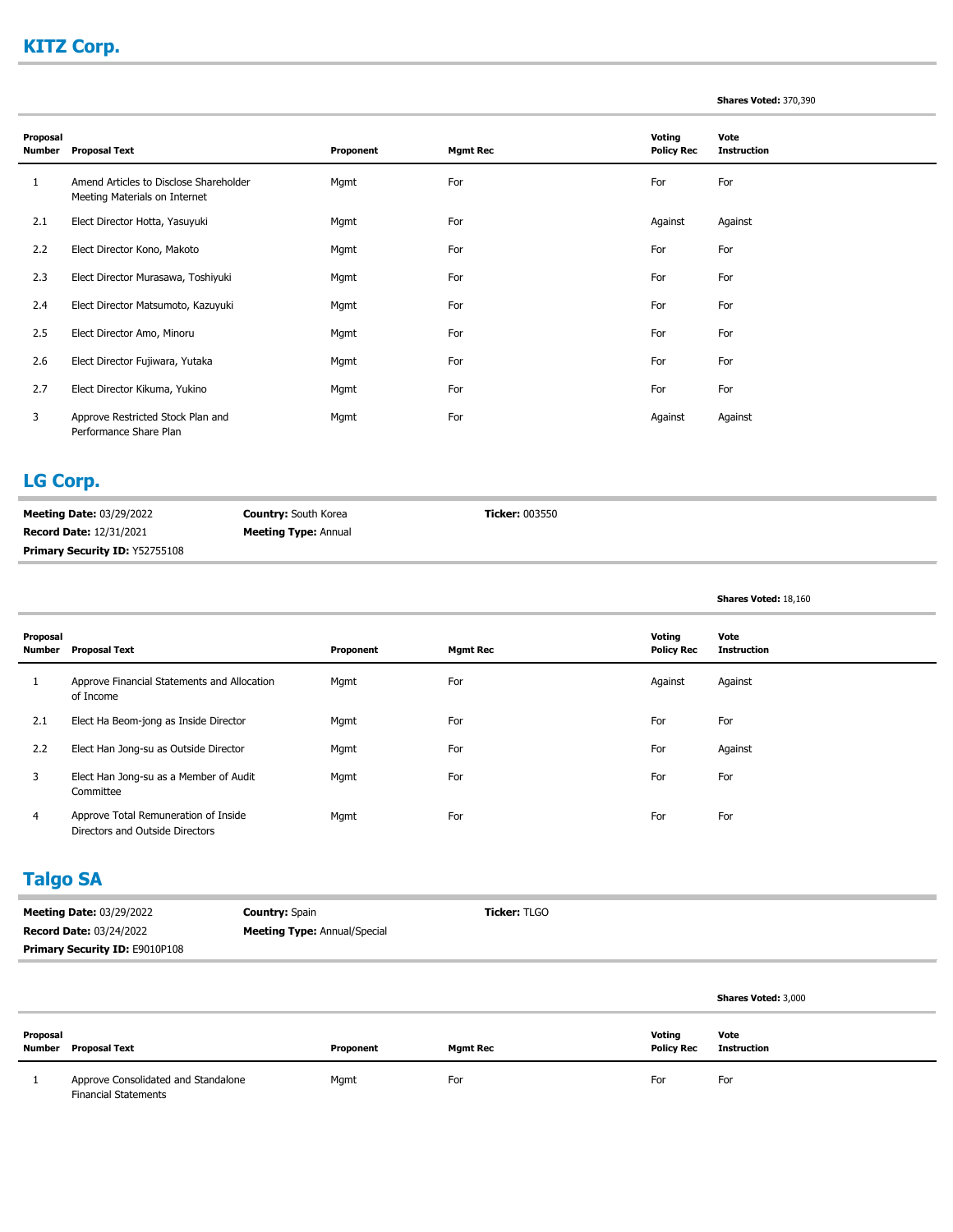# **Talgo SA**

| Proposal<br>Number | <b>Proposal Text</b>                                                                                         | Proponent | <b>Mgmt Rec</b> | <b>Voting</b><br><b>Policy Rec</b> | Vote<br><b>Instruction</b> |
|--------------------|--------------------------------------------------------------------------------------------------------------|-----------|-----------------|------------------------------------|----------------------------|
| $\overline{2}$     | Approve Consolidated and Standalone<br><b>Management Reports</b>                                             | Mgmt      | For             | For                                | For                        |
| 3                  | Approve Non-Financial Information<br>Statement                                                               | Mgmt      | For             | For                                | For                        |
| $\overline{4}$     | Approve Discharge of Board                                                                                   | Mgmt      | For             | Against                            | Against                    |
| 5                  | Approve Allocation of Income                                                                                 | Mgmt      | For             | For                                | For                        |
| 6                  | Advisory Vote on Remuneration Report                                                                         | Mgmt      | For             | Against                            | Against                    |
| 7                  | Approve Remuneration of Executive<br>Directors and Non-Executive Directors                                   | Mgmt      | For             | For                                | For                        |
| 8                  | Approve Scrip Dividends                                                                                      | Mgmt      | For             | For                                | For                        |
| 9                  | Approve Reduction in Share Capital via<br>Amortization of Treasury Shares                                    | Mgmt      | For             | For                                | For                        |
| 10.A               | Fix Number of Directors at 10                                                                                | Mgmt      | For             | For                                | For                        |
|                    | Shareholder Proposals Submitted by Holders<br>of More than Three Percent of the Share<br>Capital (Item 10.B) | Mgmt      |                 |                                    |                            |
| 10.B               | Fix Number of Directors at 11                                                                                | <b>SH</b> | Against         | Refer                              | Against                    |
| 11                 | Dismiss Ramon Hermosilla Gimeno as<br>Director                                                               | Mgmt      | For             | For                                | For                        |
| 12                 | Dismiss Ignacio Mataix Entero as Director                                                                    | Mgmt      | For             | For                                | For                        |
| 13                 | Dismiss Albertus Meerstadt as Director                                                                       | Mgmt      | For             | For                                | For                        |
| 14                 | Dismiss Jose Nardiz Amurrio as Director                                                                      | Mgmt      | For             | For                                | For                        |
| 15                 | Dismiss Segundo Vallejo Abad as Director                                                                     | Mgmt      | For             | For                                | For                        |
| 16                 | Renew Appointment of Deloitte as Auditor                                                                     | Mgmt      | For             | For                                | For                        |
|                    | Shareholder Proposals Submitted by Holders<br>of More than Three Percent of the Share<br>Capital (Item 17)   | Mgmt      |                 |                                    |                            |
| 17                 | Elect Alfonso Juan de Leon Castillejo as<br>Director                                                         | <b>SH</b> | Against         | Refer                              | Against                    |
| 18                 | Authorize Board to Ratify and Execute<br><b>Approved Resolutions</b>                                         | Mgmt      | For             | For                                | For                        |

# **Tekmar Group Plc**

| <b>Meeting Date: 03/29/2022</b>       | <b>Country: United Kingdom</b> | <b>Ticker: TGP</b> |
|---------------------------------------|--------------------------------|--------------------|
| <b>Record Date: 03/27/2022</b>        | <b>Meeting Type: Annual</b>    |                    |
| <b>Primary Security ID: G8738Y100</b> |                                |                    |

|                    |                                                      |           |                 |                             | <b>Shares Voted: 1,258,000</b> |
|--------------------|------------------------------------------------------|-----------|-----------------|-----------------------------|--------------------------------|
| Proposal<br>Number | Proposal Text                                        | Proponent | <b>Mgmt Rec</b> | Voting<br><b>Policy Rec</b> | Vote<br><b>Instruction</b>     |
|                    | Accept Financial Statements and Statutory<br>Reports | Mgmt      | For             | Against                     | Against                        |
|                    | Elect Derek Bulmer as Director                       | Mgmt      | For             | For                         | For                            |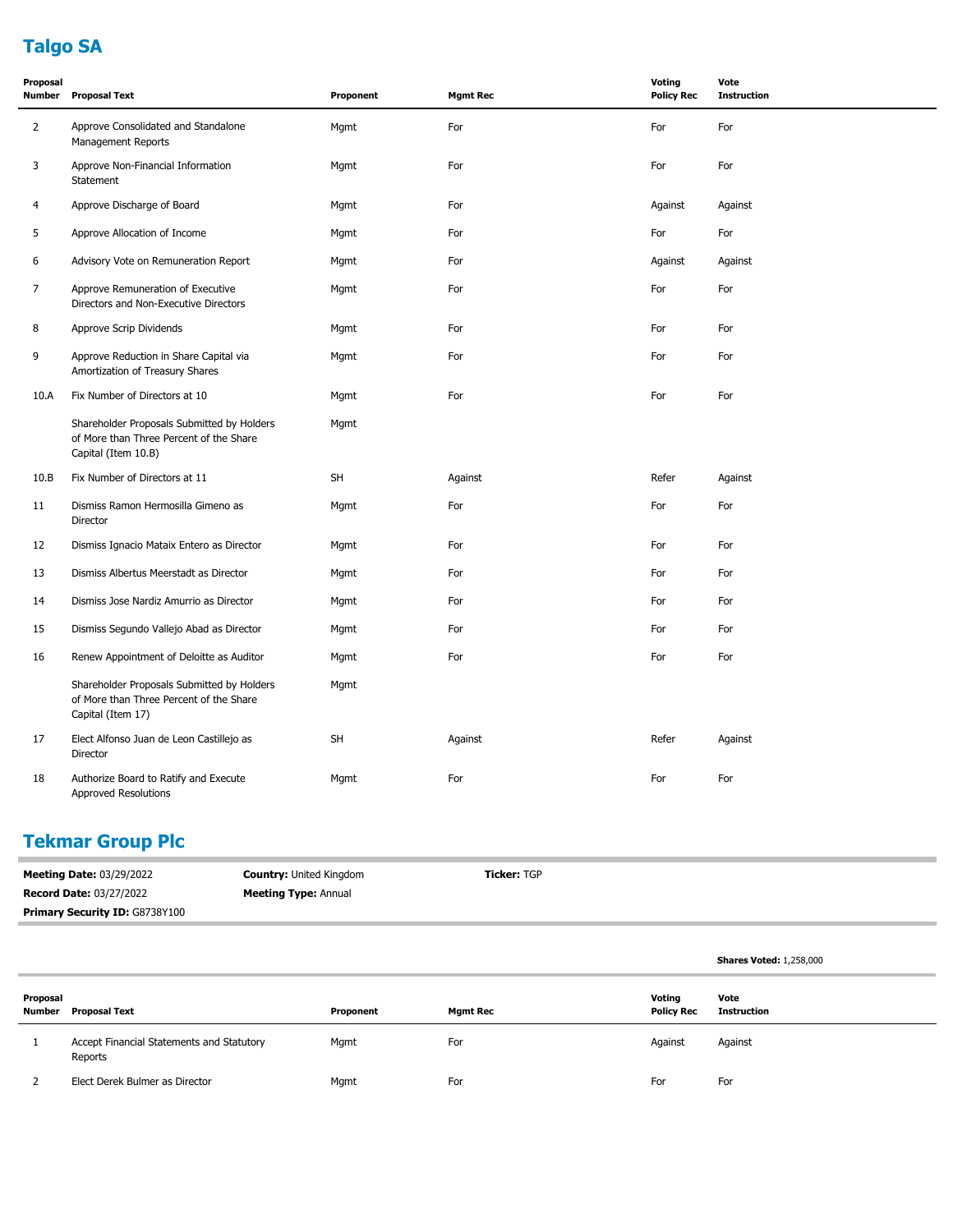# **Tekmar Group Plc**

| Proposal<br>Number | <b>Proposal Text</b>                                                                                                     | Proponent | <b>Mgmt Rec</b> | Voting<br><b>Policy Rec</b> | Vote<br><b>Instruction</b> |
|--------------------|--------------------------------------------------------------------------------------------------------------------------|-----------|-----------------|-----------------------------|----------------------------|
| 3                  | Elect Ian Ritchey as Director                                                                                            | Mgmt      | For             | For                         | For                        |
| 4                  | Appoint Grant Thornton UK LLP as Auditors                                                                                | Mgmt      | For             | For                         | For                        |
| 5                  | Authorise Board to Fix Remuneration of<br>Auditors                                                                       | Mgmt      | For             | For                         | For                        |
| 6                  | Authorise Issue of Equity                                                                                                | Mgmt      | For             | For                         | For                        |
| 7                  | Authorise Issue of Equity without<br>Pre-emptive Rights                                                                  | Mgmt      | For             | For                         | For                        |
| 8                  | Authorise Issue of Equity without<br>Pre-emptive Rights in Connection with an<br>Acquisition or Other Capital Investment | Mgmt      | For             | For                         | For                        |
| 9                  | Authorise UK Political Donations and<br>Expenditure                                                                      | Mgmt      | For             | Against                     | Against                    |

# **Toyo Tanso Co., Ltd.**

| <b>Meeting Date: 03/29/2022</b>       | <b>Country: Japan</b>       | <b>Ticker:</b> 5310 |
|---------------------------------------|-----------------------------|---------------------|
| <b>Record Date: 12/31/2021</b>        | <b>Meeting Type: Annual</b> |                     |
| <b>Primary Security ID: J92689108</b> |                             |                     |

**Shares Voted:** 73,830

| Proposal<br><b>Number</b> | <b>Proposal Text</b>                                                                                                            | Proponent | <b>Mgmt Rec</b> | Voting<br><b>Policy Rec</b> | Vote<br><b>Instruction</b> |
|---------------------------|---------------------------------------------------------------------------------------------------------------------------------|-----------|-----------------|-----------------------------|----------------------------|
| 1                         | Approve Allocation of Income, with a Final<br>Dividend of JPY 60                                                                | Mgmt      | For             | For                         | For                        |
| $\overline{2}$            | Amend Articles to Disclose Shareholder<br>Meeting Materials on Internet - Clarify<br>Provisions on Alternate Statutory Auditors | Mgmt      | For             | For                         | For                        |
| 3.1                       | Elect Director Kondo, Naotaka                                                                                                   | Mgmt      | For             | Against                     | Against                    |
| 3.2                       | Elect Director Hiraga, Shunsaku                                                                                                 | Mgmt      | For             | For                         | For                        |
| 3.3                       | Elect Director Hamada, Tatsuro                                                                                                  | Mgmt      | For             | For                         | For                        |
| 3.4                       | Elect Director Iwamoto, Mune                                                                                                    | Mgmt      | For             | For                         | For                        |
| 3.5                       | Elect Director Matsuo, Shusuke                                                                                                  | Mgmt      | For             | For                         | For                        |
| 3.6                       | Elect Director Kosaka, Keiko                                                                                                    | Mgmt      | For             | For                         | For                        |
| 4.1                       | Appoint Statutory Auditor Boki, Toshimi                                                                                         | Mgmt      | For             | For                         | For                        |
| 4.2                       | Appoint Statutory Auditor Imai, Kazuhiro                                                                                        | Mgmt      | For             | For                         | For                        |
| 4.3                       | Appoint Statutory Auditor Uemura, Junko                                                                                         | Mgmt      | For             | For                         | For                        |
| 5                         | Appoint Alternate Statutory Auditor<br>Funatomi, Koji                                                                           | Mgmt      | For             | For                         | For                        |

# **Trend Micro, Inc.**

| <b>Meeting Date: 03/29/2022</b>       | <b>Country: Japan</b>       | <b>Ticker: 4704</b> |
|---------------------------------------|-----------------------------|---------------------|
| <b>Record Date: 12/31/2021</b>        | <b>Meeting Type: Annual</b> |                     |
| <b>Primary Security ID: J92980104</b> |                             |                     |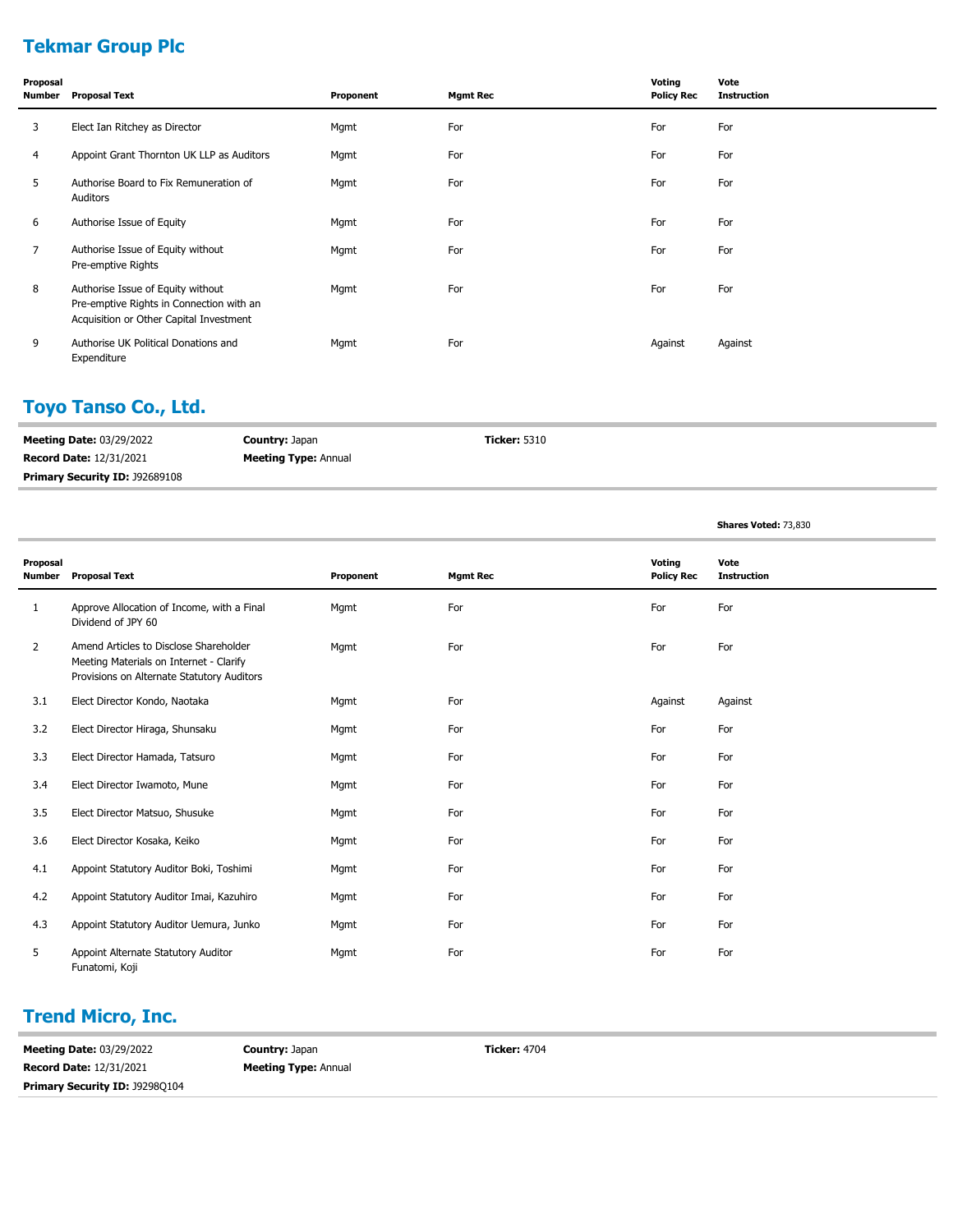# **Trend Micro, Inc.**

#### **Shares Voted:** 30,680

| Proposal |                                                                         |           |                 | Voting            | Vote               |
|----------|-------------------------------------------------------------------------|-----------|-----------------|-------------------|--------------------|
| Number   | <b>Proposal Text</b>                                                    | Proponent | <b>Mgmt Rec</b> | <b>Policy Rec</b> | <b>Instruction</b> |
| 1        | Approve Allocation of Income, with a Final<br>Dividend of JPY 195       | Mgmt      | For             | For               | For                |
| 2.1      | Elect Director Chang Ming-Jang                                          | Mgmt      | For             | Against           | Against            |
| 2.2      | Elect Director Eva Chen                                                 | Mgmt      | For             | Against           | Against            |
| 2.3      | Elect Director Mahendra Negi                                            | Mgmt      | For             | Against           | Against            |
| 2.4      | Elect Director Omikawa, Akihiko                                         | Mgmt      | For             | Against           | Against            |
| 2.5      | Elect Director Nonaka, Ikujiro                                          | Mgmt      | For             | For               | For                |
| 2.6      | Elect Director Koga, Tetsuo                                             | Mgmt      | For             | For               | For                |
| 3        | Amend Articles to Allow Virtual Only<br>Shareholder Meetings            | Mgmt      | For             | Against           | Against            |
| 4        | Amend Articles to Disclose Shareholder<br>Meeting Materials on Internet | Mgmt      | For             | For               | For                |
| 5        | Approve Compensation Ceiling for Statutory<br>Auditors                  | Mgmt      | For             | For               | For                |

## **UPM-Kymmene Oyj**

| <b>Meeting Date: 03/29/2022</b>       | <b>Country: Finland</b>     | <b>Ticker: UPM</b> |
|---------------------------------------|-----------------------------|--------------------|
| <b>Record Date: 03/17/2022</b>        | <b>Meeting Type: Annual</b> |                    |
| <b>Primary Security ID: X9518S108</b> |                             |                    |

|                    |                                                                               |           |                 |                             | Shares Voted: 31,920       |
|--------------------|-------------------------------------------------------------------------------|-----------|-----------------|-----------------------------|----------------------------|
| Proposal<br>Number | <b>Proposal Text</b>                                                          | Proponent | <b>Mgmt Rec</b> | Voting<br><b>Policy Rec</b> | Vote<br><b>Instruction</b> |
| 1                  | Open Meeting                                                                  | Mgmt      |                 |                             |                            |
| 2                  | Call the Meeting to Order                                                     | Mgmt      |                 |                             |                            |
| 3                  | Designate Inspector or Shareholder<br>Representative(s) of Minutes of Meeting | Mgmt      |                 |                             |                            |
| 4                  | Acknowledge Proper Convening of Meeting                                       | Mgmt      |                 |                             |                            |
| 5                  | Prepare and Approve List of Shareholders                                      | Mgmt      |                 |                             |                            |
| 6                  | Receive Financial Statements and Statutory<br>Reports                         | Mgmt      |                 |                             |                            |
| $\overline{7}$     | Accept Financial Statements and Statutory<br>Reports                          | Mgmt      | For             | For                         | For                        |
| 8                  | Approve Allocation of Income and Dividends<br>of EUR 1.30 Per Share           | Mgmt      | For             | For                         | For                        |
| 9                  | Approve Discharge of Board and President                                      | Mgmt      | For             | For                         | For                        |
| 10                 | Approve Remuneration Report                                                   | Mgmt      | For             | For                         | For                        |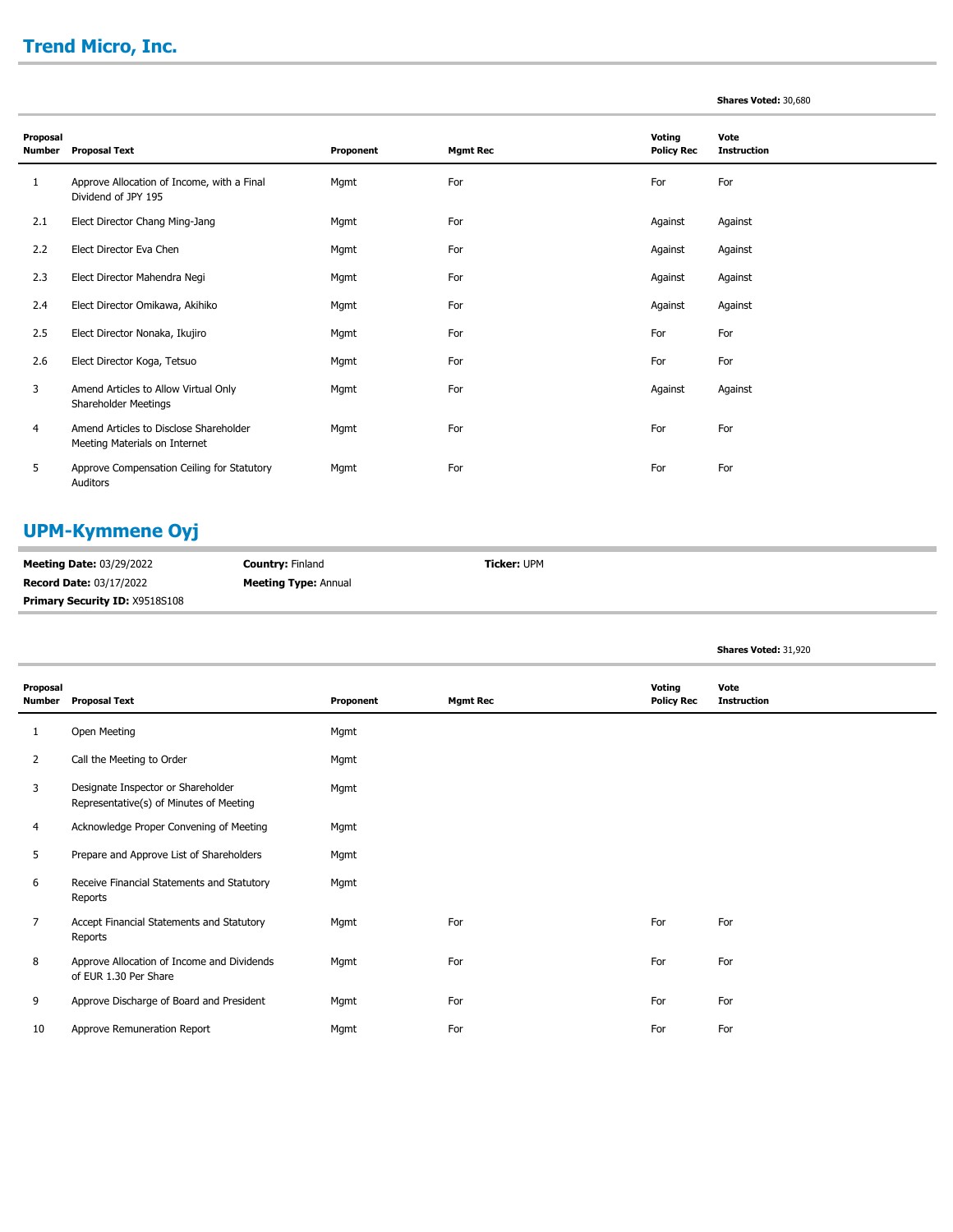# **UPM-Kymmene Oyj**

| Proposal<br>Number | <b>Proposal Text</b>                                                                                                                                                                                   | Proponent | <b>Mgmt Rec</b> | Voting<br><b>Policy Rec</b> | Vote<br><b>Instruction</b> |
|--------------------|--------------------------------------------------------------------------------------------------------------------------------------------------------------------------------------------------------|-----------|-----------------|-----------------------------|----------------------------|
| 11                 | Remuneration of Directors in the Amount of<br>EUR 200,000 for Chairman, EUR 140,000 for<br>Deputy Chairman and EUR 115,000 for<br>Other Directors; Approve Compensation for<br>Committee Work          | Mgmt      | For             | For                         | For                        |
| 12                 | Fix Number of Directors at Nine                                                                                                                                                                        | Mgmt      | For             | For                         | For                        |
| 13                 | Reelect Henrik Ehrnrooth, Emma FitzGerald,<br>Jari Gustafsson, Piia-Noora Kauppi, Marjan<br>Oudeman, Martin a Porta, Kim Wahl and<br>Bjorn Wahlroos as Directors; Elect Topi<br>Manner as New Director | Mgmt      | For             | Against                     | Against                    |
| 14                 | Approve Remuneration of Auditors                                                                                                                                                                       | Mgmt      | For             | For                         | For                        |
| 15                 | Ratify PricewaterhouseCoopers as Auditors                                                                                                                                                              | Mgmt      | For             | Against                     | Against                    |
| 16                 | Approve Issuance of up to 25 Million Shares<br>without Preemptive Rights                                                                                                                               | Mgmt      | For             | For                         | For                        |
| 17                 | Authorize Share Repurchase Program                                                                                                                                                                     | Mgmt      | For             | For                         | For                        |
| 18.1               | Amend Articles Re: Auditor                                                                                                                                                                             | Mgmt      | For             | For                         | For                        |
| 18.2               | Amend Articles Re: Annual General Meeting                                                                                                                                                              | Mgmt      | For             | For                         | For                        |
| 19                 | Authorize Charitable Donations                                                                                                                                                                         | Mgmt      | For             | For                         | For                        |
| 20                 | Close Meeting                                                                                                                                                                                          | Mgmt      |                 |                             |                            |

#### **Shares Voted:** 205,800

| Proposal<br>Number | <b>Proposal Text</b>                                                                                                                                                                          | Proponent | <b>Mgmt Rec</b> | Voting<br><b>Policy Rec</b> | Vote<br><b>Instruction</b> |
|--------------------|-----------------------------------------------------------------------------------------------------------------------------------------------------------------------------------------------|-----------|-----------------|-----------------------------|----------------------------|
| 1                  | Open Meeting                                                                                                                                                                                  | Mgmt      |                 |                             |                            |
| 2                  | Call the Meeting to Order                                                                                                                                                                     | Mgmt      |                 |                             |                            |
| 3                  | Designate Inspector or Shareholder<br>Representative(s) of Minutes of Meeting                                                                                                                 | Mgmt      |                 |                             |                            |
| 4                  | Acknowledge Proper Convening of Meeting                                                                                                                                                       | Mgmt      |                 |                             |                            |
| 5                  | Prepare and Approve List of Shareholders                                                                                                                                                      | Mgmt      |                 |                             |                            |
| 6                  | Receive Financial Statements and Statutory<br>Reports                                                                                                                                         | Mgmt      |                 |                             |                            |
| 7                  | Accept Financial Statements and Statutory<br>Reports                                                                                                                                          | Mgmt      | For             | For                         | For                        |
| 8                  | Approve Allocation of Income and Dividends<br>of EUR 1.30 Per Share                                                                                                                           | Mgmt      | For             | For                         | For                        |
| 9                  | Approve Discharge of Board and President                                                                                                                                                      | Mgmt      | For             | For                         | For                        |
| 10                 | Approve Remuneration Report                                                                                                                                                                   | Mgmt      | For             | For                         | For                        |
| 11                 | Remuneration of Directors in the Amount of<br>EUR 200,000 for Chairman, EUR 140,000 for<br>Deputy Chairman and EUR 115,000 for<br>Other Directors; Approve Compensation for<br>Committee Work | Mgmt      | For             | For                         | For                        |
| 12                 | Fix Number of Directors at Nine                                                                                                                                                               | Mgmt      | For             | For                         | For                        |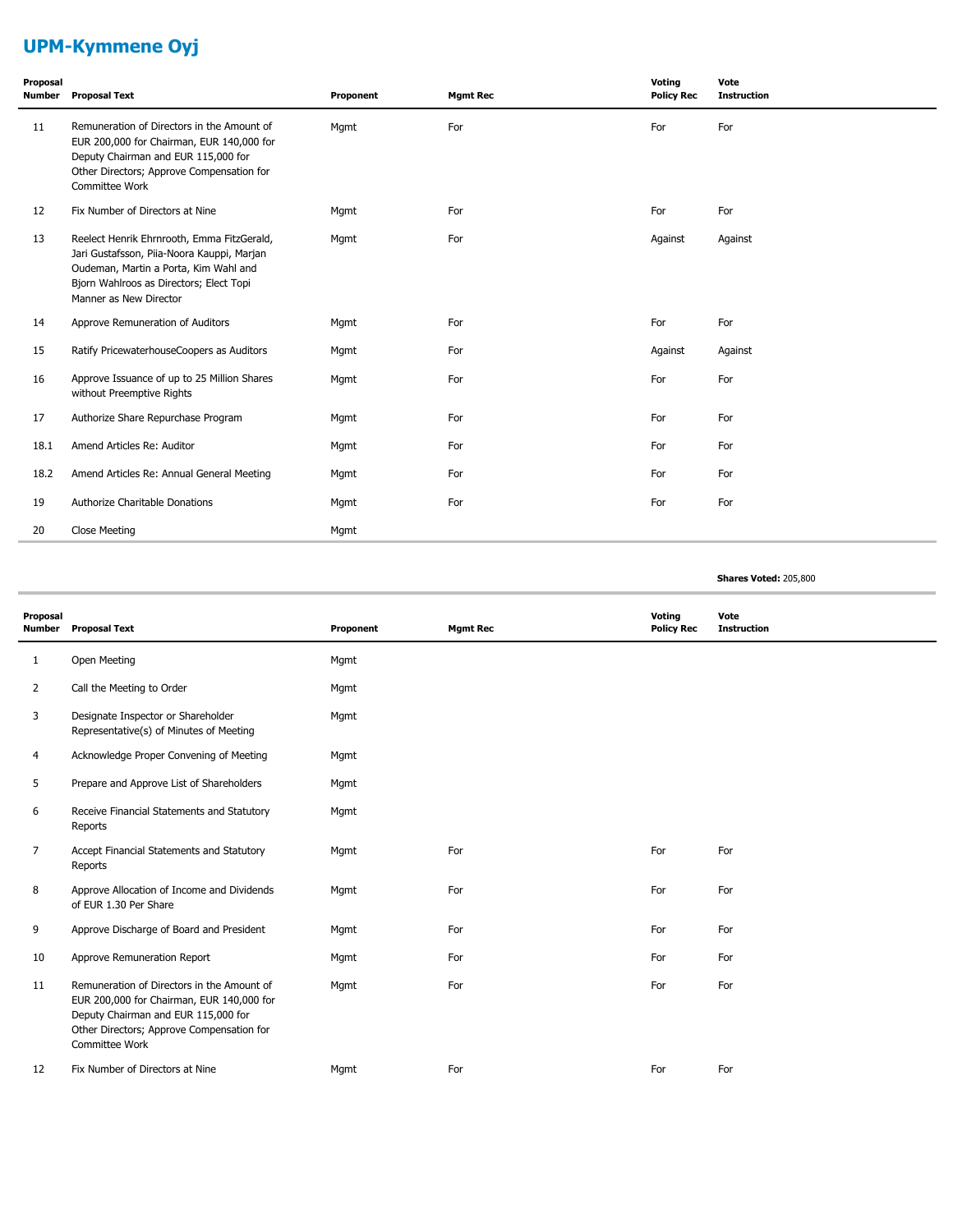# **UPM-Kymmene Oyj**

| Proposal<br>Number | <b>Proposal Text</b>                                                                                                                                                                                   | Proponent | <b>Mgmt Rec</b> | Voting<br><b>Policy Rec</b> | Vote<br><b>Instruction</b> |
|--------------------|--------------------------------------------------------------------------------------------------------------------------------------------------------------------------------------------------------|-----------|-----------------|-----------------------------|----------------------------|
| 13                 | Reelect Henrik Ehrnrooth, Emma FitzGerald,<br>Jari Gustafsson, Piia-Noora Kauppi, Marjan<br>Oudeman, Martin a Porta, Kim Wahl and<br>Bjorn Wahlroos as Directors; Elect Topi<br>Manner as New Director | Mgmt      | For             | Against                     | For                        |
| 14                 | Approve Remuneration of Auditors                                                                                                                                                                       | Mgmt      | For             | For                         | For                        |
| 15                 | Ratify PricewaterhouseCoopers as Auditors                                                                                                                                                              | Mgmt      | For             | Against                     | Against                    |
| 16                 | Approve Issuance of up to 25 Million Shares<br>without Preemptive Rights                                                                                                                               | Mgmt      | For             | For                         | For                        |
| 17                 | Authorize Share Repurchase Program                                                                                                                                                                     | Mgmt      | For             | For                         | For                        |
| 18.1               | Amend Articles Re: Auditor                                                                                                                                                                             | Mgmt      | For             | For                         | For                        |
| 18.2               | Amend Articles Re: Annual General Meeting                                                                                                                                                              | Mgmt      | For             | For                         | For                        |
| 19                 | Authorize Charitable Donations                                                                                                                                                                         | Mgmt      | For             | For                         | For                        |
| 20                 | Close Meeting                                                                                                                                                                                          | Mgmt      |                 |                             |                            |

# **AGC, Inc. (Japan)**

| <b>Meeting Date: 03/30/2022</b>       | <b>Country: Japan</b>       | <b>Ticker: 5201</b> |
|---------------------------------------|-----------------------------|---------------------|
| <b>Record Date: 12/31/2021</b>        | <b>Meeting Type: Annual</b> |                     |
| <b>Primary Security ID: J0025W100</b> |                             |                     |

**Shares Voted:** 42,110

| Proposal<br><b>Number</b> | <b>Proposal Text</b>                                                                              | Proponent | <b>Mgmt Rec</b> | Voting<br><b>Policy Rec</b> | Vote<br><b>Instruction</b> |
|---------------------------|---------------------------------------------------------------------------------------------------|-----------|-----------------|-----------------------------|----------------------------|
| 1                         | Approve Allocation of Income, with a Final<br>Dividend of JPY 130                                 | Mgmt      | For             | For                         | For                        |
| $\overline{2}$            | Amend Articles to Amend Business Lines -<br>Disclose Shareholder Meeting Materials on<br>Internet | Mgmt      | For             | For                         | For                        |
| 3.1                       | Elect Director Shimamura, Takuya                                                                  | Mgmt      | For             | Against                     | Against                    |
| 3.2                       | Elect Director Hirai, Yoshinori                                                                   | Mgmt      | For             | Against                     | Against                    |
| 3.3                       | Elect Director Miyaji, Shinji                                                                     | Mgmt      | For             | Against                     | Against                    |
| 3.4                       | Elect Director Kurata, Hideyuki                                                                   | Mgmt      | For             | Against                     | Against                    |
| 3.5                       | Elect Director Yanagi, Hiroyuki                                                                   | Mgmt      | For             | For                         | For                        |
| 3.6                       | Elect Director Honda, Keiko                                                                       | Mgmt      | For             | For                         | For                        |
| 3.7                       | Elect Director Teshirogi, Isao                                                                    | Mgmt      | For             | For                         | For                        |
| 4                         | Appoint Statutory Auditor Ishizuka, Tatsuro                                                       | Mgmt      | For             | For                         | For                        |
| 5                         | Approve Compensation Ceiling for Directors                                                        | Mgmt      | For             | For                         | For                        |
| 6                         | Approve Trust-Type Equity Compensation<br>Plan                                                    | Mgmt      | For             | For                         | For                        |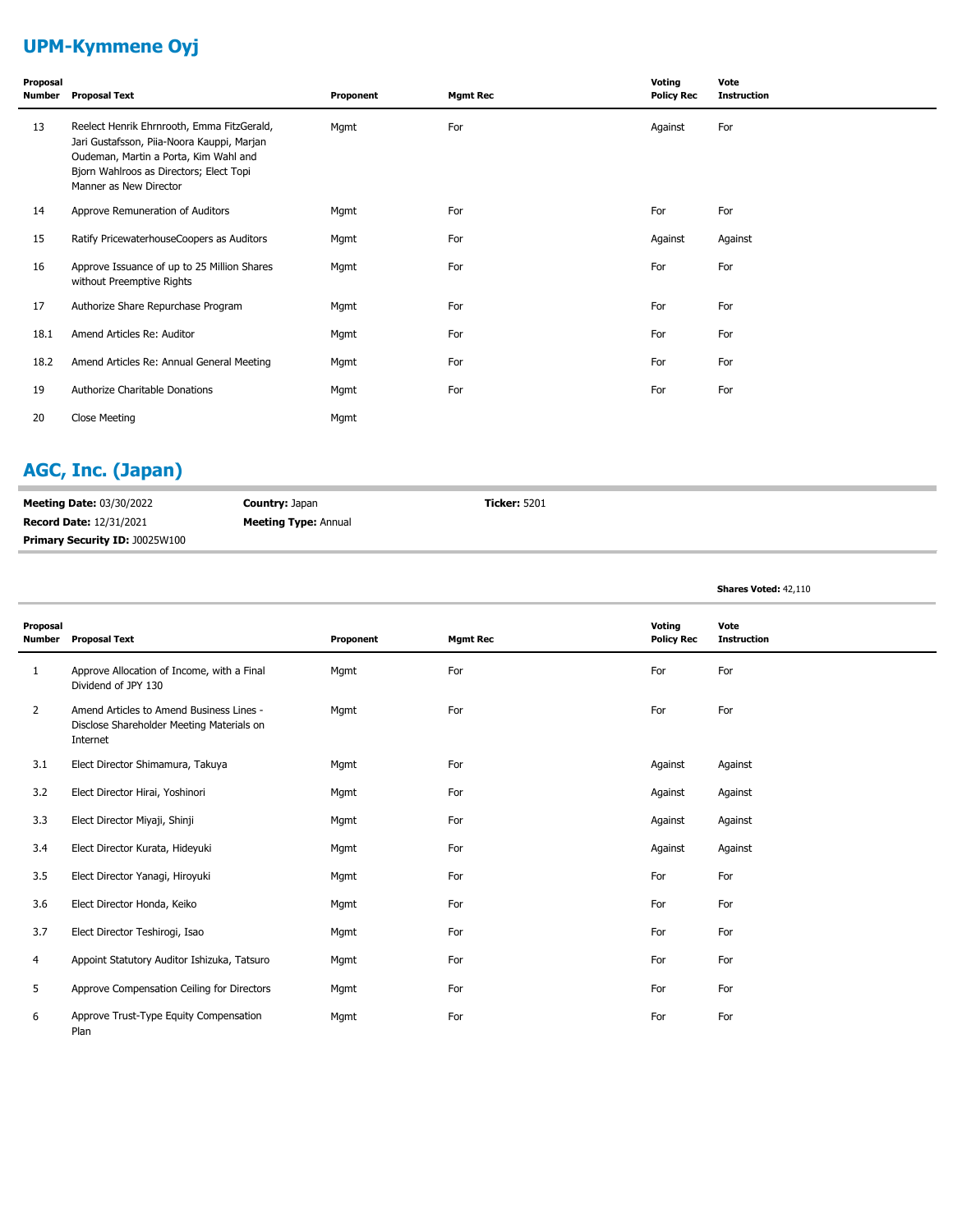## **FLSmidth & Co. A/S**

**Meeting Date:** 03/30/2022 **Record Date:** 03/23/2022 **Primary Security ID:** K90242130 **Country:** Denmark **Meeting Type:** Annual **Ticker:** FLS

**Shares Voted:** 223,912

| Proposal<br><b>Number</b> | <b>Proposal Text</b>                                                                                                                                                                                                                                        | Proponent | <b>Mgmt Rec</b> | Voting<br><b>Policy Rec</b> | Vote<br><b>Instruction</b> |
|---------------------------|-------------------------------------------------------------------------------------------------------------------------------------------------------------------------------------------------------------------------------------------------------------|-----------|-----------------|-----------------------------|----------------------------|
| 1                         | Receive Report of Board                                                                                                                                                                                                                                     | Mgmt      |                 |                             |                            |
| $\overline{2}$            | Accept Financial Statements and Statutory<br>Reports                                                                                                                                                                                                        | Mgmt      | For             | For                         | For                        |
| 3.a                       | Approve Actual Remuneration of Directors<br>for 2021 in the Aggregate Amount of DKK<br>6.5 Million                                                                                                                                                          | Mgmt      | For             | For                         | For                        |
| 3.b                       | Approve Remuneration of Directors for 2022                                                                                                                                                                                                                  | Mgmt      | For             | For                         | For                        |
| 4                         | Approve Allocation of Income and Dividends<br>of DKK 3 Per Share                                                                                                                                                                                            | Mgmt      | For             | For                         | For                        |
| 5                         | Approve Remuneration Report (Advisory<br>Vote)                                                                                                                                                                                                              | Mgmt      | For             | For                         | For                        |
| 6.a                       | Reelect Tom Knutzen as Director                                                                                                                                                                                                                             | Mgmt      | For             | Abstain                     | Abstain                    |
| 6.b                       | Reelect Richard Robinson Smith as Director                                                                                                                                                                                                                  | Mgmt      | For             | For                         | For                        |
| 6.c                       | Reelect Anne Louise Eberhard as Director                                                                                                                                                                                                                    | Mgmt      | For             | For                         | For                        |
| 6.d                       | Reelect Gillian Dawn Winckler as Director                                                                                                                                                                                                                   | Mgmt      | For             | For                         | For                        |
| 6.e                       | Reelect Thrasyvoulos Moraitis as Director                                                                                                                                                                                                                   | Mgmt      | For             | Abstain                     | Abstain                    |
| 6.f                       | Elect Mads Nipper as New Director                                                                                                                                                                                                                           | Mgmt      | For             | For                         | For                        |
| 7                         | Ratify Ernst & Young as Auditor                                                                                                                                                                                                                             | Mgmt      | For             | For                         | For                        |
| 8.1                       | Amend Guidelines for Incentive-Based<br>Compensation for Executive Management<br>and Board                                                                                                                                                                  | Mgmt      | For             | For                         | For                        |
| 8.2                       | Approve Creation of DKK 100 Million Pool of<br>Capital with Preemptive Rights; Approve<br>Creation of DKK 100 Million Pool of Capital<br>without Preemptive Rights; Maximum<br>Increase in Share Capital under Both<br>Authorizations up to DKK 100 Million | Mgmt      | For             | For                         | For                        |
| 8.3                       | Authorize Share Repurchase Program                                                                                                                                                                                                                          | Mgmt      | For             | For                         | For                        |
| 9                         | Other Business                                                                                                                                                                                                                                              | Mgmt      |                 |                             |                            |

### **PearlAbyss Corp.**

**Meeting Date:** 03/30/2022 **Record Date:** 12/31/2021 **Country:** South Korea **Meeting Type:** Annual **Ticker:** 263750 **Primary Security ID:** Y6803R109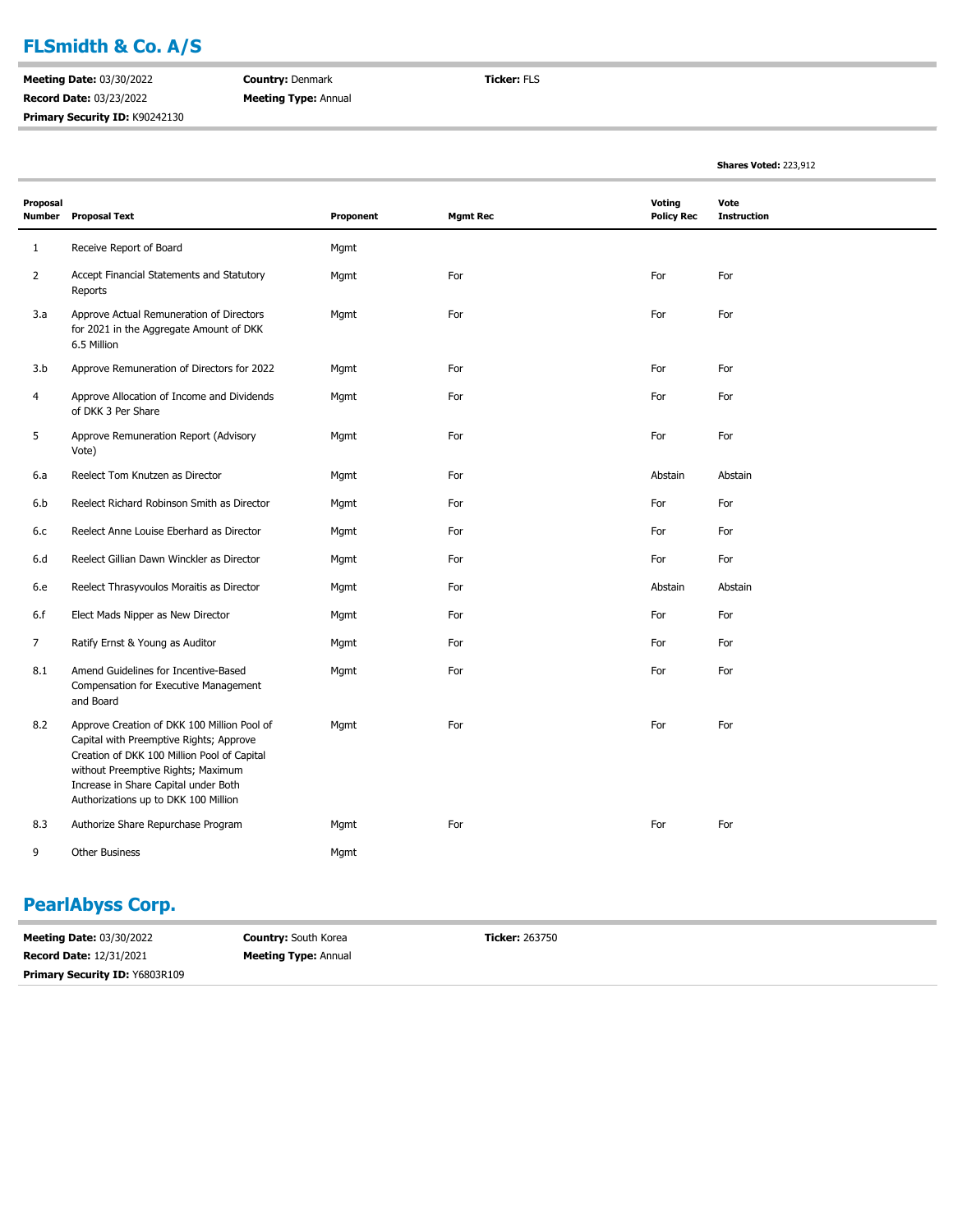# **PearlAbyss Corp.**

| <b>Shares Voted: 8,070</b> |  |  |
|----------------------------|--|--|
|----------------------------|--|--|

| Proposal<br><b>Number</b> | <b>Proposal Text</b>                                                                  | Proponent | <b>Mgmt Rec</b> | Voting<br><b>Policy Rec</b> | Vote<br><b>Instruction</b> |  |
|---------------------------|---------------------------------------------------------------------------------------|-----------|-----------------|-----------------------------|----------------------------|--|
| 1                         | Approve Financial Statements and Allocation<br>of Income                              | Mgmt      | For             | Against                     | Against                    |  |
| 2.1                       | Amend Articles of Incorporation (Company<br>Address Change)                           | Mgmt      | For             | For                         | For                        |  |
| 2.2                       | Amend Articles of Incorporation<br>(Amendments Relating to Record Date)               | Mgmt      | For             | For                         | For                        |  |
| 2.3                       | Amend Articles of Incorporation<br>(Amendments Relating to Auditors)                  | Mgmt      | For             | For                         | For                        |  |
| 2.4                       | Amend Articles of Incorporation (Change in<br>Bond Issuance Limit)                    | Mgmt      | For             | For                         | For                        |  |
| 2.5                       | Amend Articles of Incorporation<br>(Amendments Relating to Changes in<br>Legislation) | Mgmt      | For             | For                         | For                        |  |
| 3.1                       | Elect Kim Dae-il as Inside Director                                                   | Mgmt      | For             | Against                     | Against                    |  |
| 3.2                       | Elect Ji Hui-hwan as Inside Director                                                  | Mgmt      | For             | For                         | For                        |  |
| 3.3                       | Elect Yoon Jae-min as Inside Director                                                 | Mgmt      | For             | For                         | For                        |  |
| 3.4                       | Elect Heo Jin-young as Inside Director                                                | Mgmt      | For             | For                         | For                        |  |
| 3.5                       | Elect Kim Gyeong-man as Inside Director                                               | Mgmt      | For             | For                         | For                        |  |
| 4                         | Approve Total Remuneration of Inside<br>Directors and Outside Directors               | Mgmt      | For             | For                         | For                        |  |
| 5                         | Authorize Board to Fix Remuneration of<br>Internal Auditor(s)                         | Mgmt      | For             | For                         | For                        |  |

# **Rakuten Group, Inc.**

| <b>Meeting Date: 03/30/2022</b>       | <b>Country: Japan</b>       | <b>Ticker:</b> 4755 |
|---------------------------------------|-----------------------------|---------------------|
| <b>Record Date: 12/31/2021</b>        | <b>Meeting Type: Annual</b> |                     |
| <b>Primary Security ID: J64264104</b> |                             |                     |

|  | Shares Voted: 201,690 |
|--|-----------------------|

| Proposal<br>Number | <b>Proposal Text</b>                                                                                                                             | Proponent | <b>Mgmt Rec</b> | Voting<br><b>Policy Rec</b> | Vote<br><b>Instruction</b> |
|--------------------|--------------------------------------------------------------------------------------------------------------------------------------------------|-----------|-----------------|-----------------------------|----------------------------|
|                    | Amend Articles to Disclose Shareholder<br>Meeting Materials on Internet - Allow Virtual<br>Only Shareholder Meetings - Reflect Changes<br>in Law | Mgmt      | For             | Against                     | Against                    |
| 2.1                | Elect Director Mikitani, Hiroshi                                                                                                                 | Mgmt      | For             | Against                     | Against                    |
| 2.2                | Elect Director Hosaka, Masayuki                                                                                                                  | Mgmt      | For             | For                         | For                        |
| 2.3                | Elect Director Charles B. Baxter                                                                                                                 | Mgmt      | For             | For                         | For                        |
| 2.4                | Elect Director Hyakuno, Kentaro                                                                                                                  | Mgmt      | For             | For                         | For                        |
| 2.5                | Elect Director Kutaragi, Ken                                                                                                                     | Mgmt      | For             | For                         | For                        |
| 2.6                | Elect Director Sarah J. M. Whitley                                                                                                               | Mgmt      | For             | For                         | For                        |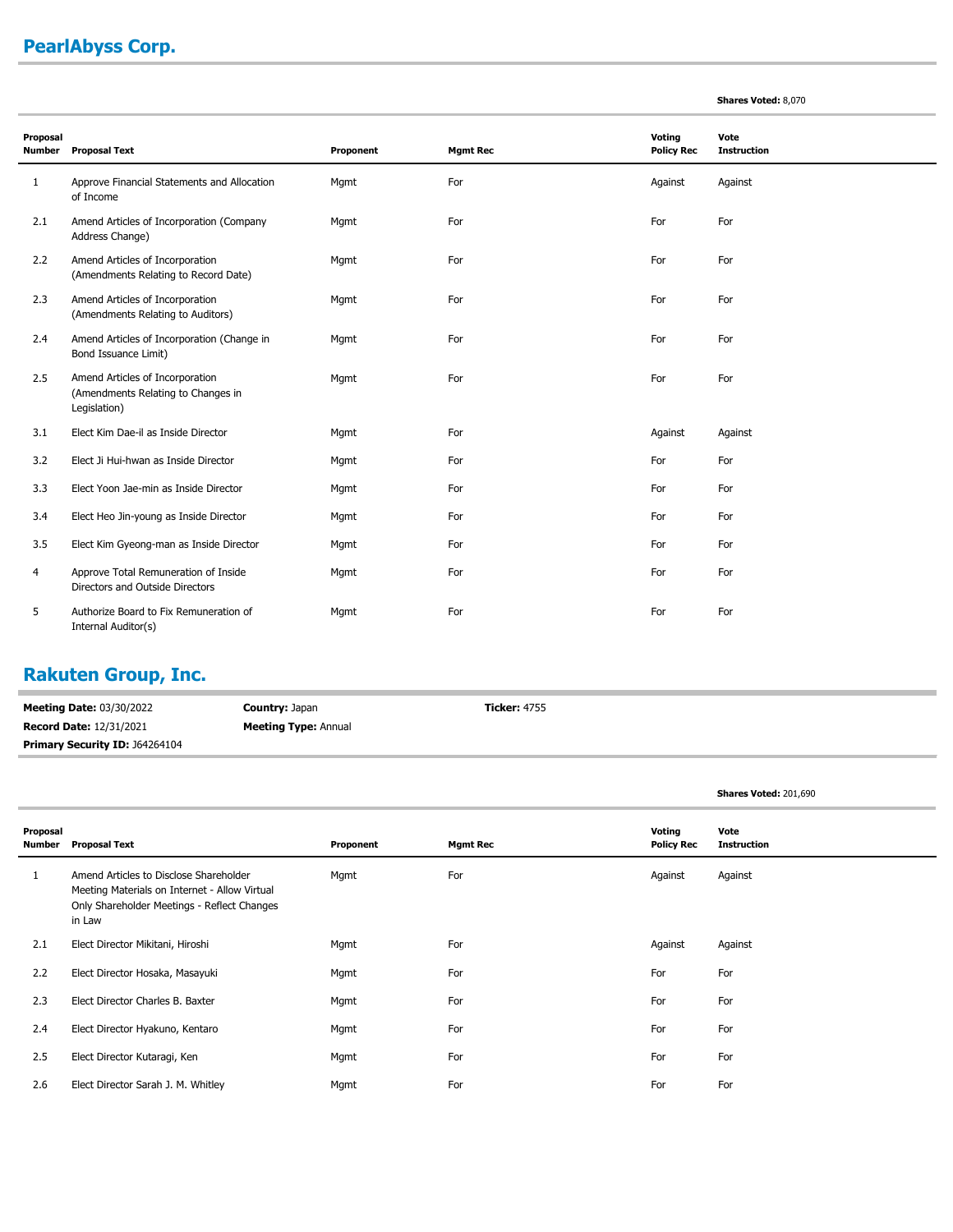## **Rakuten Group, Inc.**

| Proposal<br><b>Number</b> | <b>Proposal Text</b>                      | Proponent | <b>Mgmt Rec</b> | Votina<br><b>Policy Rec</b> | Vote<br><b>Instruction</b> |
|---------------------------|-------------------------------------------|-----------|-----------------|-----------------------------|----------------------------|
| 2.7                       | Elect Director Mitachi, Takashi           | Mgmt      | For             | For                         | For                        |
| 2.8                       | Elect Director Murai, Jun                 | Mgmt      | For             | For                         | For                        |
| 2.9                       | Elect Director John V. Roos               | Mgmt      | For             | For                         | For                        |
| 3                         | Appoint Statutory Auditor Fujita, Satoshi | Mgmt      | For             | For                         | For                        |
| 4                         | Approve Deep Discount Stock Option Plan   | Mgmt      | For             | Against                     | Against                    |

#### **Aena S.M.E. SA**

| <b>Meeting Date: 03/31/2022</b> | <b>Country: Spain</b>       | <b>Ticker: AENA</b> |
|---------------------------------|-----------------------------|---------------------|
| <b>Record Date: 03/25/2022</b>  | <b>Meeting Type: Annual</b> |                     |
| Primary Security ID: E526K0106  |                             |                     |

|                           |                                                                                                               |           |                 |                             | <b>Shares Voted: 9,054</b> |
|---------------------------|---------------------------------------------------------------------------------------------------------------|-----------|-----------------|-----------------------------|----------------------------|
| Proposal<br><b>Number</b> | <b>Proposal Text</b>                                                                                          | Proponent | <b>Mgmt Rec</b> | Voting<br><b>Policy Rec</b> | Vote<br><b>Instruction</b> |
| 1                         | Approve Standalone Financial Statements                                                                       | Mgmt      | For             | For                         | For                        |
| 2                         | Approve Consolidated Financial Statements                                                                     | Mgmt      | For             | For                         | For                        |
| 3                         | Approve Treatment of Net Loss                                                                                 | Mgmt      | For             | For                         | For                        |
| 4                         | Approve Non-Financial Information<br>Statement                                                                | Mgmt      | For             | For                         | For                        |
| 5                         | Approve Discharge of Board                                                                                    | Mgmt      | For             | For                         | For                        |
| 6                         | Appoint KPMG Auditores as Auditor                                                                             | Mgmt      | For             | For                         | For                        |
| 7.1                       | Ratify Appointment of and Elect Raul Miguez<br>Bailo as Director                                              | Mgmt      | For             | Against                     | Against                    |
| 7.2                       | Ratify Appointment of and Elect Manuel<br>Delacampagne Crespo as Director                                     | Mgmt      | For             | Against                     | Against                    |
| 7.3                       | Reelect Maurici Lucena Betriu as Director                                                                     | Mgmt      | For             | Against                     | Against                    |
| 7.4                       | Elect Eva Balleste Morillas as Director                                                                       | Mgmt      | For             | Against                     | Against                    |
| 8.1                       | Amend Articles Re: General Shareholders<br>Meeting's Competences and Board of<br>Directors' Competences       | Mgmt      | For             | For                         | For                        |
| 8.2                       | Amend Articles Re: Shareholders' Right to<br>Information and Annual Report on Directors'<br>Remuneration      | Mgmt      | For             | For                         | For                        |
| 8.3                       | Amend Articles Re: Technical Improvements                                                                     | Mgmt      | For             | For                         | For                        |
| 9                         | Amend Articles of General Meeting<br>Regulations                                                              | Mgmt      | For             | For                         | For                        |
| 10                        | Authorize Issuance of Non-Convertible<br>Bonds/Debentures and/or Other Debt<br>Securities up to EUR 5 Billion | Mgmt      | For             | For                         | For                        |
| 11                        | Advisory Vote on Remuneration Report                                                                          | Mgmt      | For             | For                         | For                        |
| 12                        | Advisory Vote on Company's 2021 Updated<br>Report on Climate Action Plan                                      | Mgmt      | For             | For                         | For                        |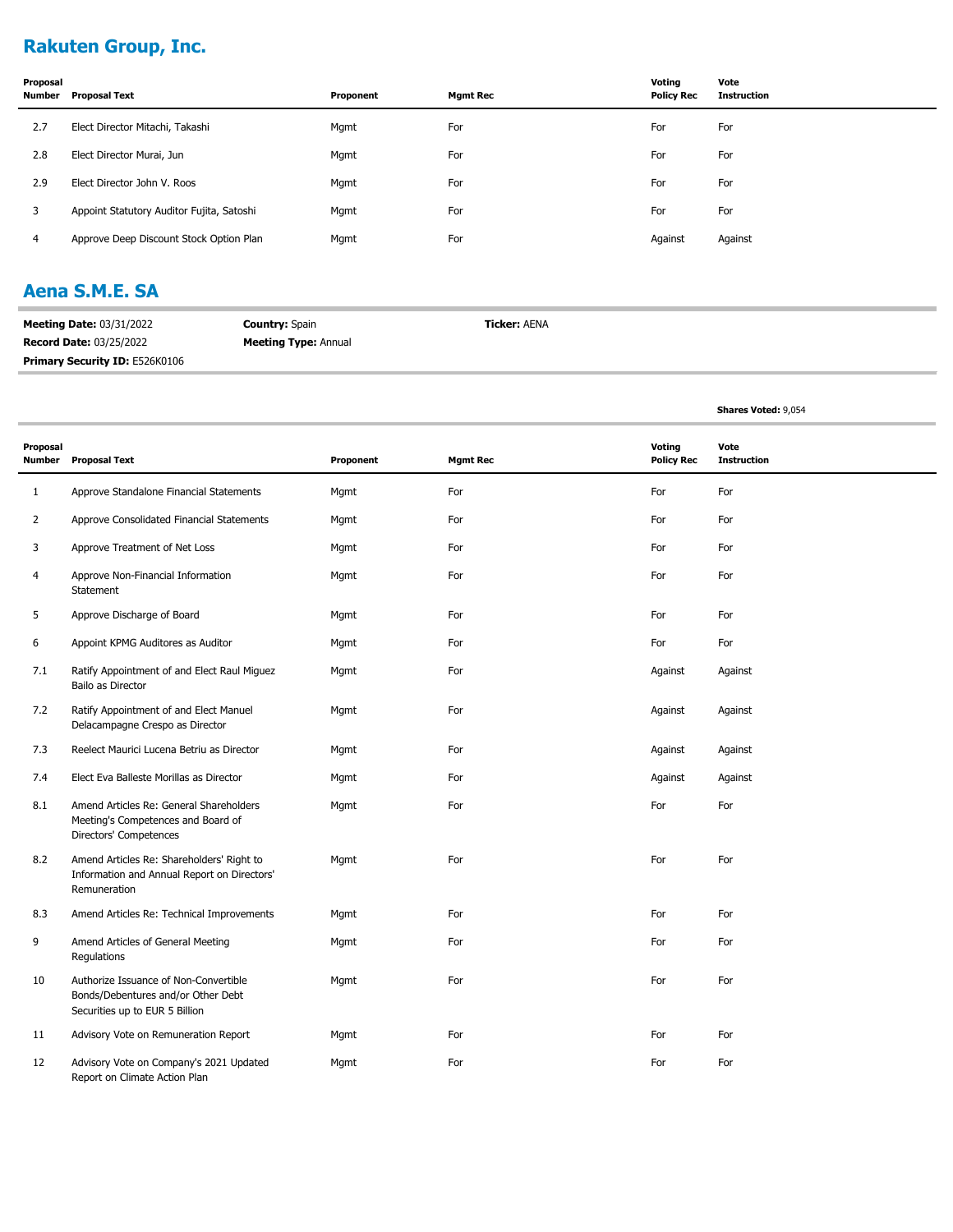## **Aena S.M.E. SA**

| Proposal | Number Proposal Text                                                 | Proponent | <b>Mamt Rec</b> | Voting<br><b>Policy Rec</b> | Vote<br><b>Instruction</b> |
|----------|----------------------------------------------------------------------|-----------|-----------------|-----------------------------|----------------------------|
| 13       | Authorize Board to Ratify and Execute<br><b>Approved Resolutions</b> | Mgmt      | For             | For                         | For                        |

# **Anima Holding SpA**

| <b>Meeting Date: 03/31/2022</b>       | <b>Country: Italy</b>               | <b>Ticker: ANIM</b> |
|---------------------------------------|-------------------------------------|---------------------|
| <b>Record Date: 03/22/2022</b>        | <b>Meeting Type:</b> Annual/Special |                     |
| <b>Primary Security ID: T0409R106</b> |                                     |                     |

|                    |                                                                                                     |           |                 |                             | <b>Shares Voted: 2,067,195</b> |
|--------------------|-----------------------------------------------------------------------------------------------------|-----------|-----------------|-----------------------------|--------------------------------|
| Proposal<br>Number | <b>Proposal Text</b>                                                                                | Proponent | <b>Mgmt Rec</b> | Voting<br><b>Policy Rec</b> | Vote<br><b>Instruction</b>     |
|                    | <b>Ordinary Business</b>                                                                            | Mgmt      |                 |                             |                                |
| 1.1                | Accept Financial Statements and Statutory<br>Reports                                                | Mgmt      | For             | For                         | For                            |
| 1.2                | Approve Allocation of Income                                                                        | Mgmt      | For             | For                         | For                            |
| 2.1                | Approve Remuneration Policy                                                                         | Mgmt      | For             | Against                     | Against                        |
| 2.2                | Approve Second Section of the<br>Remuneration Report                                                | Mgmt      | For             | Against                     | Against                        |
| 3                  | Authorize Share Repurchase Program and<br>Reissuance of Repurchased Shares                          | Mgmt      | For             | For                         | For                            |
|                    | <b>Extraordinary Business</b>                                                                       | Mgmt      |                 |                             |                                |
| 1                  | Authorize Cancellation of Treasury Shares<br>without Reduction of Share Capital; Amend<br>Article 5 | Mgmt      | For             | For                         | For                            |
| А                  | Deliberations on Possible Legal Action<br>Against Directors if Presented by<br>Shareholders         | Mgmt      | None            | Against                     | Against                        |

## **Aukett Swanke Group Plc**

| <b>Meeting Date: 03/31/2022</b>       | <b>Country: United Kingdom</b> | <b>Ticker: AUK</b> |
|---------------------------------------|--------------------------------|--------------------|
| <b>Record Date: 03/29/2022</b>        | <b>Meeting Type: Annual</b>    |                    |
| <b>Primary Security ID: G0625Y137</b> |                                |                    |

|                    |                                                         |           |                 |                             | <b>Shares Voted: 4,915,000</b> |
|--------------------|---------------------------------------------------------|-----------|-----------------|-----------------------------|--------------------------------|
| Proposal<br>Number | Proposal Text                                           | Proponent | <b>Mgmt Rec</b> | Voting<br><b>Policy Rec</b> | Vote<br><b>Instruction</b>     |
|                    | Elect Raul Curiel as Director                           | Mgmt      | For             | For                         | For                            |
|                    | Authorise Issue of Equity                               | Mgmt      | For             | Against                     | Against                        |
| 3                  | Authorise Issue of Equity without<br>Pre-emptive Rights | Mgmt      | For             | For                         | Against                        |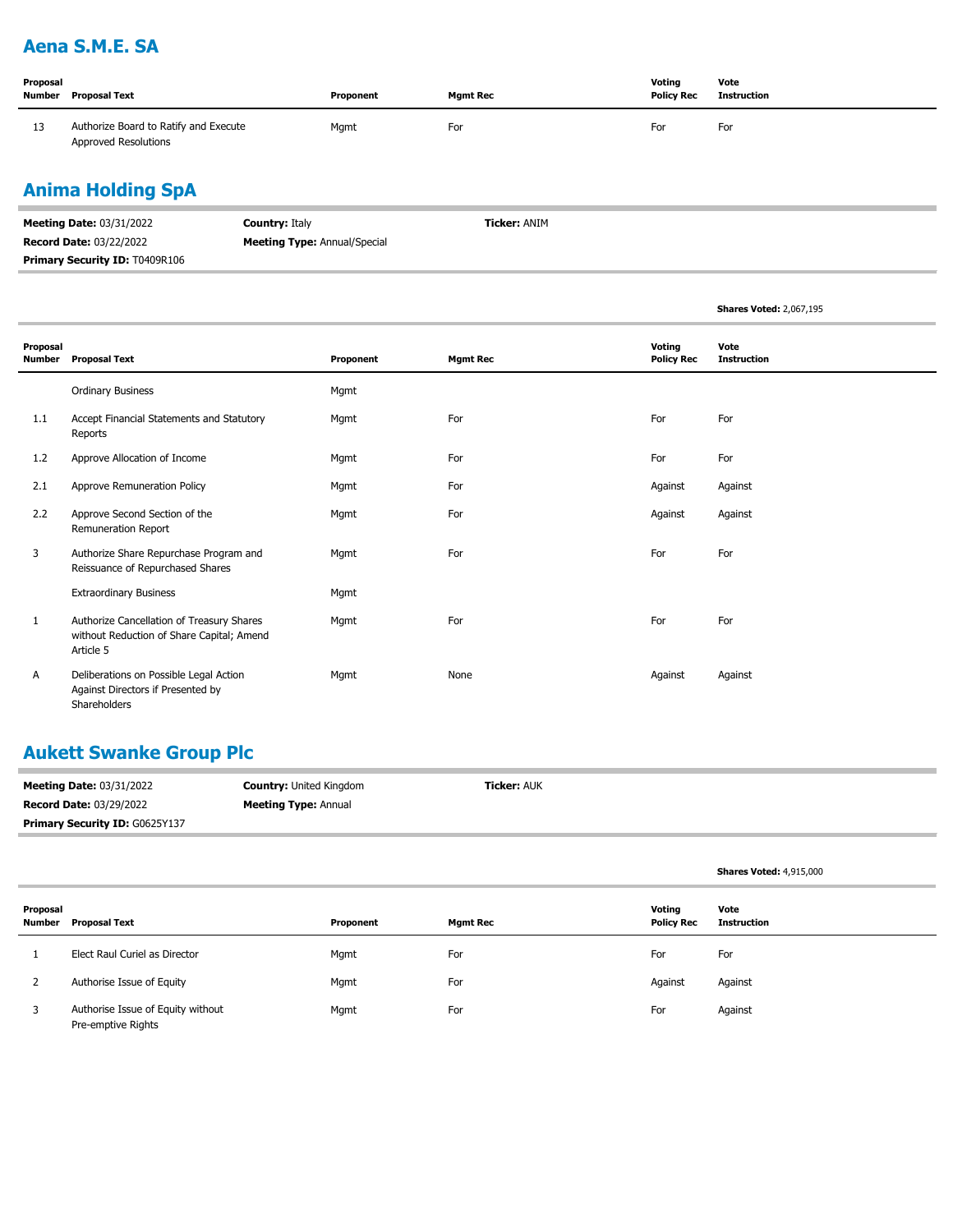### **Banco Santander SA**

**Meeting Date:** 03/31/2022 **Record Date:** 03/25/2022 Primary Security ID: E19790109 **Country:** Spain **Meeting Type:** Annual **Ticker:** SAN

**Shares Voted:** 6,073,005

| Proposal<br>Number | <b>Proposal Text</b>                                                                                                                                 | Proponent | <b>Mgmt Rec</b> | <b>Voting</b><br><b>Policy Rec</b> | Vote<br><b>Instruction</b> |
|--------------------|------------------------------------------------------------------------------------------------------------------------------------------------------|-----------|-----------------|------------------------------------|----------------------------|
| 1.A                | Approve Consolidated and Standalone<br><b>Financial Statements</b>                                                                                   | Mgmt      | For             | For                                | For                        |
| 1.B                | Approve Non-Financial Information<br>Statement                                                                                                       | Mgmt      | For             | For                                | For                        |
| 1.C                | Approve Discharge of Board                                                                                                                           | Mgmt      | For             | For                                | For                        |
| $\overline{2}$     | Approve Allocation of Income and Dividends                                                                                                           | Mgmt      | For             | For                                | For                        |
| 3.A                | Fix Number of Directors at 15                                                                                                                        | Mgmt      | For             | For                                | For                        |
| 3.B                | Elect German de la Fuente as Director                                                                                                                | Mgmt      | For             | For                                | For                        |
| 3.C                | Reelect Henrique de Castro as Director                                                                                                               | Mgmt      | For             | For                                | For                        |
| 3.D                | Reelect Jose Antonio Alvarez as Director                                                                                                             | Mgmt      | For             | For                                | For                        |
| 3.E                | Reelect Belen Romana as Director                                                                                                                     | Mgmt      | For             | For                                | For                        |
| 3.F                | Reelect Luis Isasi as Director                                                                                                                       | Mgmt      | For             | For                                | For                        |
| 3.G                | Reelect Sergio Rial as Director                                                                                                                      | Mgmt      | For             | For                                | For                        |
| 4                  | Ratify Appointment of<br>PricewaterhouseCoopers as Auditor                                                                                           | Mgmt      | For             | For                                | For                        |
| 5.A                | Amend Articles Re: Form of Shares and<br>Transfer of Shares                                                                                          | Mgmt      | For             | For                                | For                        |
| 5.B                | Amend Article 16 Re: Capital Reduction                                                                                                               | Mgmt      | For             | For                                | For                        |
| 5.C                | Amend Article 19 Re: Issuance of Other<br><b>Securities</b>                                                                                          | Mgmt      | For             | For                                | For                        |
| 5.D                | Amend Article 26 Re: Allow Shareholder<br>Meetings to be Held in Virtual-Only Format                                                                 | Mgmt      | For             | For                                | For                        |
| 5.E                | Amend Articles Re: Board Secretary and<br>Presiding Committee of the General<br>Shareholders' Meeting                                                | Mgmt      | For             | For                                | For                        |
| 5.F                | Amend Article 48 Re: Executive Chair                                                                                                                 | Mgmt      | For             | For                                | For                        |
| 5.G                | Amend Article 52 Re: Audit Committee                                                                                                                 | Mgmt      | For             | For                                | For                        |
| 5.H                | Amend Articles Re: Director Remuneration                                                                                                             | Mgmt      | For             | For                                | For                        |
| 5.I                | Add Article 64 bis Re: Prior Authorization for<br>the Payment of Dividends                                                                           | Mgmt      | For             | For                                | For                        |
| 6.A                | Amend Article 6 of General Meeting<br>Regulations Re: Information Available as of<br>the Date of the Call to Meeting                                 | Mgmt      | For             | For                                | For                        |
| 6.B                | Amend Article 13 of General Meeting<br>Regulations Re: Presiding Committee of the<br>General Shareholders' Meeting                                   | Mgmt      | For             | For                                | For                        |
| 6.C                | Add New Article 15 bis and Amend Article 19<br>of General Meeting Regulations Re: Allow<br>Shareholder Meetings to be Held in<br>Virtual-Only Format | Mgmt      | For             | For                                | For                        |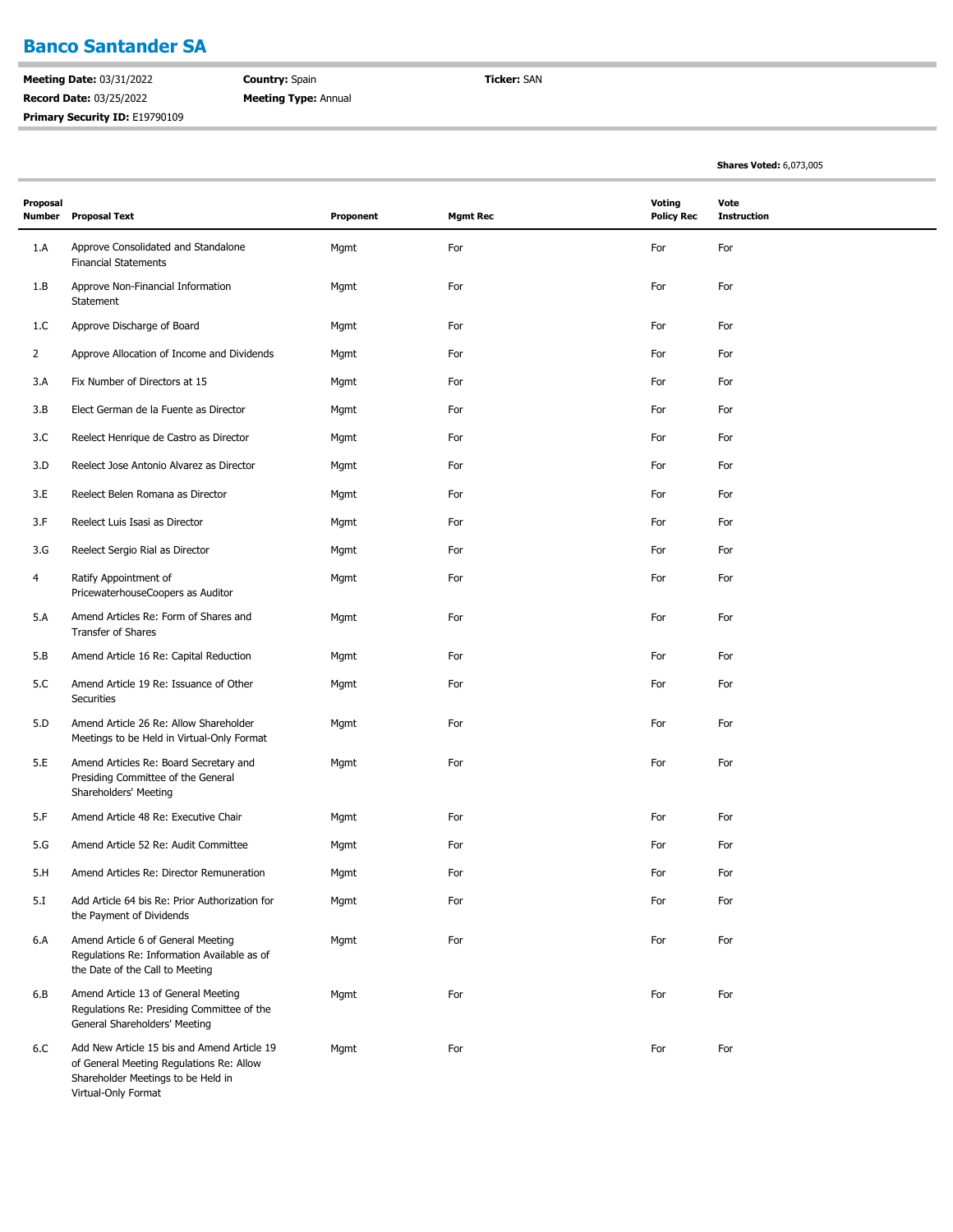# **Banco Santander SA**

| Proposal<br>Number | <b>Proposal Text</b>                                                                                                                                        | Proponent | <b>Mgmt Rec</b> | Voting<br><b>Policy Rec</b> | Vote<br><b>Instruction</b> |
|--------------------|-------------------------------------------------------------------------------------------------------------------------------------------------------------|-----------|-----------------|-----------------------------|----------------------------|
| 6.D                | Amend Article 17 of General Meeting<br>Regulations Re: Presentations                                                                                        | Mgmt      | For             | For                         | For                        |
| 7.A                | Authorize Increase in Capital up to 50<br>Percent via Issuance of Equity or<br>Equity-Linked Securities, Excluding<br>Preemptive Rights of up to 10 Percent | Mgmt      | For             | For                         | For                        |
| 7.B                | Approve Reduction in Share Capital via<br>Amortization of Treasury Shares                                                                                   | Mgmt      | For             | For                         | For                        |
| 7.C                | Approve Reduction in Share Capital via<br>Amortization of Treasury Shares                                                                                   | Mgmt      | For             | For                         | For                        |
| 7.D                | Approve Reduction in Share Capital via<br>Amortization of Treasury Shares                                                                                   | Mgmt      | For             | For                         | For                        |
| 8.A                | Approve Remuneration Policy                                                                                                                                 | Mgmt      | For             | Against                     | Against                    |
| 8.B                | Approve Remuneration of Directors                                                                                                                           | Mgmt      | For             | For                         | For                        |
| 8.C                | Fix Maximum Variable Compensation Ratio                                                                                                                     | Mgmt      | For             | For                         | For                        |
| 8.D                | Approve Deferred Multiyear Objectives<br>Variable Remuneration Plan                                                                                         | Mgmt      | For             | For                         | For                        |
| 8.E                | Approve Buy-out Policy                                                                                                                                      | Mgmt      | For             | For                         | For                        |
| 8.F                | Advisory Vote on Remuneration Report                                                                                                                        | Mgmt      | For             | Against                     | Against                    |
| 9                  | Authorize Board to Ratify and Execute<br><b>Approved Resolutions</b>                                                                                        | Mgmt      | For             | For                         | For                        |

# **BFF Bank SpA**

| <b>Meeting Date: 03/31/2022</b>       | <b>Country: Italy</b>       | <b>Ticker: BFF</b> |
|---------------------------------------|-----------------------------|--------------------|
| <b>Record Date: 03/22/2022</b>        | <b>Meeting Type: Annual</b> |                    |
| <b>Primary Security ID: T1R288116</b> |                             |                    |

|                    |                                                                                                                     |           |                 |                             | <b>Shares Voted: 414,150</b> |
|--------------------|---------------------------------------------------------------------------------------------------------------------|-----------|-----------------|-----------------------------|------------------------------|
| Proposal<br>Number | <b>Proposal Text</b>                                                                                                | Proponent | <b>Mgmt Rec</b> | Voting<br><b>Policy Rec</b> | Vote<br><b>Instruction</b>   |
|                    | <b>Ordinary Business</b>                                                                                            | Mgmt      |                 |                             |                              |
|                    | Management Proposals                                                                                                | Mgmt      |                 |                             |                              |
| 1                  | Accept Financial Statements and Statutory<br>Reports                                                                | Mgmt      | For             | For                         | For                          |
| 2                  | Approve Allocation of Income                                                                                        | Mgmt      | For             | For                         | For                          |
| 3.1                | Elect Monica Magri as Director and Approve<br>Director's Remuneration                                               | Mgmt      | For             | For                         | For                          |
| 3.2                | Elect Anna Kunkl as Director and Approve<br>Director's Remuneration                                                 | Mgmt      | For             | For                         | For                          |
|                    | Shareholder Proposal Submitted by<br>Institutional Investors (Assogestioni)                                         | Mgmt      |                 |                             |                              |
| 4                  | Appoint Francesca Sandrolini as Internal<br>Statutory Auditor and Chairman of Internal<br><b>Statutory Auditors</b> | <b>SH</b> | None            | Refer                       | For                          |
|                    | Management Proposals                                                                                                | Mgmt      |                 |                             |                              |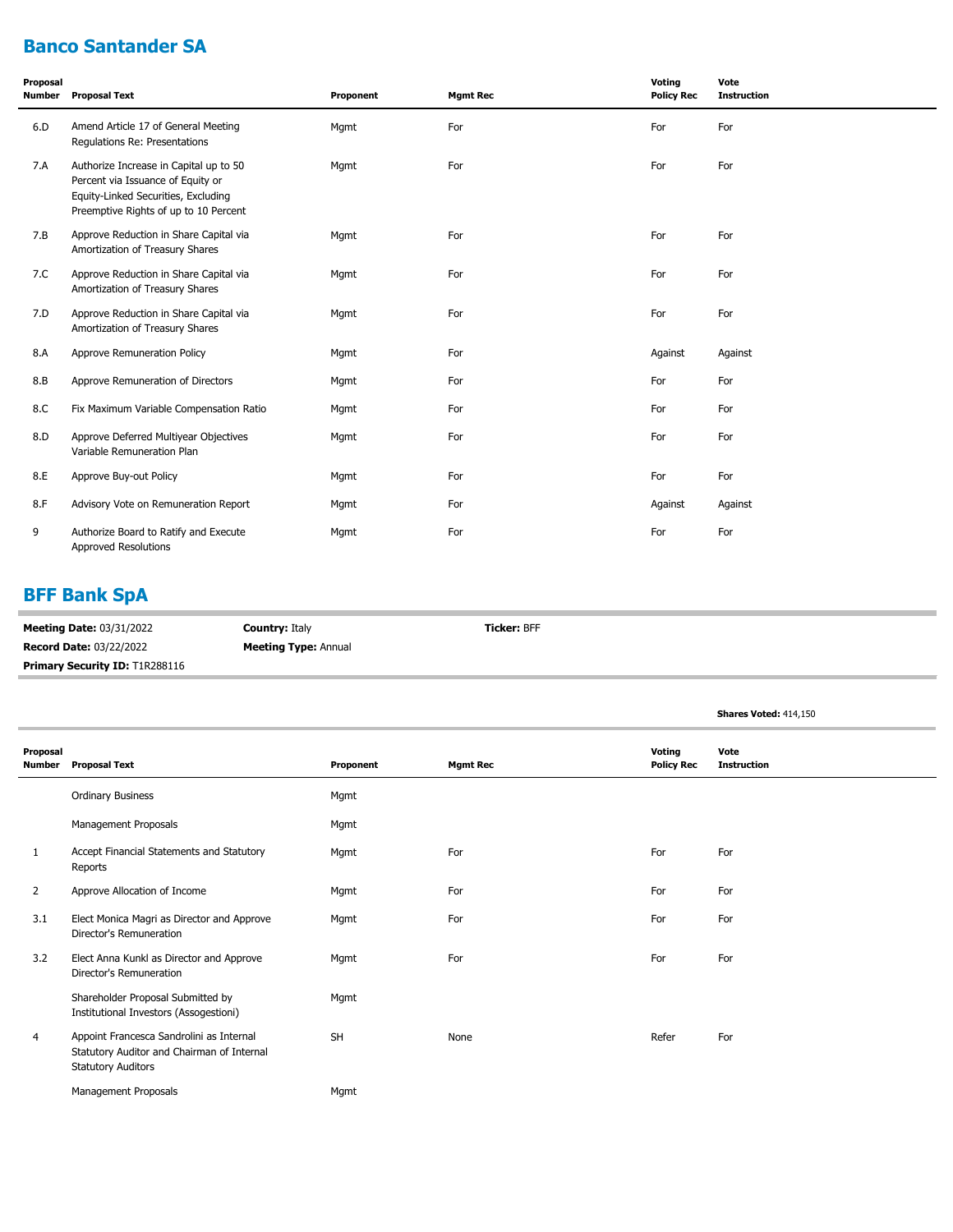# **BFF Bank SpA**

| Proposal<br>Number | <b>Proposal Text</b>                                                                               | Proponent | <b>Mgmt Rec</b> | Voting<br><b>Policy Rec</b> | Vote<br><b>Instruction</b> |
|--------------------|----------------------------------------------------------------------------------------------------|-----------|-----------------|-----------------------------|----------------------------|
| 5.1                | Approve Remuneration Policy                                                                        | Mgmt      | For             | Against                     | Against                    |
| 5.2                | Approve Severance Payments Policy                                                                  | Mgmt      | For             | Against                     | Against                    |
| 5.3                | Approve Second Section of the<br><b>Remuneration Report</b>                                        | Mgmt      | For             | Against                     | Against                    |
| 5.4                | Approve Incentive Plan                                                                             | Mgmt      | For             | Against                     | Against                    |
| 6                  | Authorize Share Repurchase Program and<br>Reissuance of Repurchased Shares                         | Mgmt      | For             | For                         | For                        |
| A                  | Deliberations on Possible Legal Action<br>Against Directors if Presented by<br><b>Shareholders</b> | Mgmt      | None            | Against                     | Against                    |

#### **Bolsa de Valores de Colombia SA**

| <b>Meeting Date: 03/31/2022</b>       | <b>Country: Colombia</b>    | <b>Ticker:</b> BVC |
|---------------------------------------|-----------------------------|--------------------|
| <b>Record Date:</b>                   | <b>Meeting Type: Annual</b> |                    |
| <b>Primary Security ID: P17326102</b> |                             |                    |

**Shares Voted:** 1,384,741

| Proposal<br>Number | <b>Proposal Text</b>                                                | Proponent | <b>Mgmt Rec</b> | Voting<br><b>Policy Rec</b> | Vote<br><b>Instruction</b> |
|--------------------|---------------------------------------------------------------------|-----------|-----------------|-----------------------------|----------------------------|
| 1                  | Verify Quorum                                                       | Mgmt      |                 |                             |                            |
| $\overline{2}$     | Elect Chairman and Secretary of Meeting                             | Mgmt      | For             | For                         | For                        |
| 3                  | Approve Meeting Agenda                                              | Mgmt      | For             | For                         | For                        |
| 4                  | Elect Meeting Approval Committee                                    | Mgmt      | For             | For                         | For                        |
| 5                  | Approve Board of Directors and Chairman's<br>Report                 | Mgmt      | For             | Against                     | Against                    |
| 6                  | Approve Auditor's Report                                            | Mgmt      | For             | Against                     | Against                    |
| 7                  | Approve Individual and Consolidated<br><b>Financial Statements</b>  | Mgmt      | For             | Against                     | Against                    |
| 8                  | Approve Allocation of Income and<br><b>Constitution of Reserves</b> | Mgmt      | For             | For                         | For                        |
| 9                  | Approve Donations                                                   | Mgmt      | For             | For                         | For                        |
| 10                 | Shareholder Proposals                                               | Mgmt      | For             | Against                     | Against                    |

# **DBS Group Holdings Ltd.**

| <b>Meeting Date: 03/31/2022</b>       | <b>Country: Singapore</b>   | <b>Ticker:</b> D05 |
|---------------------------------------|-----------------------------|--------------------|
| <b>Record Date:</b>                   | <b>Meeting Type: Annual</b> |                    |
| <b>Primary Security ID: Y20246107</b> |                             |                    |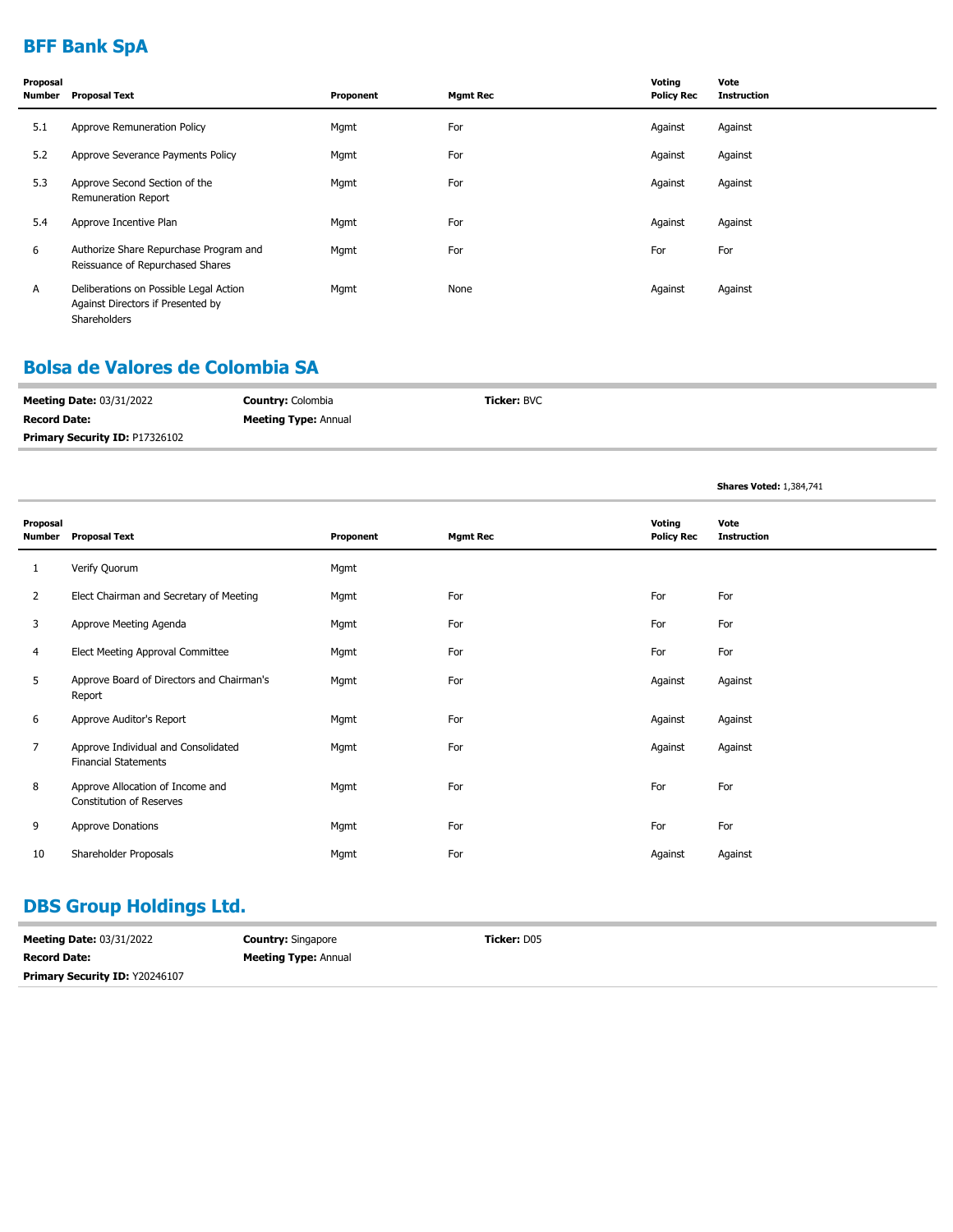## **DBS Group Holdings Ltd.**

#### **Shares Voted:** 194,710

| Proposal<br><b>Number</b> | <b>Proposal Text</b>                                                                                             | Proponent | <b>Mgmt Rec</b> | Voting<br><b>Policy Rec</b> | Vote<br><b>Instruction</b> |
|---------------------------|------------------------------------------------------------------------------------------------------------------|-----------|-----------------|-----------------------------|----------------------------|
| 1                         | Adopt Financial Statements and Directors'<br>and Auditors' Reports                                               | Mgmt      | For             | For                         | For                        |
| $\overline{2}$            | Approve Final Dividend                                                                                           | Mgmt      | For             | For                         | For                        |
| 3                         | Approve Directors' Remuneration                                                                                  | Mgmt      | For             | For                         | For                        |
| 4                         | Approve PricewaterhouseCoopers LLP as<br>Auditors and Authorize Board to Fix Their<br>Remuneration               | Mgmt      | For             | For                         | For                        |
| 5                         | Elect Bonghan Cho as Director                                                                                    | Mgmt      | For             | For                         | For                        |
| 6                         | Elect Olivier Lim Tse Ghow as Director                                                                           | Mgmt      | For             | For                         | For                        |
| 7                         | Elect Tham Sai Choy as Director                                                                                  | Mgmt      | For             | Against                     | Against                    |
| 8                         | Elect Chng Kai Fong as Director                                                                                  | Mgmt      | For             | For                         | For                        |
| 9                         | Elect Judy Lee as Director                                                                                       | Mgmt      | For             | For                         | For                        |
| 10                        | Approve Grant of Awards and Issuance of<br>Shares Under the DBSH Share Plan                                      | Mgmt      | For             | Against                     | Against                    |
| 11                        | Approve Grant of Awards and Issuance of<br>Shares Under the California Sub-Plan to the<br><b>DBSH Share Plan</b> | Mgmt      | For             | Against                     | Against                    |
| 12                        | Approve Issuance of Equity or Equity-Linked<br>Securities with or without Preemptive Rights                      | Mgmt      | For             | Against                     | Against                    |
| 13                        | Approve Issuance of Shares Pursuant to the<br>DBSH Scrip Dividend Scheme                                         | Mgmt      | For             | For                         | For                        |
| 14                        | Authorize Share Repurchase Program                                                                               | Mgmt      | For             | For                         | For                        |

## **Minwise Co., Ltd.**

**Meeting Date:** 03/31/2022 **Record Date:** 12/31/2021 **Country:** South Korea **Meeting Type:** Annual **Ticker:** 214180 **Primary Security ID:** Y6S3F5106

#### **Shares Voted:** 103,644

| Proposal<br>Number | Proposal Text                                            | Proponent | Mgmt Rec | Voting<br><b>Policy Rec</b> | Vote<br><b>Instruction</b> |
|--------------------|----------------------------------------------------------|-----------|----------|-----------------------------|----------------------------|
| 1                  | Approve Financial Statements and Allocation<br>of Income | Mgmt      | For      | Against                     | Against                    |
| 2                  | Amend Articles of Incorporation                          | Mgmt      | For      | For                         | For                        |
| 3.1                | Elect Lee Hyeon-cheol as Inside Director                 | Mgmt      | For      | Against                     | Against                    |
| 3.2                | Elect Lee Gyeong-min as Inside Director                  | Mgmt      | For      | For                         | For                        |
| 3.3                | Elect Park Cheol-gwang as Inside Director                | Mgmt      | For      | For                         | For                        |
| 3.4                | Elect Lee Bong-gyu as Outside Director                   | Mgmt      | For      | For                         | For                        |
| 3.5                | Elect Choi Chang-su as Outside Director                  | Mgmt      | For      | For                         | For                        |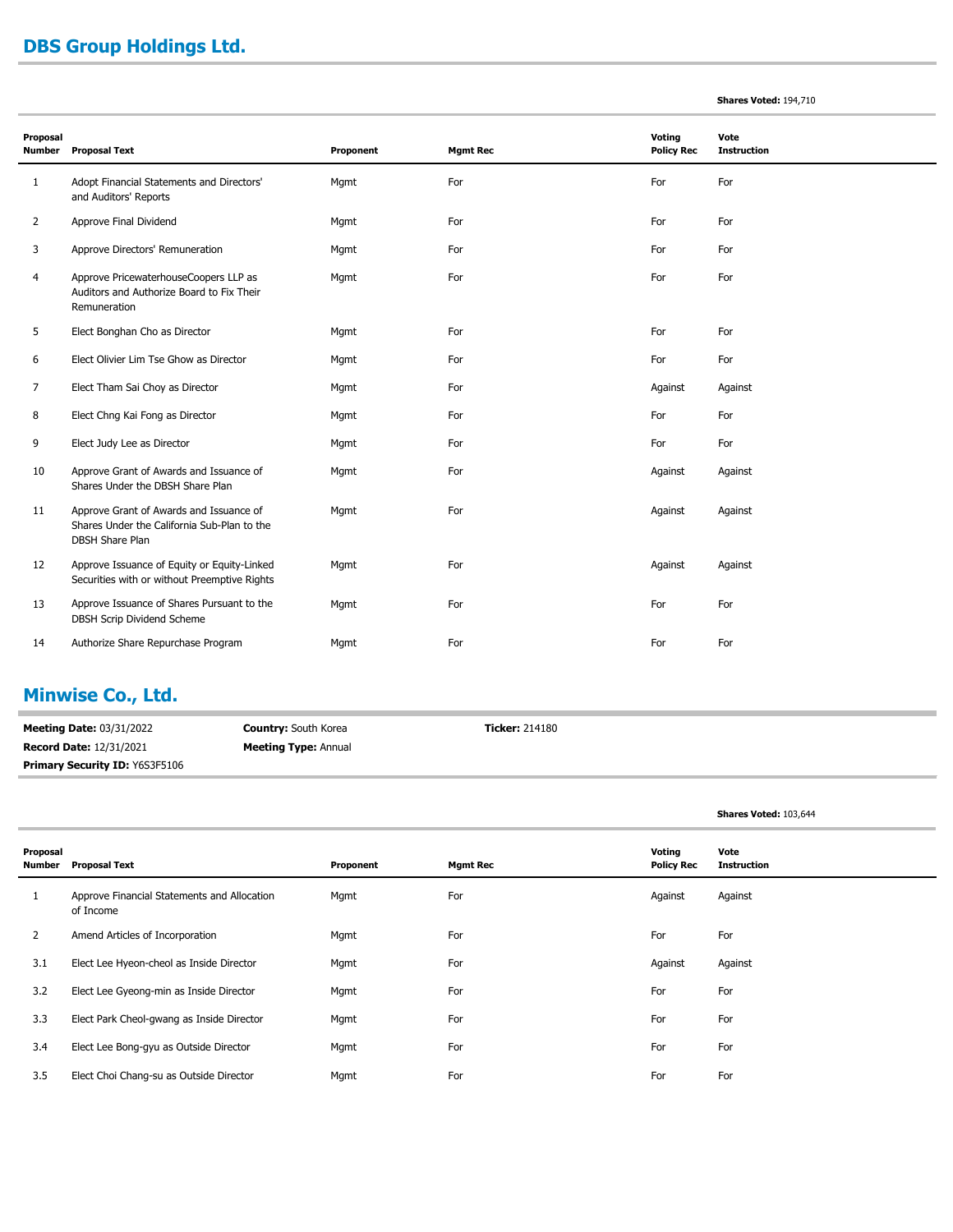# **Minwise Co., Ltd.**

| Proposal<br>Number | <b>Proposal Text</b>                                                    | Proponent | <b>Mgmt Rec</b> | Voting<br><b>Policy Rec</b> | Vote<br><b>Instruction</b> |
|--------------------|-------------------------------------------------------------------------|-----------|-----------------|-----------------------------|----------------------------|
| 3.6                | Elect Lee Dong-hun as Non-Independent<br>Non-Executive Director         | Mgmt      | For             | Against                     | Against                    |
| 4                  | Appoint Hwang Ji-hyeon as Internal Auditor                              | Mgmt      | For             | For                         | For                        |
| 5                  | Approve Total Remuneration of Inside<br>Directors and Outside Directors | Mgmt      | For             | For                         | For                        |
| 6                  | Authorize Board to Fix Remuneration of<br>Internal Auditor(s)           | Mgmt      | For             | For                         | For                        |

## **PT Semen Indonesia (Persero) Tbk**

| <b>Meeting Date: 03/31/2022</b> | <b>Country: Indonesia</b>   | <b>Ticker: SMGR</b> |
|---------------------------------|-----------------------------|---------------------|
| <b>Record Date: 03/08/2022</b>  | <b>Meeting Type: Annual</b> |                     |
| Primary Security ID: Y7142G168  |                             |                     |

|                    |                                                                                                                             |           |                 |                             | <b>Shares Voted: 2,318,532</b> |
|--------------------|-----------------------------------------------------------------------------------------------------------------------------|-----------|-----------------|-----------------------------|--------------------------------|
| Proposal<br>Number | <b>Proposal Text</b>                                                                                                        | Proponent | <b>Mgmt Rec</b> | Voting<br><b>Policy Rec</b> | Vote<br><b>Instruction</b>     |
|                    | Approve Financial Statements, Statutory<br>Reports and Discharge of Directors and<br>Commissioners                          | Mgmt      | For             | For                         | For                            |
| $\overline{2}$     | Approve Annual Report of Social and<br>Environmental Responsibility Program and<br>Discharge of Directors and Commissioners | Mgmt      | For             | For                         | For                            |
| 3                  | Approve Allocation of Income                                                                                                | Mgmt      | For             | For                         | For                            |
| 4                  | Approve Remuneration of Directors and<br>Commissioners                                                                      | Mgmt      | For             | For                         | For                            |
| 5                  | Appoint Auditors of the Company and the<br>Micro and Small Business Funding Program                                         | Mgmt      | For             | Against                     | Against                        |
| 6                  | Approve Changes in the Boards of the<br>Company                                                                             | Mgmt      | For             | Against                     | Against                        |

## **Raiffeisen Bank International AG**

| <b>Meeting Date: 03/31/2022</b>       | <b>Country: Austria</b>     | <b>Ticker: RBI</b> |
|---------------------------------------|-----------------------------|--------------------|
| <b>Record Date: 03/21/2022</b>        | <b>Meeting Type: Annual</b> |                    |
| <b>Primary Security ID: A7111G104</b> |                             |                    |

|                    |                                                                                         |           |                 |                             | Shares Voted: 91,637       |
|--------------------|-----------------------------------------------------------------------------------------|-----------|-----------------|-----------------------------|----------------------------|
| Proposal<br>Number | <b>Proposal Text</b>                                                                    | Proponent | <b>Mgmt Rec</b> | Voting<br><b>Policy Rec</b> | Vote<br><b>Instruction</b> |
|                    | Receive Financial Statements and Statutory<br>Reports for Fiscal Year 2021 (Non-Voting) | Mgmt      |                 |                             |                            |
|                    | Approve Allocation of Income and Omission<br>of Dividends                               | Mgmt      | For             | For                         | For                        |
|                    | Approve Remuneration Report                                                             | Mgmt      | For             | Against                     | Against                    |